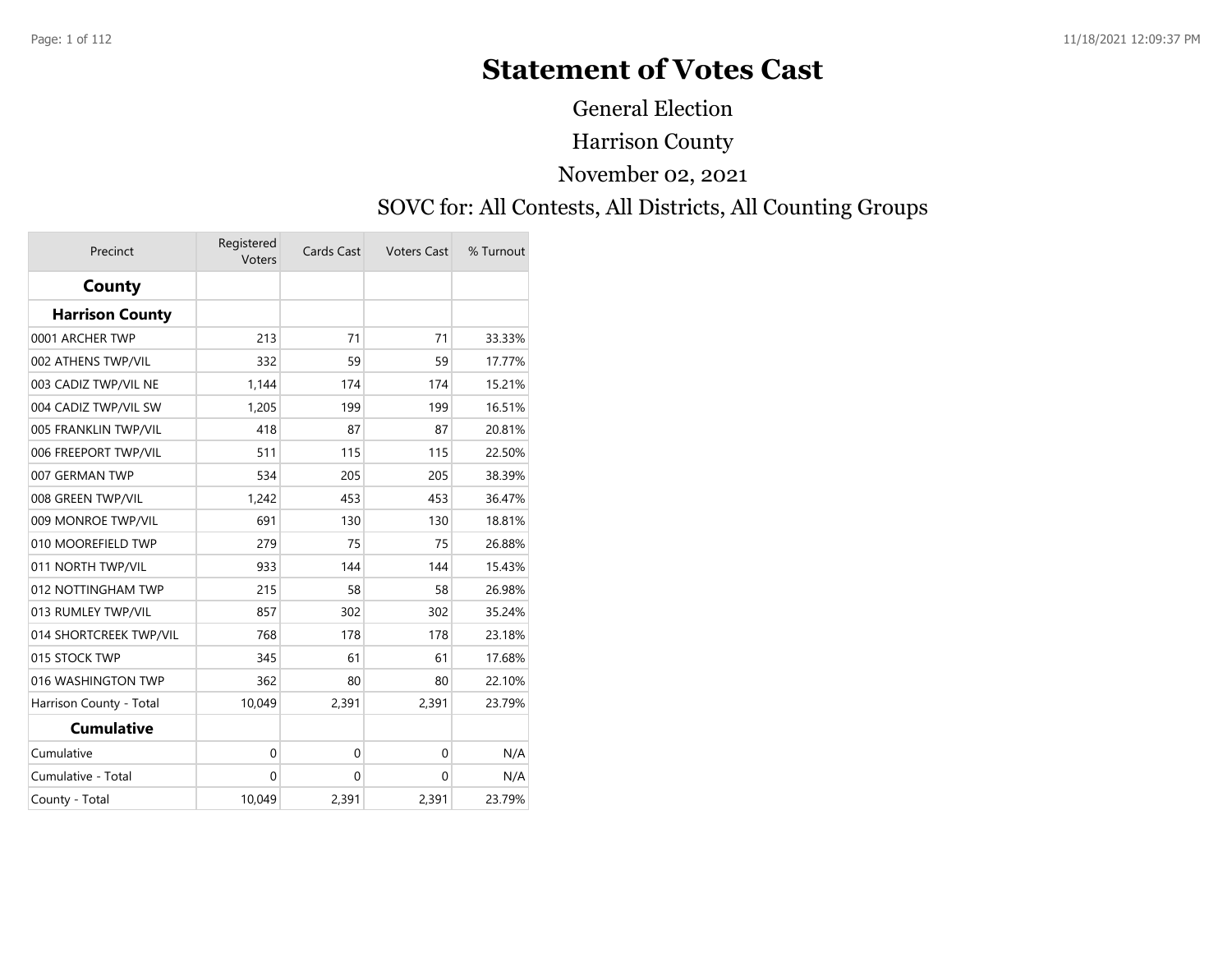## **Jewett Village Mayor (Vote for 1)**

| Precinct                | <b>Times Cast</b> | Registered<br>Voters |
|-------------------------|-------------------|----------------------|
| County                  |                   |                      |
| <b>Harrison County</b>  |                   |                      |
| 013 RUMLEY TWP/VIL      | 171               | 387                  |
| Harrison County - Total | 171               | 387                  |
| <b>Cumulative</b>       |                   |                      |
| Cumulative              | 0                 | U                    |
| Cumulative - Total      | 0                 |                      |
| County - Total          | 171               | 387                  |

| Precinct                | <b>Total Votes</b> | Qualified Write In<br>George Bailie | Charles A.<br>Hirschbach<br>Qualified Write In |  |
|-------------------------|--------------------|-------------------------------------|------------------------------------------------|--|
| County                  |                    |                                     |                                                |  |
| <b>Harrison County</b>  |                    |                                     |                                                |  |
| 013 RUMLEY TWP/VIL      | 131                | 93                                  | 38                                             |  |
| Harrison County - Total | 131                | 93                                  | 38                                             |  |
| <b>Cumulative</b>       |                    |                                     |                                                |  |
| Cumulative              | $\mathbf 0$        | $\mathbf 0$                         | $\mathbf 0$                                    |  |
| Cumulative - Total      | $\Omega$           | 0                                   | $\Omega$                                       |  |
| County - Total          | 131                | 93                                  | 38                                             |  |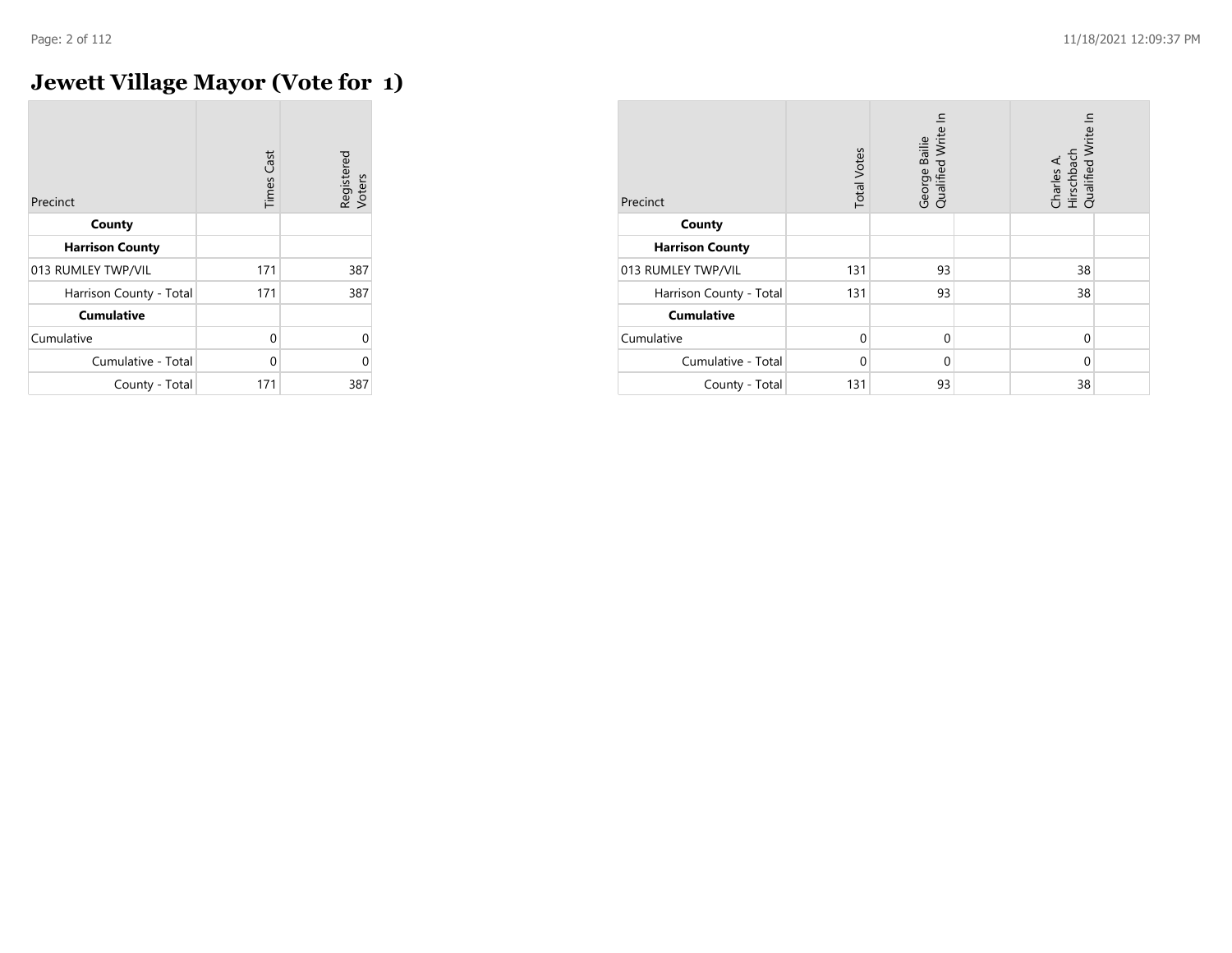**College** 

| Precinct                | Unresolved<br>Write-In |
|-------------------------|------------------------|
| County                  |                        |
| <b>Harrison County</b>  |                        |
| 013 RUMLEY TWP/VIL      | 4                      |
| Harrison County - Total | 4                      |
| <b>Cumulative</b>       |                        |
| Cumulative              | 0                      |
| Cumulative - Total      | 0                      |
| County - Total          | 4                      |

the company's company's company's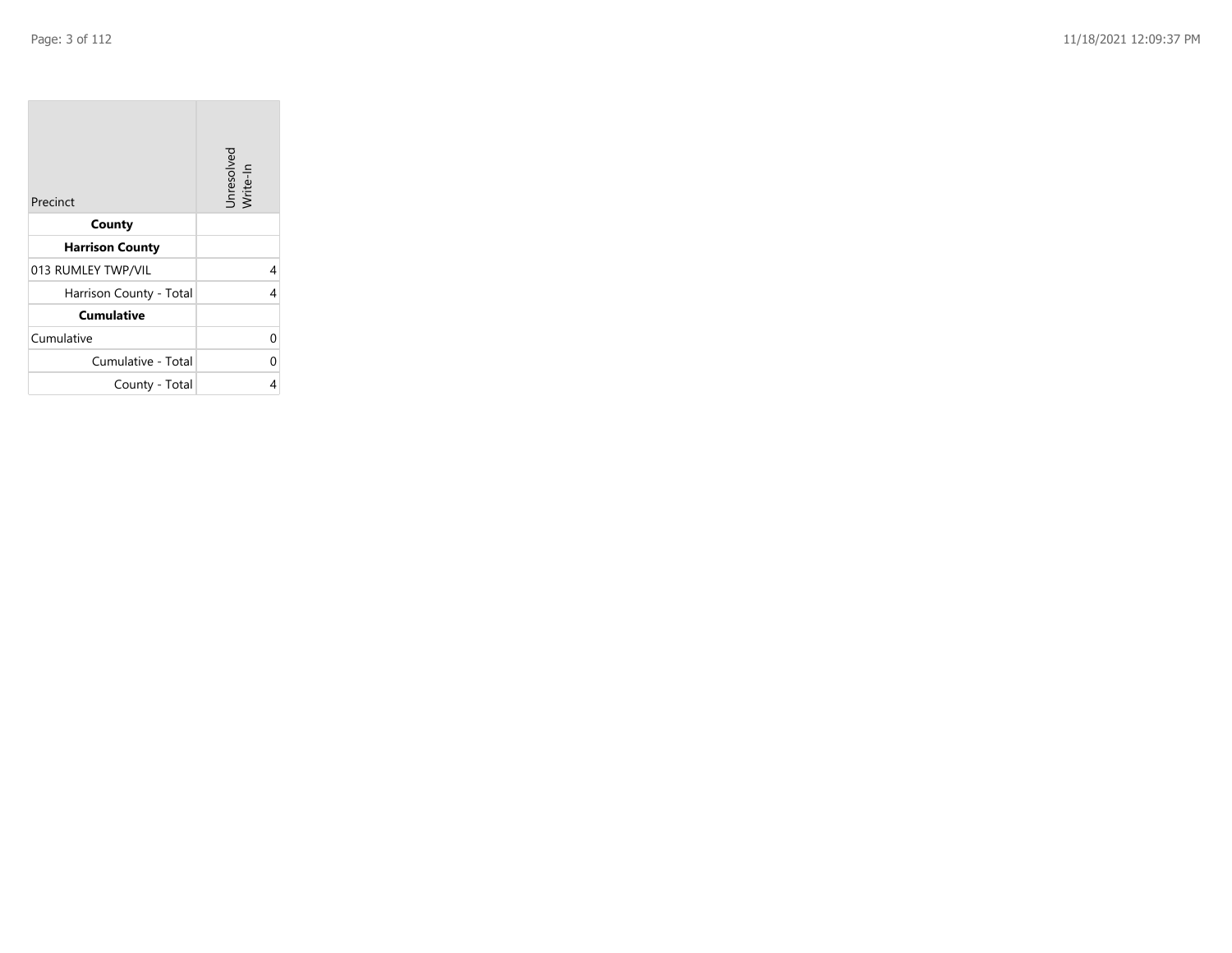m.

## **Adena Village Council (Vote for 4)**

| Precinct                | Cast<br>Times | Registered<br>Voters |
|-------------------------|---------------|----------------------|
| County                  |               |                      |
| <b>Harrison County</b>  |               |                      |
| 014 SHORTCREEK TWP/VIL  | 25            | 108                  |
| Harrison County - Total | 25            | 108                  |
| <b>Cumulative</b>       |               |                      |
| Cumulative              | 0             | Λ                    |
| Cumulative - Total      | 0             | Λ                    |
| County - Total          | 25            | 108                  |

| Precinct                | Raymond J.<br>Konkoleski, I |  | Roger A. Wallace |  |
|-------------------------|-----------------------------|--|------------------|--|
| County                  |                             |  |                  |  |
| <b>Harrison County</b>  |                             |  |                  |  |
| 014 SHORTCREEK TWP/VIL  | 19                          |  | 12               |  |
| Harrison County - Total | 19                          |  | 12               |  |
| <b>Cumulative</b>       |                             |  |                  |  |
| Cumulative              | $\Omega$                    |  | 0                |  |
| Cumulative - Total      | 0                           |  | $\Omega$         |  |
| County - Total          | 19                          |  | 12               |  |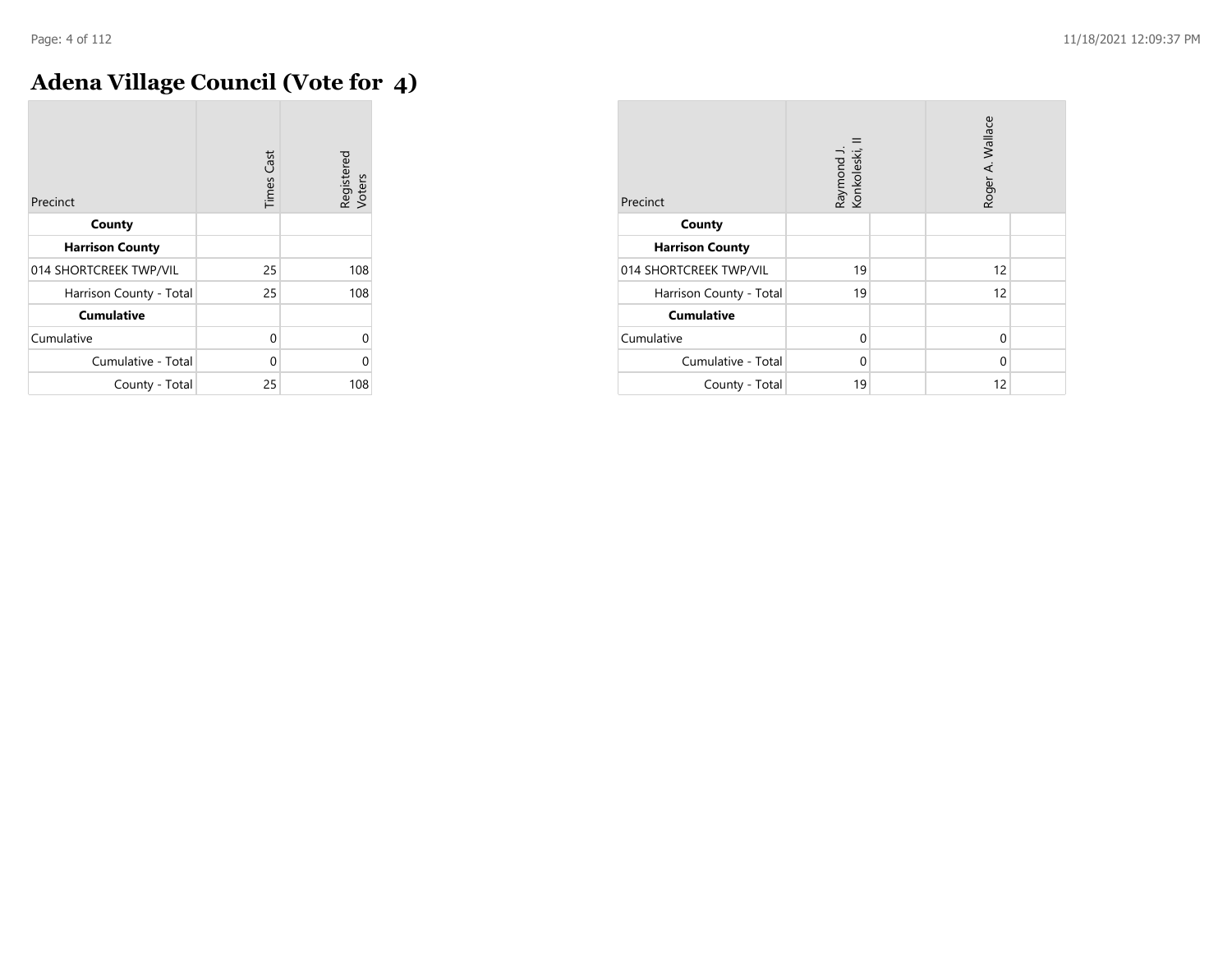| Precinct                | No Other Valid<br>Petitions Filed | <b>Total Votes</b> | Unresolved<br>Write-In |
|-------------------------|-----------------------------------|--------------------|------------------------|
| County                  |                                   |                    |                        |
| <b>Harrison County</b>  |                                   |                    |                        |
| 014 SHORTCREEK TWP/VIL  |                                   | 31                 | U                      |
| Harrison County - Total |                                   | 31                 | 0                      |
| <b>Cumulative</b>       |                                   |                    |                        |
| Cumulative              |                                   | $\Omega$           | U                      |
| Cumulative - Total      |                                   | $\Omega$           | U                      |
| County - Total          |                                   | 31                 | O                      |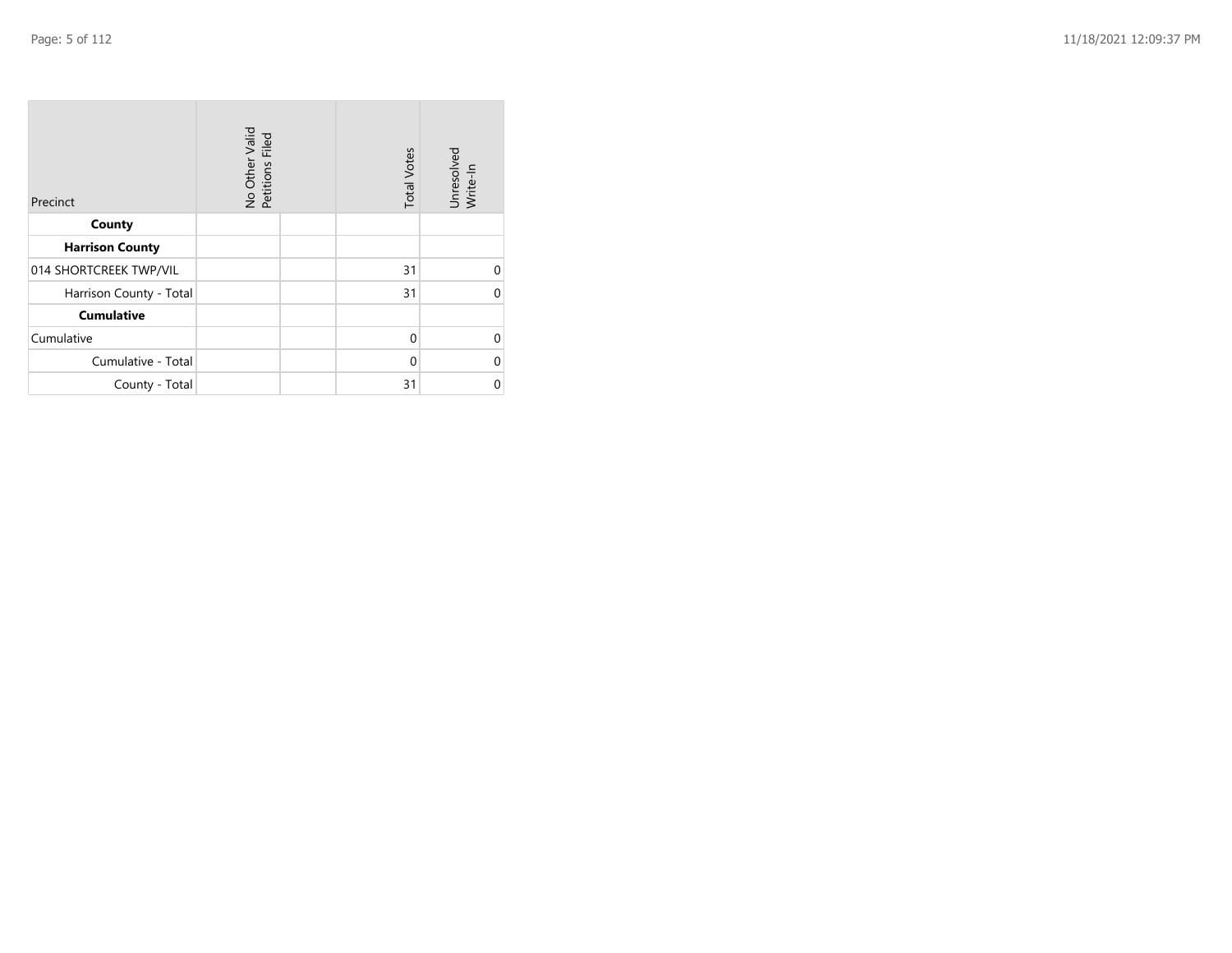m.

## **Bowerston Village Council (Vote for 4)**

| Precinct                | <b>Times Cast</b> | Registered<br>Voters |
|-------------------------|-------------------|----------------------|
| County                  |                   |                      |
| <b>Harrison County</b>  |                   |                      |
| 009 MONROE TWP/VIL      | 45                | 192                  |
| Harrison County - Total | 45                | 192                  |
| <b>Cumulative</b>       |                   |                      |
| Cumulative              | 0                 | $\Omega$             |
| Cumulative - Total      | 0                 | O                    |
| County - Total          | 45                | 192                  |

| Precinct                | Paula R. Beamer |  | Karen A. Donovan |  |
|-------------------------|-----------------|--|------------------|--|
| County                  |                 |  |                  |  |
| <b>Harrison County</b>  |                 |  |                  |  |
| 009 MONROE TWP/VIL      | 33              |  | 26               |  |
| Harrison County - Total | 33              |  | 26               |  |
| <b>Cumulative</b>       |                 |  |                  |  |
| Cumulative              | $\Omega$        |  | $\mathbf 0$      |  |
| Cumulative - Total      | 0               |  | 0                |  |
| County - Total          | 33              |  | 26               |  |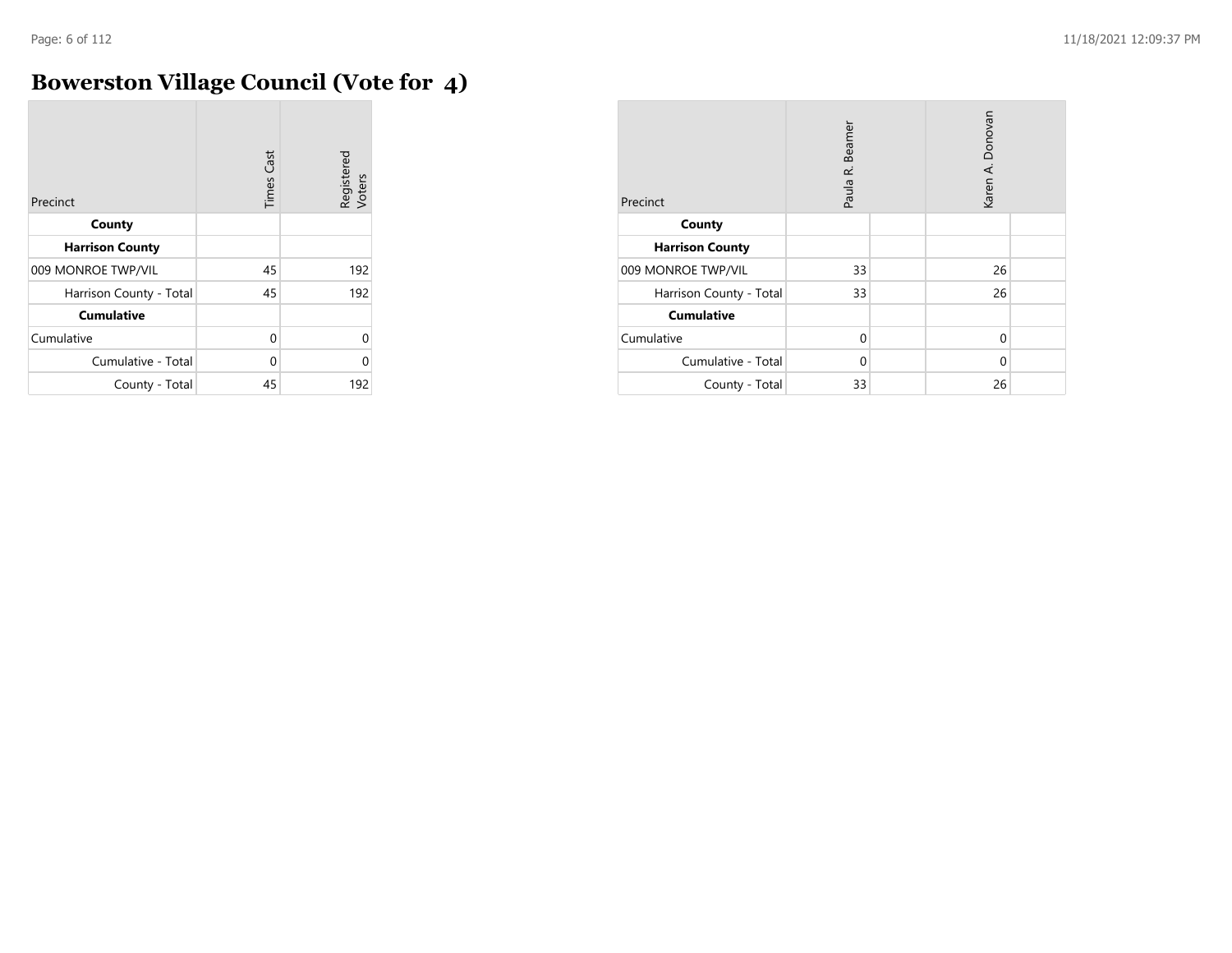| Precinct                | Melodie Jarvis<br>Beck | Polly A. Wolfe | <b>Total Votes</b> | Unresolved<br>Write-In |
|-------------------------|------------------------|----------------|--------------------|------------------------|
| County                  |                        |                |                    |                        |
| <b>Harrison County</b>  |                        |                |                    |                        |
| 009 MONROE TWP/VIL      | 27                     | 26             | 112                | $\mathbf 0$            |
| Harrison County - Total | 27                     | 26             | 112                | $\mathbf 0$            |
| <b>Cumulative</b>       |                        |                |                    |                        |
| Cumulative              | $\mathbf 0$            | $\mathbf 0$    | $\Omega$           | $\mathbf 0$            |
| Cumulative - Total      | $\Omega$               | $\mathbf 0$    | 0                  | $\mathbf 0$            |
| County - Total          | 27                     | 26             | 112                | $\pmb{0}$              |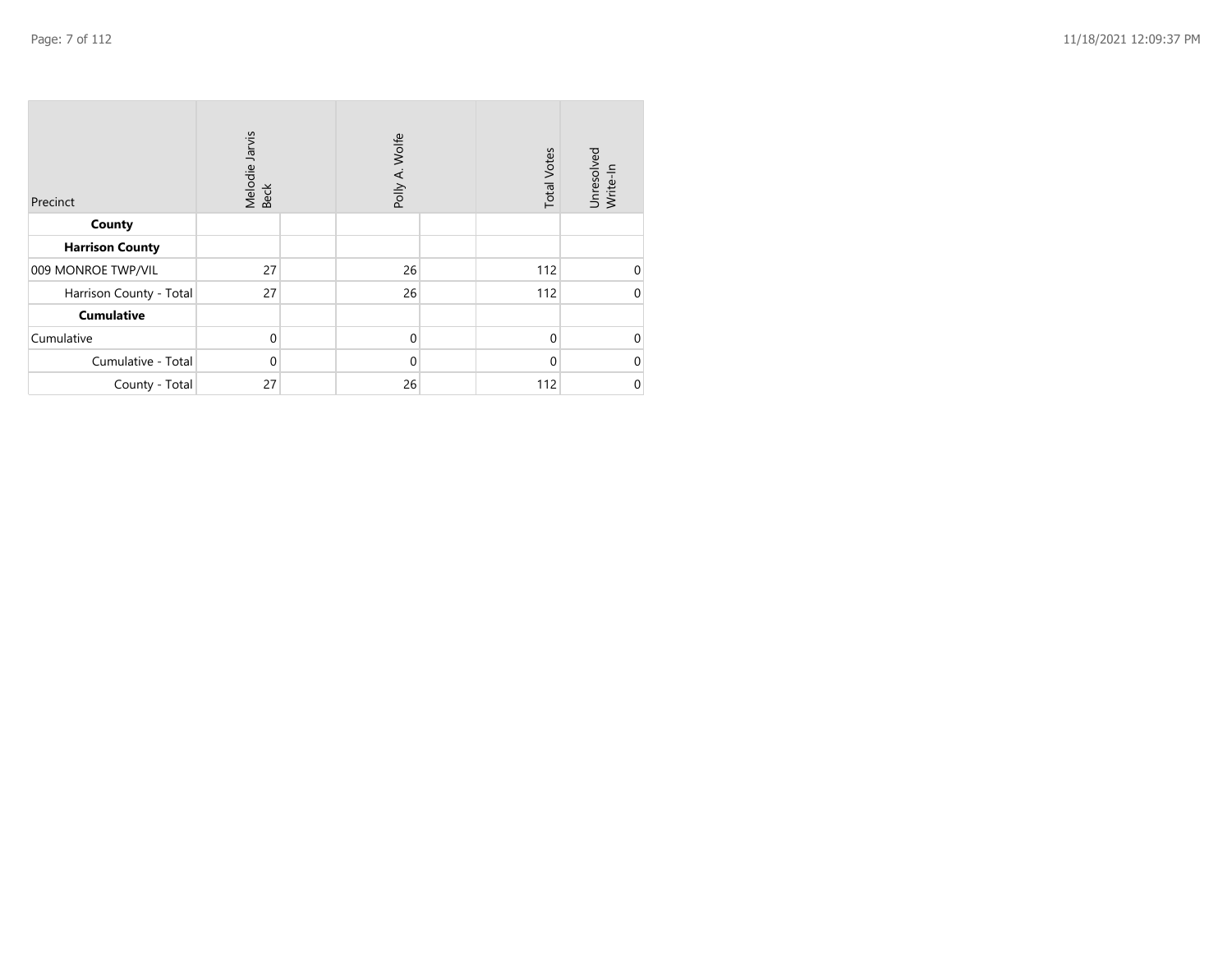#### **Bowerston Village Council Unexpired Term 12/21/23 (Vote for 1)**

| Precinct                | <b>Times Cast</b> | Registered<br>Voters |
|-------------------------|-------------------|----------------------|
| County                  |                   |                      |
| <b>Harrison County</b>  |                   |                      |
| 009 MONROE TWP/VIL      | 45                | 192                  |
| Harrison County - Total | 45                | 192                  |
| <b>Cumulative</b>       |                   |                      |
| Cumulative              | 0                 | 0                    |
| Cumulative - Total      | 0                 | U                    |
| County - Total          | 45                | 192                  |

| Precinct                | Juliet Ann<br>Humphrey | <b>Total Votes</b> | Unresolved<br>Write-In |
|-------------------------|------------------------|--------------------|------------------------|
| County                  |                        |                    |                        |
| <b>Harrison County</b>  |                        |                    |                        |
| 009 MONROE TWP/VIL      | 29                     | 29                 | $\Omega$               |
| Harrison County - Total | 29                     | 29                 | $\Omega$               |
| <b>Cumulative</b>       |                        |                    |                        |
| Cumulative              | $\Omega$               | $\Omega$           | 0                      |
| Cumulative - Total      | $\Omega$               | $\Omega$           | $\Omega$               |
| County - Total          | 29                     | 29                 | $\Omega$               |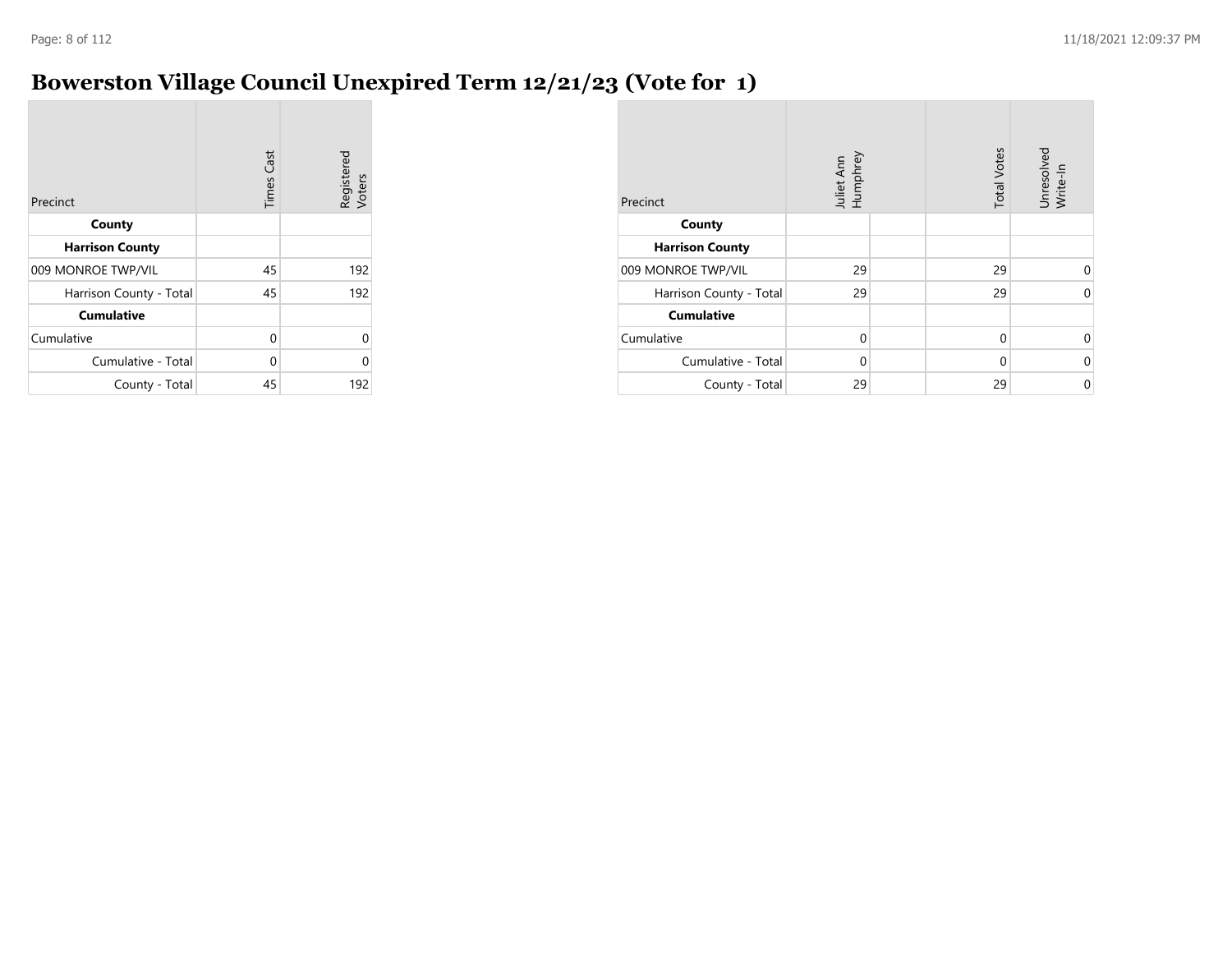## **Cadiz Village Council (Vote for 4)**

| Precinct                | <b>Times Cast</b> | Registered<br>Voters |
|-------------------------|-------------------|----------------------|
| County                  |                   |                      |
| <b>Harrison County</b>  |                   |                      |
| 003 CADIZ TWP/VIL NE    | 132               | 913                  |
| 004 CADIZ TWP/VIL SW    | 199               | 1,205                |
| Harrison County - Total | 331               | 2,118                |
| <b>Cumulative</b>       |                   |                      |
| Cumulative              | 0                 | U                    |
| Cumulative - Total      | 0                 | 0                    |
| County - Total          | 331               | 2,118                |

| Precinct                | Salvatore Deluca |  | No Other Valid<br>Petitions Filed |  | <b>Total Votes</b> |
|-------------------------|------------------|--|-----------------------------------|--|--------------------|
| County                  |                  |  |                                   |  |                    |
| <b>Harrison County</b>  |                  |  |                                   |  |                    |
| 003 CADIZ TWP/VIL NE    | 81               |  |                                   |  | 115                |
| 004 CADIZ TWP/VIL SW    | 104              |  |                                   |  | 154                |
| Harrison County - Total | 185              |  |                                   |  | 269                |
| <b>Cumulative</b>       |                  |  |                                   |  |                    |
| Cumulative              | $\mathbf 0$      |  |                                   |  | $\mathbf 0$        |
| Cumulative - Total      | $\Omega$         |  |                                   |  | $\mathbf 0$        |
| County - Total          | 185              |  |                                   |  | 269                |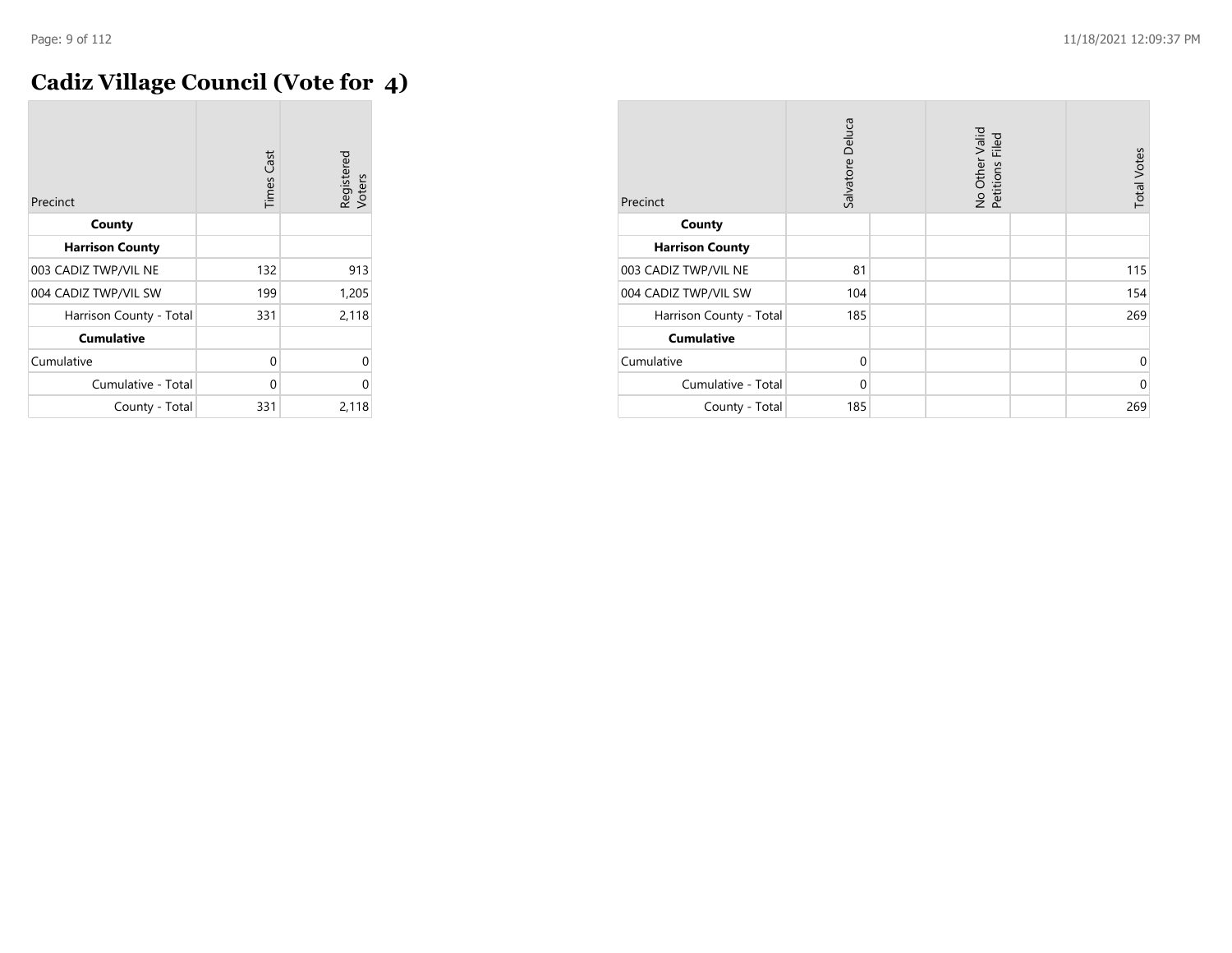| Precinct                | John Vermillion, Jr<br>Qualified Write In |  | Unresolved<br>Write-In |
|-------------------------|-------------------------------------------|--|------------------------|
| County                  |                                           |  |                        |
| <b>Harrison County</b>  |                                           |  |                        |
| 003 CADIZ TWP/VIL NE    | 34                                        |  | 4                      |
| 004 CADIZ TWP/VIL SW    | 50                                        |  | 6                      |
| Harrison County - Total | 84                                        |  | 10                     |
| <b>Cumulative</b>       |                                           |  |                        |
| Cumulative              | 0                                         |  | 0                      |
| Cumulative - Total      | 0                                         |  | O                      |
| County - Total          | 84                                        |  | 10                     |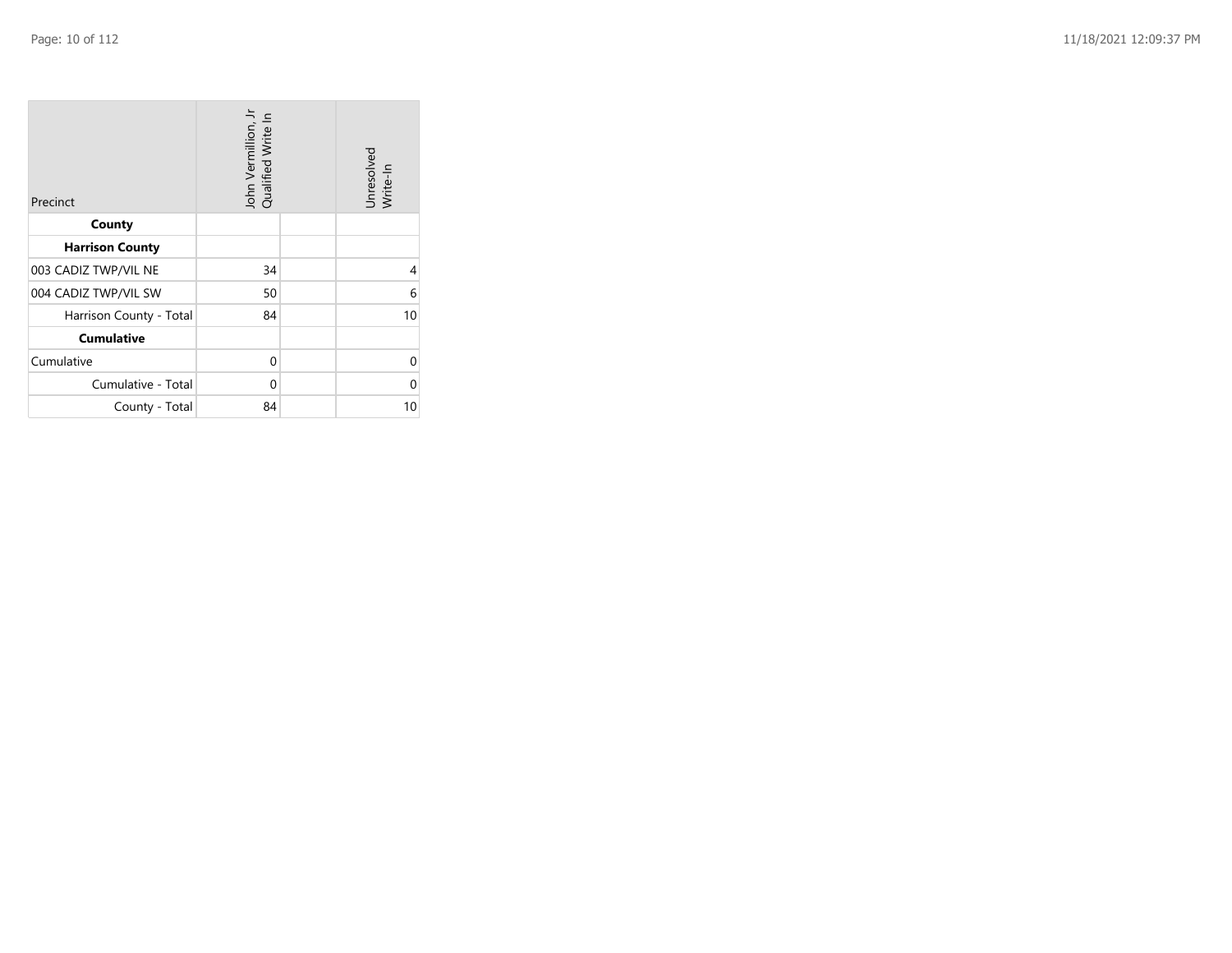$\mathcal{L}$ 

## **Deersville Village Council (Vote for 4)**

| Precinct                | <b>Times Cast</b> | Registered<br>Voters |
|-------------------------|-------------------|----------------------|
| County                  |                   |                      |
| <b>Harrison County</b>  |                   |                      |
| 005 FRANKLIN TWP/VIL    | 9                 | 49                   |
| Harrison County - Total | 9                 | 49                   |
| <b>Cumulative</b>       |                   |                      |
| Cumulative              | O                 | 0                    |
| Cumulative - Total      | U                 | 0                    |
| County - Total          | 9                 | 49                   |

| Precinct                | Jodell Mitchell |  | No Other Valid<br>Petitions Filed |  | <b>Total Votes</b> |
|-------------------------|-----------------|--|-----------------------------------|--|--------------------|
| County                  |                 |  |                                   |  |                    |
| <b>Harrison County</b>  |                 |  |                                   |  |                    |
| 005 FRANKLIN TWP/VIL    | 9               |  |                                   |  | 9                  |
| Harrison County - Total | 9               |  |                                   |  | 9                  |
| <b>Cumulative</b>       |                 |  |                                   |  |                    |
| Cumulative              | $\Omega$        |  |                                   |  | $\mathbf 0$        |
| Cumulative - Total      | $\Omega$        |  |                                   |  | $\mathbf 0$        |
| County - Total          | 9               |  |                                   |  | 9                  |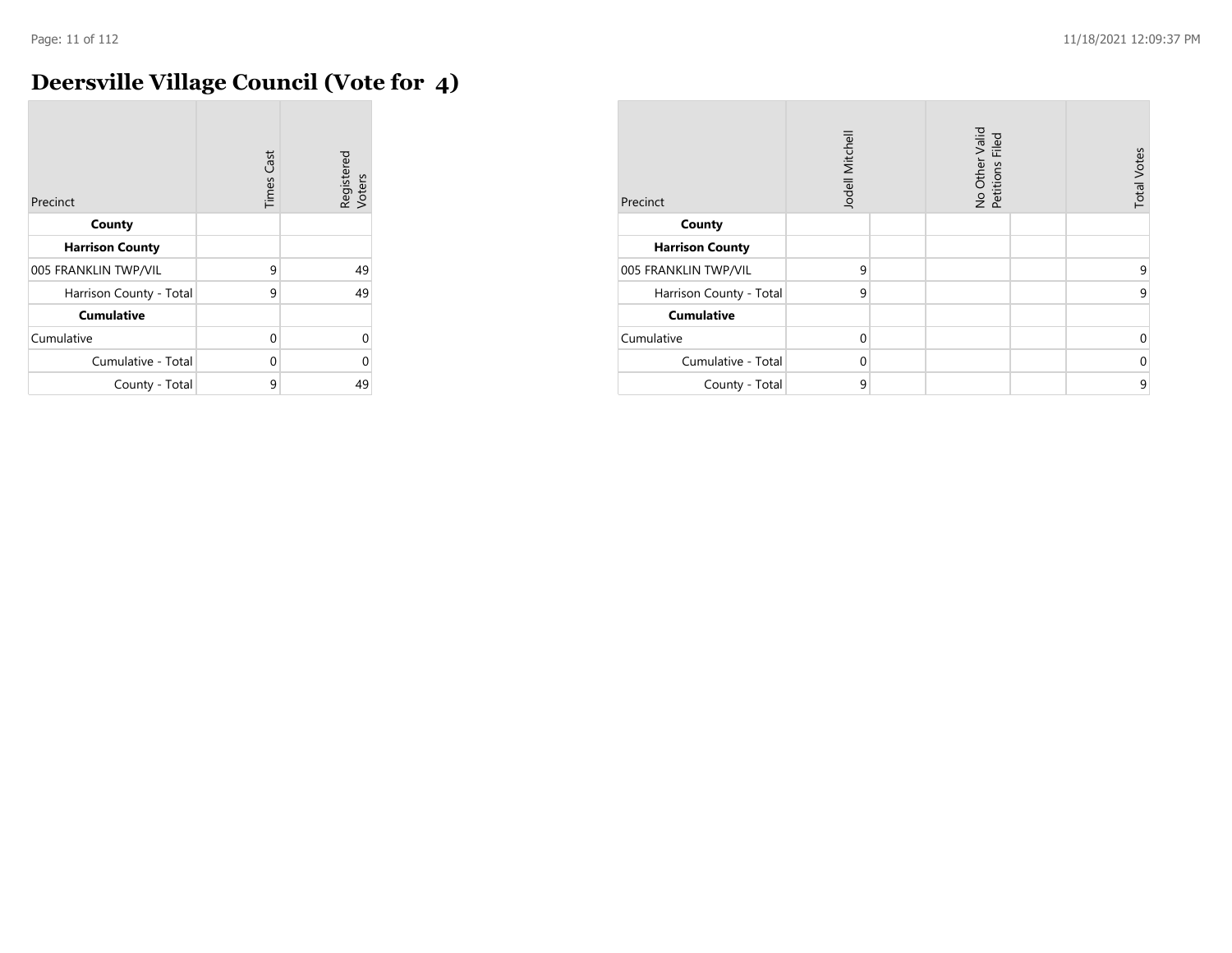$\sim$ 

| Precinct                | Unresolved<br>Write-In |
|-------------------------|------------------------|
| County                  |                        |
| <b>Harrison County</b>  |                        |
| 005 FRANKLIN TWP/VIL    | 0                      |
| Harrison County - Total | 0                      |
| <b>Cumulative</b>       |                        |
| Cumulative              | 0                      |
| Cumulative - Total      | 0                      |
| County - Total          | 0                      |

the property of the con-

 $\sim$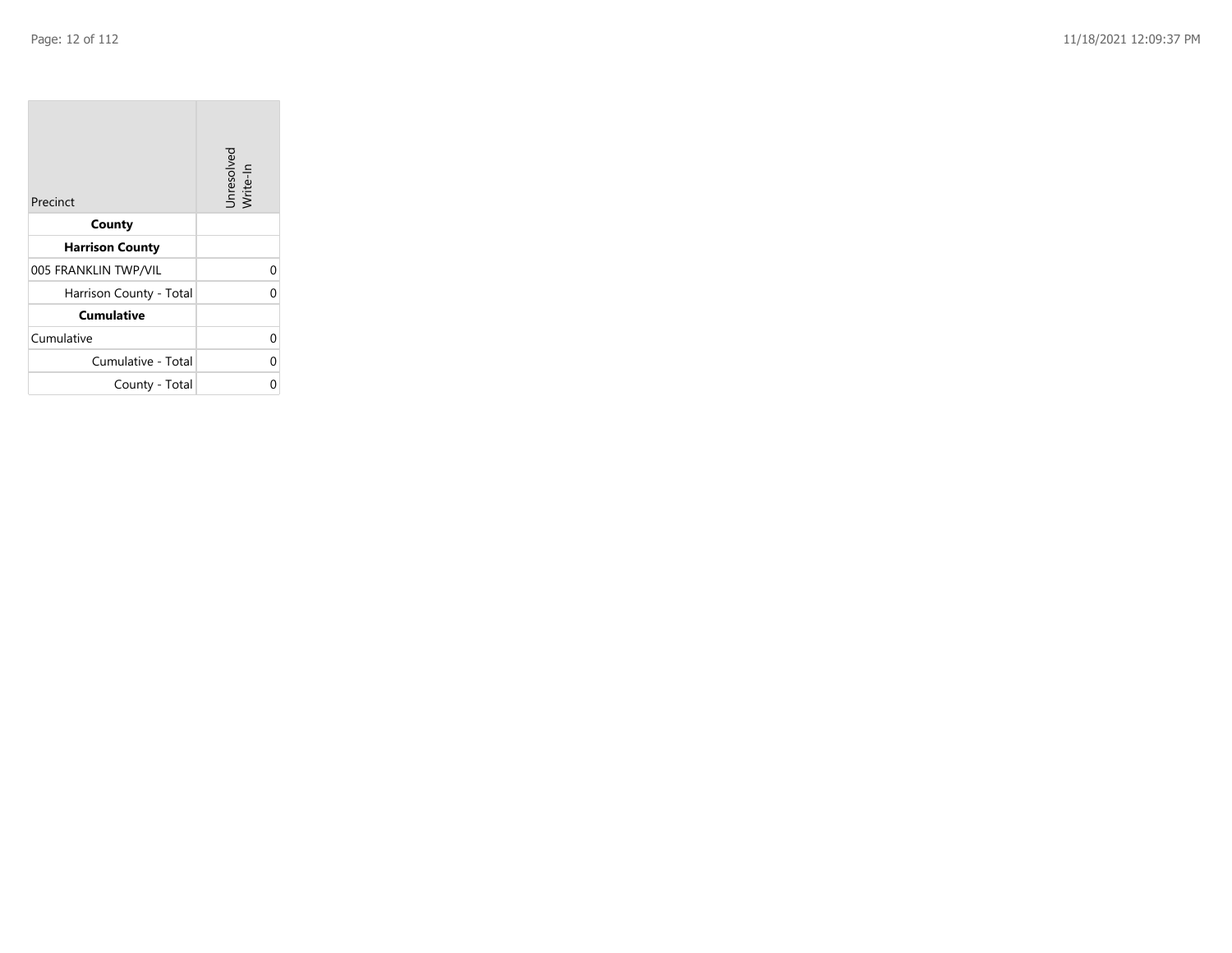## **Freeport Village Council (Vote for 4)**

| Precinct                | <b>Times Cast</b> | Registered<br>Voters |
|-------------------------|-------------------|----------------------|
| County                  |                   |                      |
| <b>Harrison County</b>  |                   |                      |
| 006 FREEPORT TWP/VIL    | 50                | 206                  |
| Harrison County - Total | 50                | 206                  |
| <b>Cumulative</b>       |                   |                      |
| Cumulative              | $\Omega$          | $\Omega$             |
| Cumulative - Total      | U                 | Λ                    |
| County - Total          | 50                | 206                  |

| Precinct                | Orval Gosnell |  | John Koch |  |
|-------------------------|---------------|--|-----------|--|
| County                  |               |  |           |  |
| <b>Harrison County</b>  |               |  |           |  |
| 006 FREEPORT TWP/VIL    | 33            |  | 45        |  |
| Harrison County - Total | 33            |  | 45        |  |
| <b>Cumulative</b>       |               |  |           |  |
| Cumulative              | $\Omega$      |  | 0         |  |
| Cumulative - Total      | 0             |  | $\Omega$  |  |
| County - Total          | 33            |  | 45        |  |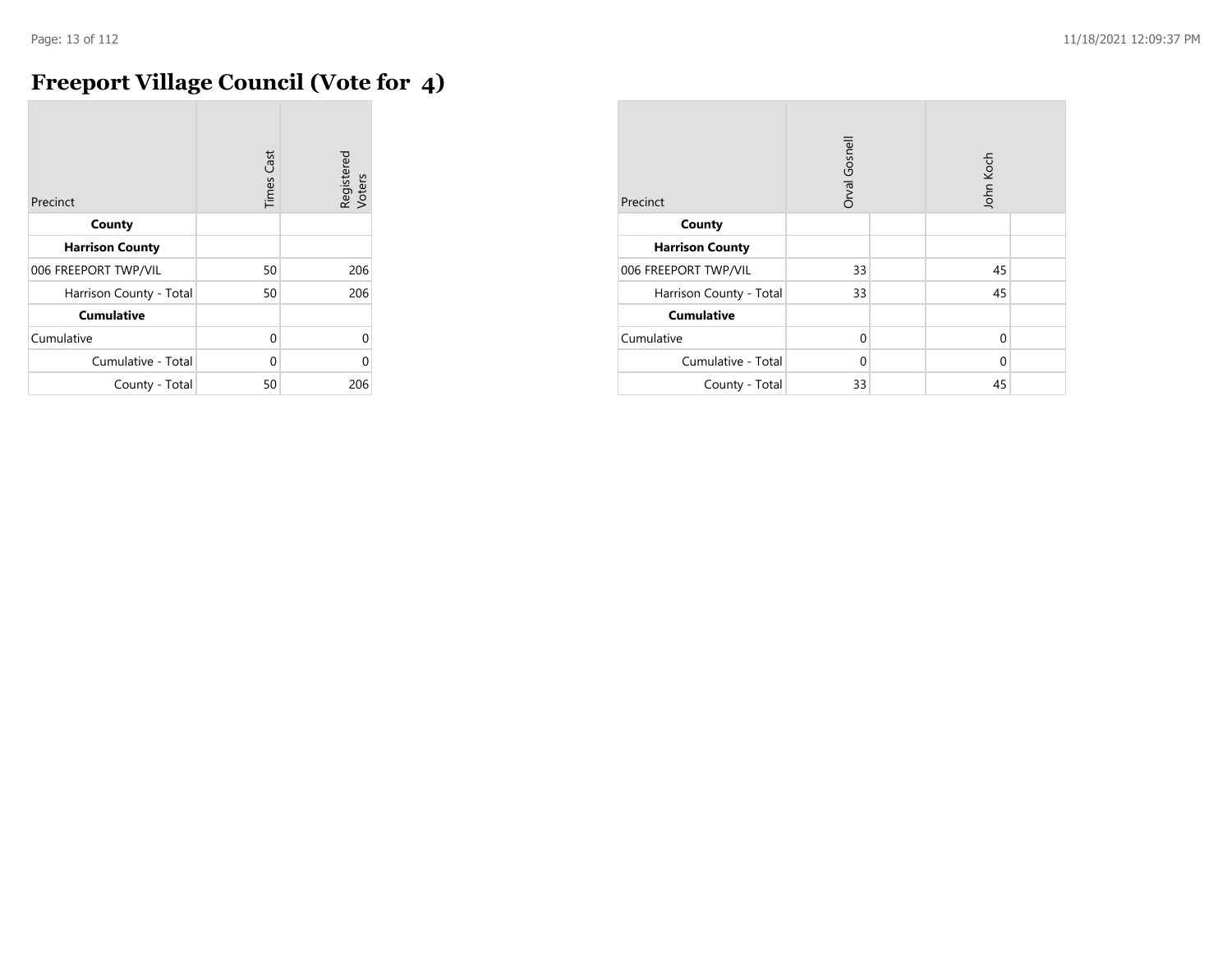| Precinct                | Shelly Patterson | No Other Valid<br>Petitions Filed | <b>Total Votes</b> | Unresolved<br>Write-In |
|-------------------------|------------------|-----------------------------------|--------------------|------------------------|
| County                  |                  |                                   |                    |                        |
| <b>Harrison County</b>  |                  |                                   |                    |                        |
| 006 FREEPORT TWP/VIL    | 40               |                                   | 118                | 0                      |
| Harrison County - Total | 40               |                                   | 118                | $\mathbf 0$            |
| <b>Cumulative</b>       |                  |                                   |                    |                        |
| Cumulative              | $\mathbf 0$      |                                   | $\mathbf 0$        | $\mathbf 0$            |
| Cumulative - Total      | $\mathbf 0$      |                                   | $\Omega$           | $\mathbf 0$            |
| County - Total          | 40               |                                   | 118                | $\pmb{0}$              |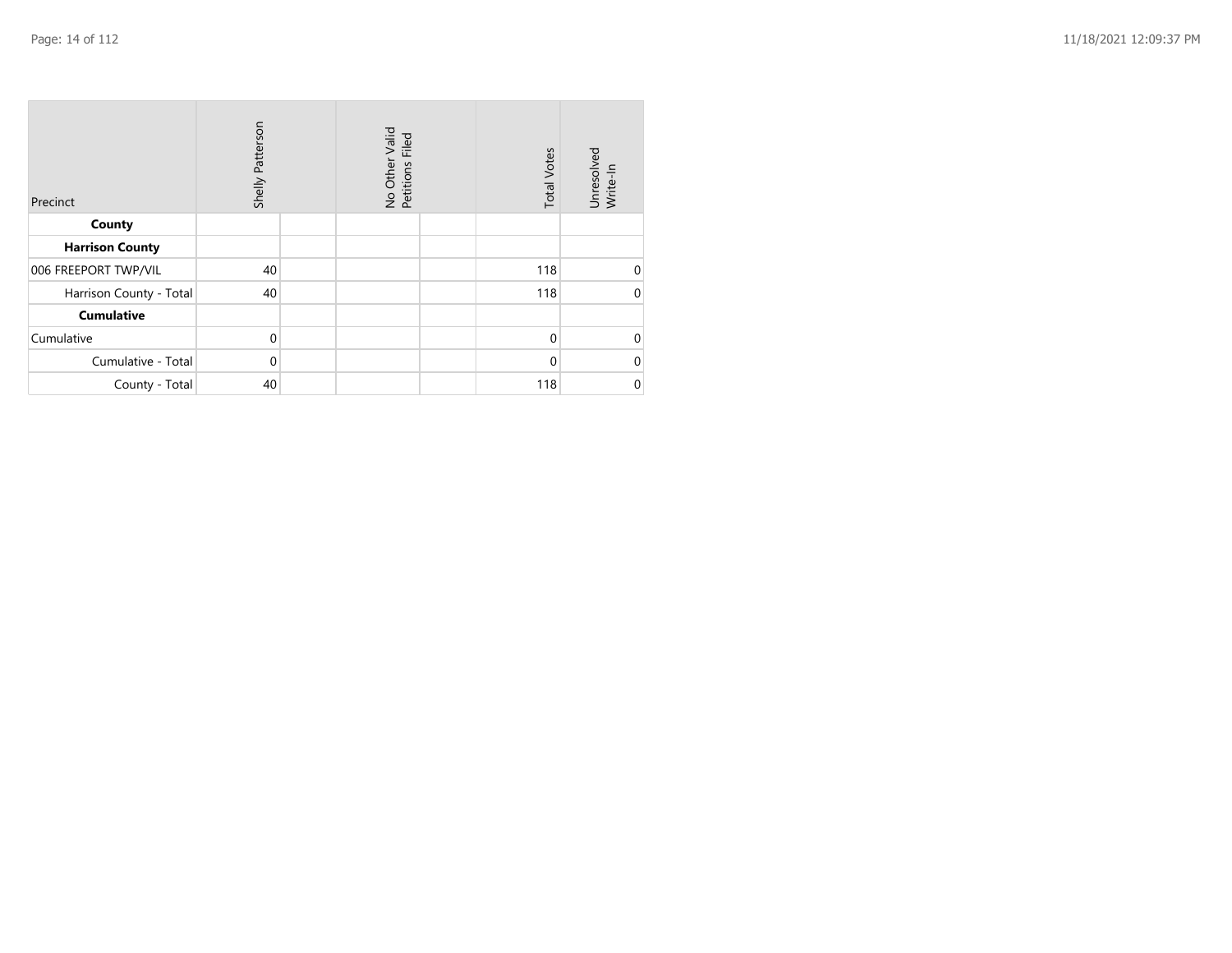$\sim$ 

## **Harrisville Village Council (Vote for 4)**

| Precinct                | <b>Times Cast</b> | Registered<br>Voters |
|-------------------------|-------------------|----------------------|
| County                  |                   |                      |
| <b>Harrison County</b>  |                   |                      |
| 014 SHORTCREEK TWP/VIL  | 19                | 122                  |
| Harrison County - Total | 19                | 122                  |
| <b>Cumulative</b>       |                   |                      |
| Cumulative              | $\Omega$          | U                    |
| Cumulative - Total      | $\Omega$          | U                    |
| County - Total          | 19                | 122                  |

| Precinct                | No Candidate Filed | <b>Total Votes</b> | Unresolved<br>Write-In |
|-------------------------|--------------------|--------------------|------------------------|
| County                  |                    |                    |                        |
| <b>Harrison County</b>  |                    |                    |                        |
| 014 SHORTCREEK TWP/VIL  |                    | $\Omega$           | 0                      |
| Harrison County - Total |                    | $\mathbf 0$        | $\mathbf 0$            |
| <b>Cumulative</b>       |                    |                    |                        |
| Cumulative              |                    | $\Omega$           | 0                      |
| Cumulative - Total      |                    | $\Omega$           | $\Omega$               |
| County - Total          |                    | 0                  | $\mathbf 0$            |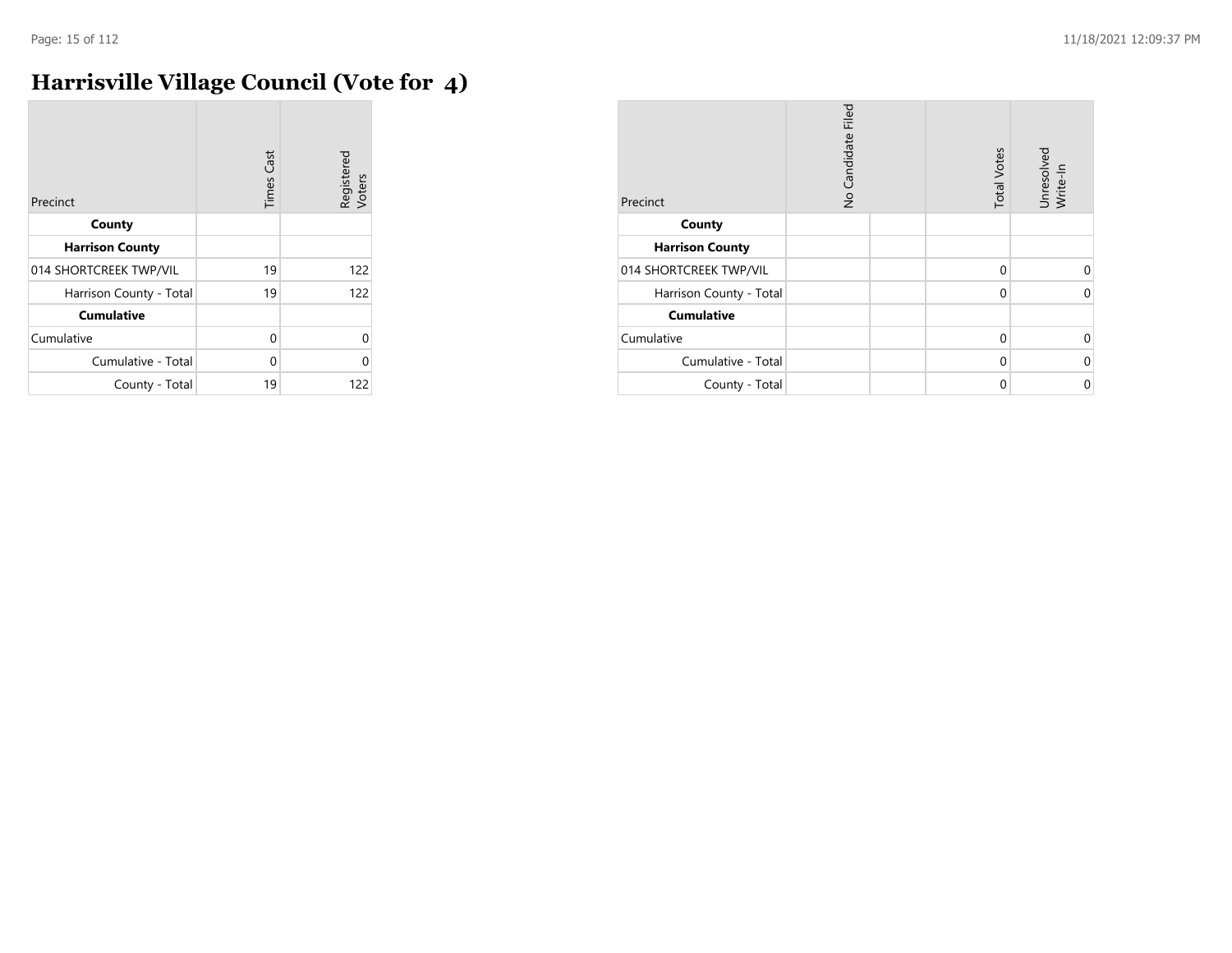## **Hopedale Village Council (Vote for 4)**

| Precinct                | <b>Times Cast</b> | Registered<br>Voters |
|-------------------------|-------------------|----------------------|
| County                  |                   |                      |
| <b>Harrison County</b>  |                   |                      |
| 008 GREEN TWP/VIL       | 255               | 619                  |
| Harrison County - Total | 255               | 619                  |
| <b>Cumulative</b>       |                   |                      |
| Cumulative              | $\Omega$          | 0                    |
| Cumulative - Total      | U                 | U                    |
| County - Total          | 255               | 619                  |

| Precinct                | Jonathan Ryan<br>Cortez | Donald R. Jochims |  |
|-------------------------|-------------------------|-------------------|--|
| County                  |                         |                   |  |
| <b>Harrison County</b>  |                         |                   |  |
| 008 GREEN TWP/VIL       | 168                     | 164               |  |
| Harrison County - Total | 168                     | 164               |  |
| <b>Cumulative</b>       |                         |                   |  |
| Cumulative              | $\Omega$                | 0                 |  |
| Cumulative - Total      | $\Omega$                | 0                 |  |
| County - Total          | 168                     | 164               |  |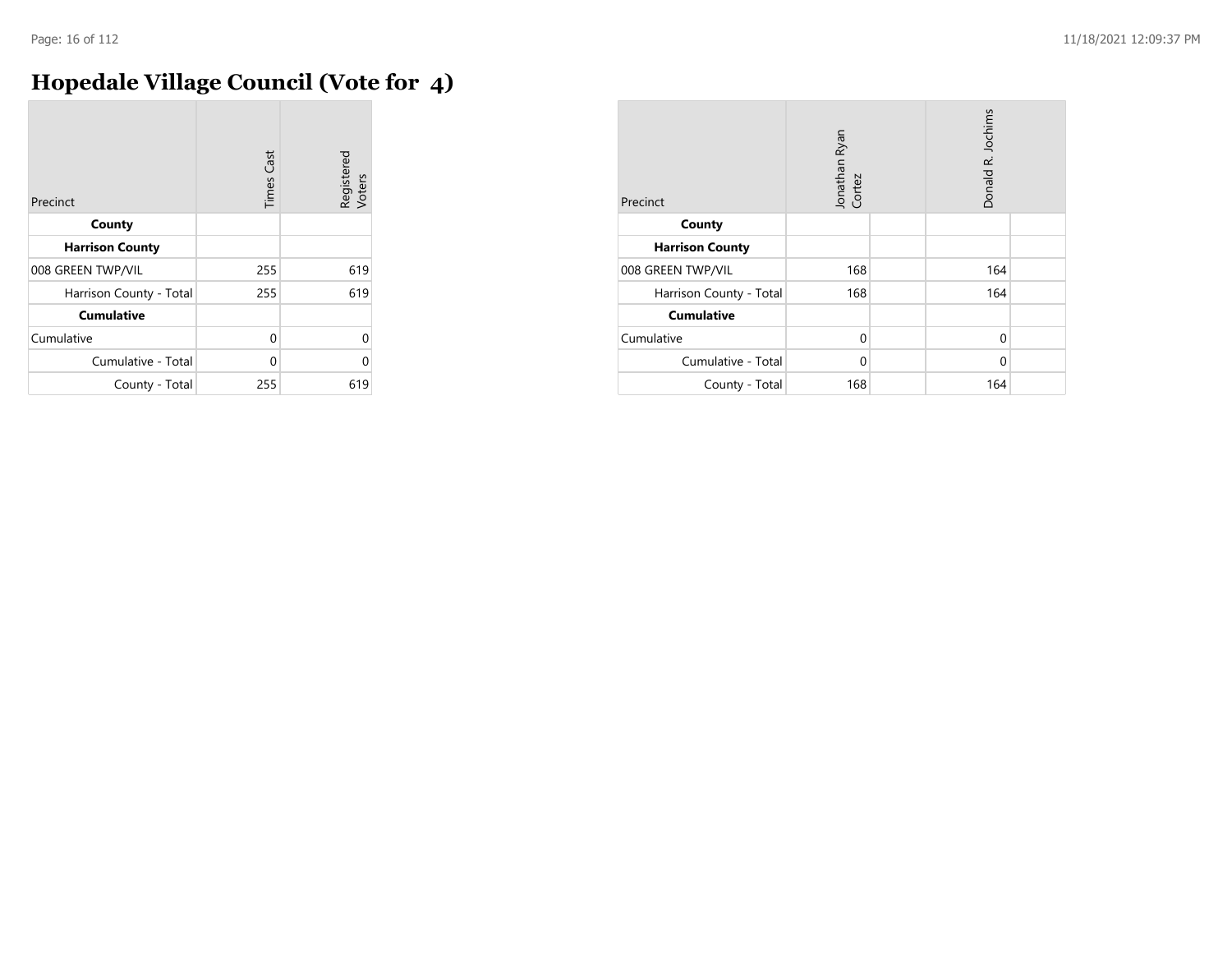| Precinct                | William P. Luther,<br>IV | <b>Total Votes</b> | Write I<br>Toker<br>Robert E.<br>Qualified | Unresolved<br>Write-In |
|-------------------------|--------------------------|--------------------|--------------------------------------------|------------------------|
| County                  |                          |                    |                                            |                        |
| <b>Harrison County</b>  |                          |                    |                                            |                        |
| 008 GREEN TWP/VIL       | 129                      | 473                | 12                                         | 5                      |
| Harrison County - Total | 129                      | 473                | 12                                         | 5                      |
| Cumulative              |                          |                    |                                            |                        |
| Cumulative              | $\Omega$                 | $\mathbf 0$        | $\mathbf 0$                                | $\Omega$               |
| Cumulative - Total      | $\Omega$                 | $\mathbf 0$        | $\mathbf 0$                                | 0                      |
| County - Total          | 129                      | 473                | 12                                         | 5                      |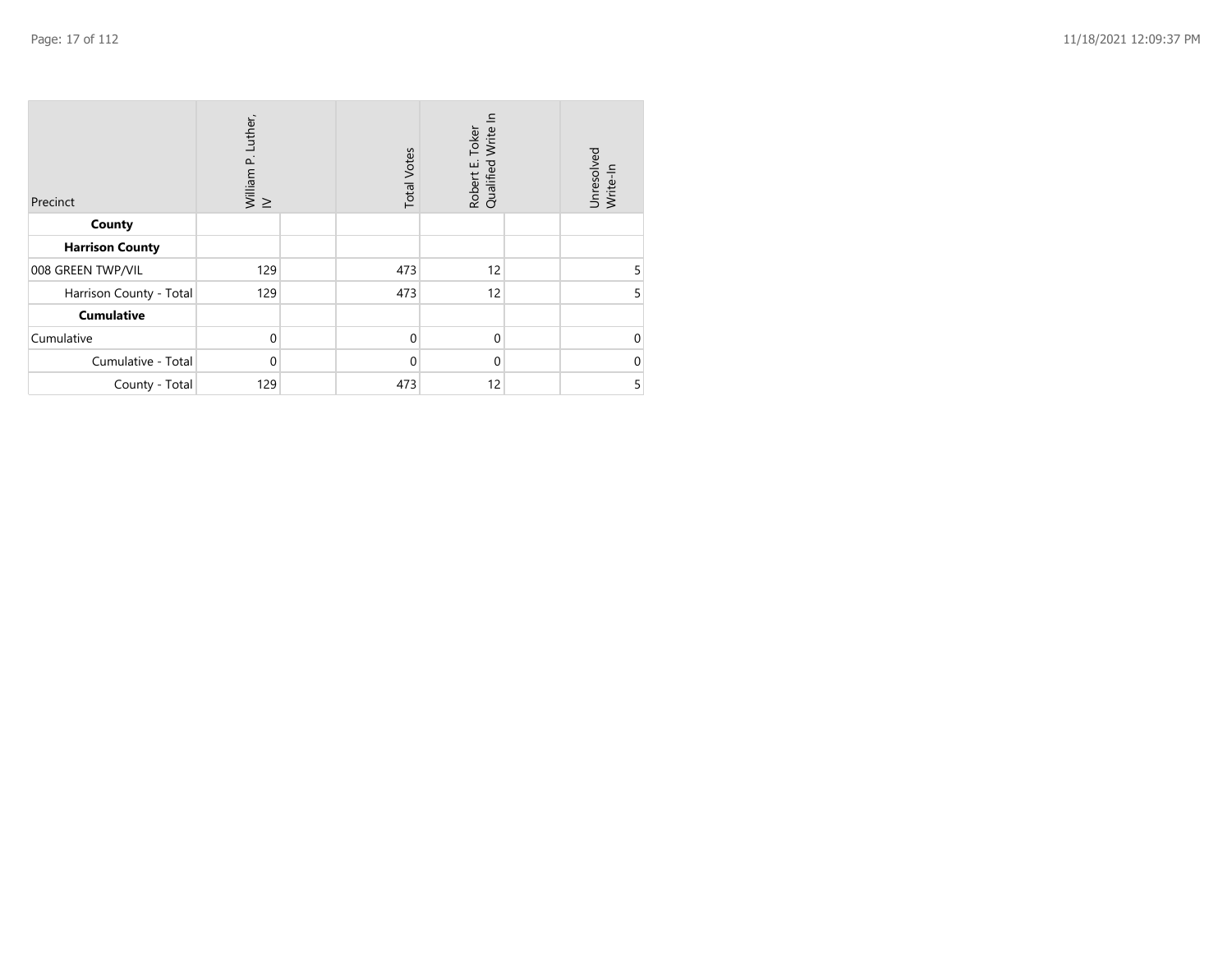$\overline{a}$ 

## **Jewett Village Council (Vote for 4)**

| Precinct                | <b>Times Cast</b> | Registered<br>Voters |
|-------------------------|-------------------|----------------------|
| County                  |                   |                      |
| <b>Harrison County</b>  |                   |                      |
| 013 RUMLEY TWP/VIL      | 171               | 387                  |
| Harrison County - Total | 171               | 387                  |
| <b>Cumulative</b>       |                   |                      |
| Cumulative              | 0                 | 0                    |
| Cumulative - Total      | U                 | 0                    |
| County - Total          | 171               | 387                  |

| Precinct                | Danny Dray |  | Cheyenne Locko |  |
|-------------------------|------------|--|----------------|--|
| County                  |            |  |                |  |
| <b>Harrison County</b>  |            |  |                |  |
| 013 RUMLEY TWP/VIL      | 68         |  | 59             |  |
| Harrison County - Total | 68         |  | 59             |  |
| <b>Cumulative</b>       |            |  |                |  |
| Cumulative              | $\Omega$   |  | 0              |  |
| Cumulative - Total      | 0          |  | $\Omega$       |  |
| County - Total          | 68         |  | 59             |  |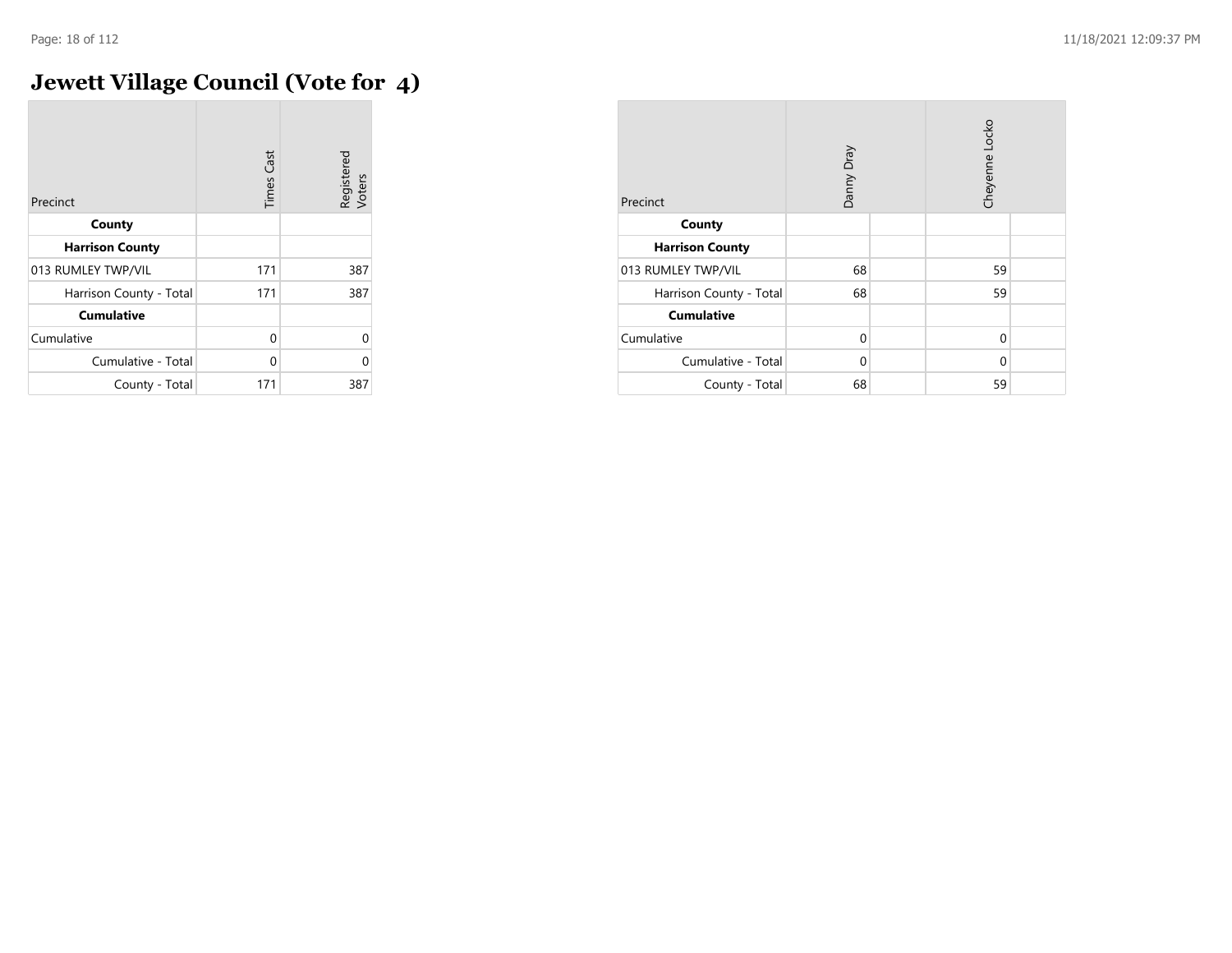| Precinct                | Rick Meneely | $\frac{1}{2}$<br>đ,<br>$\overline{\Omega}$<br>Paul | Stewart<br>Steve | Tammy M.<br>Verhovec | Walters<br>Josh | <b>Total Votes</b> | Unresolv<br>Write-In |
|-------------------------|--------------|----------------------------------------------------|------------------|----------------------|-----------------|--------------------|----------------------|
| County                  |              |                                                    |                  |                      |                 |                    |                      |
| <b>Harrison County</b>  |              |                                                    |                  |                      |                 |                    |                      |
| 013 RUMLEY TWP/VIL      | 49           | 105                                                | 71               | 76                   | 114             | 542                | $\mathbf 0$          |
| Harrison County - Total | 49           | 105                                                | 71               | 76                   | 114             | 542                | $\mathbf 0$          |
| <b>Cumulative</b>       |              |                                                    |                  |                      |                 |                    |                      |
| Cumulative              | $\Omega$     |                                                    | $\Omega$         | $\mathbf{0}$         | $\Omega$        |                    | $\mathbf{0}$         |
| Cumulative - Total      | $\Omega$     |                                                    | $\Omega$         | $\mathbf{0}$         | $\Omega$        |                    | $\mathbf 0$          |
| County - Total          | 49           | 105                                                | 71               | 76                   | 114             | 542                | $\mathbf 0$          |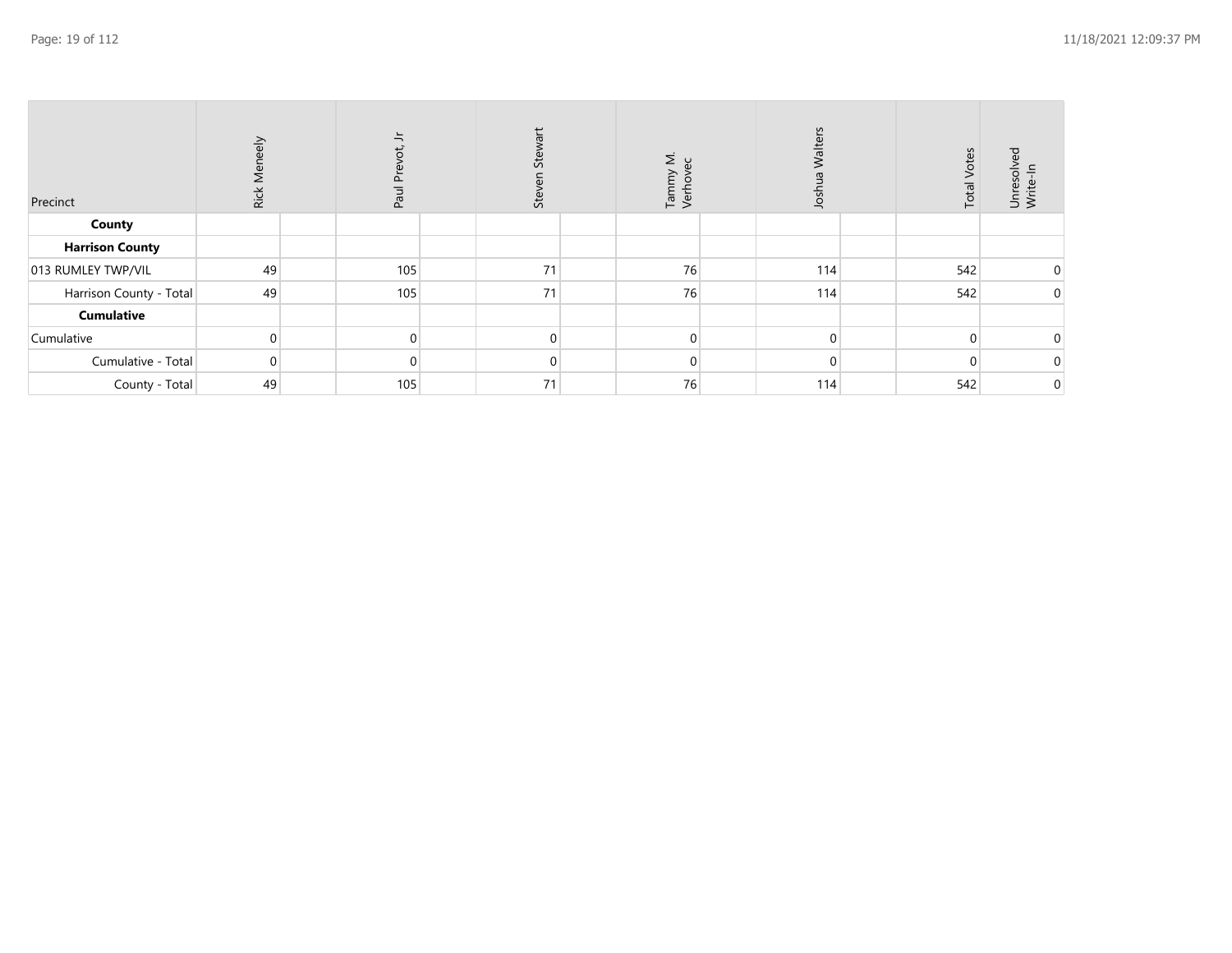**COL** 

## **New Athens Village Council (Vote for 4)**

| Precinct                | <b>Times Cast</b> | Registered<br>Voters |
|-------------------------|-------------------|----------------------|
| County                  |                   |                      |
| <b>Harrison County</b>  |                   |                      |
| 002 ATHENS TWP/VIL      | 35                | 199                  |
| Harrison County - Total | 35                | 199                  |
| <b>Cumulative</b>       |                   |                      |
| Cumulative              | 0                 | $\Omega$             |
| Cumulative - Total      | 0                 | U                    |
| County - Total          | 35                | 199                  |

| Precinct                | No Candidiate<br>Filed | <b>Total Votes</b> | Unresolved<br>Write-In |
|-------------------------|------------------------|--------------------|------------------------|
| County                  |                        |                    |                        |
| <b>Harrison County</b>  |                        |                    |                        |
| 002 ATHENS TWP/VIL      |                        | $\Omega$           | U                      |
| Harrison County - Total |                        | $\mathbf 0$        | $\Omega$               |
| <b>Cumulative</b>       |                        |                    |                        |
| Cumulative              |                        | $\Omega$           | $\Omega$               |
| Cumulative - Total      |                        | $\Omega$           | 0                      |
| County - Total          |                        | 0                  | 0                      |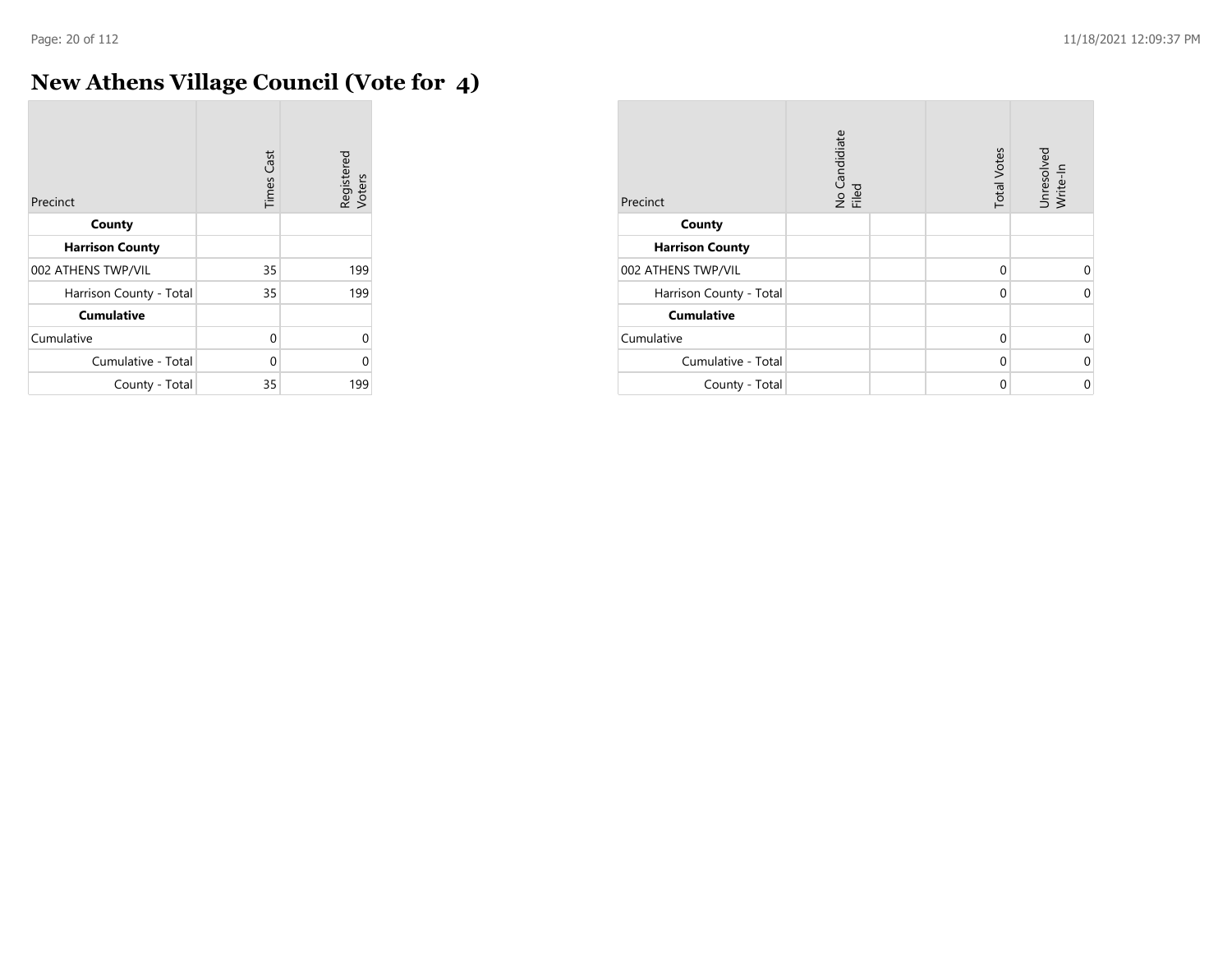## **Scio Village Council (Vote for 4)**

| Precinct                | <b>Times Cast</b> | Registered<br>Voters |
|-------------------------|-------------------|----------------------|
| County                  |                   |                      |
| <b>Harrison County</b>  |                   |                      |
| 011 NORTH TWP/VIL       | 53                | 429                  |
| Harrison County - Total | 53                | 429                  |
| <b>Cumulative</b>       |                   |                      |
| Cumulative              | $\Omega$          | $\Omega$             |
| Cumulative - Total      | 0                 | O                    |
| County - Total          | 53                | 429                  |

| Precinct                | Betty Gotschall |  | Kari Salsberry |  |
|-------------------------|-----------------|--|----------------|--|
| County                  |                 |  |                |  |
| <b>Harrison County</b>  |                 |  |                |  |
| 011 NORTH TWP/VIL       | 33              |  | 28             |  |
| Harrison County - Total | 33              |  | 28             |  |
| <b>Cumulative</b>       |                 |  |                |  |
| Cumulative              | $\Omega$        |  | 0              |  |
| Cumulative - Total      | $\Omega$        |  | 0              |  |
| County - Total          | 33              |  | 28             |  |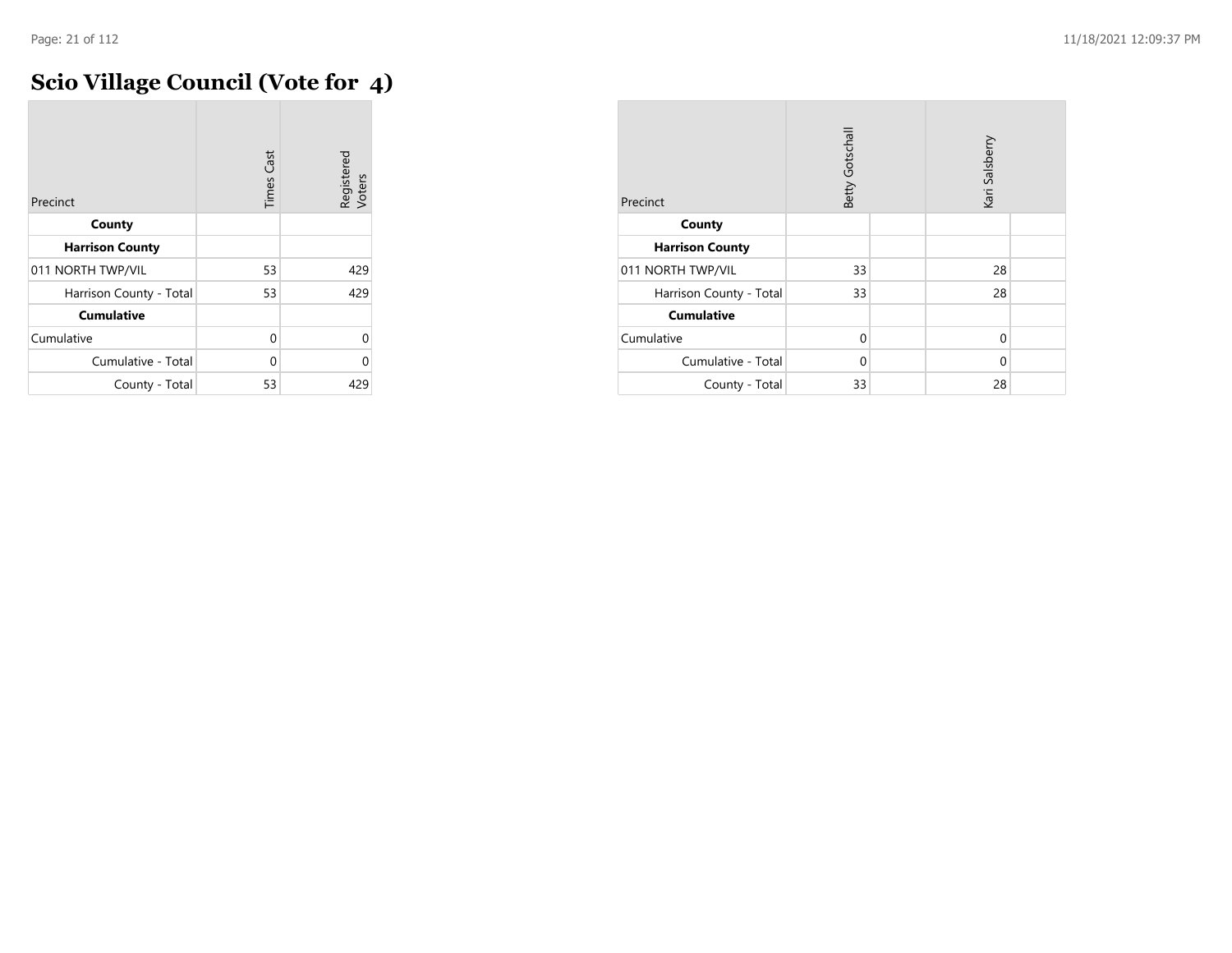| Precinct                | Erin E. Thompson | No Other Valid<br>Petitions Filed | <b>Total Votes</b> | Unresolved<br>Write-In |
|-------------------------|------------------|-----------------------------------|--------------------|------------------------|
| County                  |                  |                                   |                    |                        |
| <b>Harrison County</b>  |                  |                                   |                    |                        |
| 011 NORTH TWP/VIL       | 31               |                                   | 92                 | $\mathbf 0$            |
| Harrison County - Total | 31               |                                   | 92                 | $\mathbf 0$            |
| <b>Cumulative</b>       |                  |                                   |                    |                        |
| Cumulative              | $\Omega$         |                                   | $\mathbf{0}$       | $\mathbf 0$            |
| Cumulative - Total      | $\Omega$         |                                   | $\Omega$           | $\mathbf 0$            |
| County - Total          | 31               |                                   | 92                 | $\mathbf 0$            |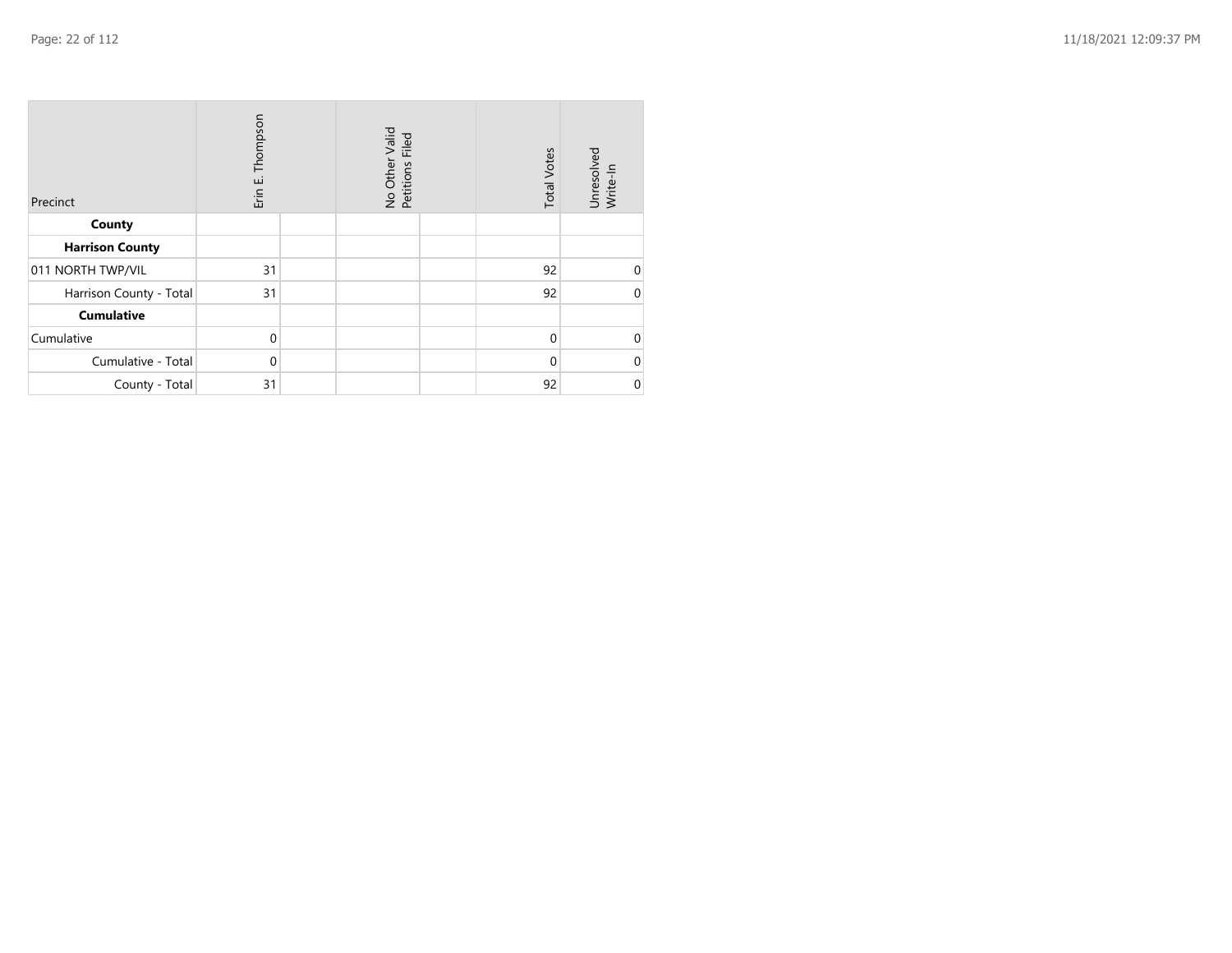#### **Adena Village Board of Public Affairs (Vote for 2)**

| Precinct                | <b>Times Cast</b> | Registered<br>Voters |
|-------------------------|-------------------|----------------------|
| County                  |                   |                      |
| <b>Harrison County</b>  |                   |                      |
| 014 SHORTCREEK TWP/VIL  | 25                | 108                  |
| Harrison County - Total | 25                | 108                  |
| <b>Cumulative</b>       |                   |                      |
| Cumulative              | 0                 |                      |
| Cumulative - Total      | 0                 |                      |
| County - Total          | 25                | 108                  |

| Precinct                | No Candidate Filed | <b>Total Votes</b> | Unresolved<br>Write-In |
|-------------------------|--------------------|--------------------|------------------------|
| County                  |                    |                    |                        |
| <b>Harrison County</b>  |                    |                    |                        |
| 014 SHORTCREEK TWP/VIL  |                    | $\Omega$           | U                      |
| Harrison County - Total |                    | $\mathbf 0$        | $\Omega$               |
| <b>Cumulative</b>       |                    |                    |                        |
| Cumulative              |                    | $\Omega$           | O                      |
| Cumulative - Total      |                    | $\Omega$           | $\Omega$               |
| County - Total          |                    | 0                  | 0                      |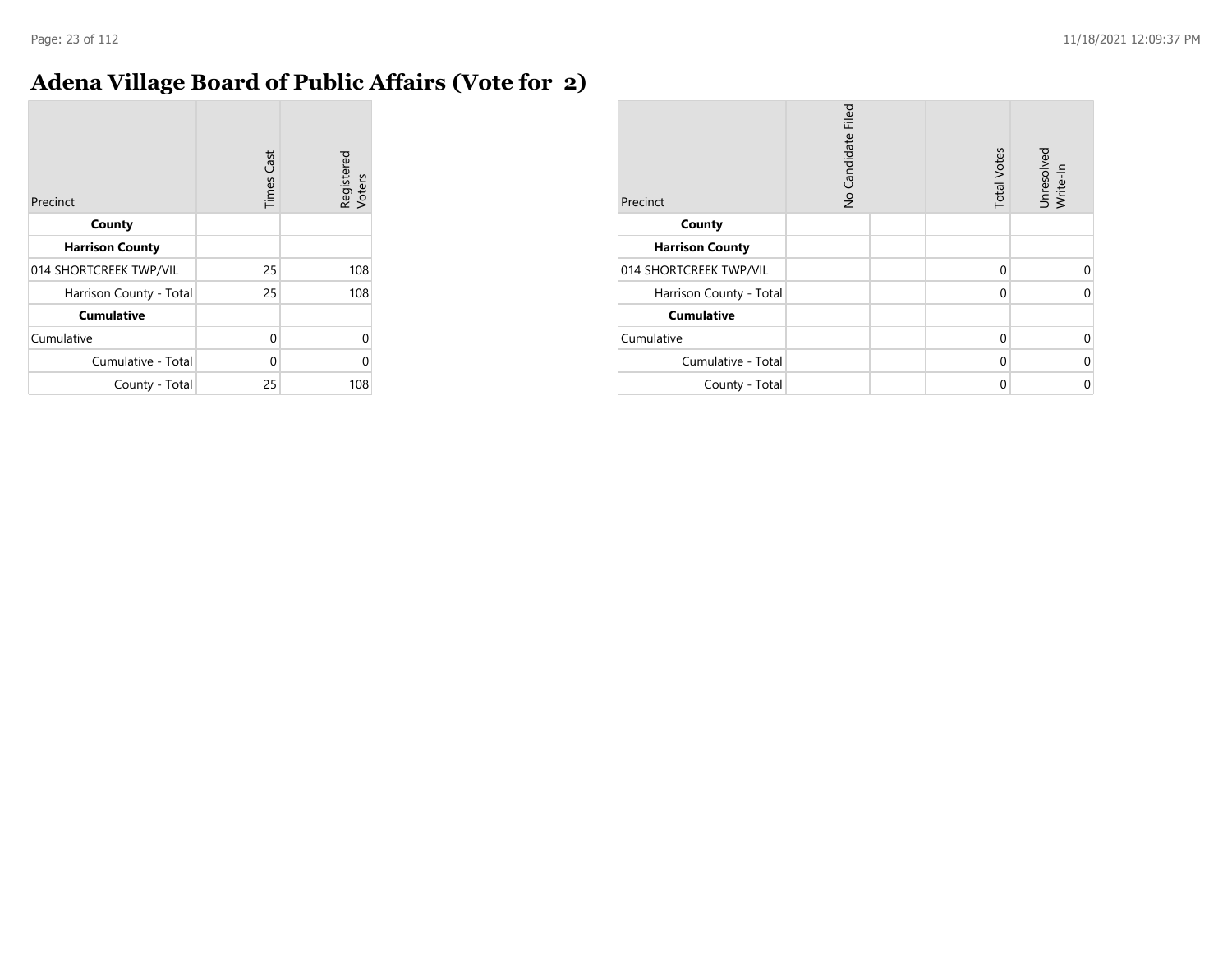#### **Hopedale Village Board of Public Affairs (Vote for 2)**

| Precinct                | <b>Times Cast</b> | Registered<br>Voters |
|-------------------------|-------------------|----------------------|
| County                  |                   |                      |
| <b>Harrison County</b>  |                   |                      |
| 008 GREEN TWP/VIL       | 255               | 619                  |
| Harrison County - Total | 255               | 619                  |
| <b>Cumulative</b>       |                   |                      |
| Cumulative              | 0                 | U                    |
| Cumulative - Total      | $\Omega$          |                      |
| County - Total          | 255               | 619                  |

| Precinct                | No Candidate Filed | <b>Total Votes</b> | Unresolved<br>Write-In |
|-------------------------|--------------------|--------------------|------------------------|
| County                  |                    |                    |                        |
| <b>Harrison County</b>  |                    |                    |                        |
| 008 GREEN TWP/VIL       |                    | 0                  | $\Omega$               |
| Harrison County - Total |                    | 0                  | 0                      |
| <b>Cumulative</b>       |                    |                    |                        |
| Cumulative              |                    | 0                  | $\Omega$               |
| Cumulative - Total      |                    | $\Omega$           | 0                      |
| County - Total          |                    | 0                  | 0                      |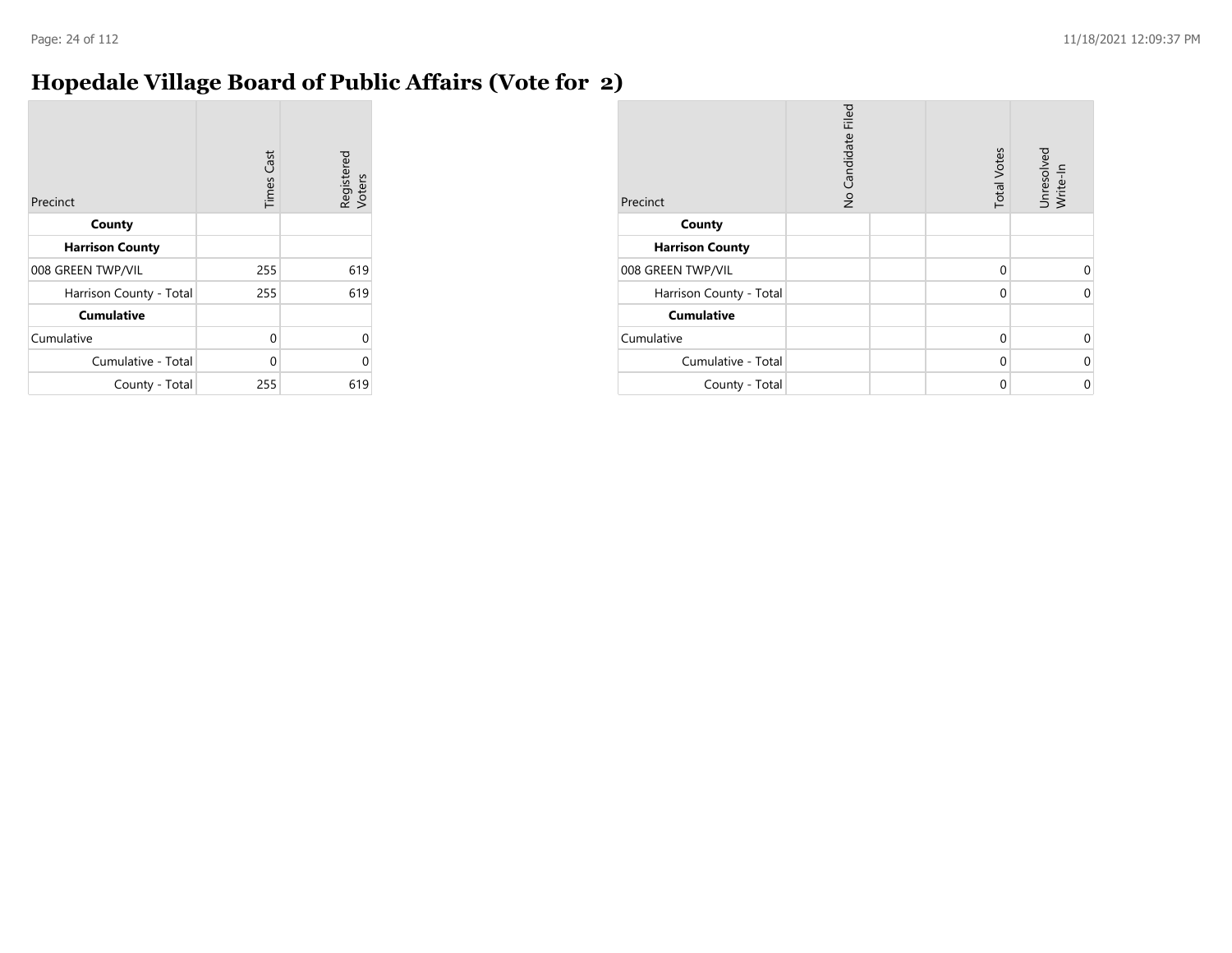## **Archer Twp. Trustee (Vote for 2)**

| Precinct                | <b>Times Cast</b> | Registered<br>Voters |
|-------------------------|-------------------|----------------------|
| County                  |                   |                      |
| <b>Harrison County</b>  |                   |                      |
| 0001 ARCHER TWP         | 71                | 213                  |
| Harrison County - Total | 71                | 213                  |
| <b>Cumulative</b>       |                   |                      |
| Cumulative              | $\Omega$          | $\Omega$             |
| Cumulative - Total      | $\Omega$          | $\Omega$             |
| County - Total          | 71                | 213                  |

| Precinct                | James Edward<br>Albright | Troy Blackburn |  |
|-------------------------|--------------------------|----------------|--|
| County                  |                          |                |  |
| <b>Harrison County</b>  |                          |                |  |
| 0001 ARCHER TWP         | 30                       | 40             |  |
| Harrison County - Total | 30                       | 40             |  |
| <b>Cumulative</b>       |                          |                |  |
| Cumulative              | $\Omega$                 | 0              |  |
| Cumulative - Total      | $\Omega$                 | $\Omega$       |  |
| County - Total          | 30                       | 40             |  |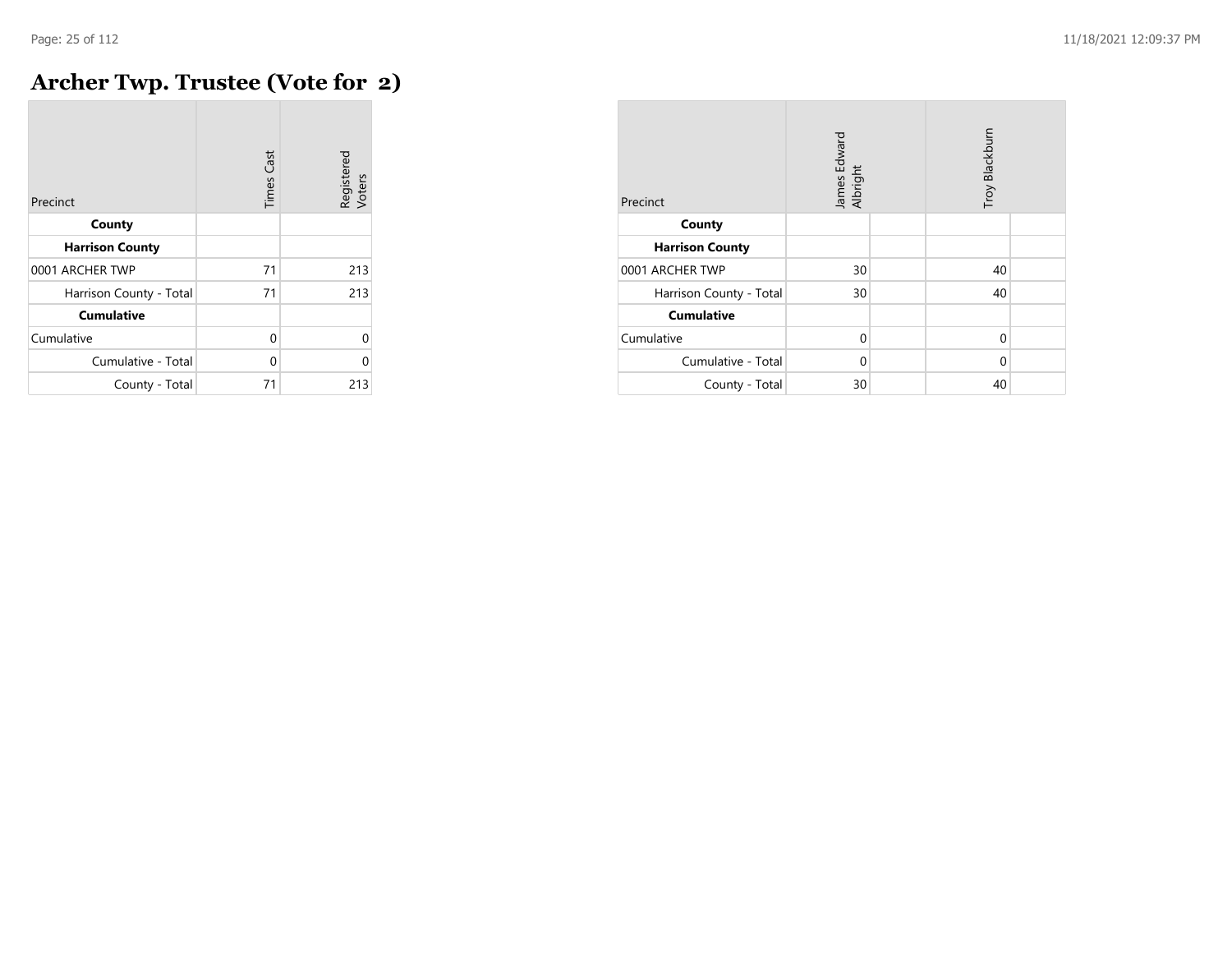| Precinct                | Aaron L. Dodds | <b>Total Votes</b> | Unresolved<br>Write-In |
|-------------------------|----------------|--------------------|------------------------|
| County                  |                |                    |                        |
| <b>Harrison County</b>  |                |                    |                        |
| 0001 ARCHER TWP         | 42             | 112                | $\Omega$               |
| Harrison County - Total | 42             | 112                | U                      |
| <b>Cumulative</b>       |                |                    |                        |
| Cumulative              | $\mathbf 0$    | $\Omega$           | $\Omega$               |
| Cumulative - Total      | $\mathbf 0$    | 0                  | 0                      |
| County - Total          | 42             | 112                | 0                      |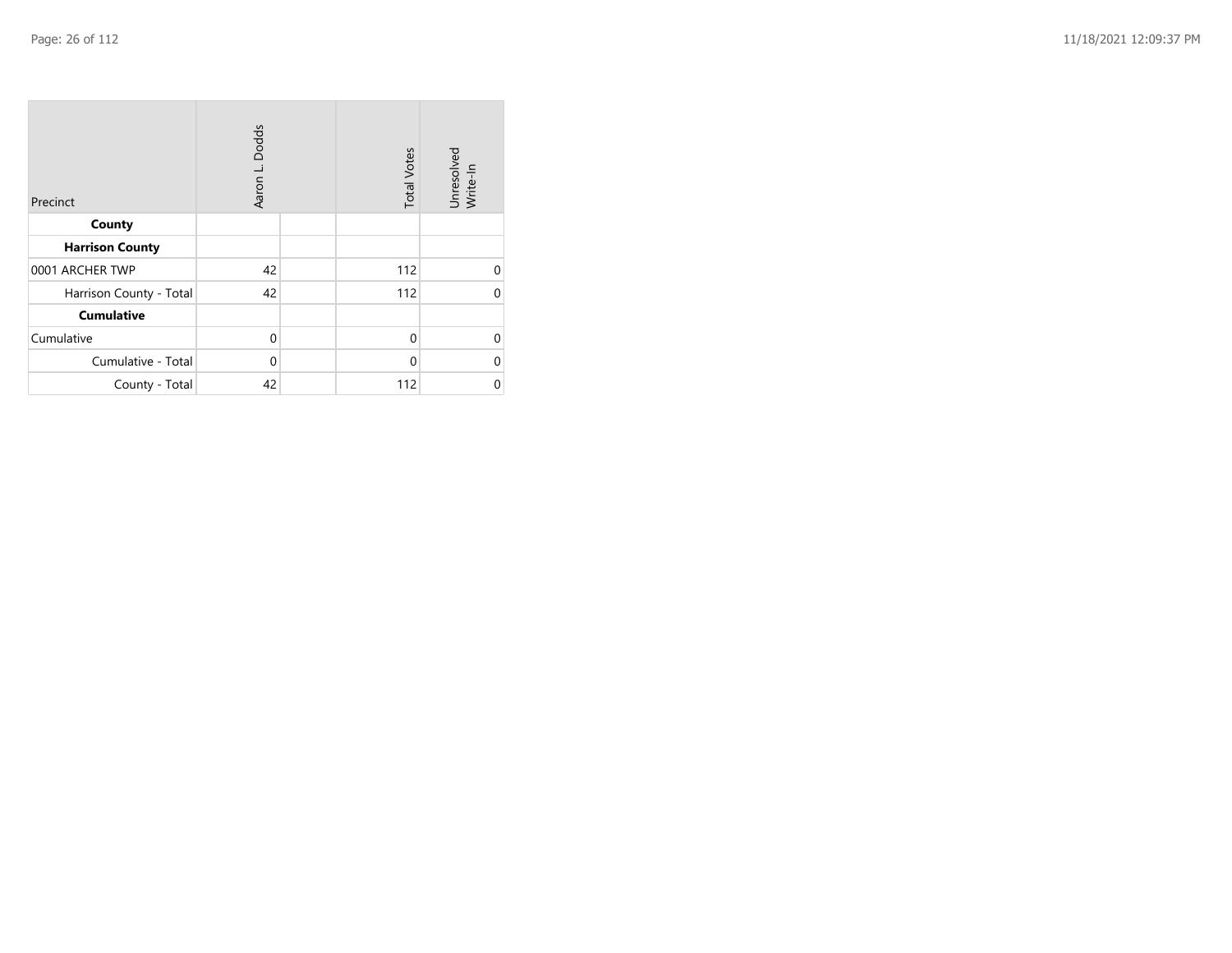$\overline{\phantom{a}}$ 

## **Athens Twp. Trustee (Vote for 2)**

| Precinct                | <b>Times Cast</b> | Registered<br>Voters |
|-------------------------|-------------------|----------------------|
| County                  |                   |                      |
| <b>Harrison County</b>  |                   |                      |
| 002 ATHENS TWP/VIL      | 59                | 332                  |
| Harrison County - Total | 59                | 332                  |
| <b>Cumulative</b>       |                   |                      |
| Cumulative              | 0                 | U                    |
| Cumulative - Total      | 0                 | U                    |
| County - Total          | 59                | 332                  |

| Precinct                | David Butler | Michael Saffell | <b>Total Votes</b> |
|-------------------------|--------------|-----------------|--------------------|
| County                  |              |                 |                    |
| <b>Harrison County</b>  |              |                 |                    |
| 002 ATHENS TWP/VIL      | 39           | 32              | 71                 |
| Harrison County - Total | 39           | 32              | 71                 |
| <b>Cumulative</b>       |              |                 |                    |
| Cumulative              | $\mathbf 0$  | $\mathbf 0$     | 0                  |
| Cumulative - Total      | $\Omega$     | $\Omega$        | $\mathbf 0$        |
| County - Total          | 39           | 32              | 71                 |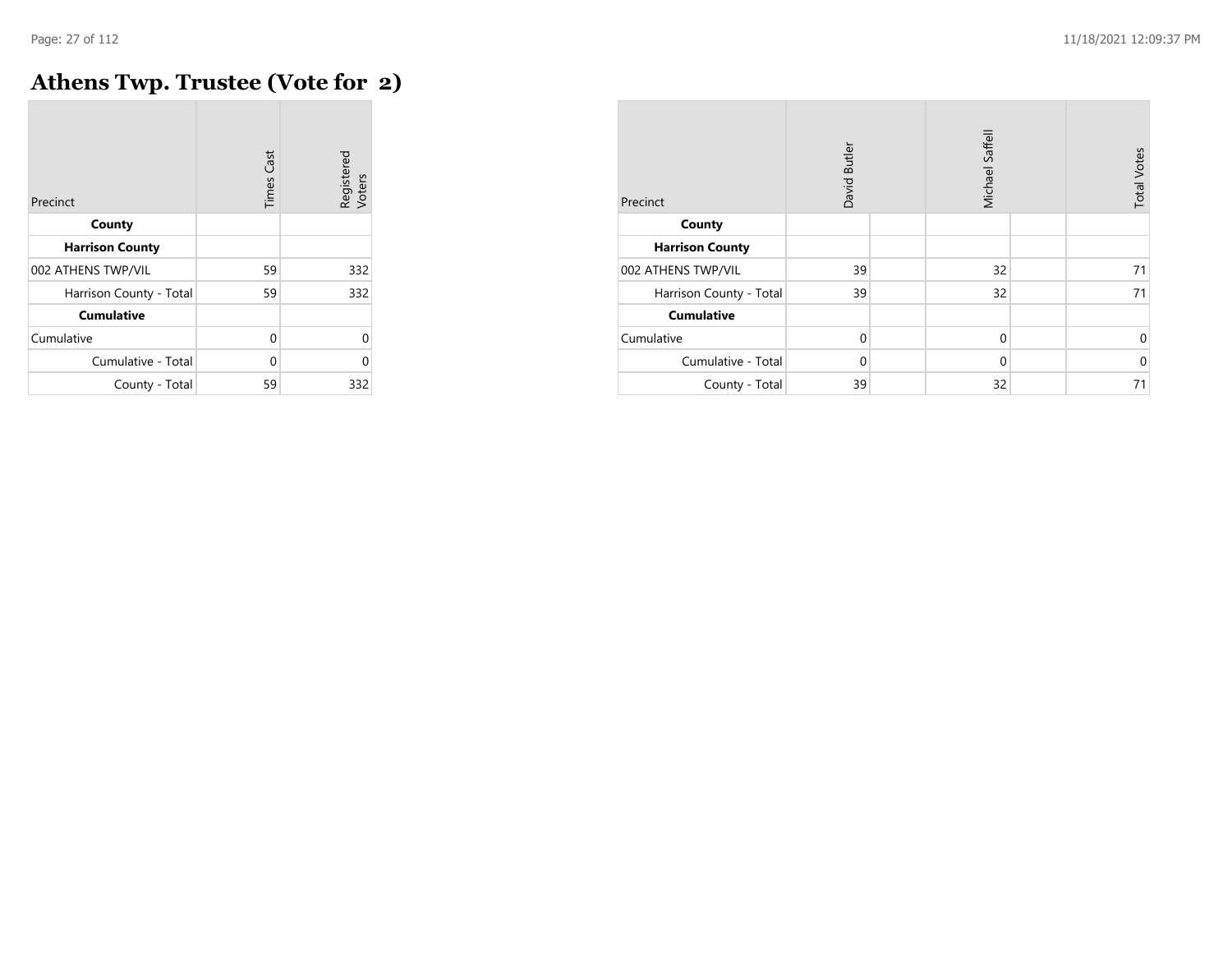$\sim$ 

| Precinct                | Unresolved<br>Write-In |
|-------------------------|------------------------|
| County                  |                        |
| <b>Harrison County</b>  |                        |
| 002 ATHENS TWP/VIL      | 0                      |
| Harrison County - Total | 0                      |
| <b>Cumulative</b>       |                        |
| Cumulative              | 0                      |
| Cumulative - Total      | 0                      |
| County - Total          | ი                      |

the property of the con-

 $\mathcal{L}(\mathcal{A})$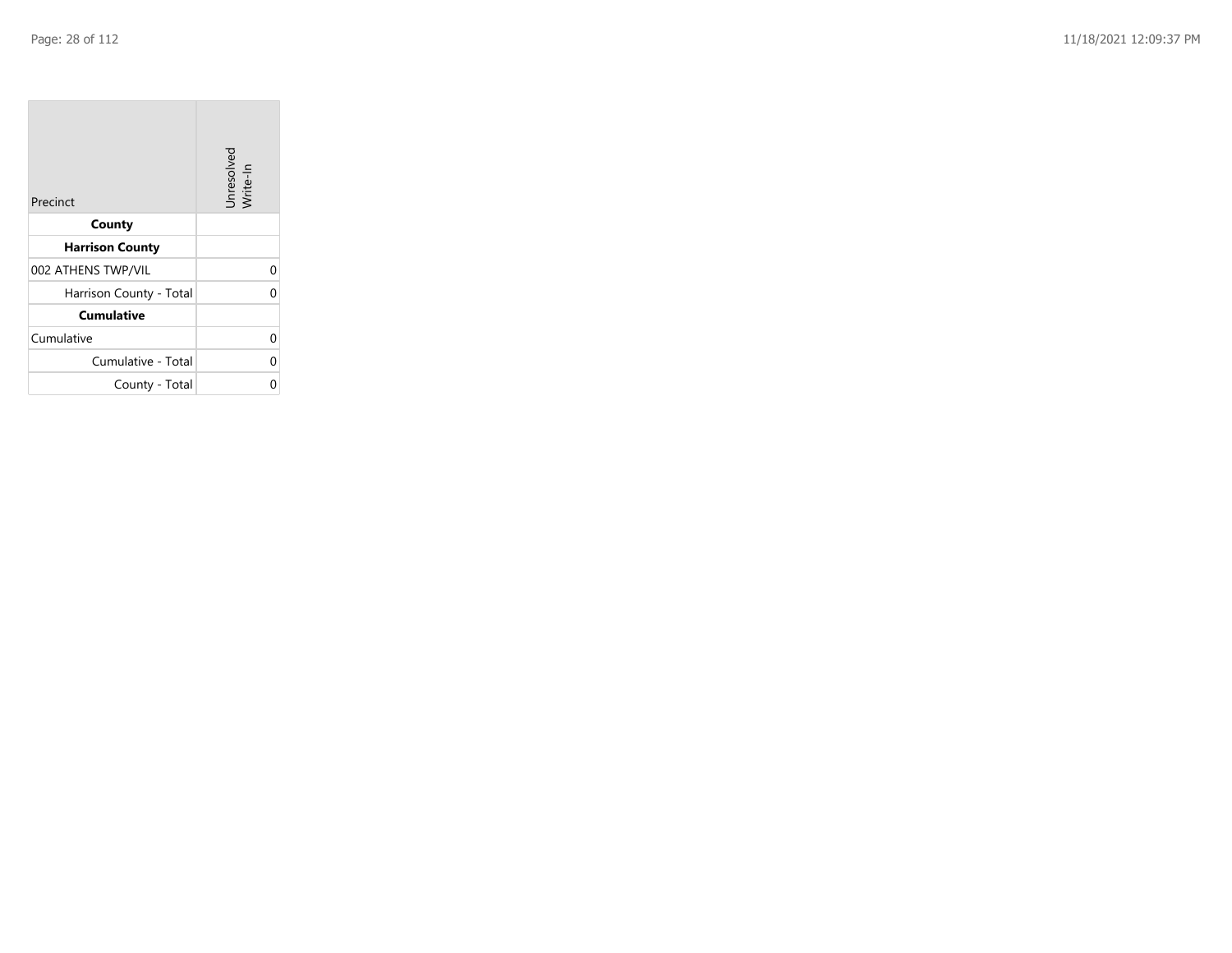#### **Cadiz Twp. Trustee (Vote for 2)**

| Precinct                | <b>Times</b> Cast | Registered<br>Voters |
|-------------------------|-------------------|----------------------|
| County                  |                   |                      |
| <b>Harrison County</b>  |                   |                      |
| 003 CADIZ TWP/VIL NE    | 174               | 1,144                |
| 004 CADIZ TWP/VIL SW    | 199               | 1,205                |
| Harrison County - Total | 373               | 2,349                |
| <b>Cumulative</b>       |                   |                      |
| Cumulative              | 0                 | 0                    |
| Cumulative - Total      | 0                 | 0                    |
| County - Total          | 373               | 2,349                |

| Precinct                | Clint A. Barr | C Scott Porter | <b>Total Votes</b> |
|-------------------------|---------------|----------------|--------------------|
| County                  |               |                |                    |
| <b>Harrison County</b>  |               |                |                    |
| 003 CADIZ TWP/VIL NE    | 149           | 96             | 245                |
| 004 CADIZ TWP/VIL SW    | 164           | 130            | 294                |
| Harrison County - Total | 313           | 226            | 539                |
| <b>Cumulative</b>       |               |                |                    |
| Cumulative              | $\mathbf 0$   | 0              | $\Omega$           |
| Cumulative - Total      | $\Omega$      | $\mathbf 0$    | $\mathbf 0$        |
| County - Total          | 313           | 226            | 539                |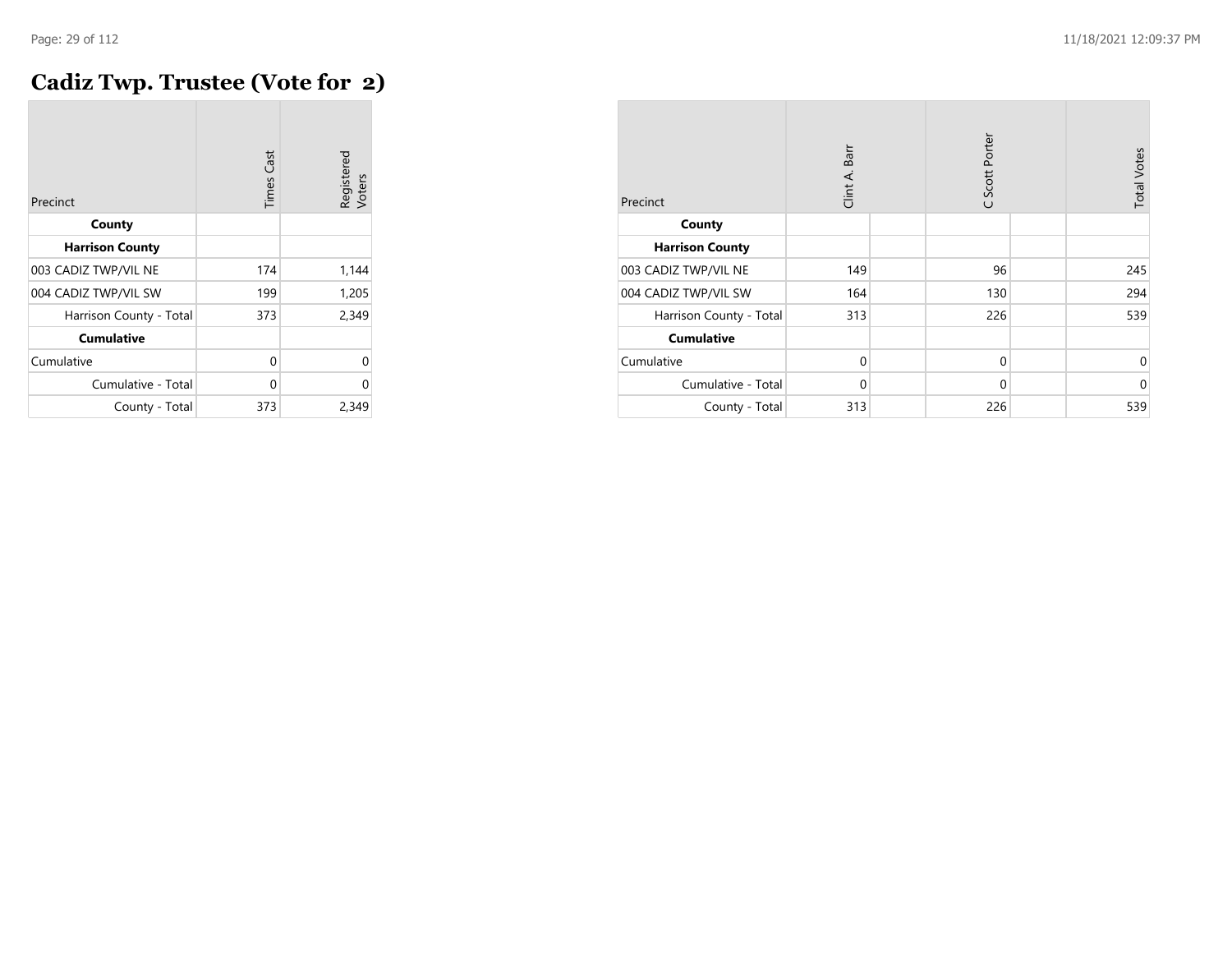**COL** 

| Precinct                | Unresolved<br>Write-In |
|-------------------------|------------------------|
| County                  |                        |
| <b>Harrison County</b>  |                        |
| 003 CADIZ TWP/VIL NE    | 0                      |
| 004 CADIZ TWP/VIL SW    | 0                      |
| Harrison County - Total | 0                      |
| <b>Cumulative</b>       |                        |
| Cumulative              | 0                      |
| Cumulative - Total      | 0                      |
| County - Total          | 0                      |

the control of the control of the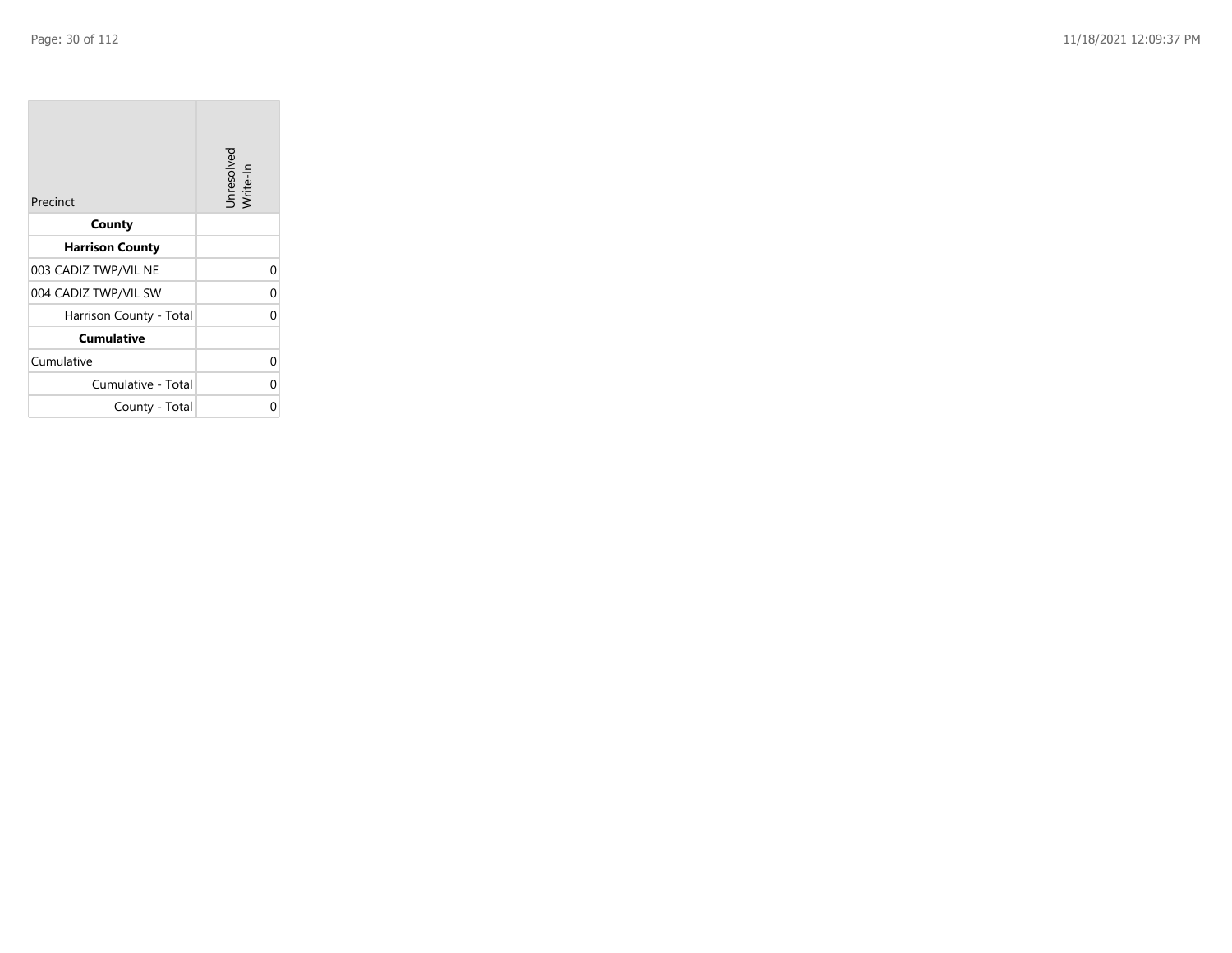## **Freeport Twp. Trustee (Vote for 2)**

| Precinct                | <b>Times Cast</b> | Registered<br>Voters |
|-------------------------|-------------------|----------------------|
| County                  |                   |                      |
| <b>Harrison County</b>  |                   |                      |
| 006 FREEPORT TWP/VIL    | 115               | 511                  |
| Harrison County - Total | 115               | 511                  |
| <b>Cumulative</b>       |                   |                      |
| Cumulative              | $\Omega$          | U                    |
| Cumulative - Total      | 0                 | U                    |
| County - Total          | 115               | 511                  |

| Precinct                | Randy<br>Cunningham |  | Jimmy Hershman |  | <b>Total Votes</b> |
|-------------------------|---------------------|--|----------------|--|--------------------|
| County                  |                     |  |                |  |                    |
| <b>Harrison County</b>  |                     |  |                |  |                    |
| 006 FREEPORT TWP/VIL    | 95                  |  | 86             |  | 181                |
| Harrison County - Total | 95                  |  | 86             |  | 181                |
| <b>Cumulative</b>       |                     |  |                |  |                    |
| Cumulative              | $\Omega$            |  | $\mathbf 0$    |  | 0                  |
| Cumulative - Total      | $\Omega$            |  | $\Omega$       |  | $\mathbf 0$        |
| County - Total          | 95                  |  | 86             |  | 181                |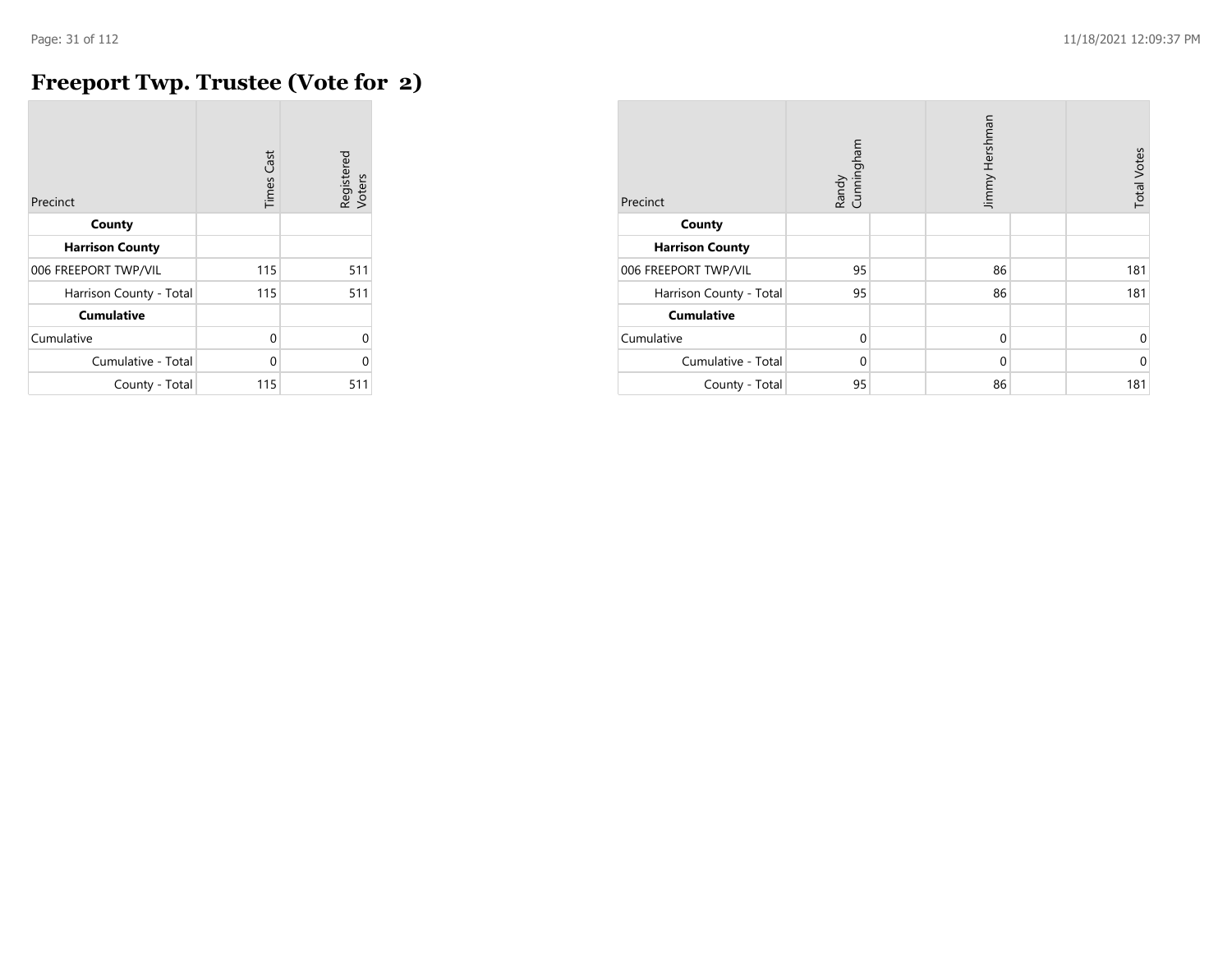| Precinct                | Unresolved<br>Write-In |
|-------------------------|------------------------|
| County                  |                        |
| <b>Harrison County</b>  |                        |
| 006 FREEPORT TWP/VIL    | 0                      |
| Harrison County - Total | 0                      |
| <b>Cumulative</b>       |                        |
| Cumulative              | 0                      |
| Cumulative - Total      | 0                      |
| County - Total          | 0                      |

the contract of the contract of

m.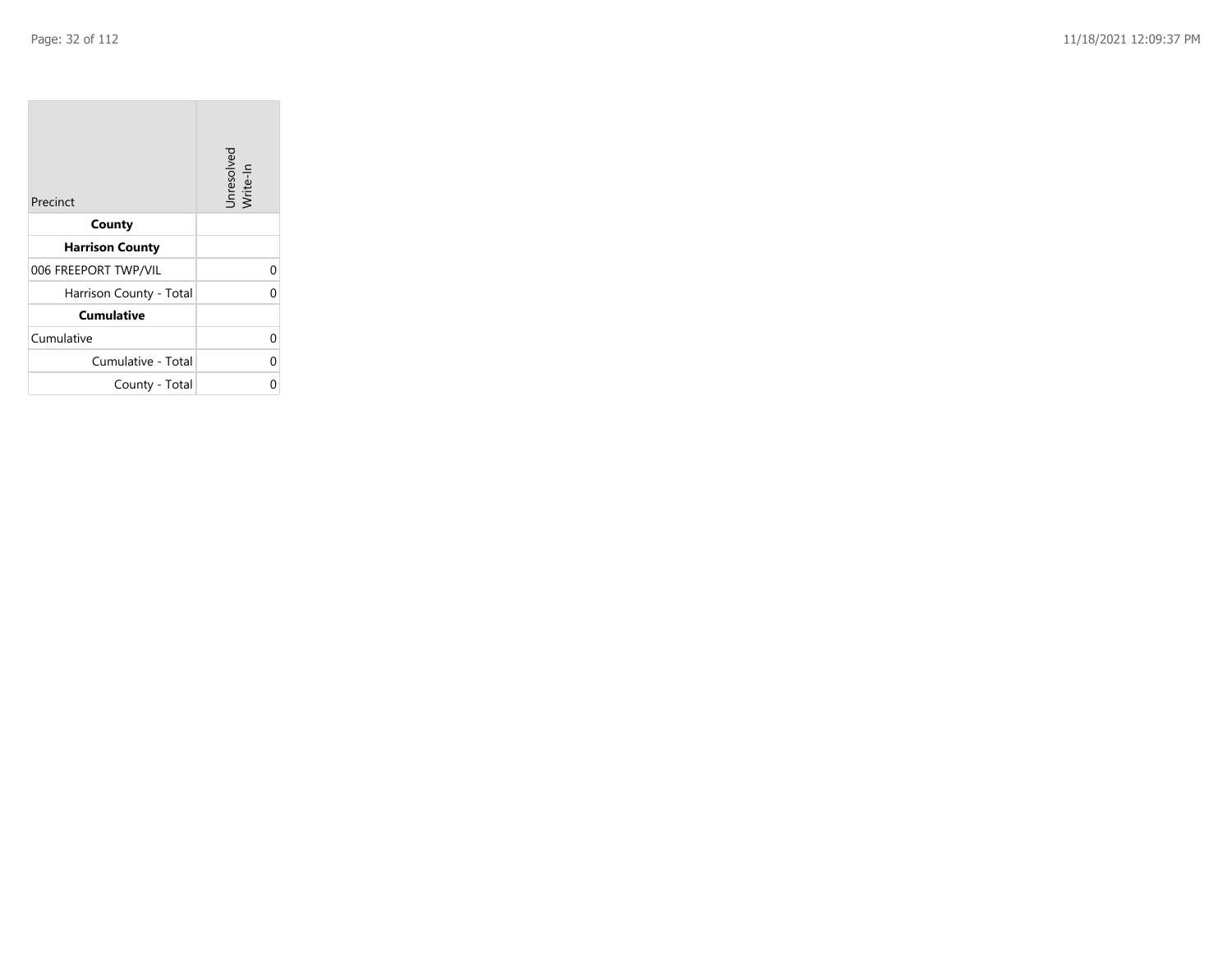## **Franklin Twp. Trustee (Vote for 2)**

| Precinct                | <b>Times Cast</b> | Registered<br>Voters |
|-------------------------|-------------------|----------------------|
| County                  |                   |                      |
| <b>Harrison County</b>  |                   |                      |
| 005 FRANKLIN TWP/VIL    | 87                | 418                  |
| Harrison County - Total | 87                | 418                  |
| <b>Cumulative</b>       |                   |                      |
| Cumulative              | 0                 | $\Omega$             |
| Cumulative - Total      | $\Omega$          | $\Omega$             |
| County - Total          | 87                | 418                  |

| Precinct                | Richard Huff |  | Todd Smith  |  | <b>Total Votes</b> |
|-------------------------|--------------|--|-------------|--|--------------------|
| County                  |              |  |             |  |                    |
| <b>Harrison County</b>  |              |  |             |  |                    |
| 005 FRANKLIN TWP/VIL    | 69           |  | 68          |  | 137                |
| Harrison County - Total | 69           |  | 68          |  | 137                |
| <b>Cumulative</b>       |              |  |             |  |                    |
| Cumulative              | $\mathbf 0$  |  | $\mathbf 0$ |  | 0                  |
| Cumulative - Total      | 0            |  | $\mathbf 0$ |  | $\mathbf 0$        |
| County - Total          | 69           |  | 68          |  | 137                |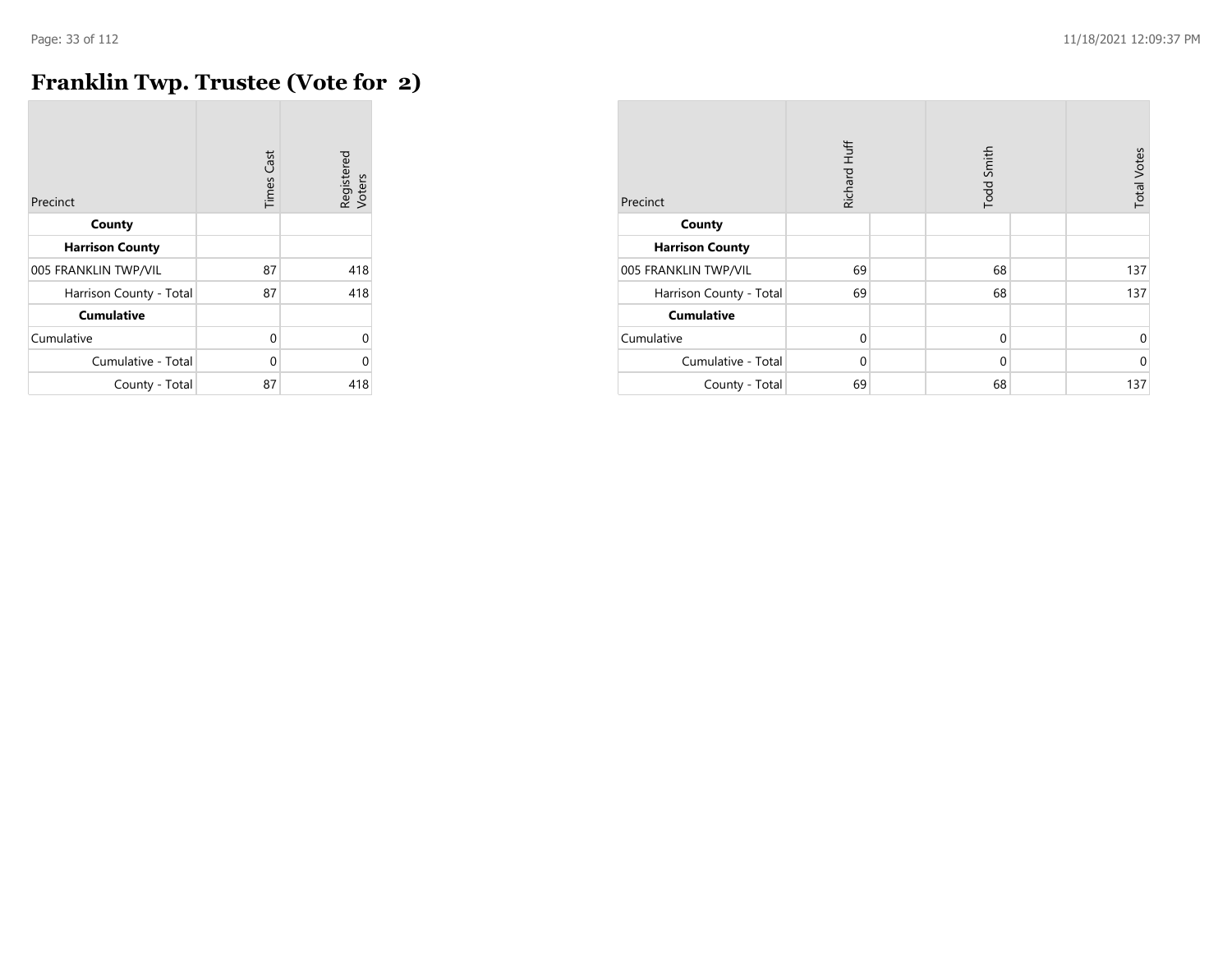| Precinct                | Unresolved<br>Write-In |
|-------------------------|------------------------|
| County                  |                        |
| <b>Harrison County</b>  |                        |
| 005 FRANKLIN TWP/VIL    | 0                      |
| Harrison County - Total | 0                      |
| <b>Cumulative</b>       |                        |
| Cumulative              | 0                      |
| Cumulative - Total      | 0                      |
| County - Total          | 0                      |

the contract of the contract of

m.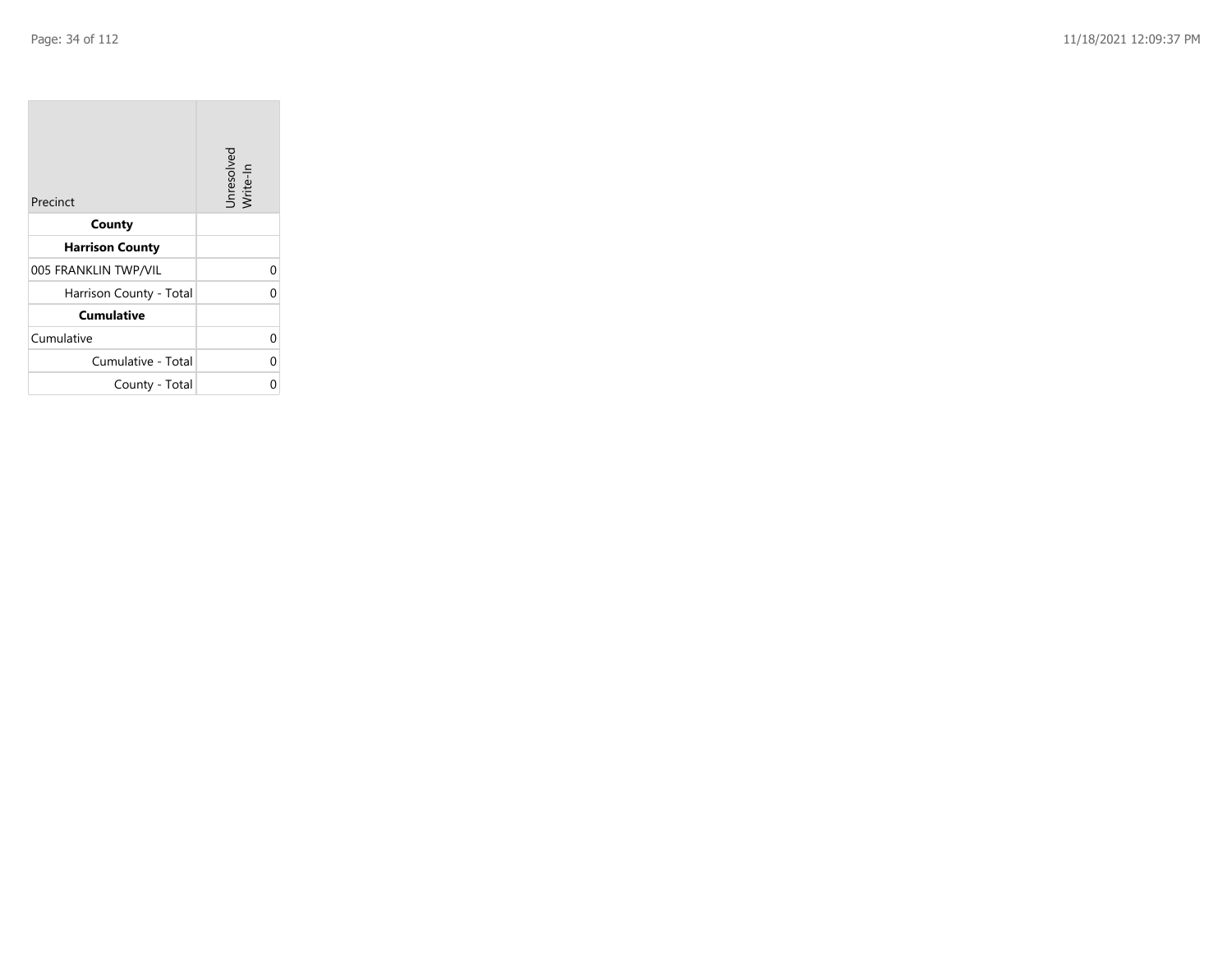# **Franklin Twp. Trustee Unexpired Term 12/31/23 (Vote for 1)**

| Precinct                | <b>Times Cast</b> | Registered<br>Voters |
|-------------------------|-------------------|----------------------|
| County                  |                   |                      |
| <b>Harrison County</b>  |                   |                      |
| 005 FRANKLIN TWP/VIL    | 87                | 418                  |
| Harrison County - Total | 87                | 418                  |
| <b>Cumulative</b>       |                   |                      |
| Cumulative              | 0                 | 0                    |
| Cumulative - Total      | 0                 | ი                    |
| County - Total          | 87                | 418                  |

| Precinct                | Troy Burdette | <b>Total Votes</b> | Unresolved<br>Write-In |
|-------------------------|---------------|--------------------|------------------------|
| County                  |               |                    |                        |
| <b>Harrison County</b>  |               |                    |                        |
| 005 FRANKLIN TWP/VIL    | 76            | 76                 | $\Omega$               |
| Harrison County - Total | 76            | 76                 | $\Omega$               |
| <b>Cumulative</b>       |               |                    |                        |
| Cumulative              | $\Omega$      | $\Omega$           | $\Omega$               |
| Cumulative - Total      | $\Omega$      | $\Omega$           | $\Omega$               |
| County - Total          | 76            | 76                 | 0                      |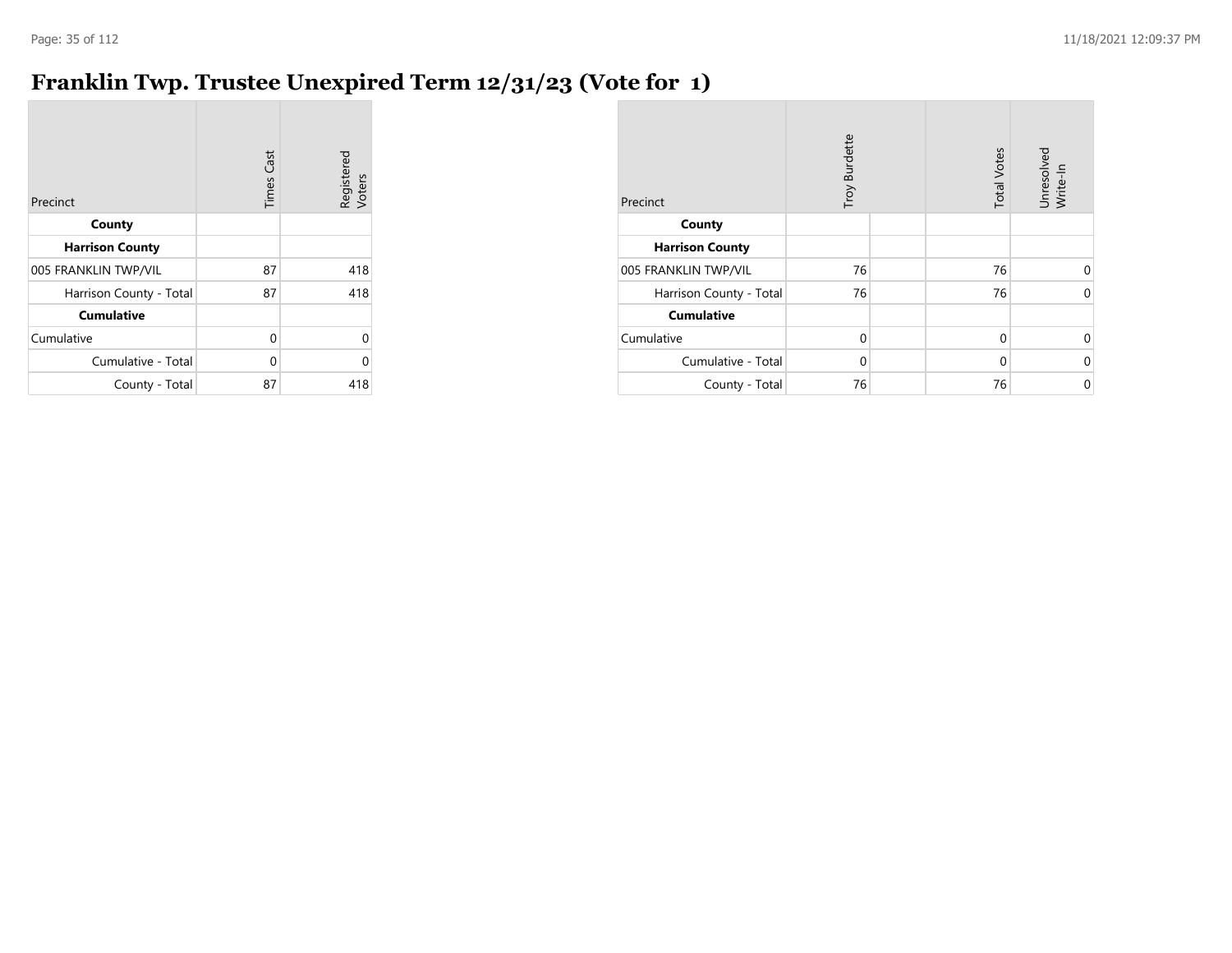## **German Twp. Trustee (Vote for 2)**

| Precinct                | <b>Times Cast</b> | Registered<br>Voters |
|-------------------------|-------------------|----------------------|
| County                  |                   |                      |
| <b>Harrison County</b>  |                   |                      |
| 007 GERMAN TWP          | 205               | 534                  |
| Harrison County - Total | 205               | 534                  |
| <b>Cumulative</b>       |                   |                      |
| Cumulative              | $\Omega$          | 0                    |
| Cumulative - Total      | U                 | O                    |
| County - Total          | 205               | 534                  |

| Precinct                | Dusten Dulkoski |  | Dale Frank Kellar |  |
|-------------------------|-----------------|--|-------------------|--|
| County                  |                 |  |                   |  |
| <b>Harrison County</b>  |                 |  |                   |  |
| 007 GERMAN TWP          | 59              |  | 105               |  |
| Harrison County - Total | 59              |  | 105               |  |
| <b>Cumulative</b>       |                 |  |                   |  |
| Cumulative              | $\Omega$        |  | $\mathbf 0$       |  |
| Cumulative - Total      | 0               |  | $\Omega$          |  |
| County - Total          | 59              |  | 105               |  |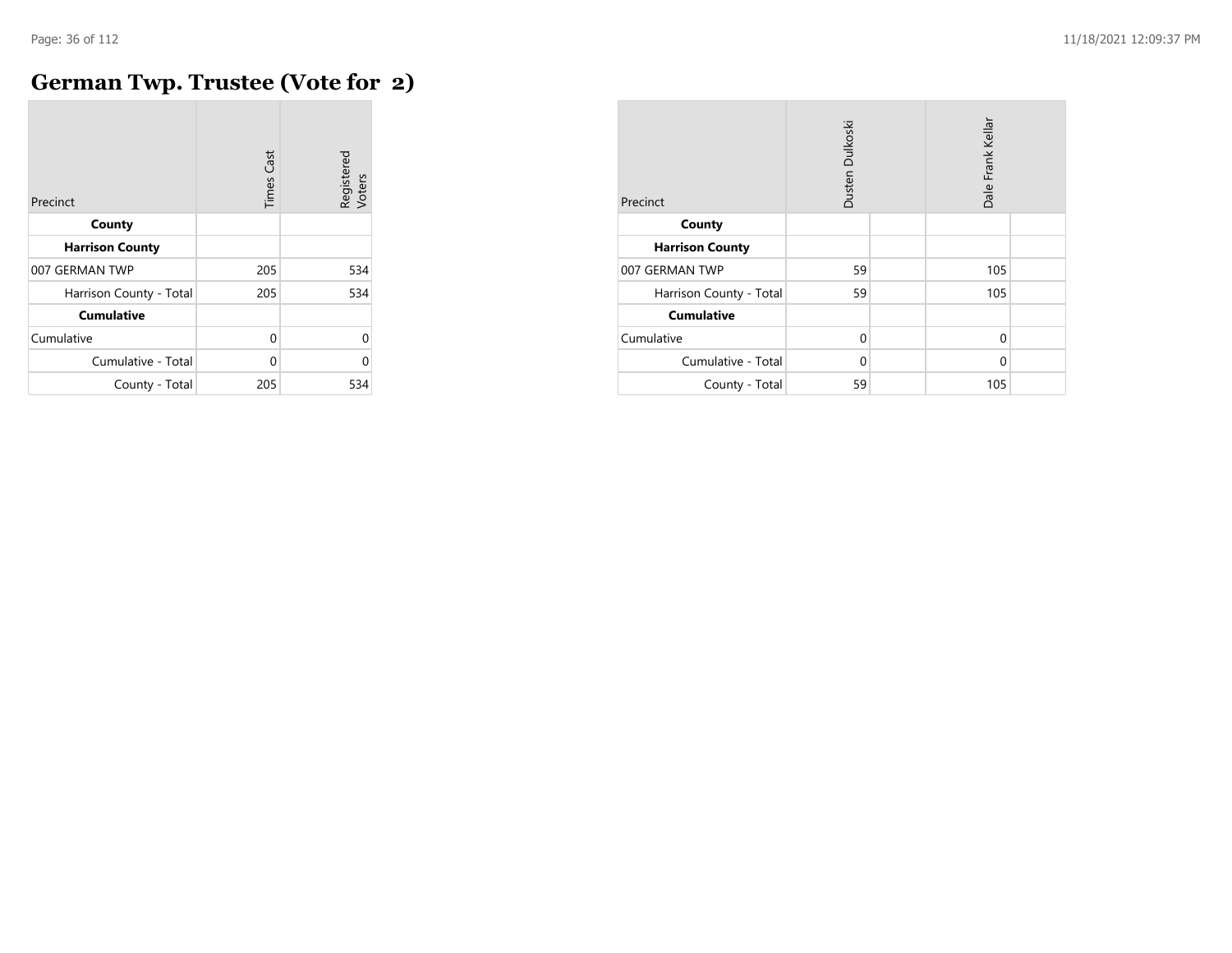| Precinct                | D Ray Marker | Nick Ramsey | <b>Total Votes</b> | Unresolved<br>Write-In |
|-------------------------|--------------|-------------|--------------------|------------------------|
| County                  |              |             |                    |                        |
| <b>Harrison County</b>  |              |             |                    |                        |
| 007 GERMAN TWP          | 101          | 84          | 349                | 0                      |
| Harrison County - Total | 101          | 84          | 349                | $\mathbf 0$            |
| <b>Cumulative</b>       |              |             |                    |                        |
| Cumulative              | $\mathbf 0$  | $\mathbf 0$ | $\mathbf 0$        | $\mathbf 0$            |
| Cumulative - Total      | 0            | $\mathbf 0$ | 0                  | $\mathbf 0$            |
| County - Total          | 101          | 84          | 349                | $\pmb{0}$              |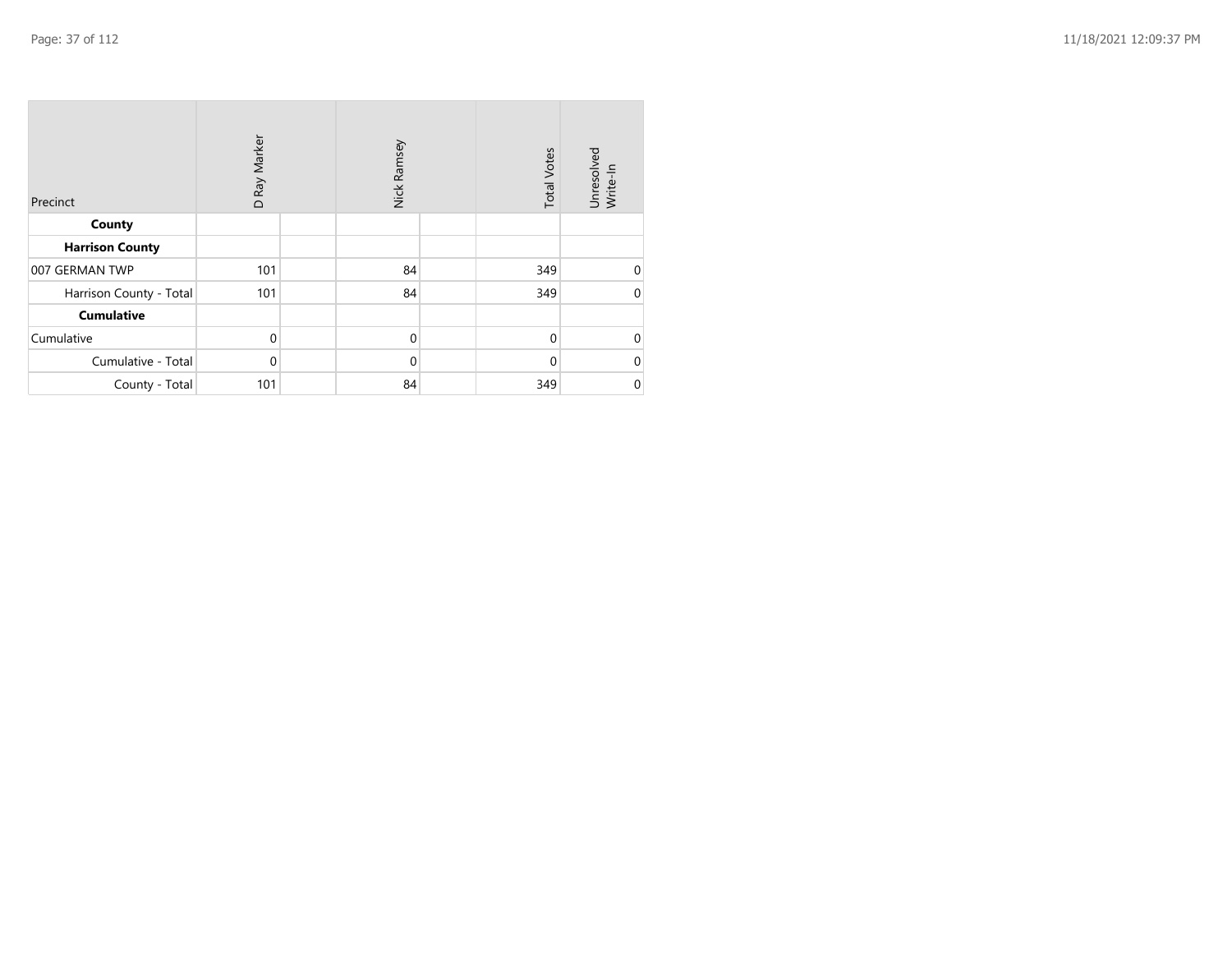#### **Green Twp. Trustee (Vote for 2)**

| Precinct                | Cast<br>Times | Registered<br>Voters |
|-------------------------|---------------|----------------------|
| County                  |               |                      |
| <b>Harrison County</b>  |               |                      |
| 008 GREEN TWP/VIL       | 453           | 1,242                |
| Harrison County - Total | 453           | 1,242                |
| <b>Cumulative</b>       |               |                      |
| Cumulative              | $\Omega$      | $\Omega$             |
| Cumulative - Total      | $\Omega$      | $\Omega$             |
| County - Total          | 453           | 1,242                |

| Precinct                | Ronald Hawkins |  | James Lathem, Jr |  |
|-------------------------|----------------|--|------------------|--|
| County                  |                |  |                  |  |
| <b>Harrison County</b>  |                |  |                  |  |
| 008 GREEN TWP/VIL       | 220            |  | 95               |  |
| Harrison County - Total | 220            |  | 95               |  |
| <b>Cumulative</b>       |                |  |                  |  |
| Cumulative              | $\Omega$       |  | 0                |  |
| Cumulative - Total      | 0              |  | 0                |  |
| County - Total          | 220            |  | 95               |  |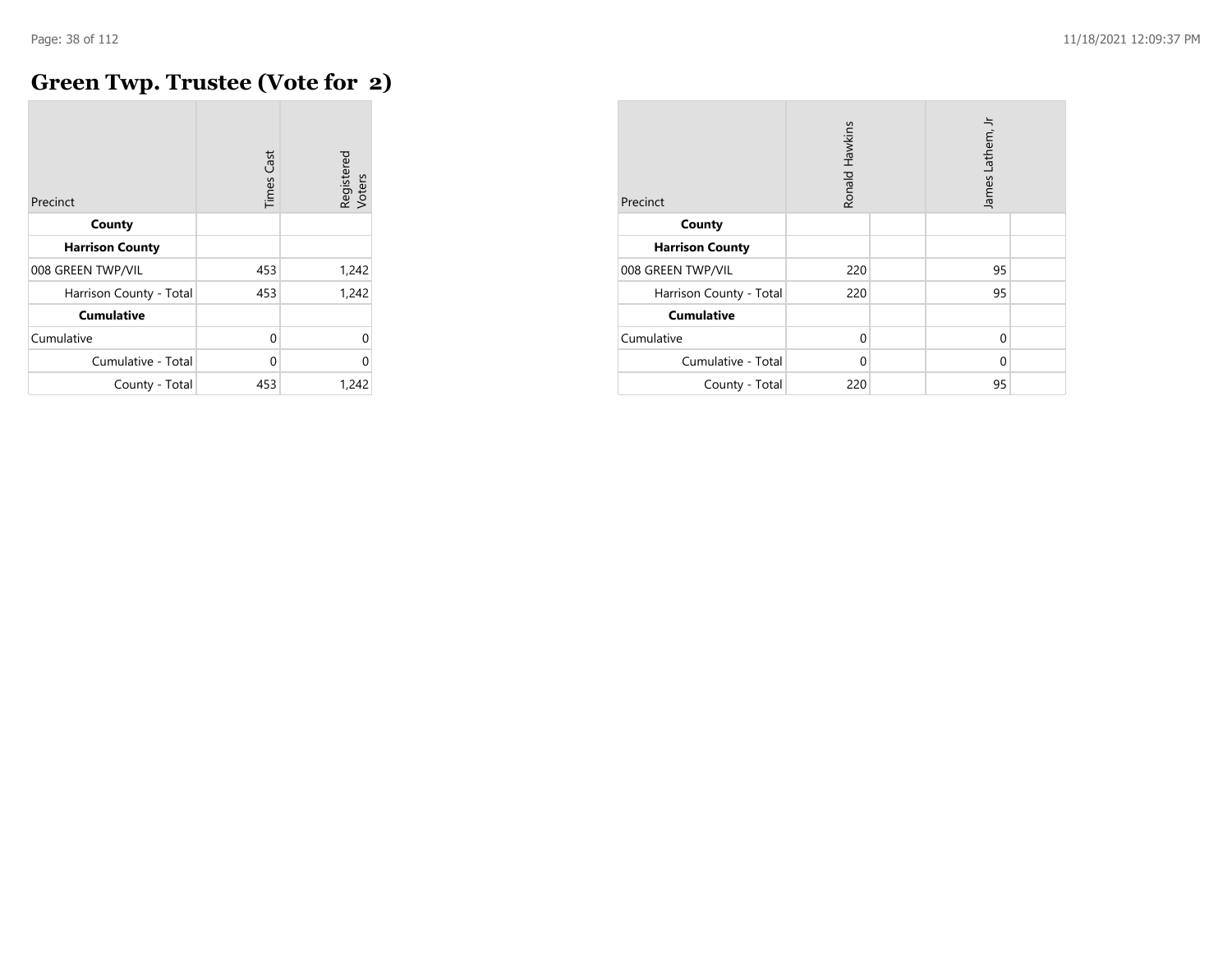| Precinct                | Moore<br>ш<br>James | Jon Paul Pelegreen | James Ward | <b>Total Votes</b> | Unresolved<br>Write-In |
|-------------------------|---------------------|--------------------|------------|--------------------|------------------------|
| County                  |                     |                    |            |                    |                        |
| <b>Harrison County</b>  |                     |                    |            |                    |                        |
| 008 GREEN TWP/VIL       | 57                  | 224                | 154        | 750                | $\Omega$               |
| Harrison County - Total | 57                  | 224                | 154        | 750                | 0                      |
| <b>Cumulative</b>       |                     |                    |            |                    |                        |
| Cumulative              | $\Omega$            | $\Omega$           | $\Omega$   | $\Omega$           |                        |
| Cumulative - Total      | 0                   | $\mathbf 0$        | $\Omega$   | $\Omega$           |                        |
| County - Total          | 57                  | 224                | 154        | 750                | 0                      |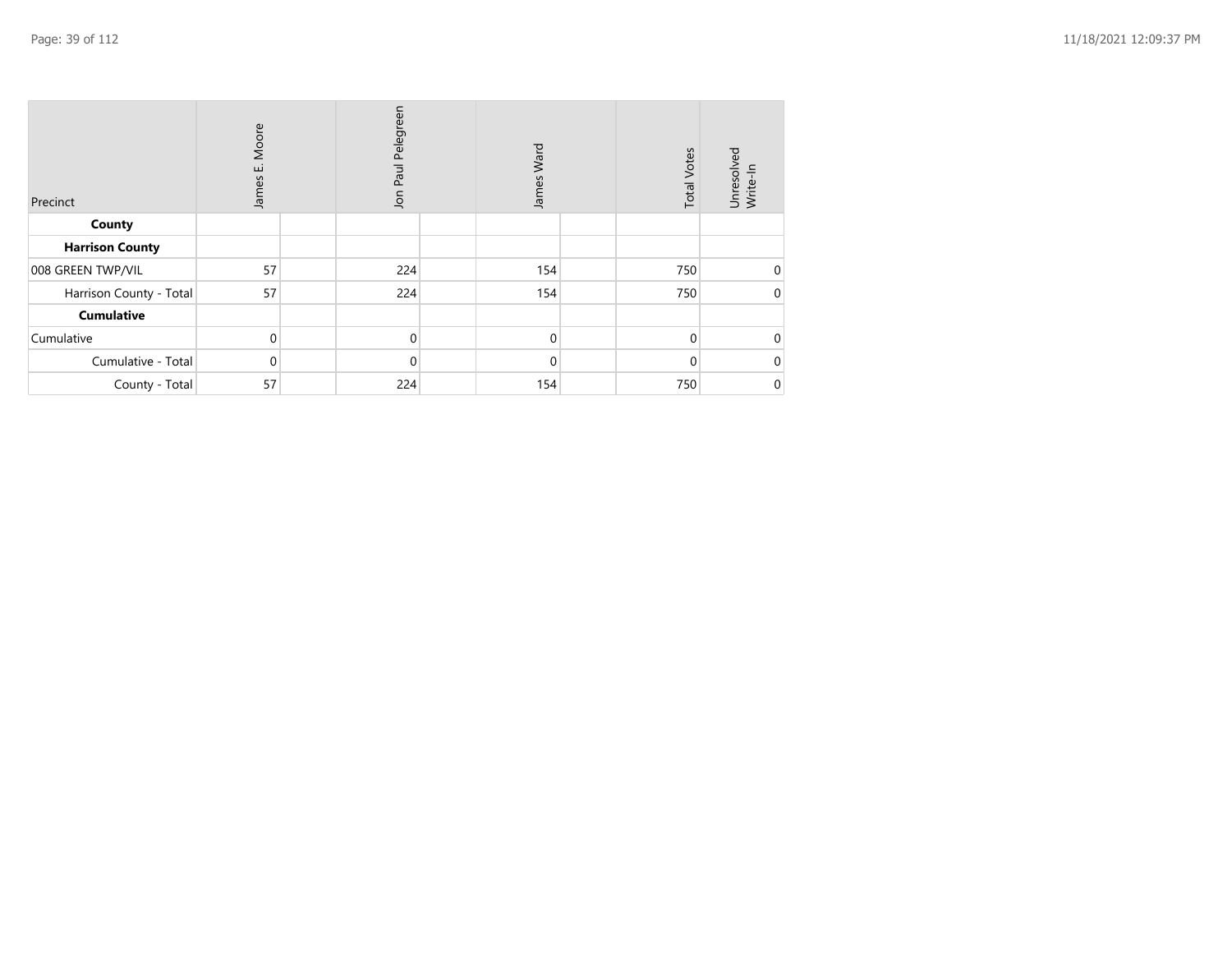### **Monroe Twp. Trustee (Vote for 2)**

| Precinct                | <b>Times Cast</b> | Registered<br>Voters |
|-------------------------|-------------------|----------------------|
| County                  |                   |                      |
| <b>Harrison County</b>  |                   |                      |
| 009 MONROE TWP/VIL      | 130               | 691                  |
| Harrison County - Total | 130               | 691                  |
| <b>Cumulative</b>       |                   |                      |
| Cumulative              | $\Omega$          | 0                    |
| Cumulative - Total      | U                 | 0                    |
| County - Total          | 130               | 691                  |

| Precinct                | Andrew Slentz |  | Brian Vitagliano |  | <b>Total Votes</b> |
|-------------------------|---------------|--|------------------|--|--------------------|
| County                  |               |  |                  |  |                    |
| <b>Harrison County</b>  |               |  |                  |  |                    |
| 009 MONROE TWP/VIL      | 95            |  | 88               |  | 183                |
| Harrison County - Total | 95            |  | 88               |  | 183                |
| <b>Cumulative</b>       |               |  |                  |  |                    |
| Cumulative              | 0             |  | $\mathbf 0$      |  | 0                  |
| Cumulative - Total      | 0             |  | $\mathbf 0$      |  | $\mathbf 0$        |
| County - Total          | 95            |  | 88               |  | 183                |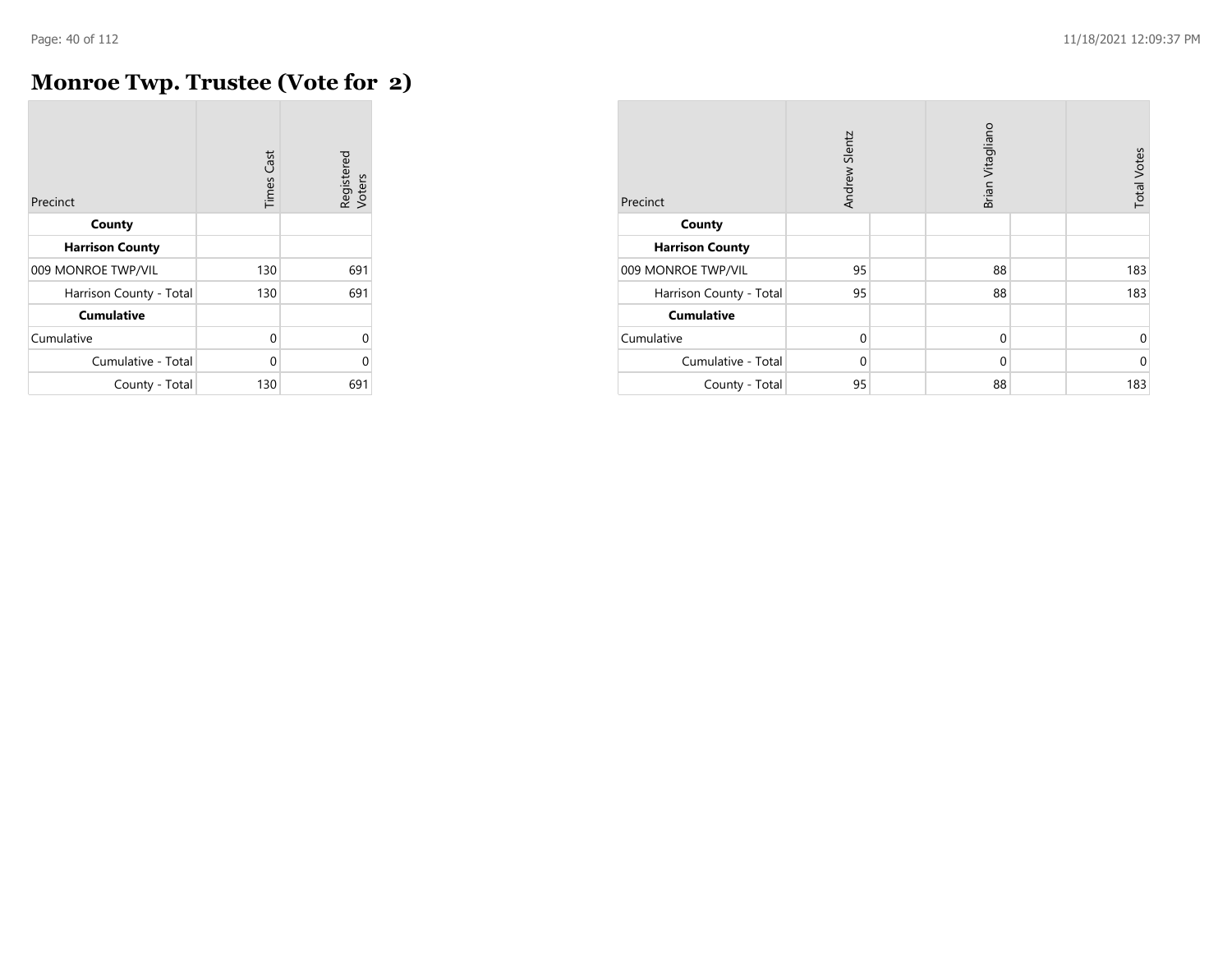| Precinct                | Unresolved<br>Write-In |
|-------------------------|------------------------|
| County                  |                        |
| <b>Harrison County</b>  |                        |
| 009 MONROE TWP/VIL      | 0                      |
| Harrison County - Total | 0                      |
| <b>Cumulative</b>       |                        |
| Cumulative              | 0                      |
| Cumulative - Total      | 0                      |
| County - Total          | በ                      |

the contract of the contract of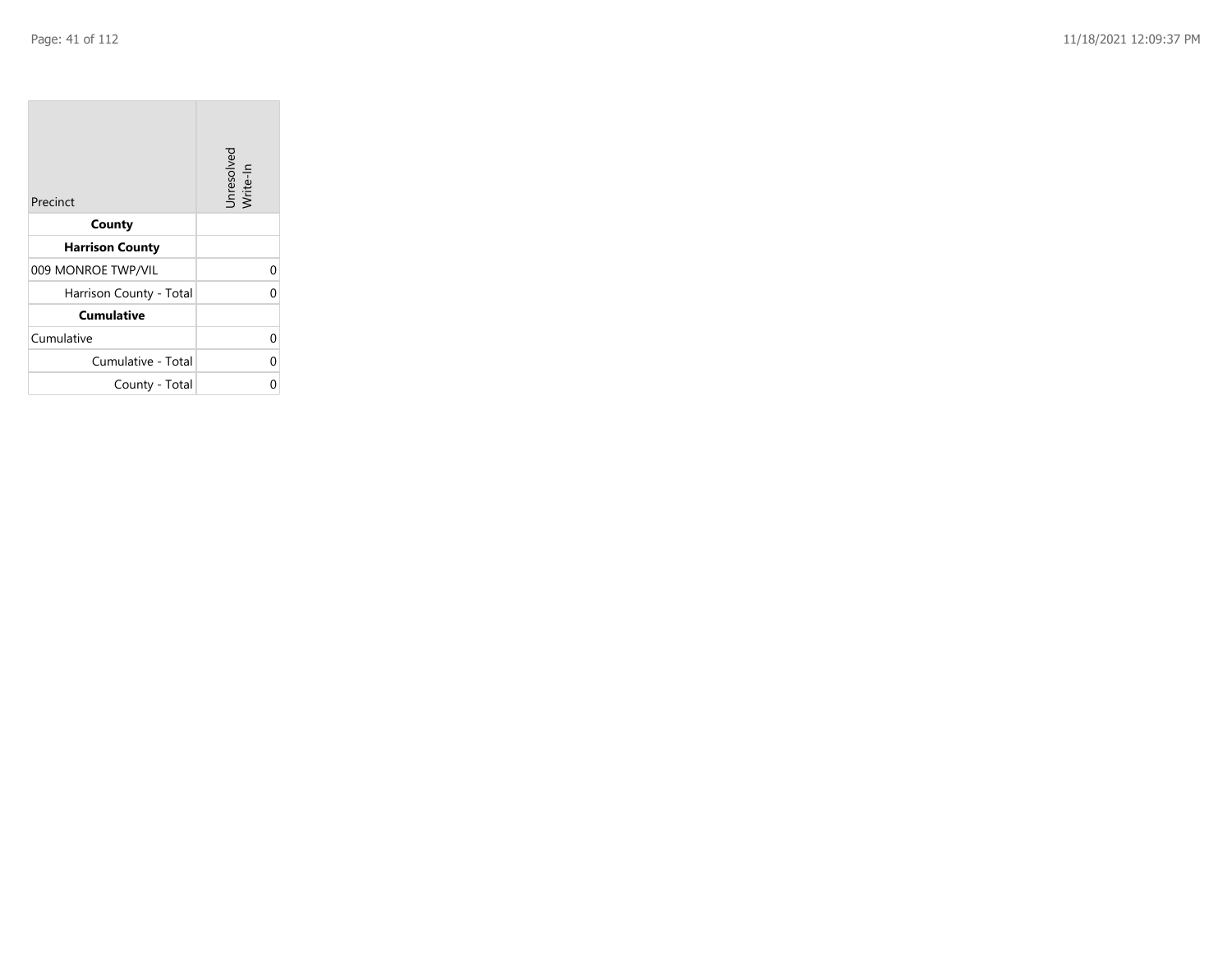$\overline{a}$ 

## **Moorefield Twp. Trustee (Vote for 2)**

| Precinct                | <b>Times Cast</b> | Registered<br>Voters |
|-------------------------|-------------------|----------------------|
| County                  |                   |                      |
| <b>Harrison County</b>  |                   |                      |
| 010 MOOREFIELD TWP      | 75                | 279                  |
| Harrison County - Total | 75                | 279                  |
| <b>Cumulative</b>       |                   |                      |
| Cumulative              | O                 | U                    |
| Cumulative - Total      | U                 | N                    |
| County - Total          | 75                | 279                  |

| Precinct                | Jody Hyde   |  | Rick Moore  |  | <b>Total Votes</b> |
|-------------------------|-------------|--|-------------|--|--------------------|
| County                  |             |  |             |  |                    |
| <b>Harrison County</b>  |             |  |             |  |                    |
| 010 MOOREFIELD TWP      | 66          |  | 62          |  | 128                |
| Harrison County - Total | 66          |  | 62          |  | 128                |
| <b>Cumulative</b>       |             |  |             |  |                    |
| Cumulative              | $\mathbf 0$ |  | $\mathbf 0$ |  | 0                  |
| Cumulative - Total      | $\Omega$    |  | $\Omega$    |  | $\mathbf 0$        |
| County - Total          | 66          |  | 62          |  | 128                |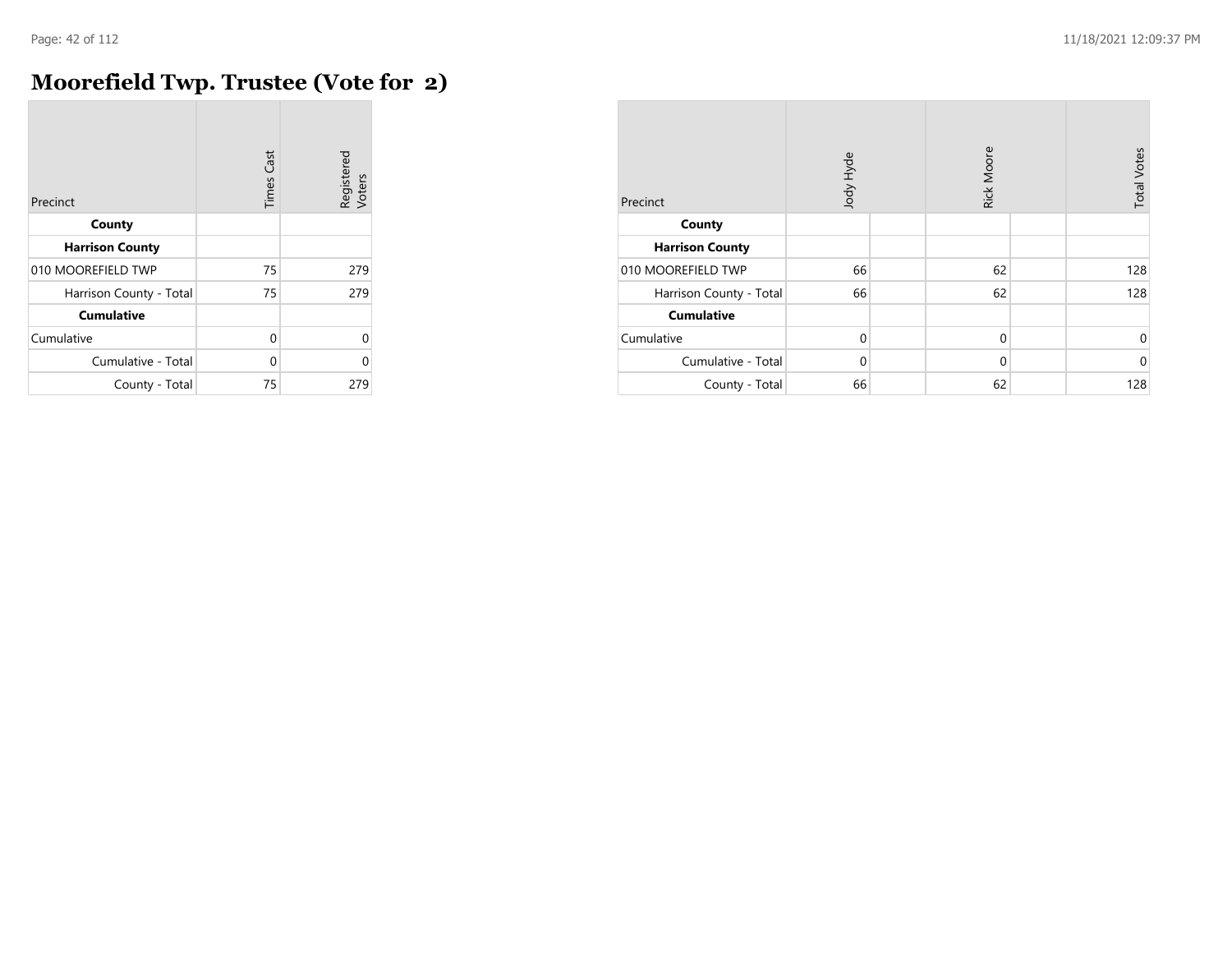| Precinct                | Unresolved<br>Write-In |
|-------------------------|------------------------|
| County                  |                        |
| <b>Harrison County</b>  |                        |
| 010 MOOREFIELD TWP      | 0                      |
| Harrison County - Total | 0                      |
| <b>Cumulative</b>       |                        |
| Cumulative              | 0                      |
| Cumulative - Total      | 0                      |
| County - Total          | በ                      |

the property of the con-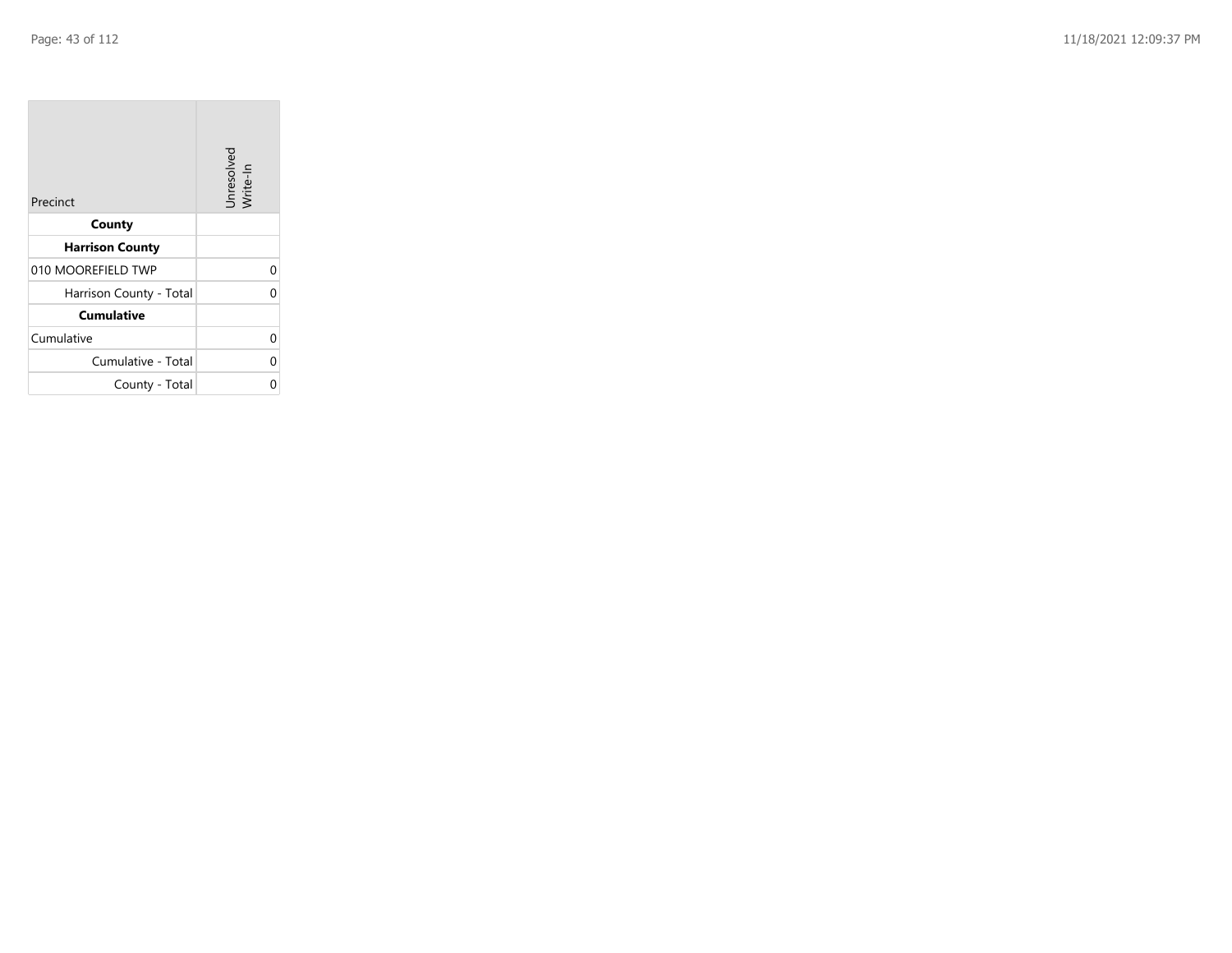### **Moorefield Twp. Trustee Unexpired Term 12/31/23 (Vote for 1)**

| Precinct                | <b>Times Cast</b> | Registered<br>Voters |
|-------------------------|-------------------|----------------------|
| County                  |                   |                      |
| <b>Harrison County</b>  |                   |                      |
| 010 MOOREFIELD TWP      | 75                | 279                  |
| Harrison County - Total | 75                | 279                  |
| <b>Cumulative</b>       |                   |                      |
| Cumulative              | 0                 | U                    |
| Cumulative - Total      | 0                 | n                    |
| County - Total          | 75                | 279                  |

| Precinct                | Kevin Johnson | <b>Total Votes</b> | Unresolved<br>Write-In |
|-------------------------|---------------|--------------------|------------------------|
| County                  |               |                    |                        |
| <b>Harrison County</b>  |               |                    |                        |
| 010 MOOREFIELD TWP      | 69            | 69                 | $\Omega$               |
| Harrison County - Total | 69            | 69                 | $\Omega$               |
| <b>Cumulative</b>       |               |                    |                        |
| Cumulative              | 0             | 0                  | 0                      |
| Cumulative - Total      | $\Omega$      | $\mathbf 0$        | $\Omega$               |
| County - Total          | 69            | 69                 | 0                      |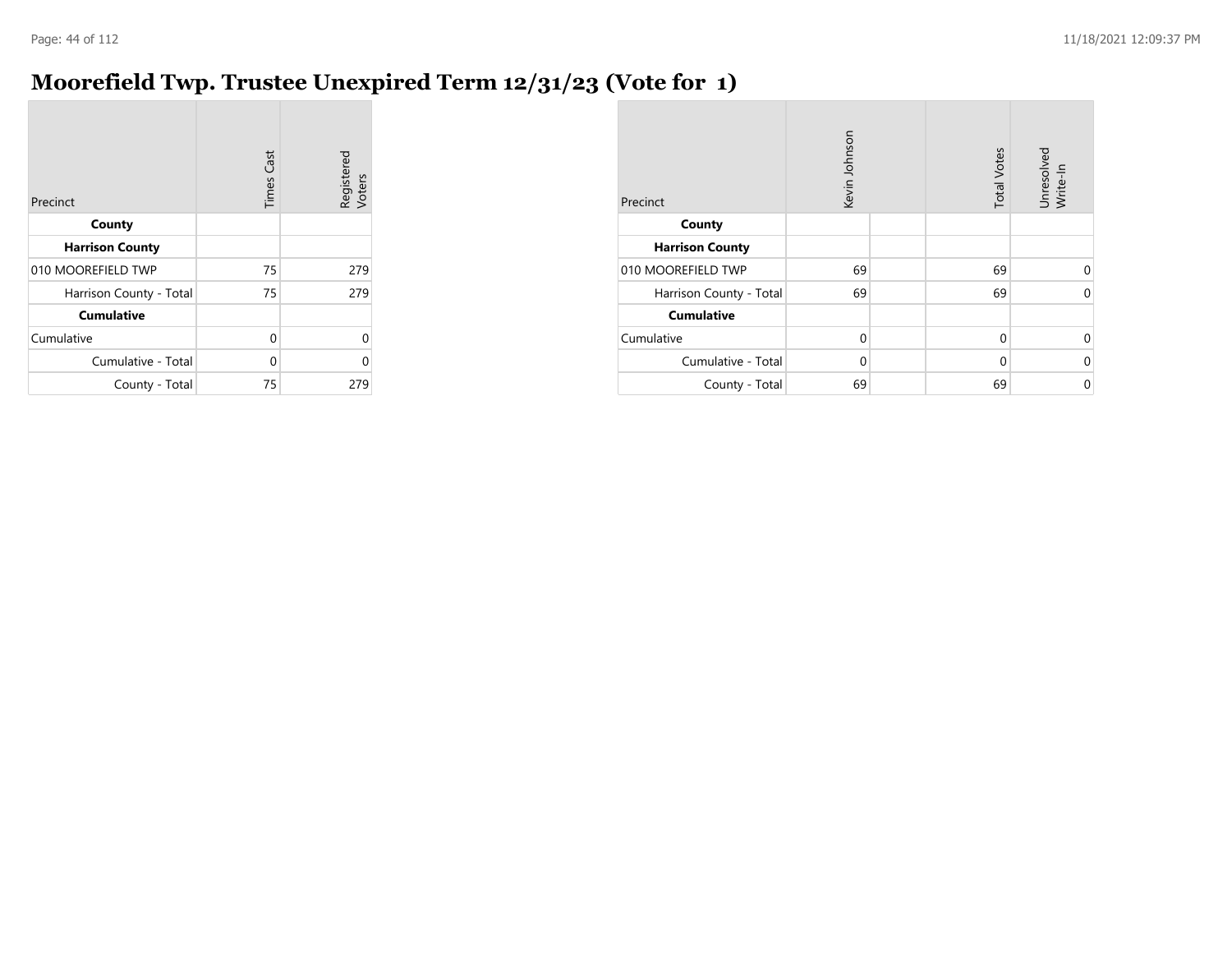### **North Twp. Trustee (Vote for 2)**

| Precinct                | <b>Times Cast</b> | Registered<br>Voters |
|-------------------------|-------------------|----------------------|
| County                  |                   |                      |
| <b>Harrison County</b>  |                   |                      |
| 011 NORTH TWP/VIL       | 144               | 933                  |
| Harrison County - Total | 144               | 933                  |
| <b>Cumulative</b>       |                   |                      |
| Cumulative              | 0                 | 0                    |
| Cumulative - Total      | 0                 | O                    |
| County - Total          | 144               | 933                  |

| Precinct                | Travis D. Albaugh | Danny L. Henry | <b>Total Votes</b> |
|-------------------------|-------------------|----------------|--------------------|
| County                  |                   |                |                    |
| <b>Harrison County</b>  |                   |                |                    |
| 011 NORTH TWP/VIL       | 100               | 86             | 186                |
| Harrison County - Total | 100               | 86             | 186                |
| <b>Cumulative</b>       |                   |                |                    |
| Cumulative              | $\mathbf 0$       | $\mathbf 0$    | 0                  |
| Cumulative - Total      | 0                 | $\Omega$       | $\mathbf 0$        |
| County - Total          | 100               | 86             | 186                |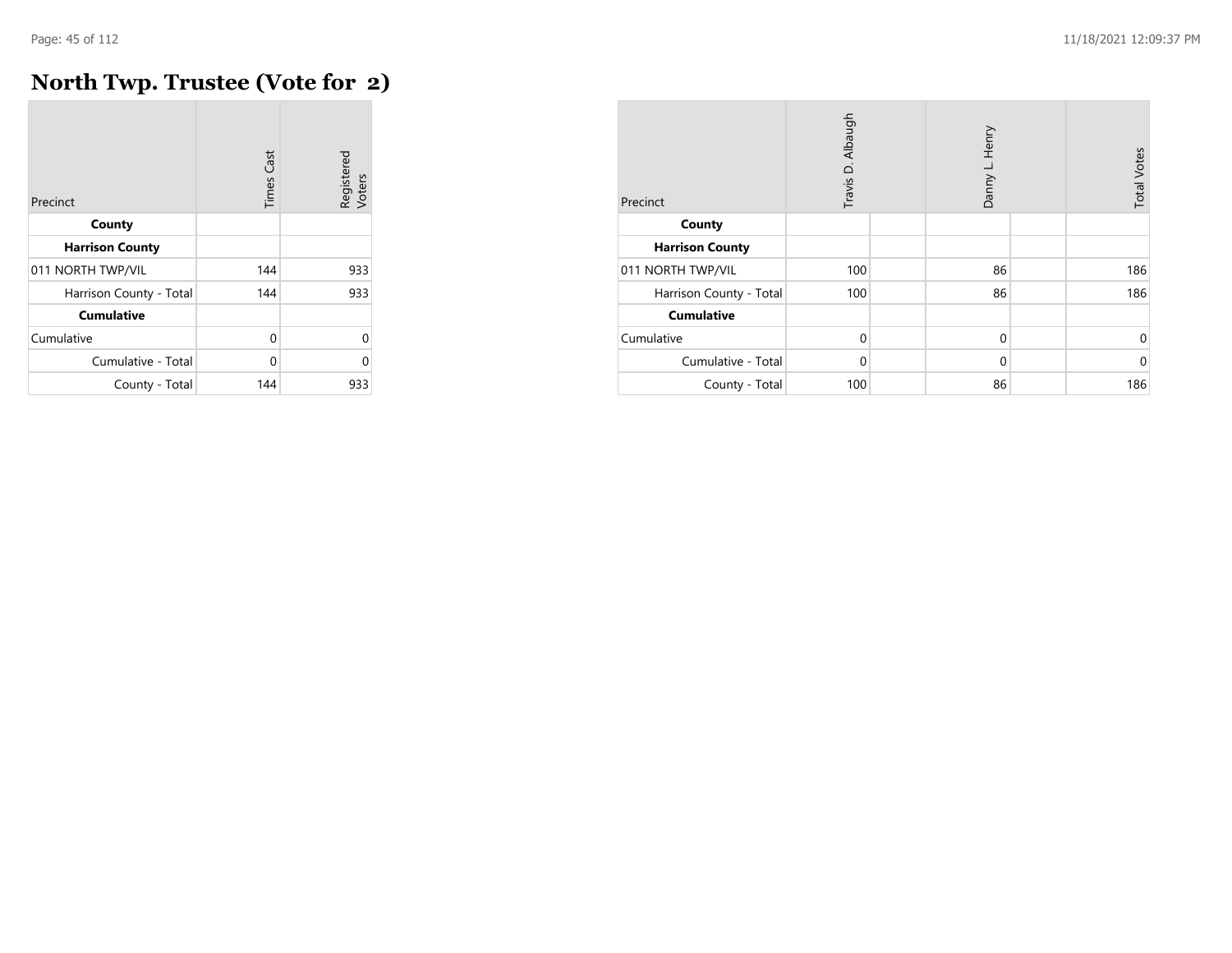| Precinct                | Unresolved<br>Write-In |
|-------------------------|------------------------|
| County                  |                        |
| <b>Harrison County</b>  |                        |
| 011 NORTH TWP/VIL       | 0                      |
| Harrison County - Total | 0                      |
| <b>Cumulative</b>       |                        |
| Cumulative              | 0                      |
| Cumulative - Total      | 0                      |
| County - Total          | 0                      |

the property of the con-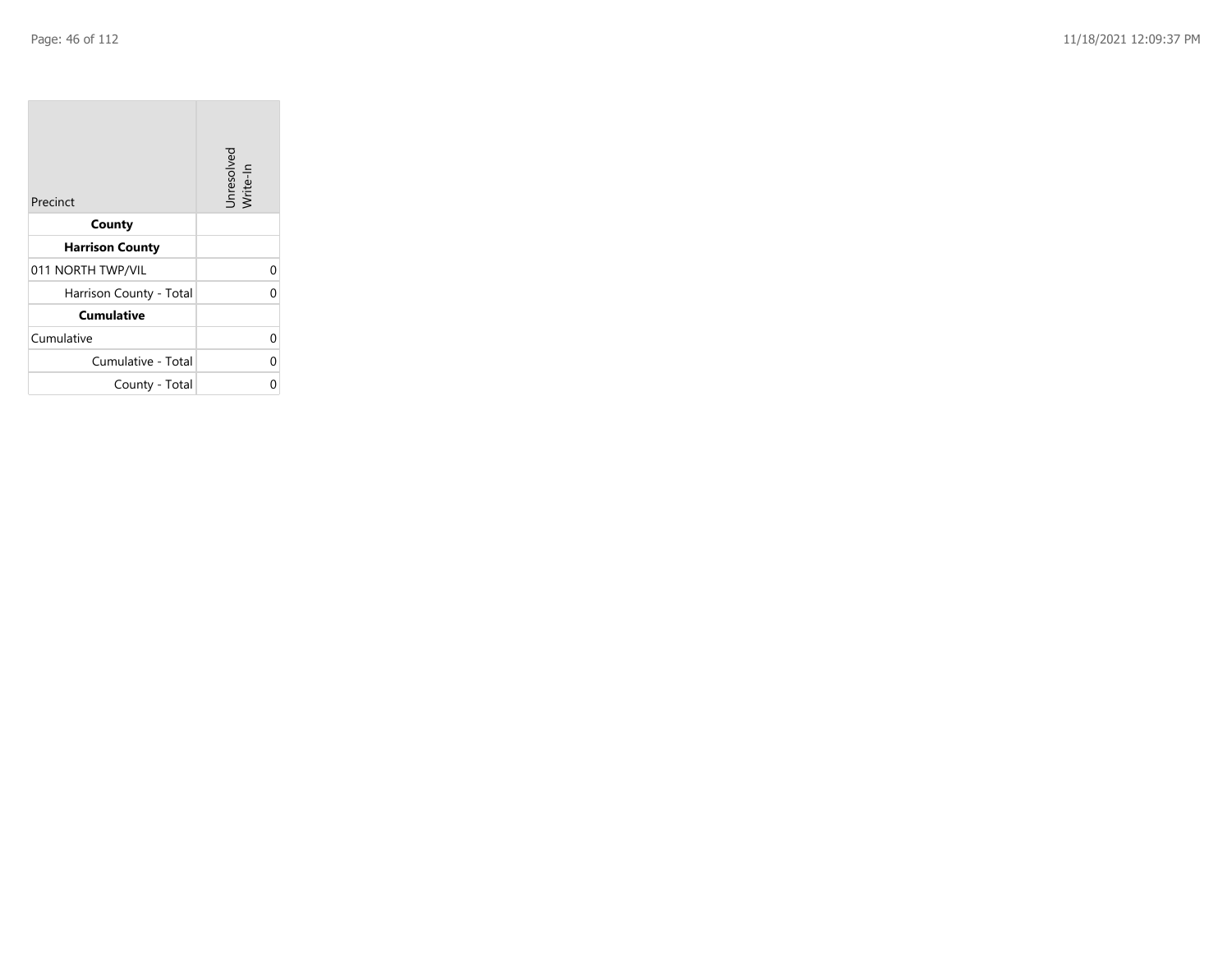# **Nottingham Twp. Trustee (Vote for 2)**

| Precinct                | <b>Times Cast</b> | Registered<br>Voters |
|-------------------------|-------------------|----------------------|
| County                  |                   |                      |
| <b>Harrison County</b>  |                   |                      |
| 012 NOTTINGHAM TWP      | 58                | 215                  |
| Harrison County - Total | 58                | 215                  |
| <b>Cumulative</b>       |                   |                      |
| Cumulative              | $\Omega$          | 0                    |
| Cumulative - Total      | $\Omega$          | O                    |
| County - Total          | 58                | 215                  |

| Precinct                | Fair<br>Shirley J. | Anthony M. Knight | <b>Total Votes</b> |
|-------------------------|--------------------|-------------------|--------------------|
| County                  |                    |                   |                    |
| <b>Harrison County</b>  |                    |                   |                    |
| 012 NOTTINGHAM TWP      | 39                 | 50                | 89                 |
| Harrison County - Total | 39                 | 50                | 89                 |
| <b>Cumulative</b>       |                    |                   |                    |
| Cumulative              | $\mathbf 0$        | $\mathbf 0$       | 0                  |
| Cumulative - Total      | $\Omega$           | $\Omega$          | $\Omega$           |
| County - Total          | 39                 | 50                | 89                 |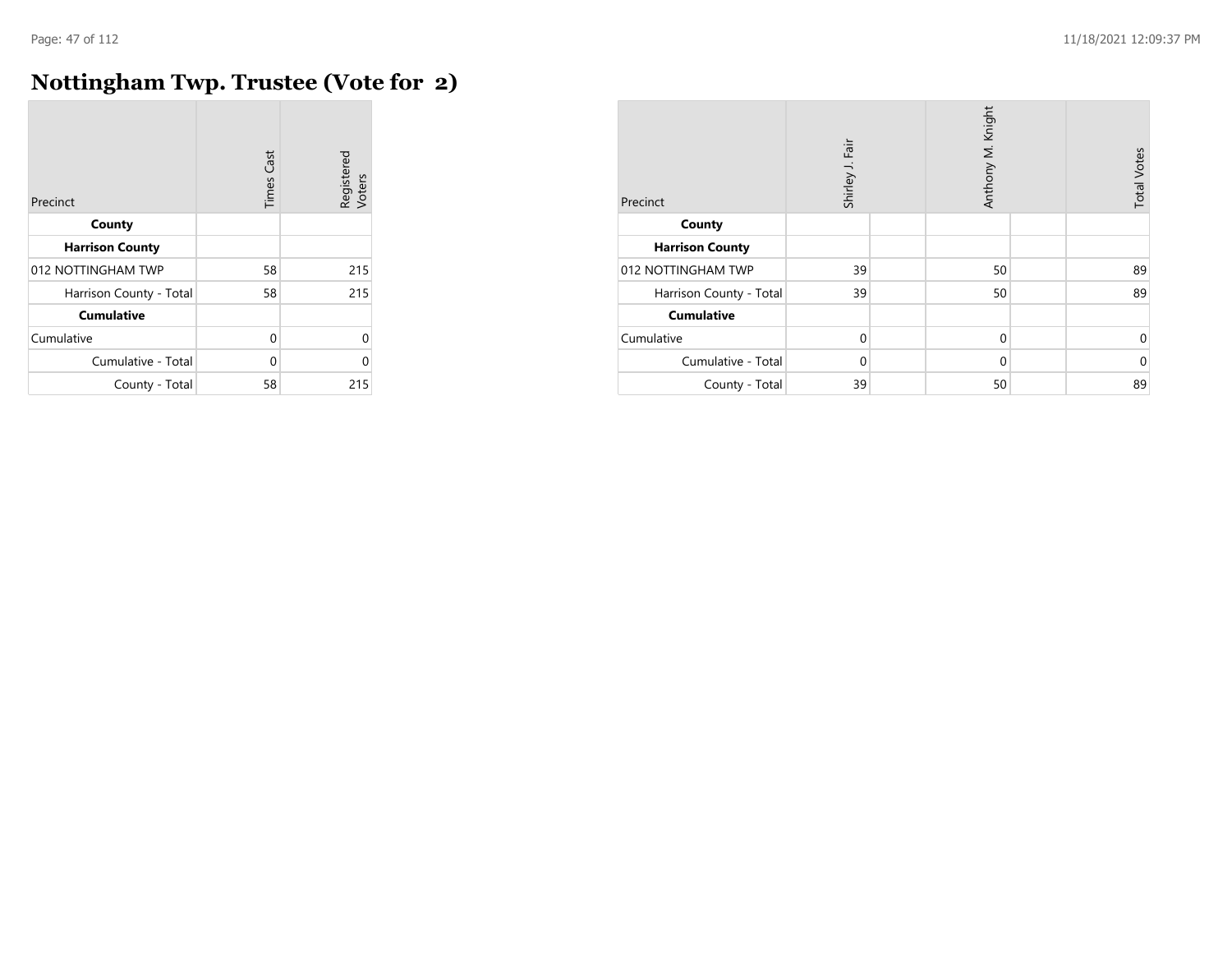$\sim$ 

| Precinct                | Unresolved<br>Write-In |
|-------------------------|------------------------|
| County                  |                        |
| <b>Harrison County</b>  |                        |
| 012 NOTTINGHAM TWP      | 0                      |
| Harrison County - Total | 0                      |
| <b>Cumulative</b>       |                        |
| Cumulative              | 0                      |
| Cumulative - Total      | 0                      |
| County - Total          | 0                      |

the control of the con-

 $\overline{\phantom{a}}$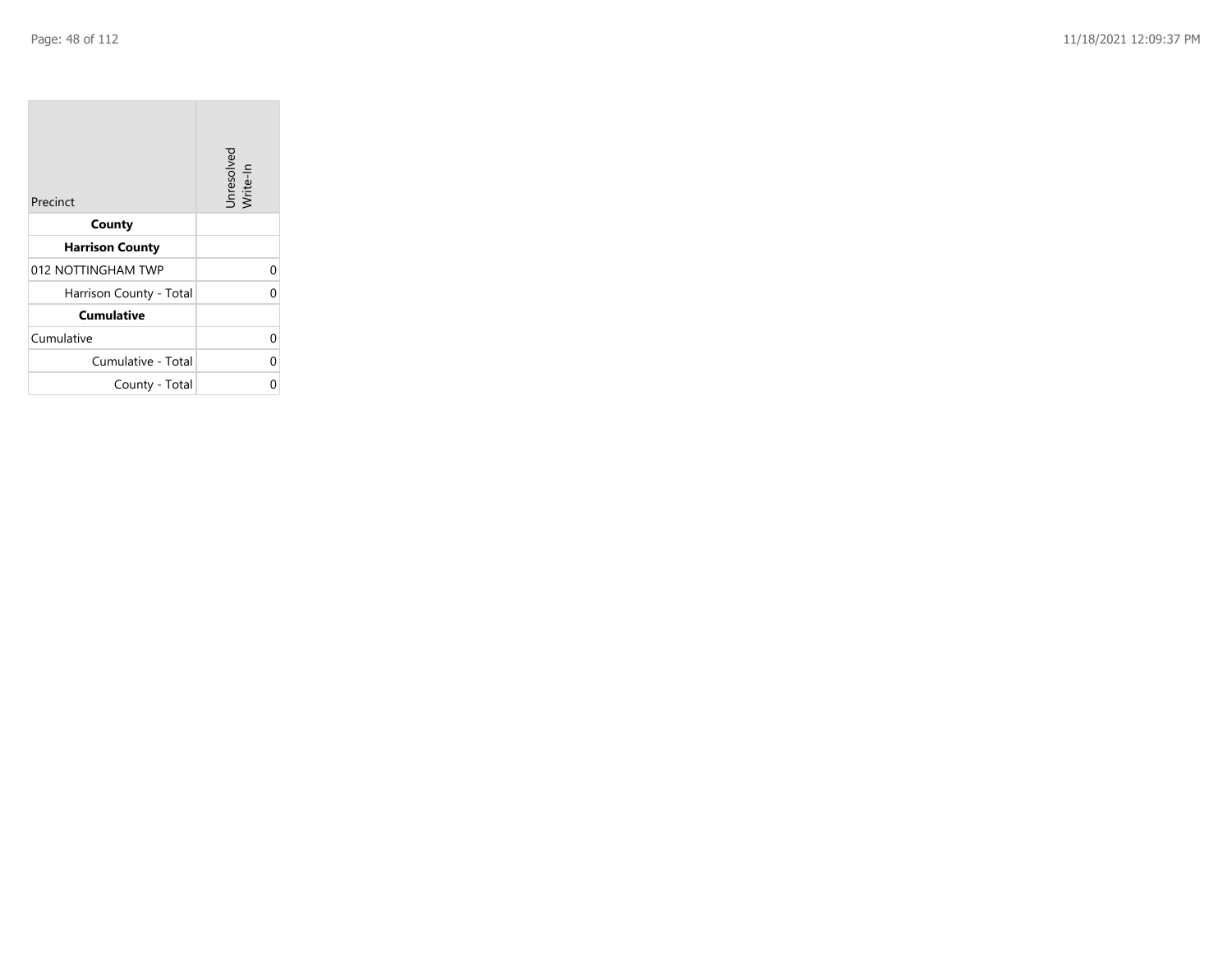## **Rumley Twp. Trustee (Vote for 2)**

| Precinct                | <b>Times Cast</b> | Registered<br>Voters |
|-------------------------|-------------------|----------------------|
| County                  |                   |                      |
| <b>Harrison County</b>  |                   |                      |
| 013 RUMLEY TWP/VIL      | 302               | 857                  |
| Harrison County - Total | 302               | 857                  |
| <b>Cumulative</b>       |                   |                      |
| Cumulative              | 0                 | $\Omega$             |
| Cumulative - Total      | 0                 | O                    |
| County - Total          | 302               | 857                  |

| Precinct                | Kevin L. Arbaugh | Andrew G. Lee | <b>Total Votes</b> |
|-------------------------|------------------|---------------|--------------------|
| County                  |                  |               |                    |
| <b>Harrison County</b>  |                  |               |                    |
| 013 RUMLEY TWP/VIL      | 247              | 170           | 417                |
| Harrison County - Total | 247              | 170           | 417                |
| <b>Cumulative</b>       |                  |               |                    |
| Cumulative              | $\mathbf 0$      | $\mathbf 0$   | 0                  |
| Cumulative - Total      | 0                | $\mathbf 0$   | $\mathbf 0$        |
| County - Total          | 247              | 170           | 417                |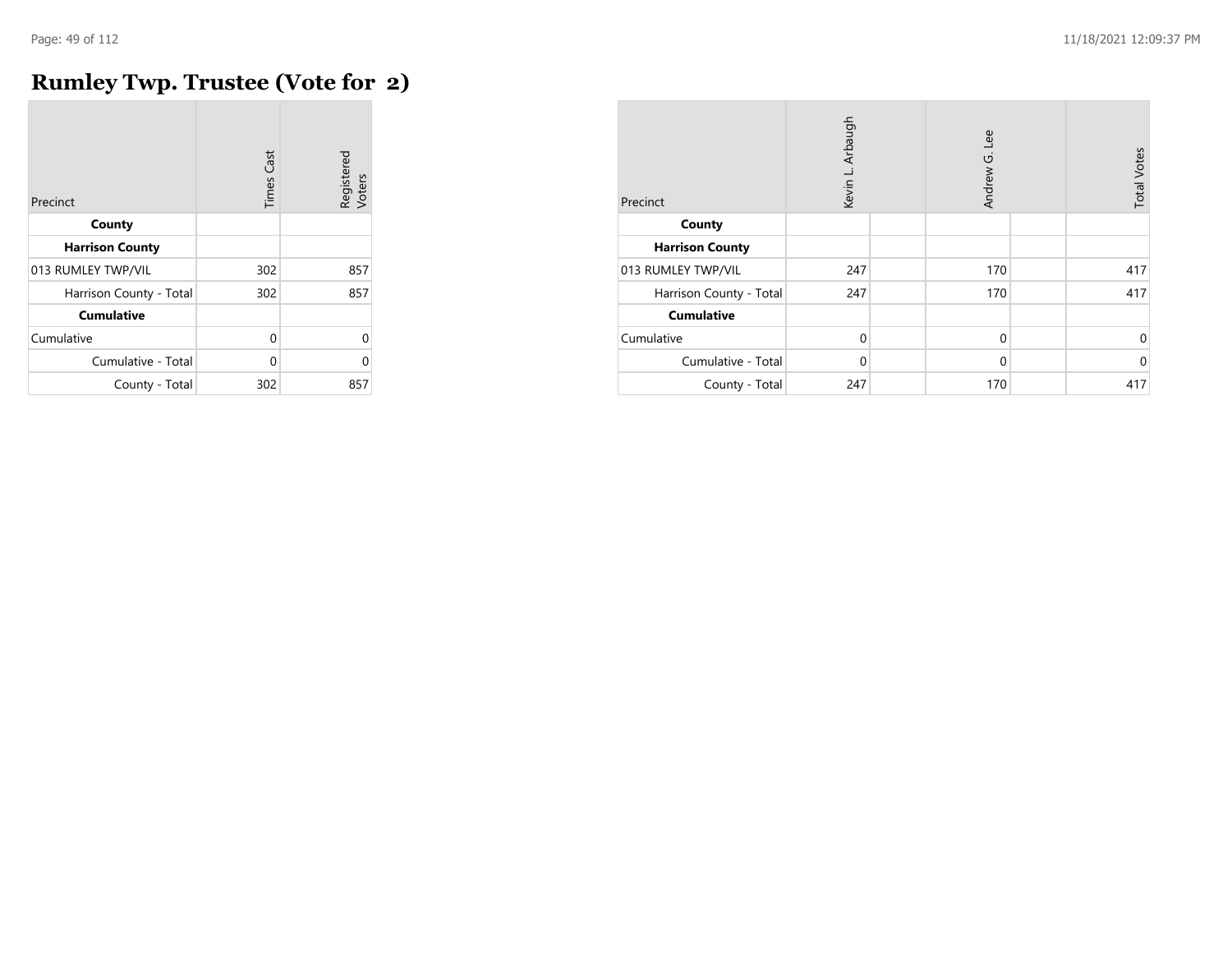| Precinct                | Unresolved<br>Write-In |
|-------------------------|------------------------|
| County                  |                        |
| <b>Harrison County</b>  |                        |
| 013 RUMLEY TWP/VIL      | 0                      |
| Harrison County - Total | 0                      |
| <b>Cumulative</b>       |                        |
| Cumulative              | 0                      |
| Cumulative - Total      | 0                      |
| County - Total          | ი                      |

the property of the con-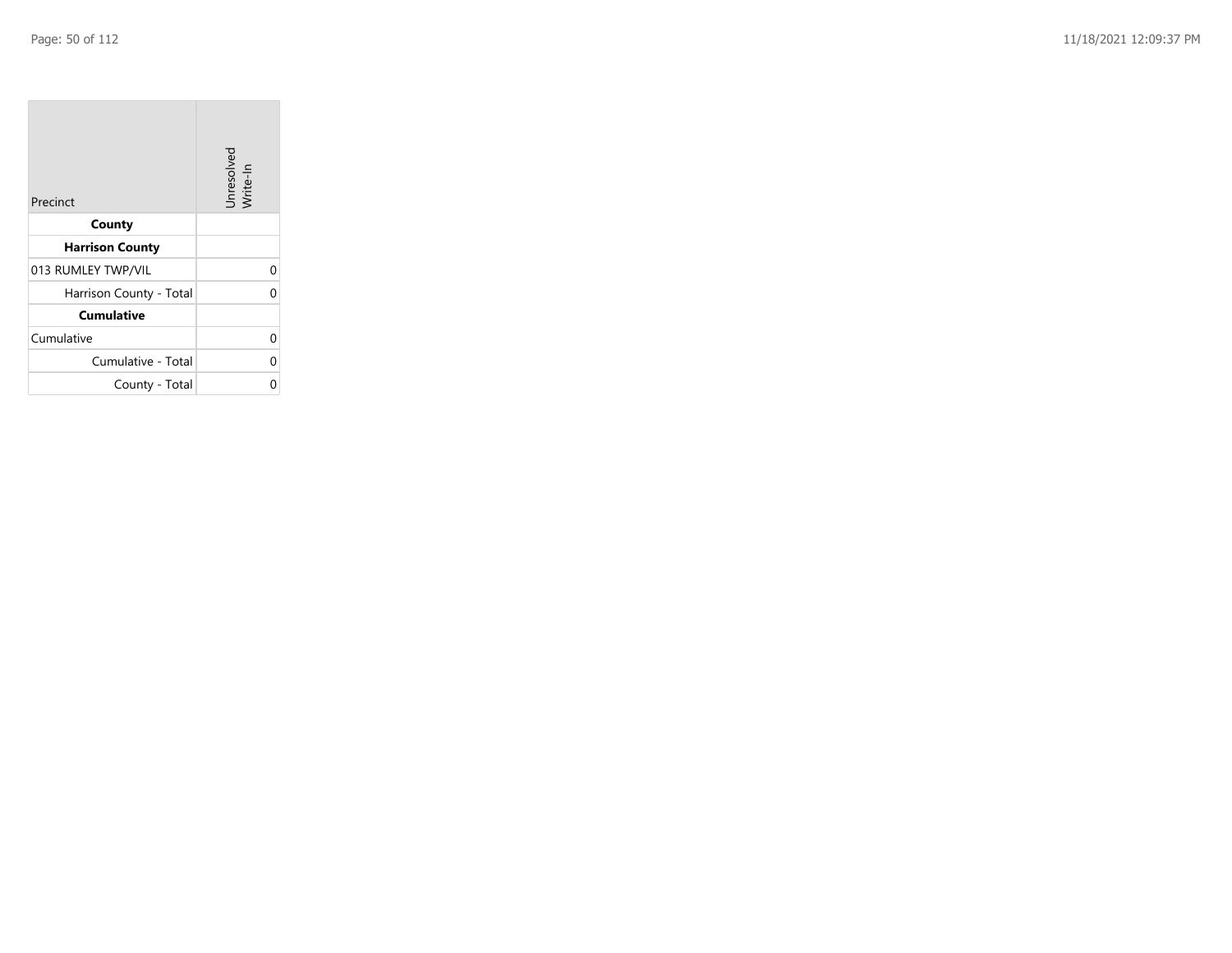### **Shortcreek Twp. Trustee (Vote for 2)**

| Precinct                | <b>Times Cast</b> | Registered<br>Voters |
|-------------------------|-------------------|----------------------|
| County                  |                   |                      |
| <b>Harrison County</b>  |                   |                      |
| 014 SHORTCREEK TWP/VIL  | 178               | 768                  |
| Harrison County - Total | 178               | 768                  |
| <b>Cumulative</b>       |                   |                      |
| Cumulative              | $\Omega$          | $\Omega$             |
| Cumulative - Total      | U                 | U                    |
| County - Total          | 178               | 768                  |

| Precinct                | Dewey Allison |  | Jay Hopkins |  |
|-------------------------|---------------|--|-------------|--|
| County                  |               |  |             |  |
| <b>Harrison County</b>  |               |  |             |  |
| 014 SHORTCREEK TWP/VIL  | 54            |  | 120         |  |
| Harrison County - Total | 54            |  | 120         |  |
| <b>Cumulative</b>       |               |  |             |  |
| Cumulative              | 0             |  | 0           |  |
| Cumulative - Total      | 0             |  | $\Omega$    |  |
| County - Total          | 54            |  | 120         |  |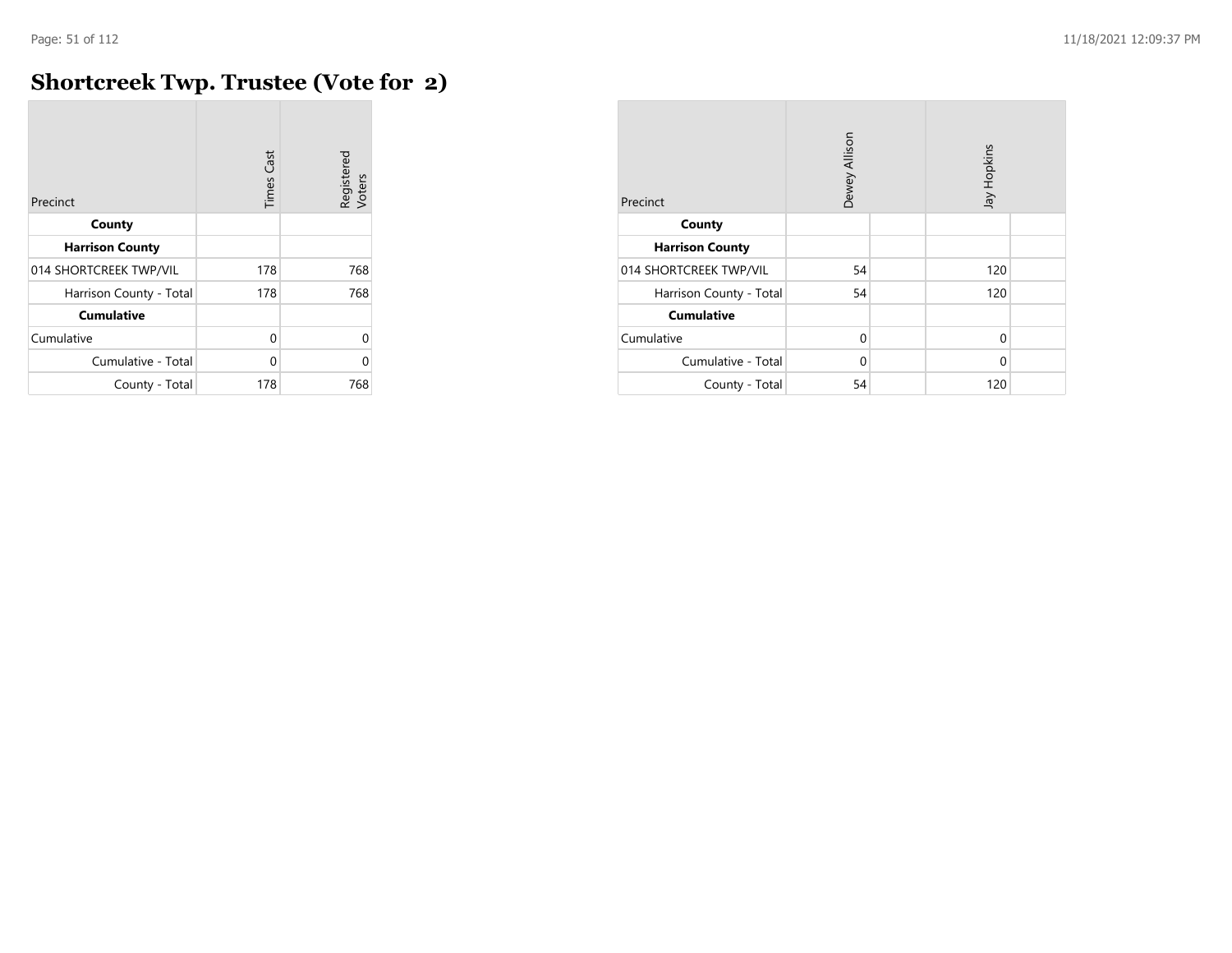| Precinct                | David Richardson |  | <b>Total Votes</b> | Unresolved<br>Write-In |
|-------------------------|------------------|--|--------------------|------------------------|
| County                  |                  |  |                    |                        |
| <b>Harrison County</b>  |                  |  |                    |                        |
| 014 SHORTCREEK TWP/VIL  | 104              |  | 278                | 0                      |
| Harrison County - Total | 104              |  | 278                | 0                      |
| <b>Cumulative</b>       |                  |  |                    |                        |
| Cumulative              | $\mathbf 0$      |  | 0                  | 0                      |
| Cumulative - Total      | 0                |  | $\Omega$           | 0                      |
| County - Total          | 104              |  | 278                | 0                      |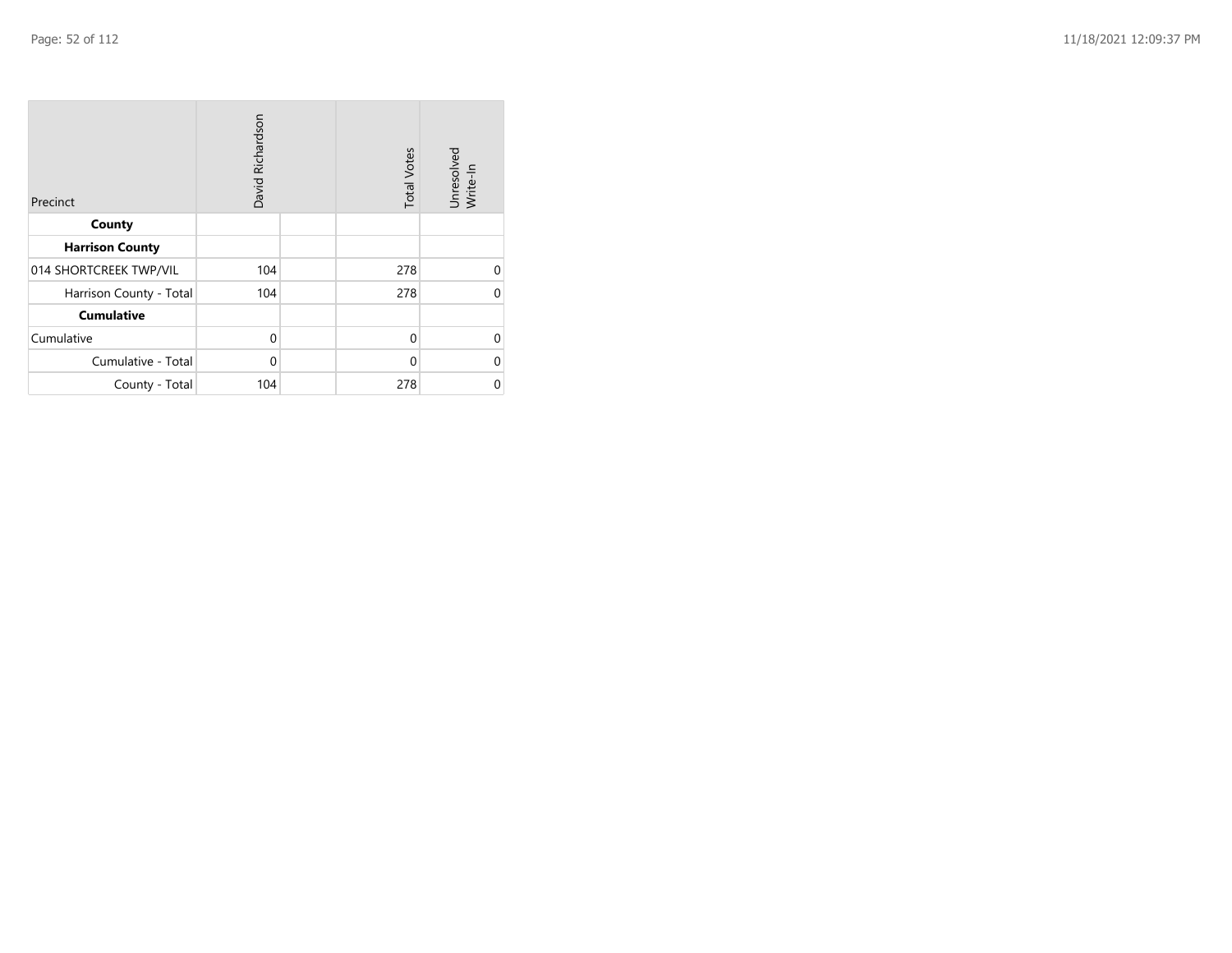### **Stock Twp. Trustee (Vote for 2)**

| Precinct                | <b>Times Cast</b> | Registered<br>Voters |
|-------------------------|-------------------|----------------------|
| County                  |                   |                      |
| <b>Harrison County</b>  |                   |                      |
| 015 STOCK TWP           | 61                | 345                  |
| Harrison County - Total | 61                | 345                  |
| <b>Cumulative</b>       |                   |                      |
| Cumulative              | 0                 | $\Omega$             |
| Cumulative - Total      | 0                 | 0                    |
| County - Total          | 61                | 345                  |

| Precinct                | Douglas W.<br>Henderson | Mike Henderson | <b>Total Votes</b> |
|-------------------------|-------------------------|----------------|--------------------|
| County                  |                         |                |                    |
| <b>Harrison County</b>  |                         |                |                    |
| 015 STOCK TWP           | 47                      | 48             | 95                 |
| Harrison County - Total | 47                      | 48             | 95                 |
| <b>Cumulative</b>       |                         |                |                    |
| Cumulative              | $\Omega$                | $\mathbf 0$    | 0                  |
| Cumulative - Total      | 0                       | $\mathbf 0$    | $\mathbf 0$        |
| County - Total          | 47                      | 48             | 95                 |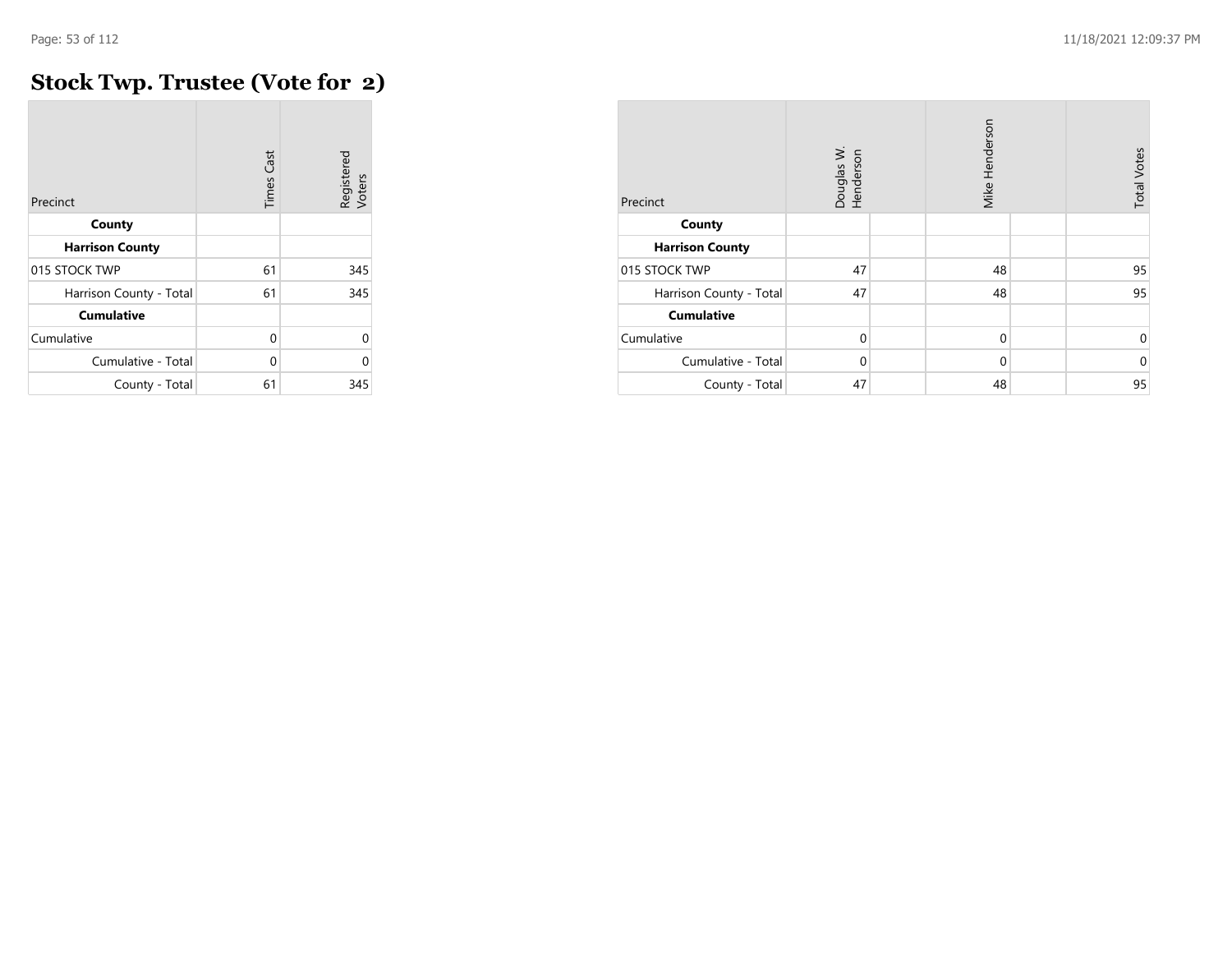| Precinct                | Unresolved<br>Write-In |
|-------------------------|------------------------|
| County                  |                        |
| <b>Harrison County</b>  |                        |
| 015 STOCK TWP           | 0                      |
| Harrison County - Total | 0                      |
| <b>Cumulative</b>       |                        |
| Cumulative              | 0                      |
| Cumulative - Total      | 0                      |
| County - Total          | ი                      |

the contract of the contract of

m.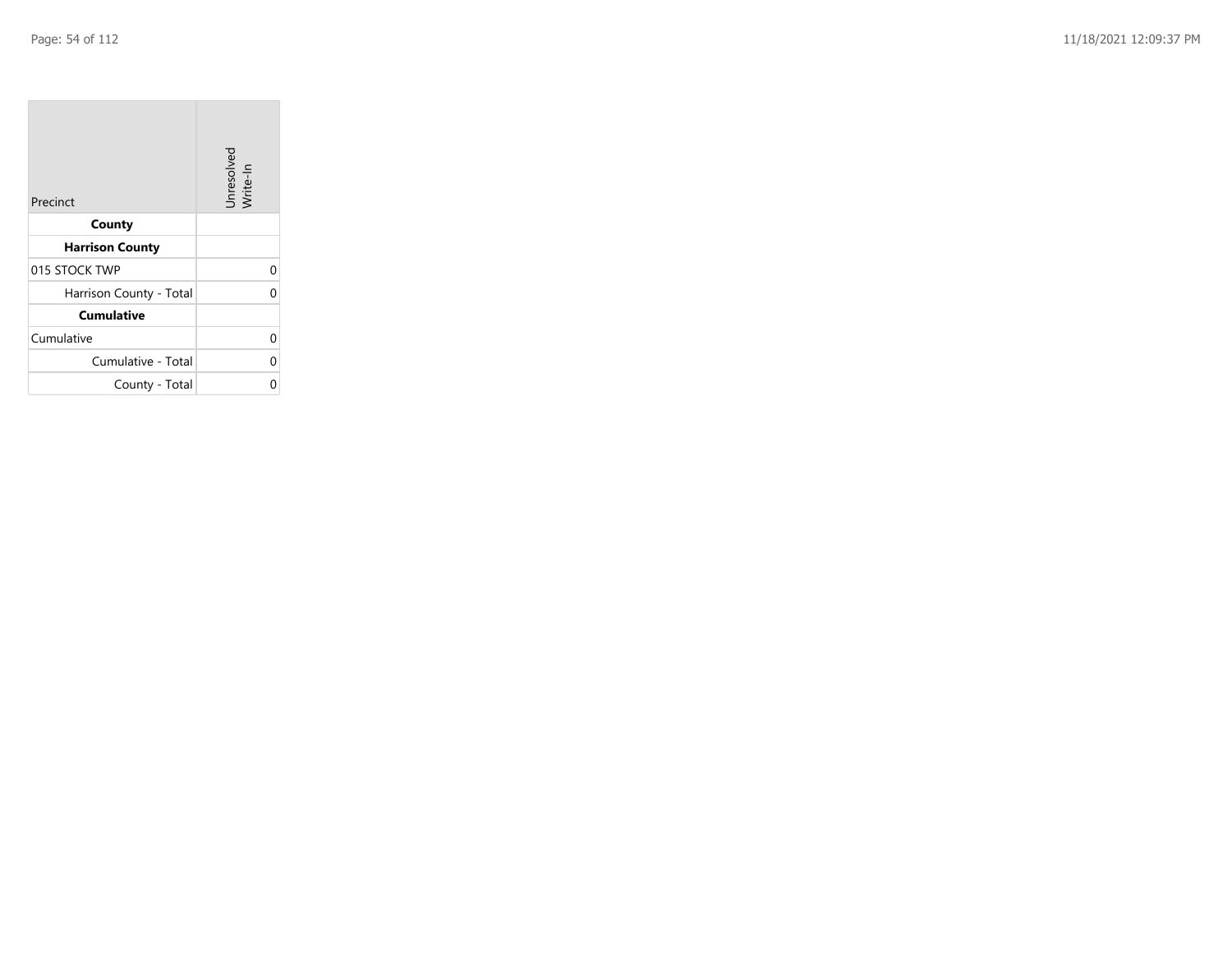$\sim$ 

### **Washington Twp. Trustee (Vote for 2)**

| Precinct                | <b>Times Cast</b> | Registered<br>Voters |
|-------------------------|-------------------|----------------------|
| County                  |                   |                      |
| <b>Harrison County</b>  |                   |                      |
| 016 WASHINGTON TWP      | 80                | 362                  |
| Harrison County - Total | 80                | 362                  |
| <b>Cumulative</b>       |                   |                      |
| Cumulative              | 0                 | $\Omega$             |
| Cumulative - Total      | 0                 | O                    |
| County - Total          | 80                | 362                  |

| Precinct                | Pulley<br>Lucas |  | Scott Reynolds |  | <b>Total Votes</b> |
|-------------------------|-----------------|--|----------------|--|--------------------|
| County                  |                 |  |                |  |                    |
| <b>Harrison County</b>  |                 |  |                |  |                    |
| 016 WASHINGTON TWP      | 45              |  | 65             |  | 110                |
| Harrison County - Total | 45              |  | 65             |  | 110                |
| <b>Cumulative</b>       |                 |  |                |  |                    |
| Cumulative              | $\mathbf 0$     |  | $\mathbf 0$    |  | 0                  |
| Cumulative - Total      | $\Omega$        |  | $\mathbf 0$    |  | $\mathbf 0$        |
| County - Total          | 45              |  | 65             |  | 110                |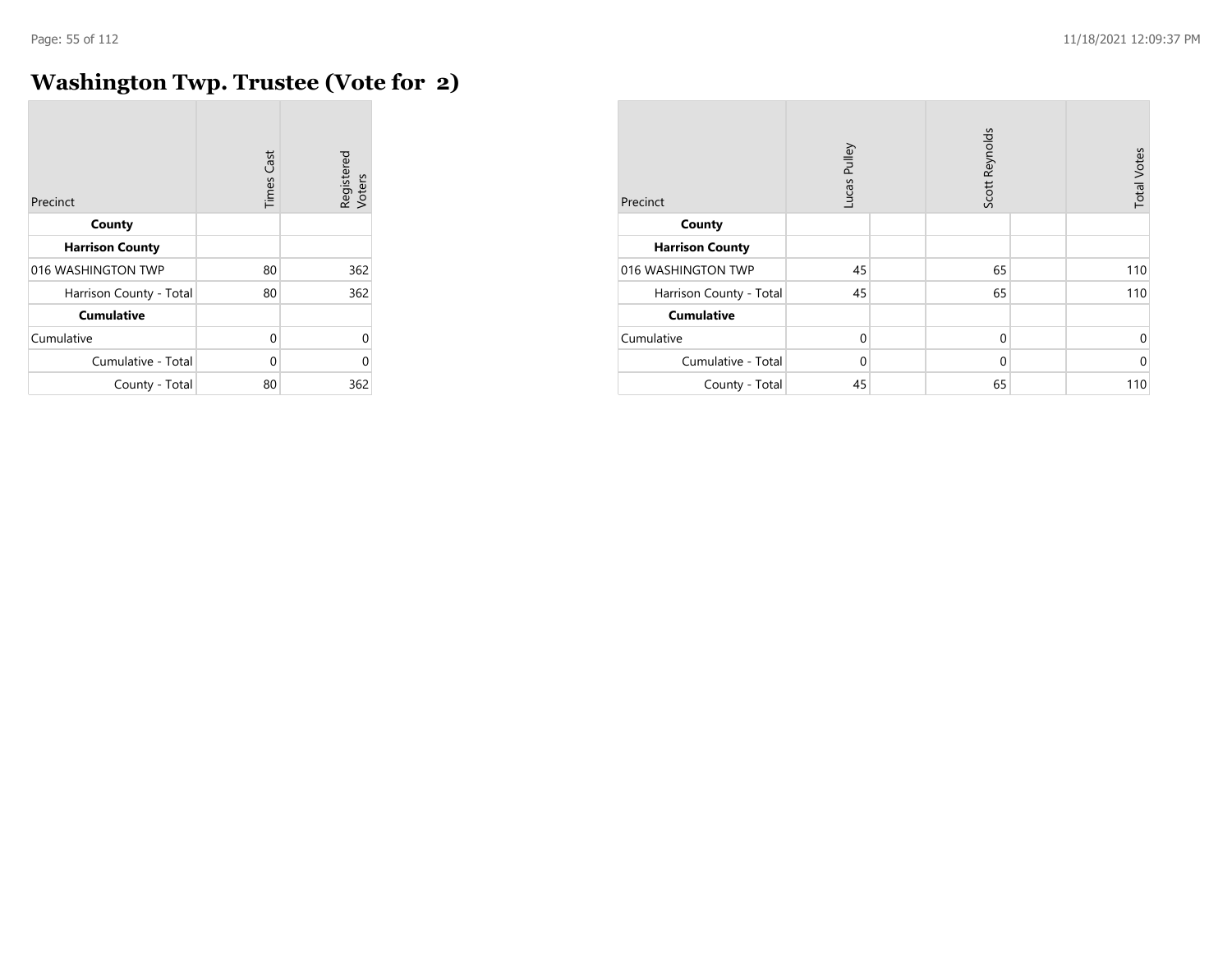$\sim$ 

| Precinct                | Unresolved<br>Write-In |
|-------------------------|------------------------|
| County                  |                        |
| <b>Harrison County</b>  |                        |
| 016 WASHINGTON TWP      | 0                      |
| Harrison County - Total | 0                      |
| <b>Cumulative</b>       |                        |
| Cumulative              | 0                      |
| Cumulative - Total      | 0                      |
| County - Total          | በ                      |

the property of the con-

 $\mathcal{L}(\mathcal{A})$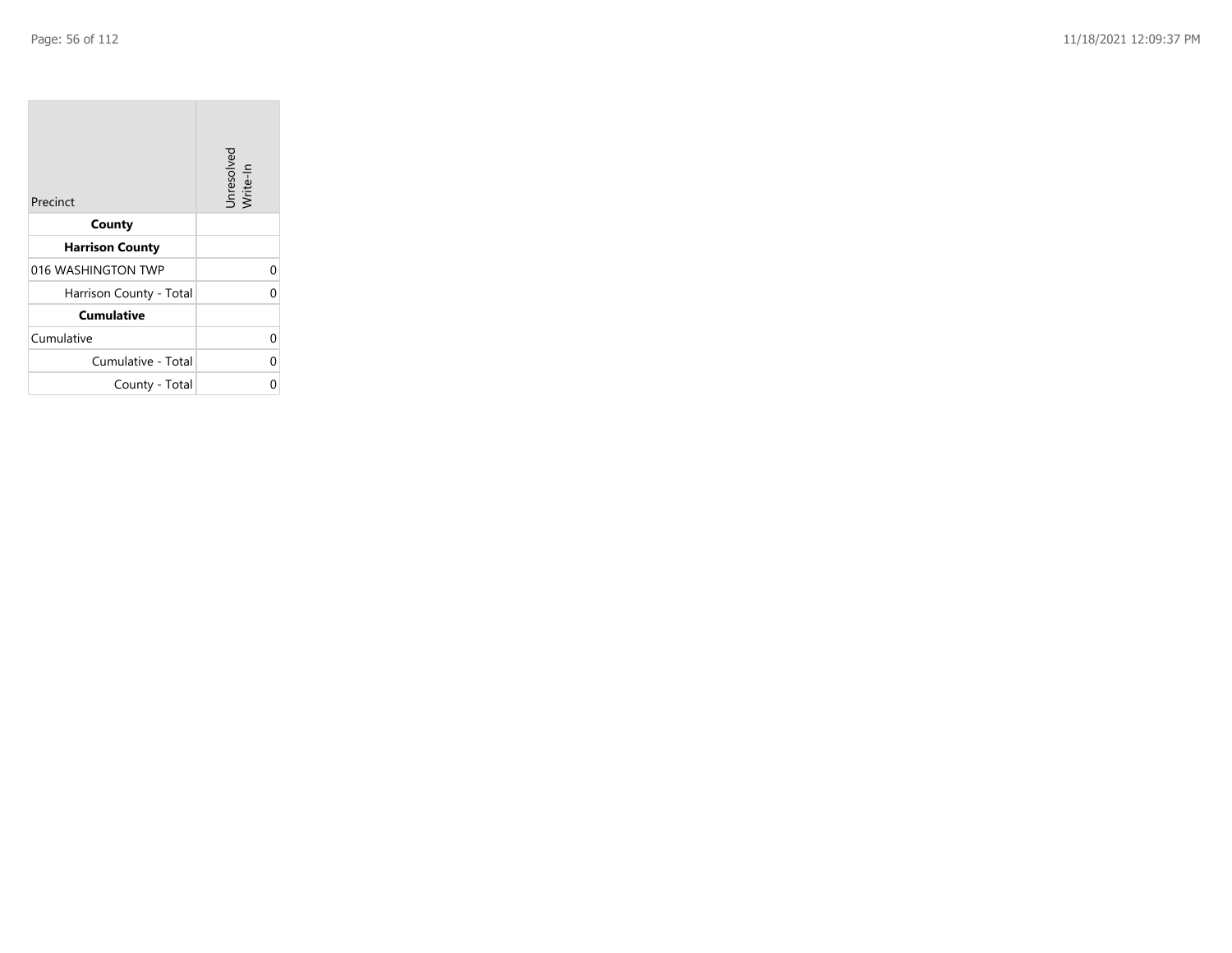### **Jefferson County Educational Service Center (Vote for 3)**

| Precinct                | <b>Times Cast</b> | Registered<br>Voters |
|-------------------------|-------------------|----------------------|
| County                  |                   |                      |
| <b>Harrison County</b>  |                   |                      |
| 007 GERMAN TWP          | 24                | 66                   |
| 008 GREEN TWP/VIL       | $\overline{c}$    | $\overline{c}$       |
| 014 SHORTCREEK TWP/VIL  | 131               | 551                  |
| Harrison County - Total | 157               | 619                  |
| <b>Cumulative</b>       |                   |                      |
| Cumulative              | 0                 | 0                    |
| Cumulative - Total      | $\Omega$          | 0                    |
| County - Total          | 157               | 619                  |

| Precinct                | Barbara Donahue<br>Cunningham |  | arry George |  |
|-------------------------|-------------------------------|--|-------------|--|
| County                  |                               |  |             |  |
| <b>Harrison County</b>  |                               |  |             |  |
| 007 GERMAN TWP          | 10                            |  | 13          |  |
| 008 GREEN TWP/VIL       | $\overline{2}$                |  | $\Omega$    |  |
| 014 SHORTCREEK TWP/VIL  | 64                            |  | 78          |  |
| Harrison County - Total | 76                            |  | 91          |  |
| <b>Cumulative</b>       |                               |  |             |  |
| Cumulative              | $\Omega$                      |  | $\Omega$    |  |
| Cumulative - Total      | $\Omega$                      |  | $\Omega$    |  |
| County - Total          | 76                            |  | 91          |  |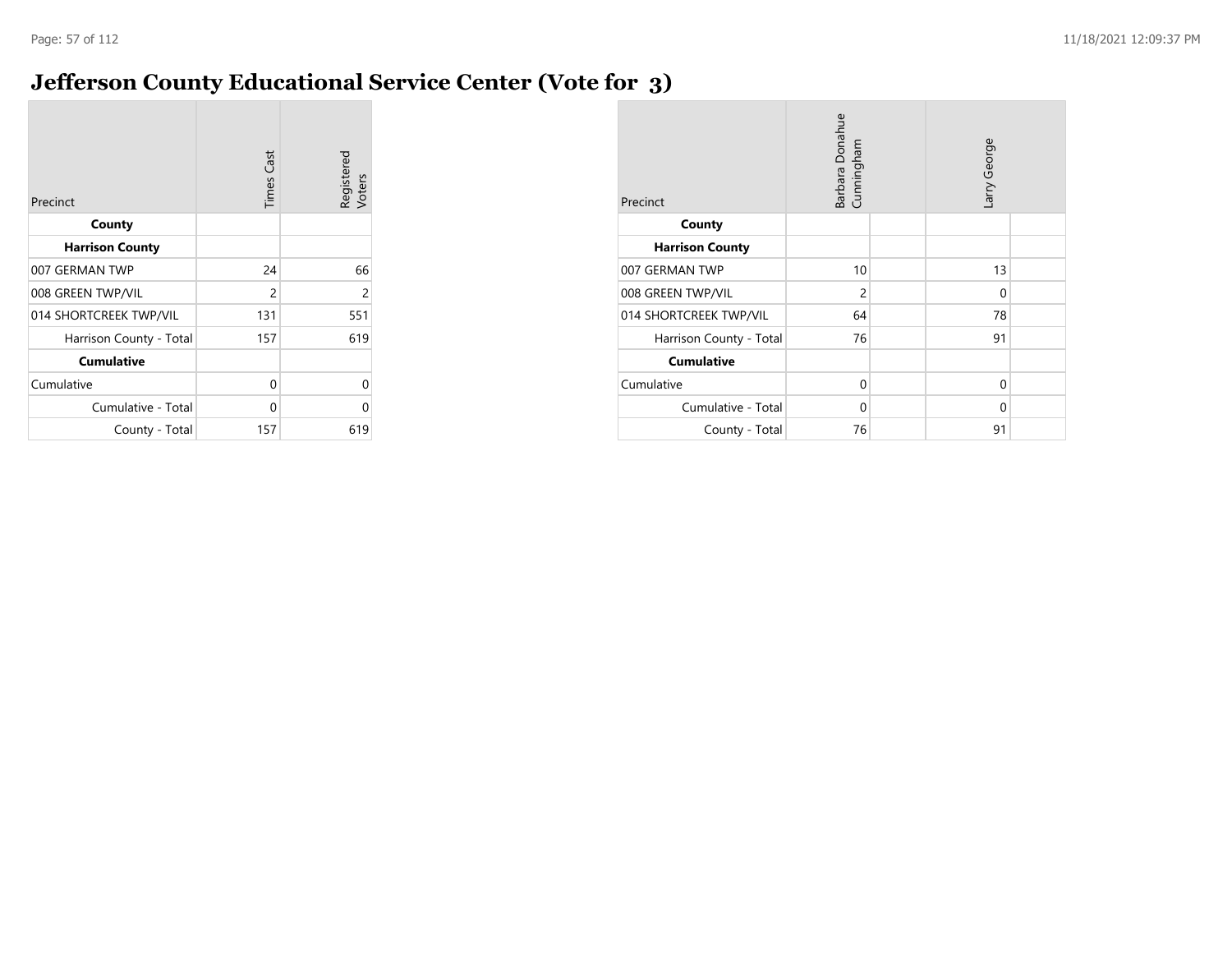| Precinct                | Barry Gullen | <b>Total Votes</b> | Unresolved<br>Write-In |
|-------------------------|--------------|--------------------|------------------------|
| County                  |              |                    |                        |
| <b>Harrison County</b>  |              |                    |                        |
| 007 GERMAN TWP          | 8            | 31                 | $\Omega$               |
| 008 GREEN TWP/VIL       | $\mathbf 0$  | $\overline{c}$     | $\Omega$               |
| 014 SHORTCREEK TWP/VIL  | 38           | 180                | $\Omega$               |
| Harrison County - Total | 46           | 213                | $\Omega$               |
| <b>Cumulative</b>       |              |                    |                        |
| Cumulative              | $\mathbf 0$  | 0                  | $\Omega$               |
| Cumulative - Total      | $\mathbf 0$  | $\mathbf{0}$       | $\Omega$               |
| County - Total          | 46           | 213                | $\mathbf 0$            |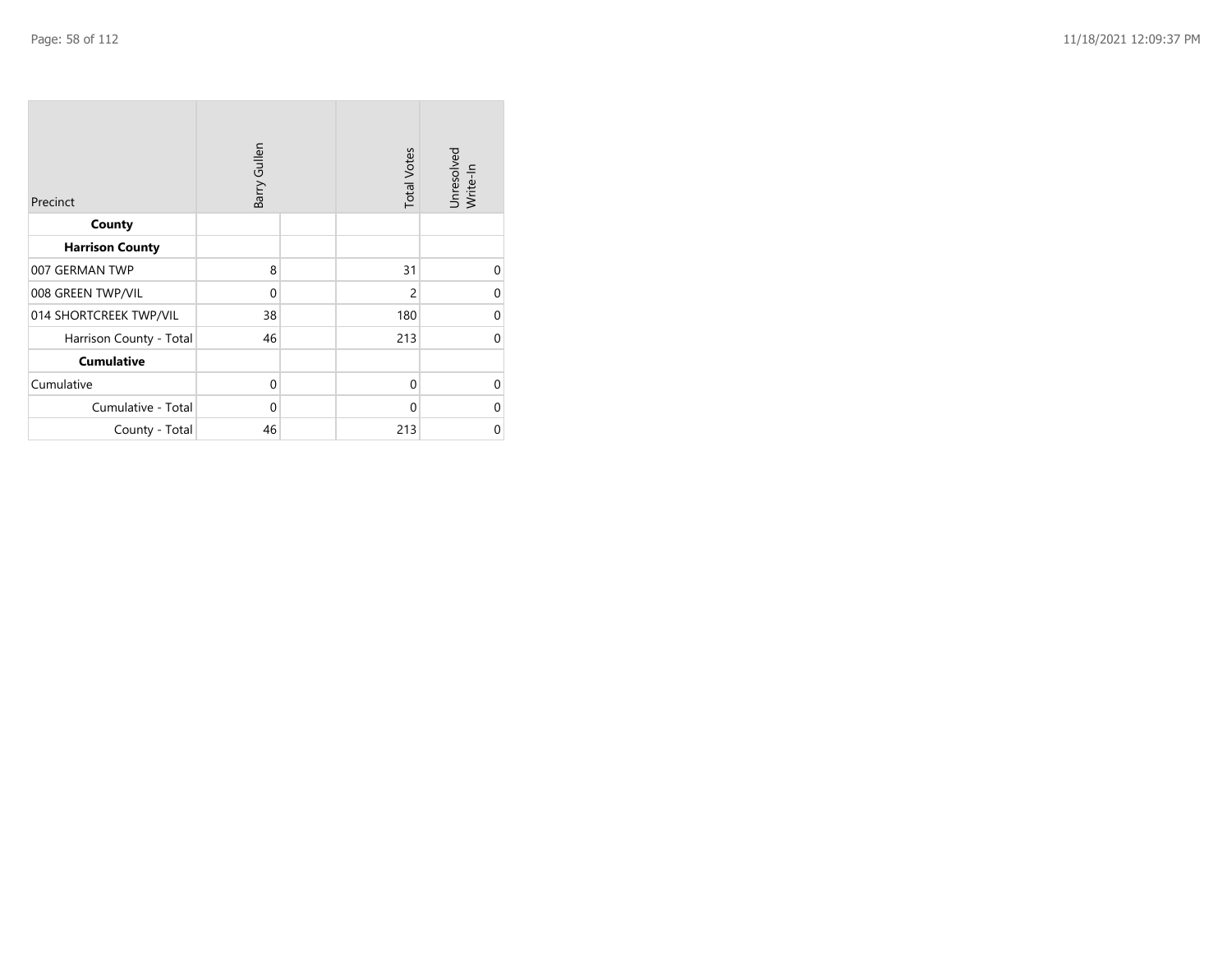## **Jefferson County Educational Service Center Unexpired Term 12/31/23 (Vote for 1)**

| Precinct                | <b>Times Cast</b> | Registered<br>Voters |
|-------------------------|-------------------|----------------------|
| County                  |                   |                      |
| <b>Harrison County</b>  |                   |                      |
| 007 GERMAN TWP          | 24                | 66                   |
| 008 GREEN TWP/VIL       | $\overline{c}$    | 2                    |
| 014 SHORTCREEK TWP/VIL  | 131               | 551                  |
| Harrison County - Total | 157               | 619                  |
| <b>Cumulative</b>       |                   |                      |
| Cumulative              | 0                 | 0                    |
| Cumulative - Total      | 0                 | 0                    |
| County - Total          | 157               | 619                  |

| Precinct                | Toni Jean Dondzila | <b>Total Votes</b> | Unresolved<br>Write-In |
|-------------------------|--------------------|--------------------|------------------------|
| County                  |                    |                    |                        |
| <b>Harrison County</b>  |                    |                    |                        |
| 007 GERMAN TWP          | 13                 | 13                 | 0                      |
| 008 GREEN TWP/VIL       | $\overline{c}$     | $\overline{c}$     | $\Omega$               |
| 014 SHORTCREEK TWP/VIL  | 82                 | 82                 | 0                      |
| Harrison County - Total | 97                 | 97                 | $\Omega$               |
| <b>Cumulative</b>       |                    |                    |                        |
| Cumulative              | 0                  | 0                  | $\Omega$               |
| Cumulative - Total      | 0                  | $\Omega$           | 0                      |
| County - Total          | 97                 | 97                 | 0                      |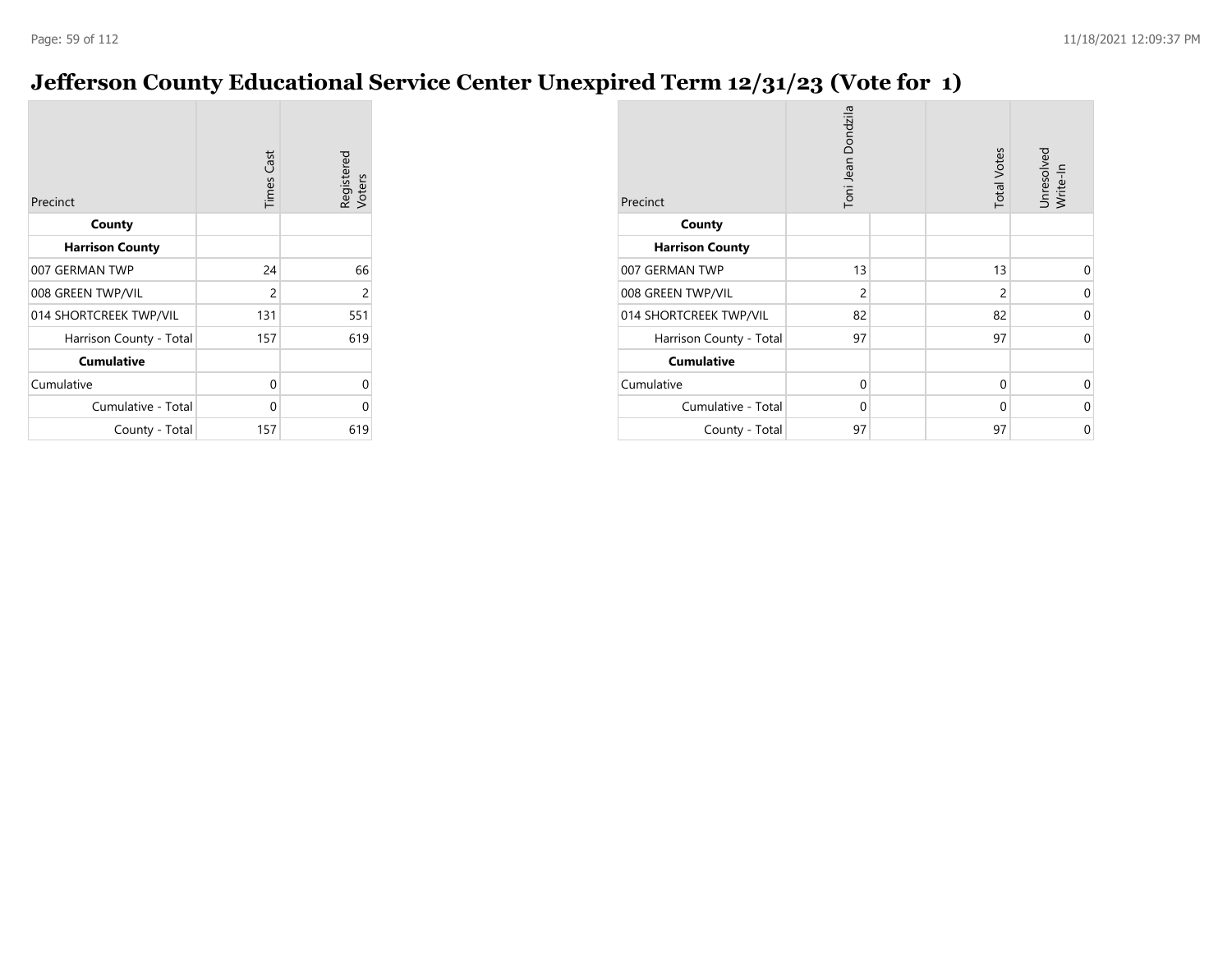### **East Central Ohio Educational Service Center (Vote for 1)**

| Precinct                | <b>Times Cast</b> | Registered<br>Voters |
|-------------------------|-------------------|----------------------|
| County                  |                   |                      |
| <b>Harrison County</b>  |                   |                      |
| 005 FRANKLIN TWP/VIL    | 24                | 151                  |
| 009 MONROE TWP/VIL      | 130               | 691                  |
| 010 MOOREFIELD TWP      | 0                 | 0                    |
| 011 NORTH TWP/VIL       | 8                 | 46                   |
| Harrison County - Total | 162               | 888                  |
| <b>Cumulative</b>       |                   |                      |
| Cumulative              | 0                 | 0                    |
| Cumulative - Total      | 0                 | ი                    |
| County - Total          | 162               | 888                  |

| Precinct                | <b>Total Votes</b> | Ryan Dunfee<br>Qualified Write In | Unresolved<br>Write-In |
|-------------------------|--------------------|-----------------------------------|------------------------|
| County                  |                    |                                   |                        |
| <b>Harrison County</b>  |                    |                                   |                        |
| 005 FRANKLIN TWP/VIL    | 0                  | 0                                 | 3                      |
| 009 MONROE TWP/VIL      | 4                  | 4                                 | 4                      |
| 010 MOOREFIELD TWP      | 0                  | 0                                 | 0                      |
| 011 NORTH TWP/VIL       | $\Omega$           | 0                                 | 0                      |
| Harrison County - Total | 4                  | 4                                 | 7                      |
| <b>Cumulative</b>       |                    |                                   |                        |
| Cumulative              | $\Omega$           | $\Omega$                          | $\Omega$               |
| Cumulative - Total      | 0                  | 0                                 | 0                      |
| County - Total          | 4                  | 4                                 | 7                      |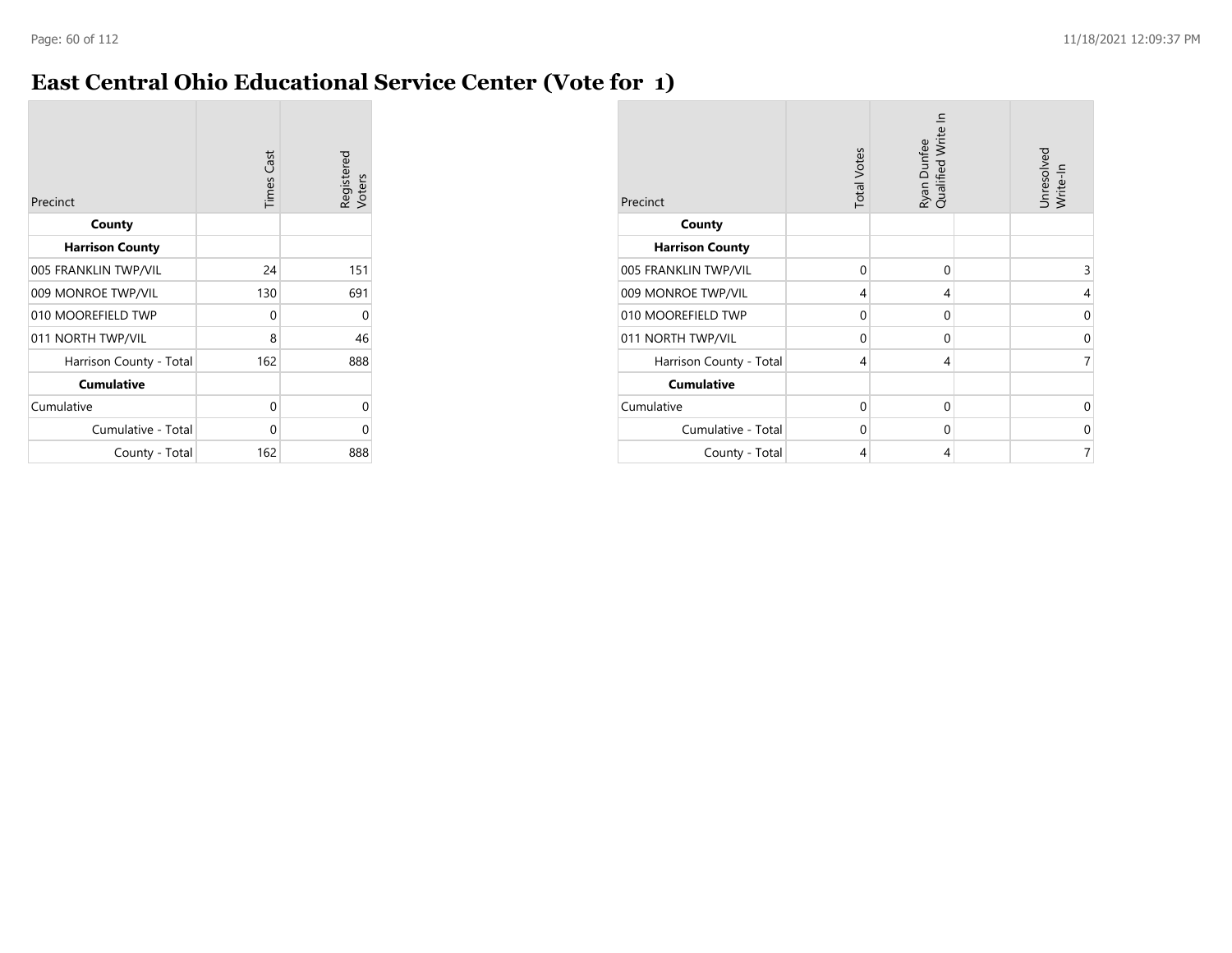### **Buckeye Local School Board Member (Vote for 3)**

| Precinct                | <b>Times</b> Cast | Registered<br>Voters |
|-------------------------|-------------------|----------------------|
| County                  |                   |                      |
| <b>Harrison County</b>  |                   |                      |
| 008 GREEN TWP/VIL       | 2                 | $\overline{c}$       |
| 014 SHORTCREEK TWP/VIL  | 131               | 551                  |
| Harrison County - Total | 133               | 553                  |
| <b>Cumulative</b>       |                   |                      |
| Cumulative              | 0                 | U                    |
| Cumulative - Total      | 0                 | U                    |
| County - Total          | 133               | 553                  |

| Precinct                | Mark S. Miller |  | Clint Powell   |  |
|-------------------------|----------------|--|----------------|--|
| County                  |                |  |                |  |
| <b>Harrison County</b>  |                |  |                |  |
| 008 GREEN TWP/VIL       | $\Omega$       |  | $\overline{2}$ |  |
| 014 SHORTCREEK TWP/VIL  | 62             |  | 87             |  |
| Harrison County - Total | 62             |  | 89             |  |
| <b>Cumulative</b>       |                |  |                |  |
| Cumulative              | $\Omega$       |  | $\Omega$       |  |
| Cumulative - Total      | $\Omega$       |  | 0              |  |
| County - Total          | 62             |  | 89             |  |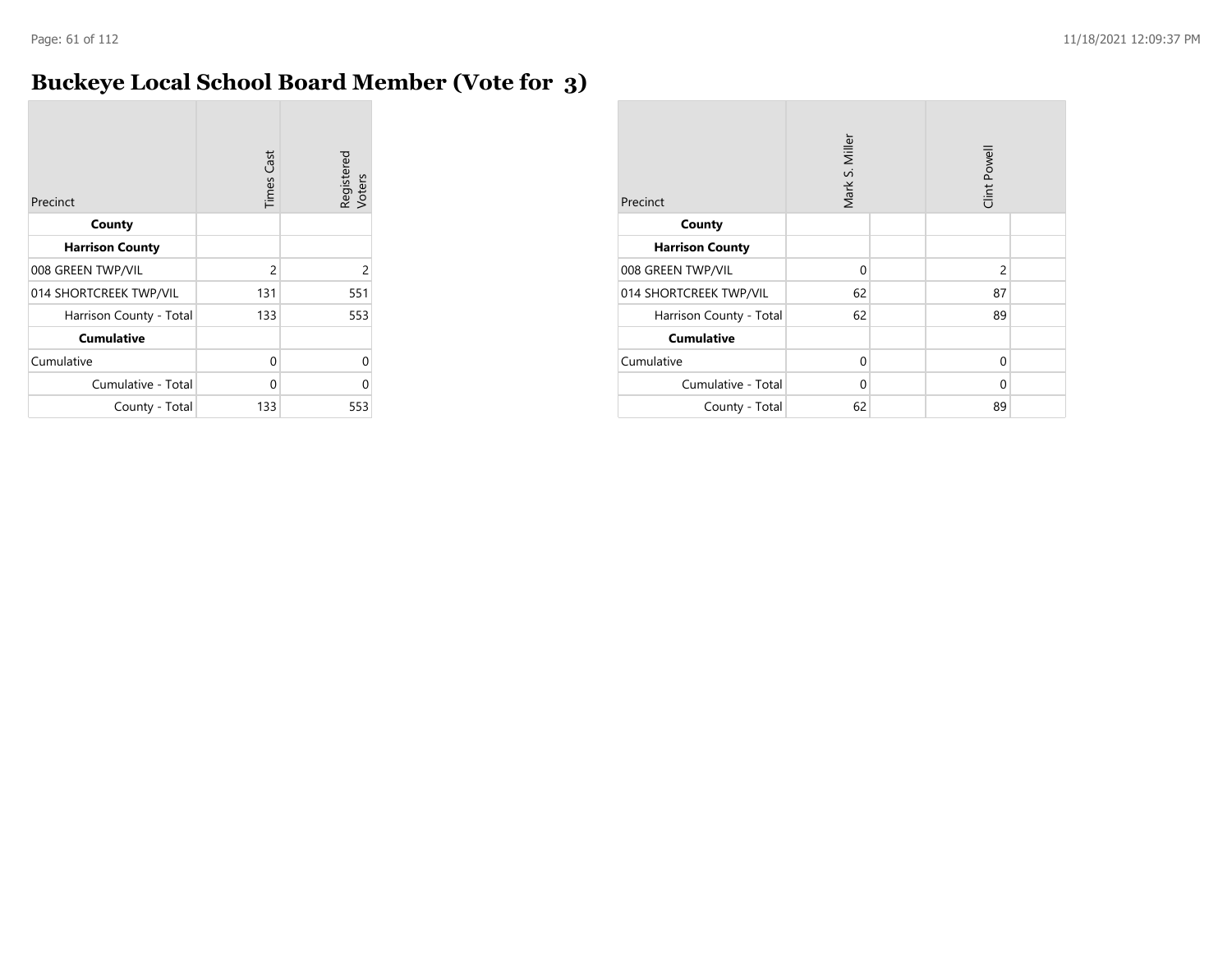| Precinct                | Brooke Stingle | Ashley West | <b>Total Votes</b> | Unresolved<br>Write-In |
|-------------------------|----------------|-------------|--------------------|------------------------|
| County                  |                |             |                    |                        |
| <b>Harrison County</b>  |                |             |                    |                        |
| 008 GREEN TWP/VIL       | $\Omega$       | $\mathbf 0$ | $\overline{2}$     | $\mathbf 0$            |
| 014 SHORTCREEK TWP/VIL  | 53             | 65          | 267                | $\mathbf 0$            |
| Harrison County - Total | 53             | 65          | 269                | $\mathbf 0$            |
| <b>Cumulative</b>       |                |             |                    |                        |
| Cumulative              | $\mathbf 0$    | $\mathbf 0$ | $\mathbf{0}$       | $\mathbf 0$            |
| Cumulative - Total      | $\Omega$       | $\mathbf 0$ | $\Omega$           | $\mathbf 0$            |
| County - Total          | 53             | 65          | 269                | $\mathbf 0$            |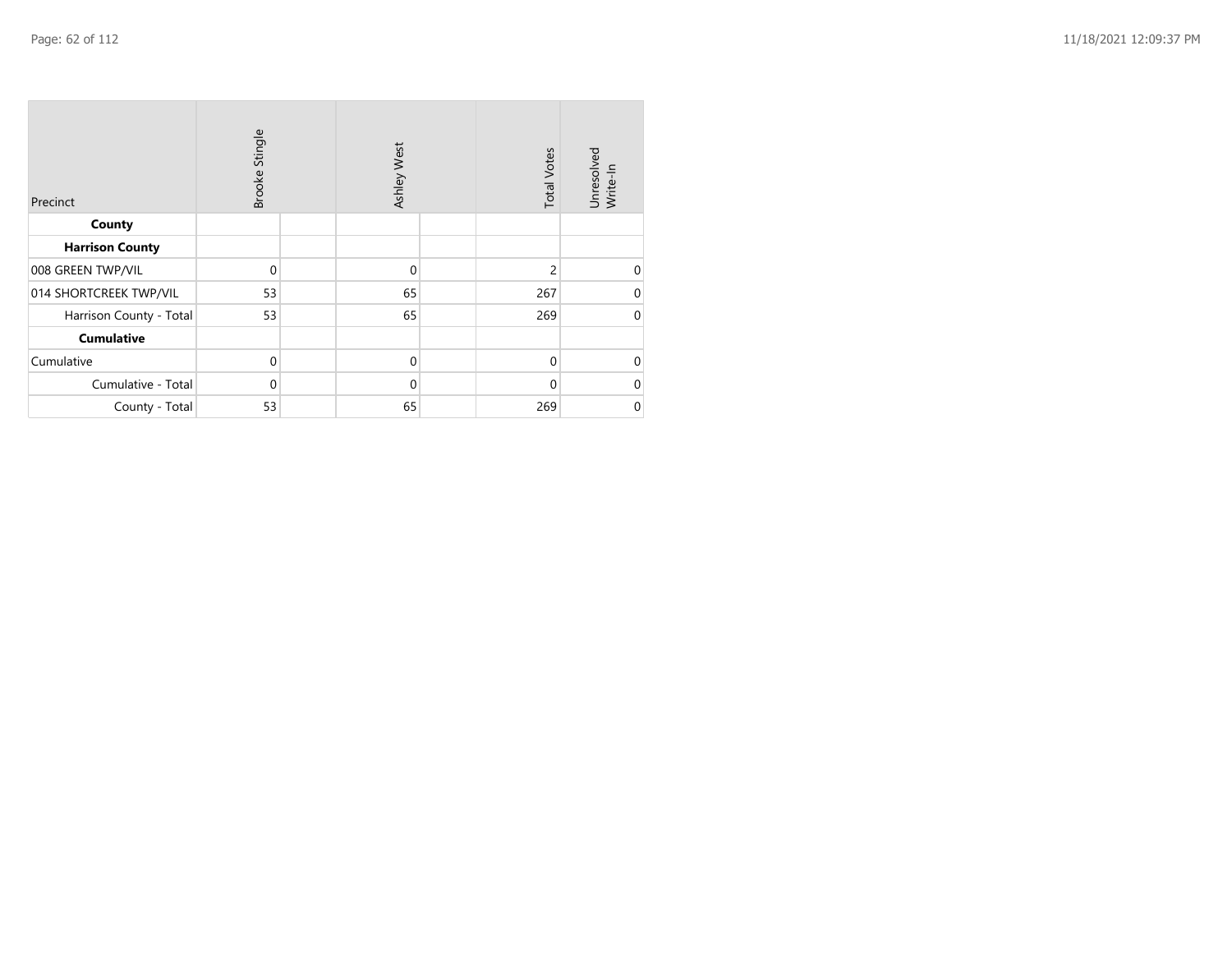### **Conotton Valley School Board Member (Vote for 3)**

| Precinct                | <b>Times Cast</b> | Registered<br>Voters |
|-------------------------|-------------------|----------------------|
| County                  |                   |                      |
| <b>Harrison County</b>  |                   |                      |
| 005 FRANKLIN TWP/VIL    | 24                | 151                  |
| 009 MONROE TWP/VIL      | 130               | 691                  |
| 011 NORTH TWP/VIL       | 8                 | 46                   |
| Harrison County - Total | 162               | 888                  |
| <b>Cumulative</b>       |                   |                      |
| Cumulative              | 0                 | U                    |
| Cumulative - Total      | 0                 | ⋂                    |
| County - Total          | 162               | 888                  |

| Precinct                | Jason Galigher |  | Kevin Willoughby |  |
|-------------------------|----------------|--|------------------|--|
| County                  |                |  |                  |  |
| <b>Harrison County</b>  |                |  |                  |  |
| 005 FRANKLIN TWP/VIL    | 12             |  | 19               |  |
| 009 MONROE TWP/VIL      | 84             |  | 105              |  |
| 011 NORTH TWP/VIL       | 3              |  | 5                |  |
| Harrison County - Total | 99             |  | 129              |  |
| <b>Cumulative</b>       |                |  |                  |  |
| Cumulative              | $\Omega$       |  | 0                |  |
| Cumulative - Total      | 0              |  | 0                |  |
| County - Total          | 99             |  | 129              |  |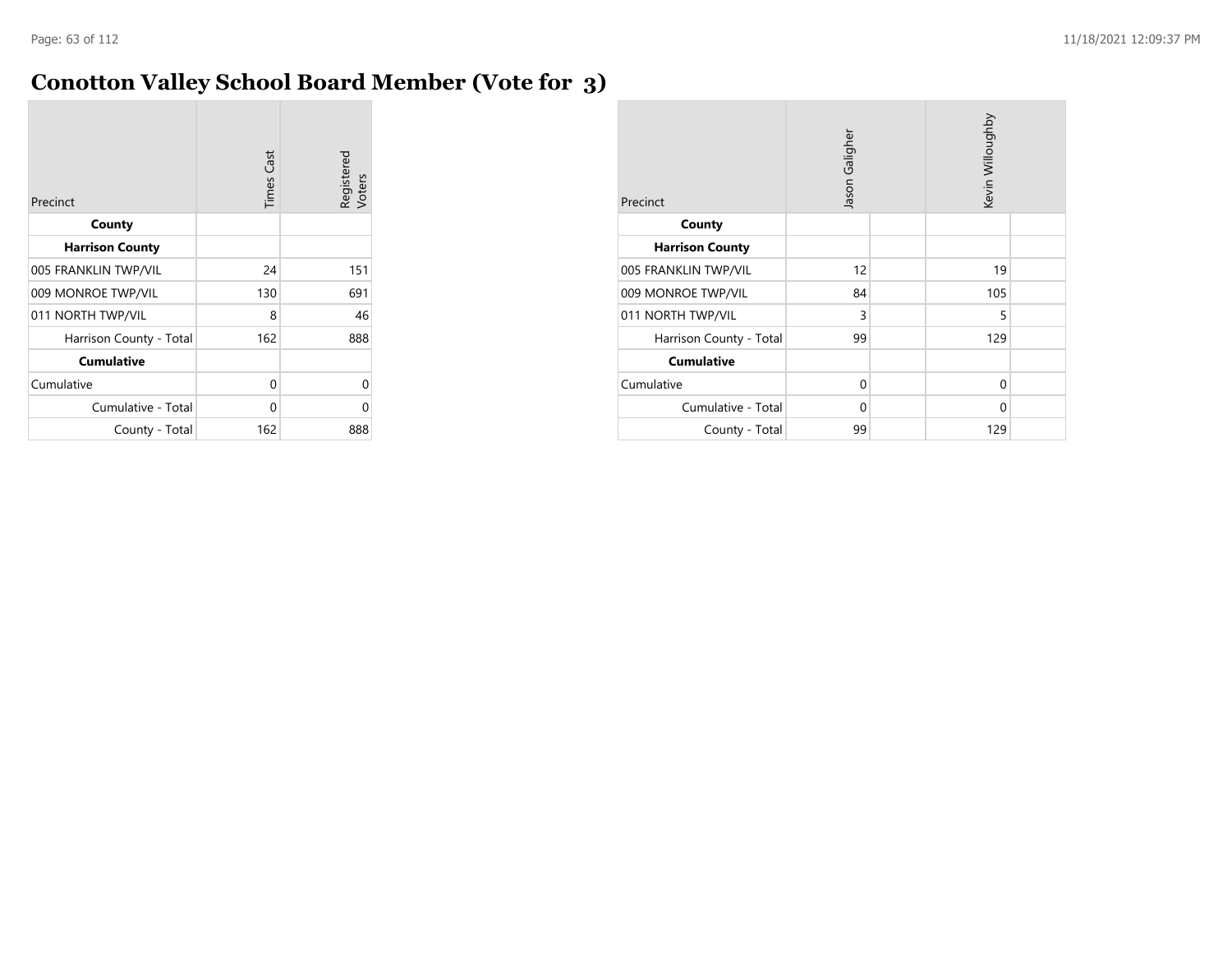| Precinct                | No Other Valid<br>Petitions Filed | <b>Total Votes</b> | Unresolved<br>Write-In |
|-------------------------|-----------------------------------|--------------------|------------------------|
| County                  |                                   |                    |                        |
| <b>Harrison County</b>  |                                   |                    |                        |
| 005 FRANKLIN TWP/VIL    |                                   | 31                 | 0                      |
| 009 MONROE TWP/VIL      |                                   | 189                | $\Omega$               |
| 011 NORTH TWP/VIL       |                                   | 8                  | 0                      |
| Harrison County - Total |                                   | 228                | $\Omega$               |
| <b>Cumulative</b>       |                                   |                    |                        |
| Cumulative              |                                   | $\Omega$           | $\Omega$               |
| Cumulative - Total      |                                   | $\Omega$           | 0                      |
| County - Total          |                                   | 228                | 0                      |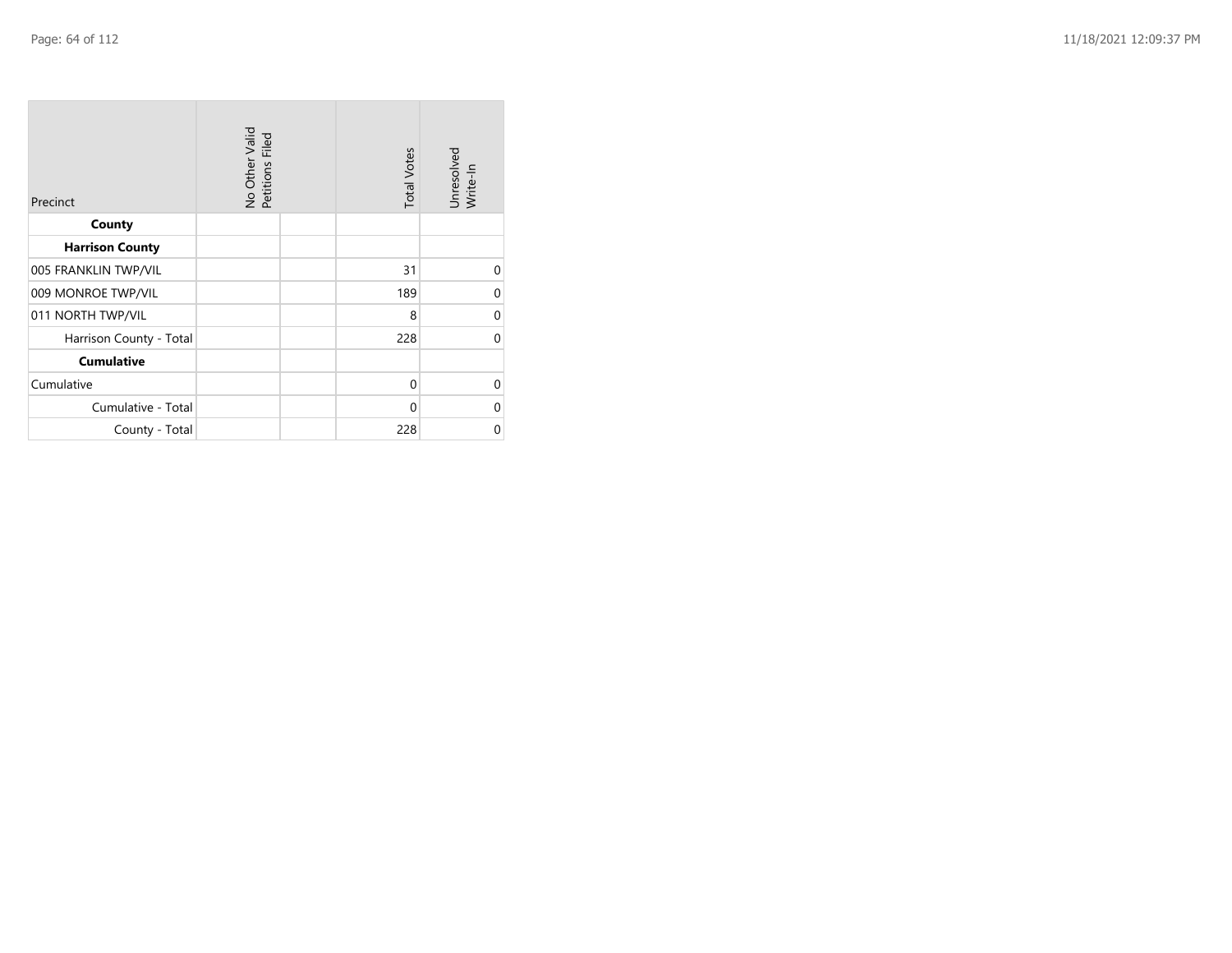$\mathcal{L}_{\mathcal{A}}$ 

### **Edison Local School Board Member (Vote for 3)**

| Precinct                | <b>Times Cast</b> | Registered<br>Voters |
|-------------------------|-------------------|----------------------|
| County                  |                   |                      |
| <b>Harrison County</b>  |                   |                      |
| 007 GERMAN TWP          | 24                | 66                   |
| Harrison County - Total | 24                | 66                   |
| <b>Cumulative</b>       |                   |                      |
| Cumulative              | 0                 | U                    |
| Cumulative - Total      | 0                 | Λ                    |
| County - Total          | 24                | 66                   |

| Precinct                | Anna Ault |  | Aaron Richardson |  |
|-------------------------|-----------|--|------------------|--|
| County                  |           |  |                  |  |
| <b>Harrison County</b>  |           |  |                  |  |
| 007 GERMAN TWP          | 11        |  | 16               |  |
| Harrison County - Total | 11        |  | 16               |  |
| <b>Cumulative</b>       |           |  |                  |  |
| Cumulative              | $\Omega$  |  | 0                |  |
| Cumulative - Total      | $\Omega$  |  | $\Omega$         |  |
| County - Total          | 11        |  | 16               |  |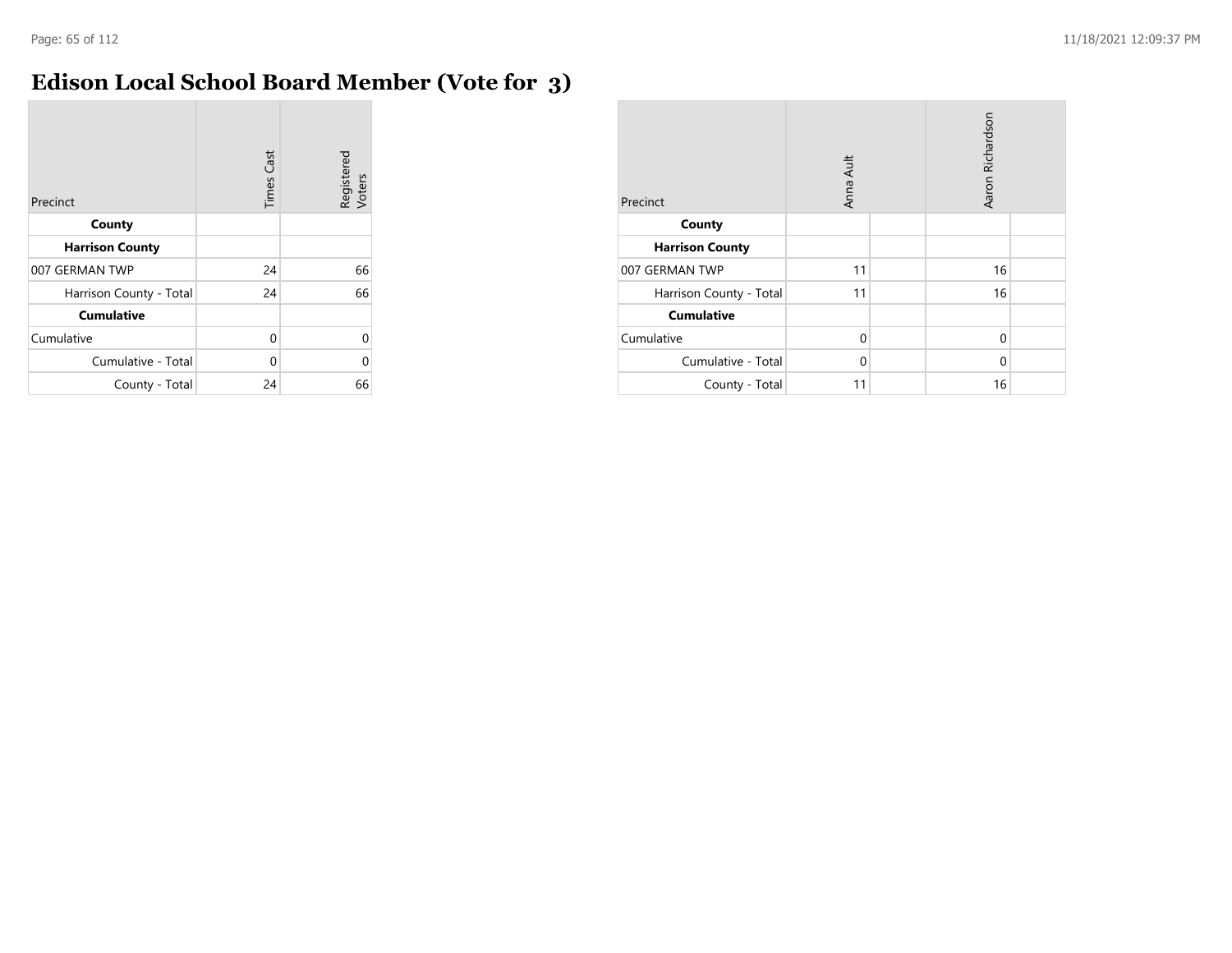| Precinct                | Ronald L. Smyth | <b>Total Votes</b> | Unresolved<br>Write-In |
|-------------------------|-----------------|--------------------|------------------------|
| County                  |                 |                    |                        |
| <b>Harrison County</b>  |                 |                    |                        |
| 007 GERMAN TWP          | 17              | 44                 | $\Omega$               |
| Harrison County - Total | 17              | 44                 | U                      |
| <b>Cumulative</b>       |                 |                    |                        |
| Cumulative              | $\mathbf 0$     | $\mathbf{0}$       | $\Omega$               |
| Cumulative - Total      | $\mathbf 0$     | 0                  | 0                      |
| County - Total          | 17              | 44                 | 0                      |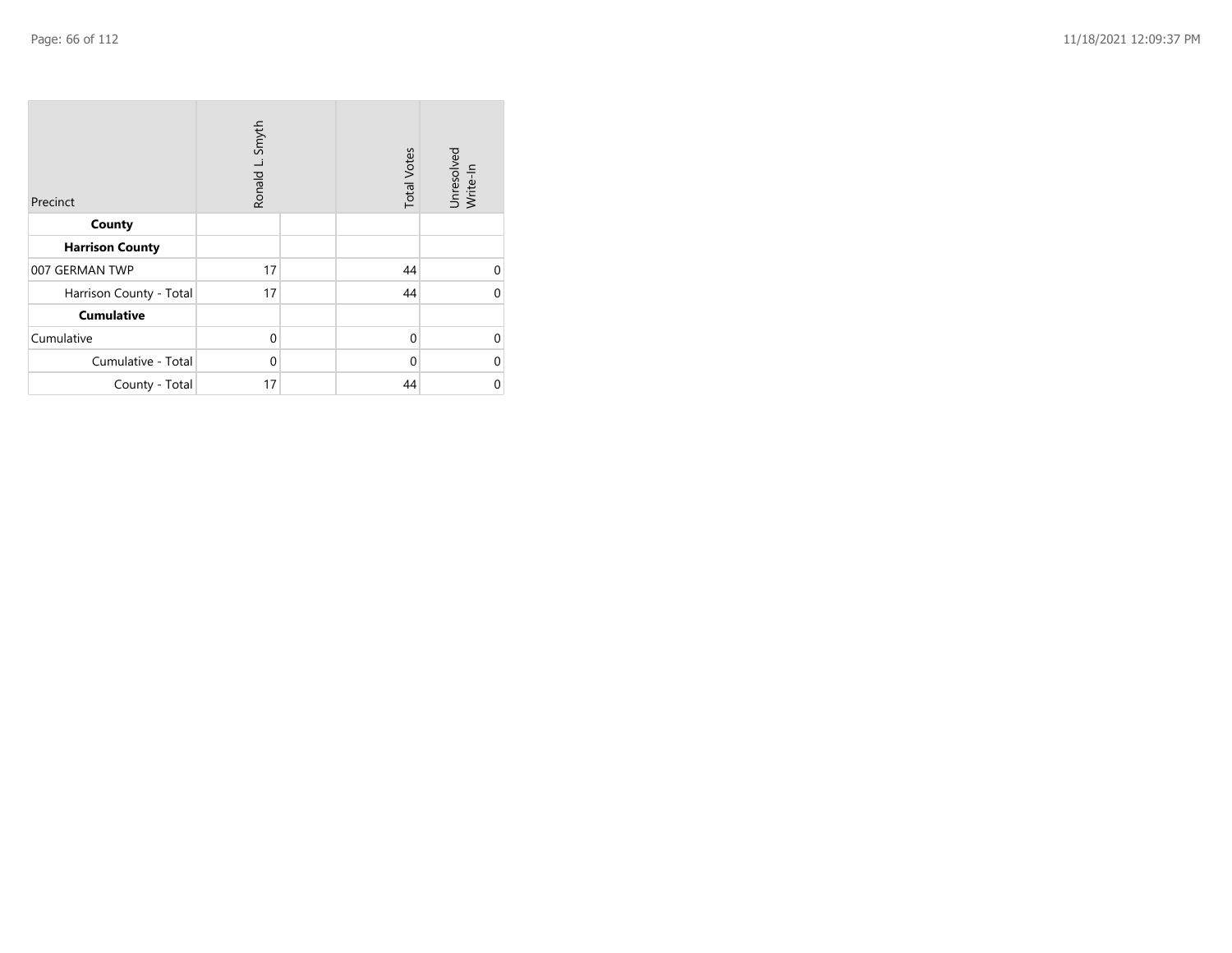### **Harrison Hills School Board Member (Vote for 3)**

| Precinct                | Times Cast | legistered<br>/oters |
|-------------------------|------------|----------------------|
| County                  |            |                      |
| <b>Harrison County</b>  |            |                      |
| 0001 ARCHER TWP         | 71         | 213                  |
| 002 ATHENS TWP/VIL      | 59         | 332                  |
| 003 CADIZ TWP/VIL NE    | 174        | 1,144                |
| 004 CADIZ TWP/VIL SW    | 199        | 1,205                |
| 005 FRANKLIN TWP/VIL    | 63         | 267                  |
| 006 FREEPORT TWP/VIL    | 115        | 511                  |
| 007 GERMAN TWP          | 181        | 468                  |
| 008 GREEN TWP/VIL       | 451        | 1,240                |
| 010 MOOREFIELD TWP      | 75         | 279                  |
| 011 NORTH TWP/VIL       | 136        | 887                  |
| 012 NOTTINGHAM TWP      | 58         | 215                  |
| 013 RUMLEY TWP/VIL      | 302        | 857                  |
| 014 SHORTCREEK TWP/VIL  | 47         | 217                  |
| 015 STOCK TWP           | 61         | 345                  |
| 016 WASHINGTON TWP      | 80         | 362                  |
| Harrison County - Total | 2,072      | 8,542                |
| <b>Cumulative</b>       |            |                      |
| Cumulative              | $\Omega$   | 0                    |
| Cumulative - Total      | 0          | 0                    |
| County - Total          | 2,072      | 8,542                |

| Precinct                | Deborah Kenny | DJ. Watson  |
|-------------------------|---------------|-------------|
| County                  |               |             |
| <b>Harrison County</b>  |               |             |
| 0001 ARCHER TWP         | 49            | 43          |
| 002 ATHENS TWP/VIL      | 28            | 51          |
| 003 CADIZ TWP/VIL NE    | 115           | 104         |
| 004 CADIZ TWP/VIL SW    | 137           | 138         |
| 005 FRANKLIN TWP/VIL    | 37            | 33          |
| 006 FREEPORT TWP/VIL    | 65            | 69          |
| 007 GERMAN TWP          | 109           | 84          |
| 008 GREEN TWP/VIL       | 283           | 264         |
| 010 MOOREFIELD TWP      | 44            | 45          |
| 011 NORTH TWP/VIL       | 61            | 74          |
| 012 NOTTINGHAM TWP      | 34            | 35          |
| 013 RUMLEY TWP/VIL      | 178           | 159         |
| 014 SHORTCREEK TWP/VIL  | 29            | 29          |
| 015 STOCK TWP           | 30            | 31          |
| 016 WASHINGTON TWP      | 44            | 35          |
| Harrison County - Total | 1,243         | 1,194       |
| <b>Cumulative</b>       |               |             |
| Cumulative              | $\mathbf 0$   | $\mathbf 0$ |
| Cumulative - Total      | $\Omega$      | $\Omega$    |
| County - Total          | 1,243         | 1,194       |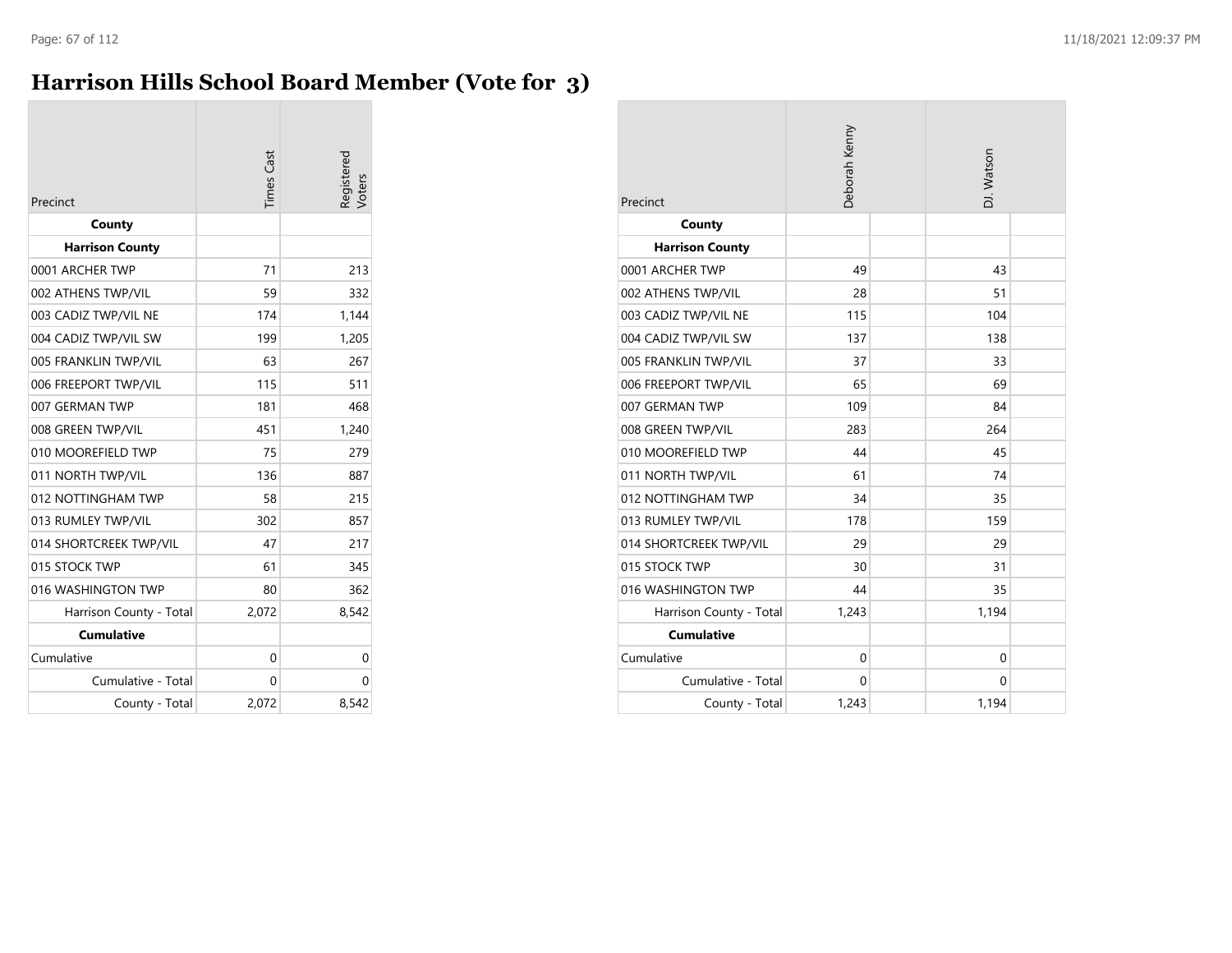| Precinct                | Kristen Willis |  | <b>Total Votes</b> | Unresolved<br>Write-In |  |
|-------------------------|----------------|--|--------------------|------------------------|--|
| County                  |                |  |                    |                        |  |
| <b>Harrison County</b>  |                |  |                    |                        |  |
| 0001 ARCHER TWP         | 39             |  | 131                | $\mathbf 0$            |  |
| 002 ATHENS TWP/VIL      | 30             |  | 109                | $\mathbf 0$            |  |
| 003 CADIZ TWP/VIL NE    | 89             |  | 308                | $\mathbf 0$            |  |
| 004 CADIZ TWP/VIL SW    | 113            |  | 388                | $\mathbf 0$            |  |
| 005 FRANKLIN TWP/VIL    | 34             |  | 104                | $\mathbf 0$            |  |
| 006 FREEPORT TWP/VIL    | 64             |  | 198                | $\mathbf 0$            |  |
| 007 GERMAN TWP          | 60             |  | 253                | $\mathbf 0$            |  |
| 008 GREEN TWP/VIL       | 211            |  | 758                | $\mathbf 0$            |  |
| 010 MOOREFIELD TWP      | 43             |  | 132                | $\mathbf 0$            |  |
| 011 NORTH TWP/VIL       | 75             |  | 210                | $\mathbf 0$            |  |
| 012 NOTTINGHAM TWP      | 36             |  | 105                | $\mathbf 0$            |  |
| 013 RUMLEY TWP/VIL      | 159            |  | 496                | $\mathbf 0$            |  |
| 014 SHORTCREEK TWP/VIL  | 29             |  | 87                 | $\mathbf 0$            |  |
| 015 STOCK TWP           | 34             |  | 95                 | $\mathbf 0$            |  |
| 016 WASHINGTON TWP      | 48             |  | 127                | $\mathbf 0$            |  |
| Harrison County - Total | 1,064          |  | 3,501              | $\mathbf 0$            |  |
| <b>Cumulative</b>       |                |  |                    |                        |  |
| Cumulative              | $\mathbf{0}$   |  | $\mathbf{0}$       | $\mathbf 0$            |  |
| Cumulative - Total      | $\mathbf 0$    |  | 0                  | $\mathbf 0$            |  |
| County - Total          | 1,064          |  | 3,501              | $\mathbf 0$            |  |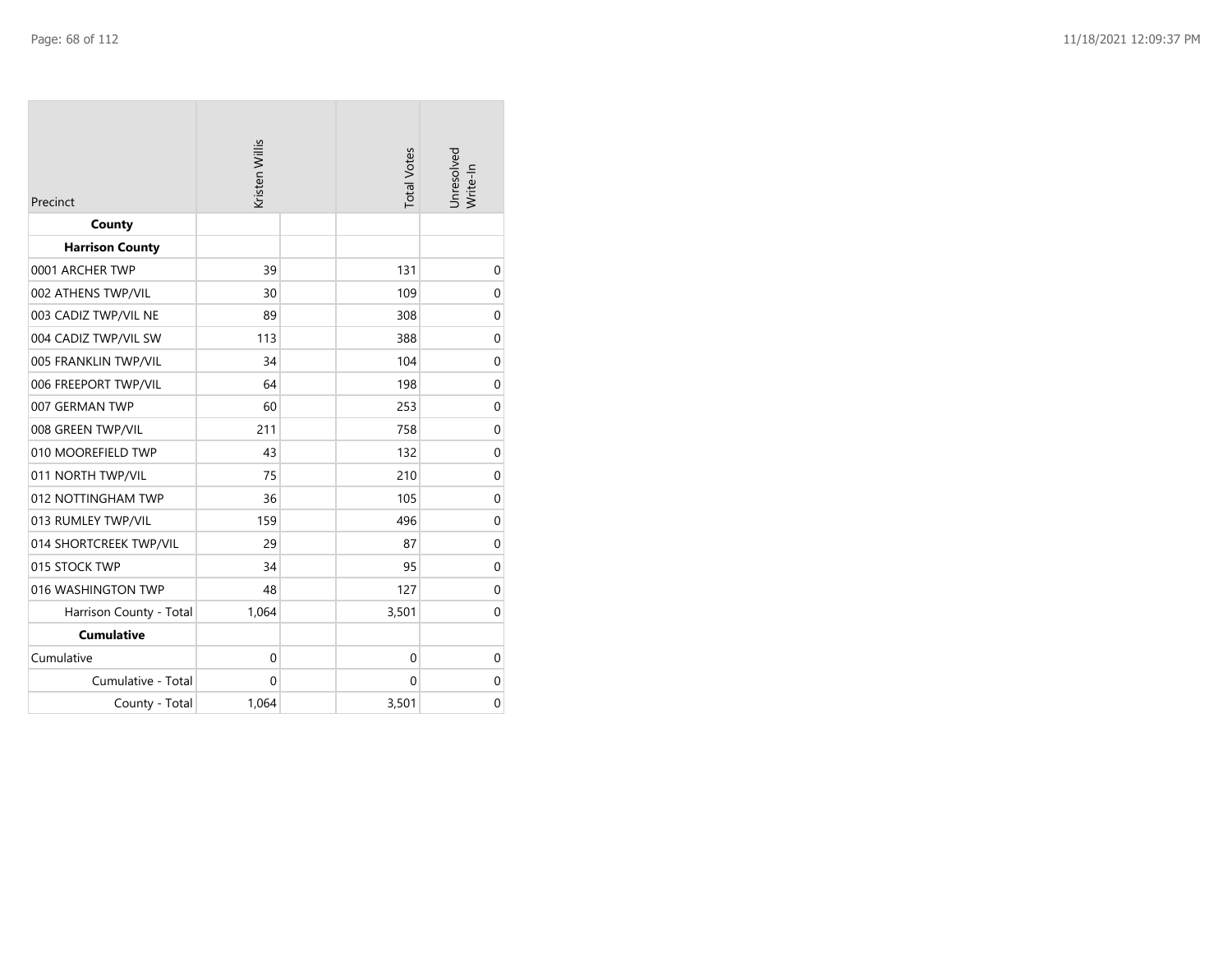m.

## **Union Local School Board Member (Vote for 3)**

| Precinct                | <b>Times Cast</b> | Registered<br>Voters |
|-------------------------|-------------------|----------------------|
| County                  |                   |                      |
| <b>Harrison County</b>  |                   |                      |
| 010 MOOREFIELD TWP      | 0                 | U                    |
| Harrison County - Total | $\Omega$          |                      |
| <b>Cumulative</b>       |                   |                      |
| Cumulative              | 0                 | U                    |
| Cumulative - Total      | $\Omega$          |                      |
| County - Total          | Ω                 |                      |

| Precinct                | Alan Bretz |  | arry Cain |  |
|-------------------------|------------|--|-----------|--|
| County                  |            |  |           |  |
| <b>Harrison County</b>  |            |  |           |  |
| 010 MOOREFIELD TWP      | $\Omega$   |  | $\Omega$  |  |
| Harrison County - Total | $\Omega$   |  | $\Omega$  |  |
| <b>Cumulative</b>       |            |  |           |  |
| Cumulative              | $\Omega$   |  | $\Omega$  |  |
| Cumulative - Total      | $\Omega$   |  | $\Omega$  |  |
| County - Total          | 0          |  | $\Omega$  |  |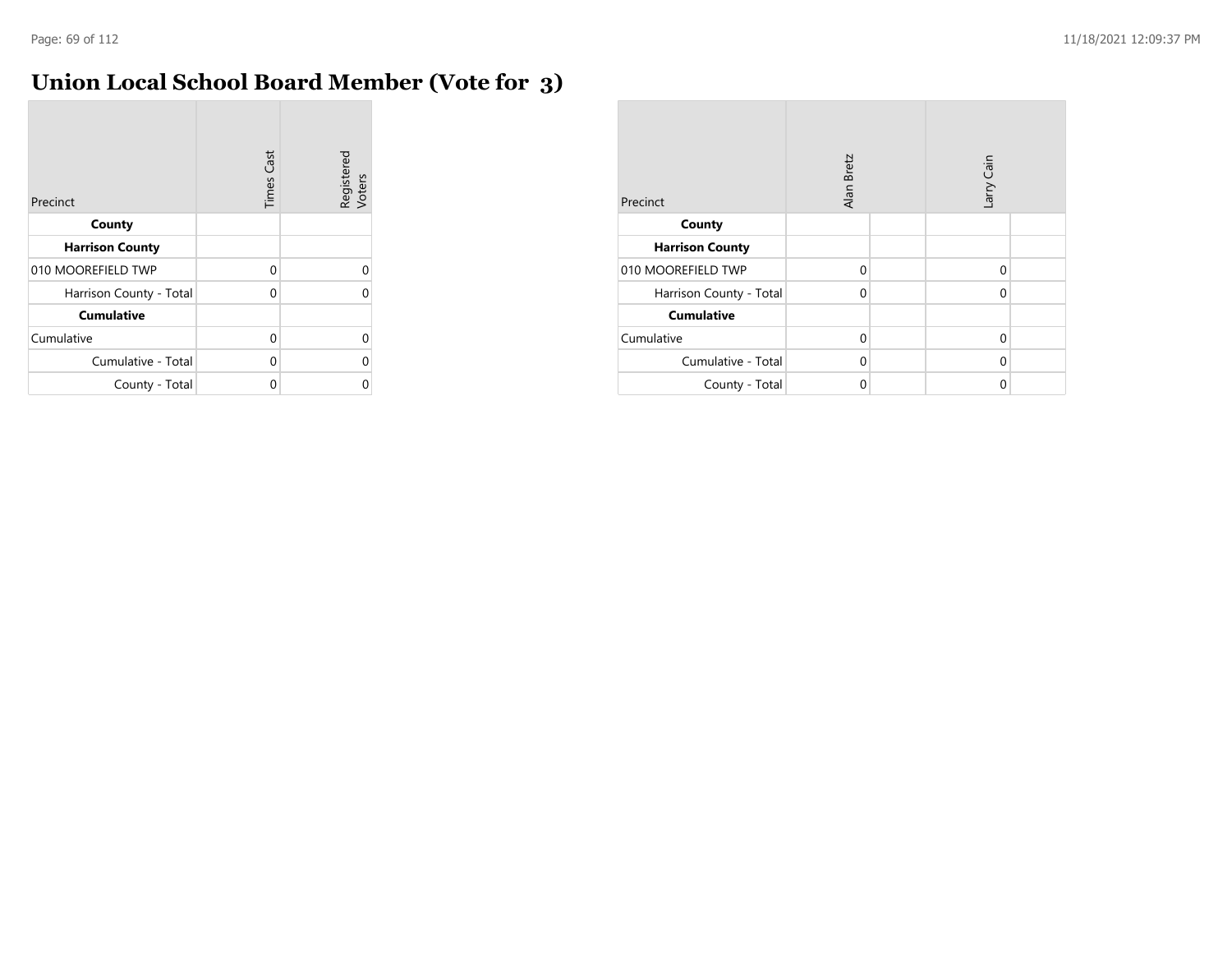| Precinct                | Dylan R. Fowkes | Edward Stenger | David Taylor | <b>Total Votes</b> | Unresolved<br>Write-In |
|-------------------------|-----------------|----------------|--------------|--------------------|------------------------|
| County                  |                 |                |              |                    |                        |
| <b>Harrison County</b>  |                 |                |              |                    |                        |
| 010 MOOREFIELD TWP      | 0               | $\Omega$       | $\mathbf{0}$ | 0                  |                        |
| Harrison County - Total | 0               | $\overline{0}$ | $\mathbf{0}$ | 0                  |                        |
| <b>Cumulative</b>       |                 |                |              |                    |                        |
| Cumulative              | $\Omega$        | $\Omega$       | $\Omega$     | 0                  |                        |
| Cumulative - Total      | 0               | $\Omega$       | $\Omega$     | U                  |                        |
| County - Total          | 0               | 0              | 0            |                    |                        |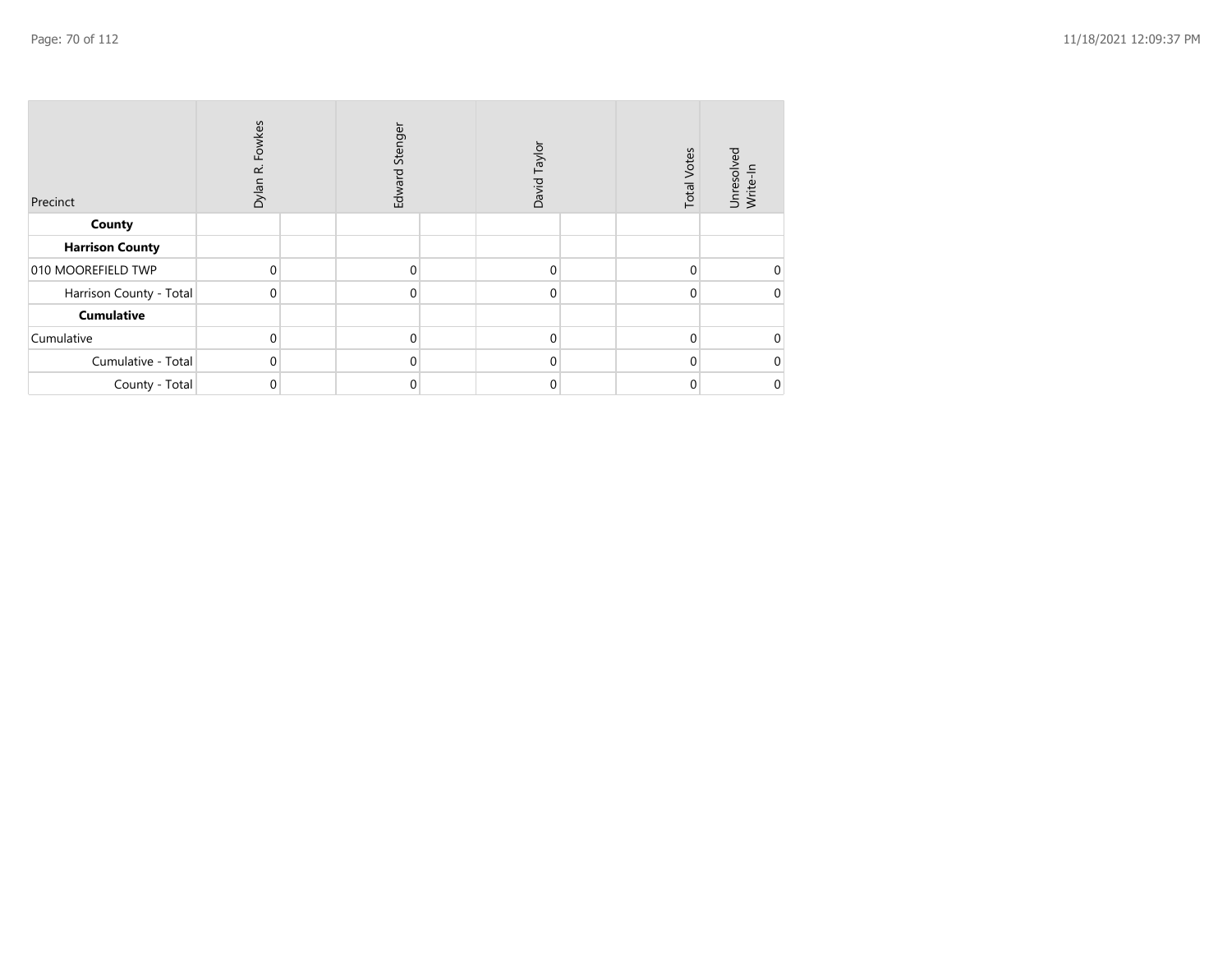### **Harrison County Ohio Cooperative Extension Service (Vote for 1)**

| Precinct                | <b>Times</b> Cast | legisterec<br>/oters |
|-------------------------|-------------------|----------------------|
| County                  |                   |                      |
| <b>Harrison County</b>  |                   |                      |
| 0001 ARCHER TWP         | 71                | 213                  |
| 002 ATHENS TWP/VIL      | 59                | 332                  |
| 003 CADIZ TWP/VIL NE    | 174               | 1,144                |
| 004 CADIZ TWP/VIL SW    | 199               | 1,205                |
| 005 FRANKLIN TWP/VIL    | 87                | 418                  |
| 006 FREEPORT TWP/VIL    | 115               | 511                  |
| 007 GERMAN TWP          | 205               | 534                  |
| 008 GREEN TWP/VIL       | 453               | 1,242                |
| 009 MONROE TWP/VIL      | 130               | 691                  |
| 010 MOOREFIELD TWP      | 75                | 279                  |
| 011 NORTH TWP/VIL       | 144               | 933                  |
| 012 NOTTINGHAM TWP      | 58                | 215                  |
| 013 RUMLEY TWP/VIL      | 302               | 857                  |
| 014 SHORTCREEK TWP/VIL  | 178               | 768                  |
| 015 STOCK TWP           | 61                | 345                  |
| 016 WASHINGTON TWP      | 80                | 362                  |
| Harrison County - Total | 2,391             | 10,049               |
| <b>Cumulative</b>       |                   |                      |
| Cumulative              | 0                 | 0                    |
| Cumulative - Total      | 0                 | 0                    |
| County - Total          | 2,391             | 10,049               |

| Precinct                | For the Tax Levy |  | Against the Tax<br>Levy |  | <b>Total Votes</b> |
|-------------------------|------------------|--|-------------------------|--|--------------------|
| County                  |                  |  |                         |  |                    |
| <b>Harrison County</b>  |                  |  |                         |  |                    |
| 0001 ARCHER TWP         | 42               |  | 25                      |  | 67                 |
| 002 ATHENS TWP/VIL      | 48               |  | 11                      |  | 59                 |
| 003 CADIZ TWP/VIL NE    | 126              |  | 46                      |  | 172                |
| 004 CADIZ TWP/VIL SW    | 127              |  | 71                      |  | 198                |
| 005 FRANKLIN TWP/VIL    | 71               |  | 16                      |  | 87                 |
| 006 FREEPORT TWP/VIL    | 89               |  | 25                      |  | 114                |
| 007 GERMAN TWP          | 142              |  | 58                      |  | 200                |
| 008 GREEN TWP/VIL       | 266              |  | 169                     |  | 435                |
| 009 MONROE TWP/VIL      | 100              |  | 26                      |  | 126                |
| 010 MOOREFIELD TWP      | 59               |  | 15                      |  | 74                 |
| 011 NORTH TWP/VIL       | 110              |  | 34                      |  | 144                |
| 012 NOTTINGHAM TWP      | 49               |  | 9                       |  | 58                 |
| 013 RUMLEY TWP/VIL      | 207              |  | 93                      |  | 300                |
| 014 SHORTCREEK TWP/VIL  | 113              |  | 65                      |  | 178                |
| 015 STOCK TWP           | 45               |  | 16                      |  | 61                 |
| 016 WASHINGTON TWP      | 60               |  | 20                      |  | 80                 |
| Harrison County - Total | 1,654            |  | 699                     |  | 2,353              |
| <b>Cumulative</b>       |                  |  |                         |  |                    |
| Cumulative              | $\mathbf 0$      |  | $\mathbf 0$             |  | $\mathbf 0$        |
| Cumulative - Total      | $\mathbf 0$      |  | $\mathbf 0$             |  | $\mathbf 0$        |
| County - Total          | 1,654            |  | 699                     |  | 2,353              |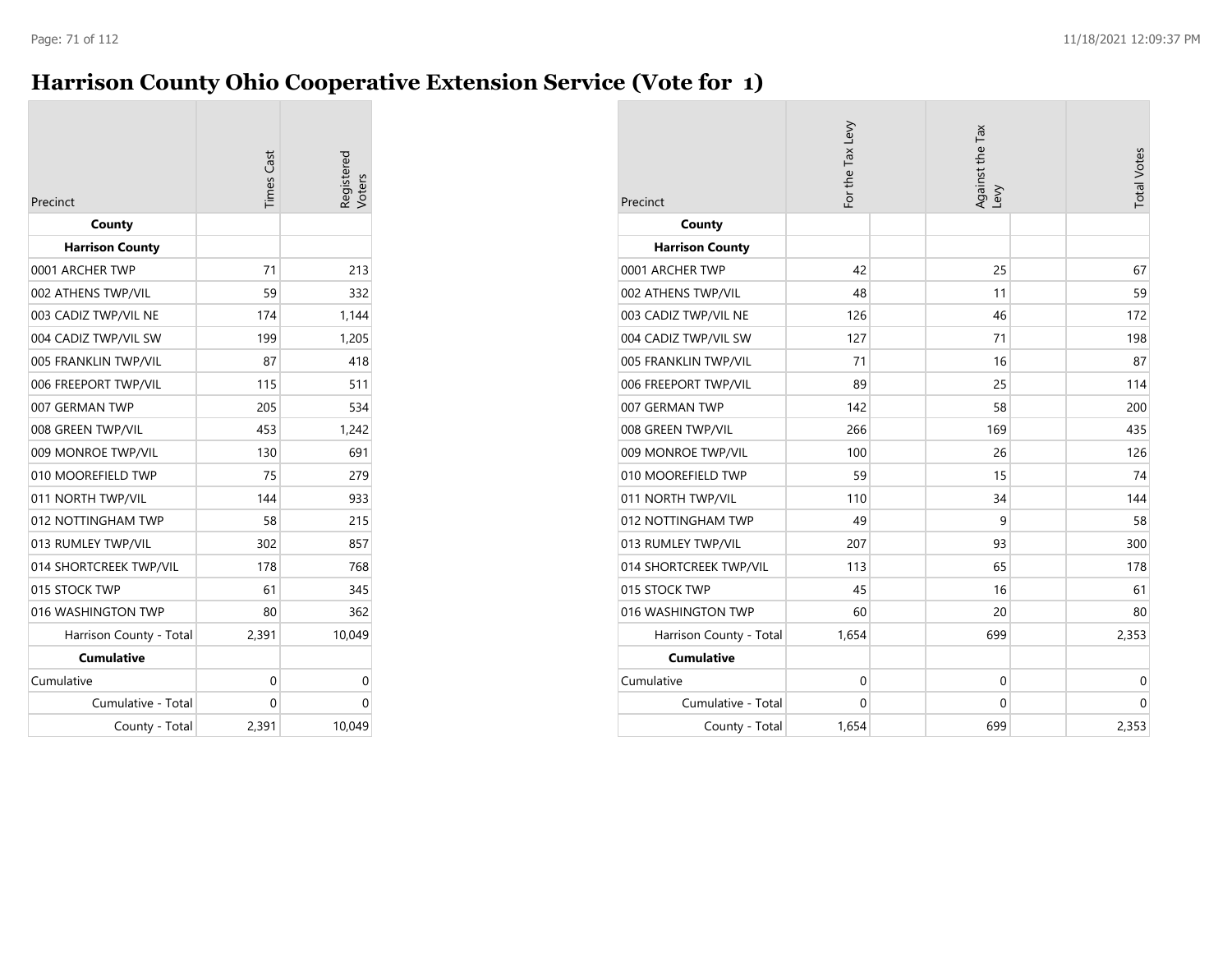| Precinct                | nresolvec |
|-------------------------|-----------|
| County                  |           |
| <b>Harrison County</b>  |           |
| 0001 ARCHER TWP         | 0         |
| 002 ATHENS TWP/VIL      | 0         |
| 003 CADIZ TWP/VIL NE    | 0         |
| 004 CADIZ TWP/VIL SW    | 0         |
| 005 FRANKLIN TWP/VIL    | 0         |
| 006 FREEPORT TWP/VIL    | 0         |
| 007 GERMAN TWP          | 0         |
| 008 GREEN TWP/VIL       | 0         |
| 009 MONROE TWP/VIL      | 0         |
| 010 MOOREFIELD TWP      | 0         |
| 011 NORTH TWP/VIL       | 0         |
| 012 NOTTINGHAM TWP      | 0         |
| 013 RUMLEY TWP/VIL      | 0         |
| 014 SHORTCREEK TWP/VIL  | 0         |
| 015 STOCK TWP           | 0         |
| 016 WASHINGTON TWP      | 0         |
| Harrison County - Total | 0         |
| <b>Cumulative</b>       |           |
| Cumulative              | 0         |
| Cumulative - Total      | 0         |
| County - Total          | 0         |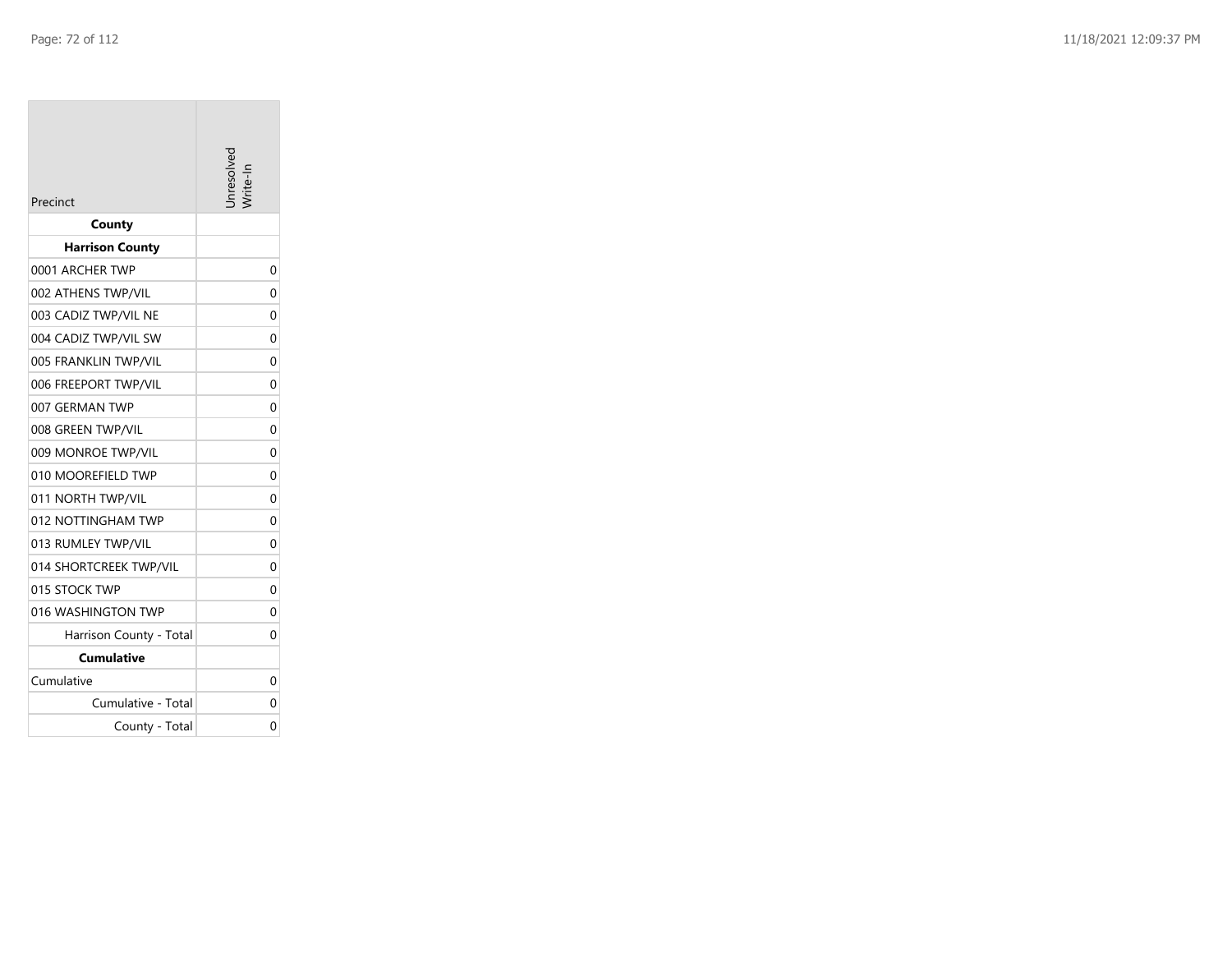## **Adena Village Police Protection 3 mill (Vote for 1)**

| Precinct                | <b>Times Cast</b> | Registered<br>Voters |
|-------------------------|-------------------|----------------------|
| County                  |                   |                      |
| <b>Harrison County</b>  |                   |                      |
| 014 SHORTCREEK TWP/VIL  | 25                | 108                  |
| Harrison County - Total | 25                | 108                  |
| <b>Cumulative</b>       |                   |                      |
| Cumulative              | 0                 | U                    |
| Cumulative - Total      | 0                 |                      |
| County - Total          | 25                | 108                  |

| Precinct                | For the Tax Levy |  | Against the Tax<br>Levy |  | <b>Total Votes</b> |
|-------------------------|------------------|--|-------------------------|--|--------------------|
| County                  |                  |  |                         |  |                    |
| <b>Harrison County</b>  |                  |  |                         |  |                    |
| 014 SHORTCREEK TWP/VIL  | 20               |  | 5                       |  | 25                 |
| Harrison County - Total | 20               |  | 5                       |  | 25                 |
| <b>Cumulative</b>       |                  |  |                         |  |                    |
| Cumulative              | $\Omega$         |  | $\mathbf 0$             |  | 0                  |
| Cumulative - Total      | $\Omega$         |  | $\mathbf 0$             |  | $\mathbf 0$        |
| County - Total          | 20               |  | 5                       |  | 25                 |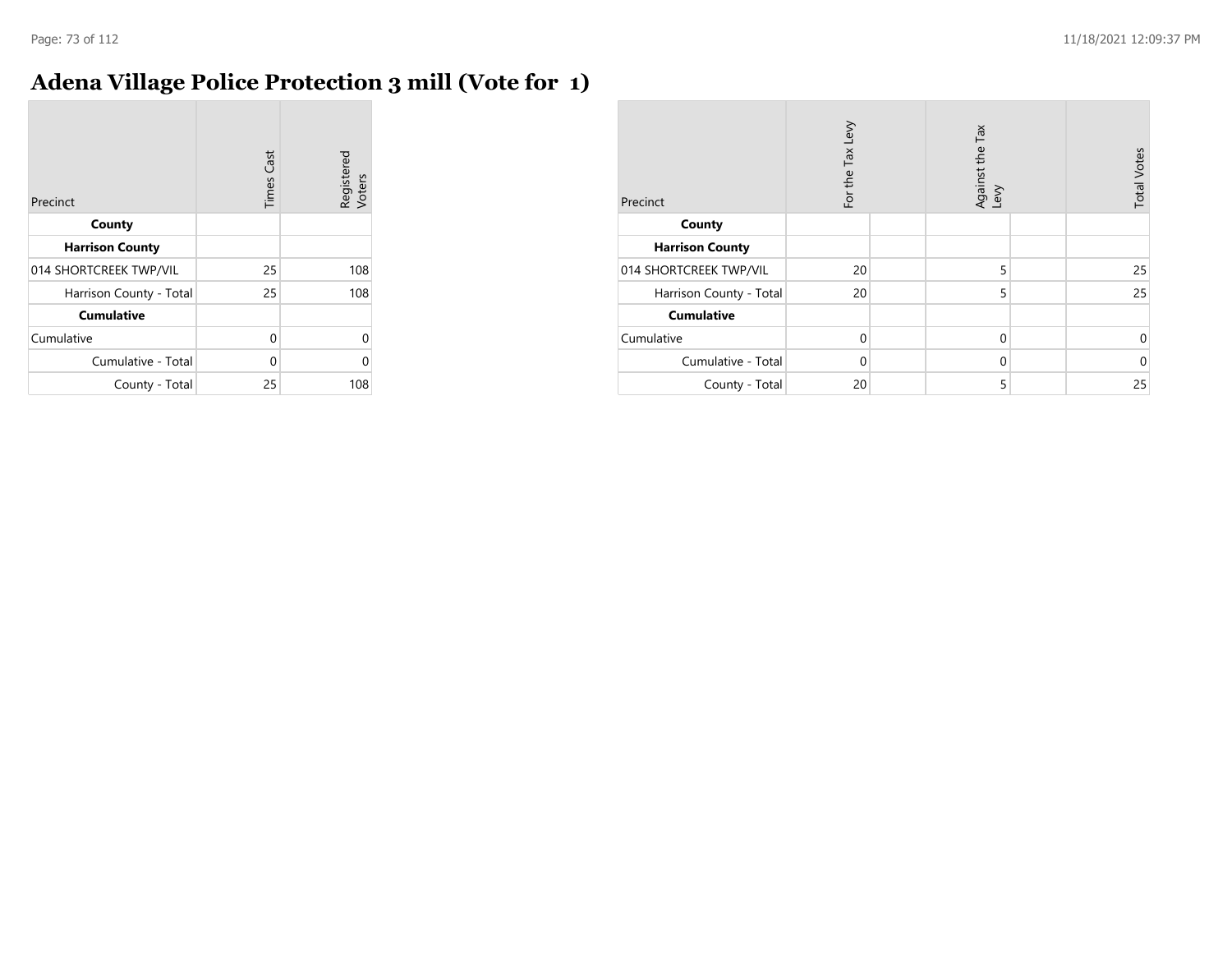| Precinct                | Unresolved<br>Write-In |
|-------------------------|------------------------|
| County                  |                        |
| <b>Harrison County</b>  |                        |
| 014 SHORTCREEK TWP/VIL  | 0                      |
| Harrison County - Total | በ                      |
| <b>Cumulative</b>       |                        |
| Cumulative              | 0                      |
| Cumulative - Total      | 0                      |
| County - Total          |                        |

the property of the con-

 $\overline{\phantom{a}}$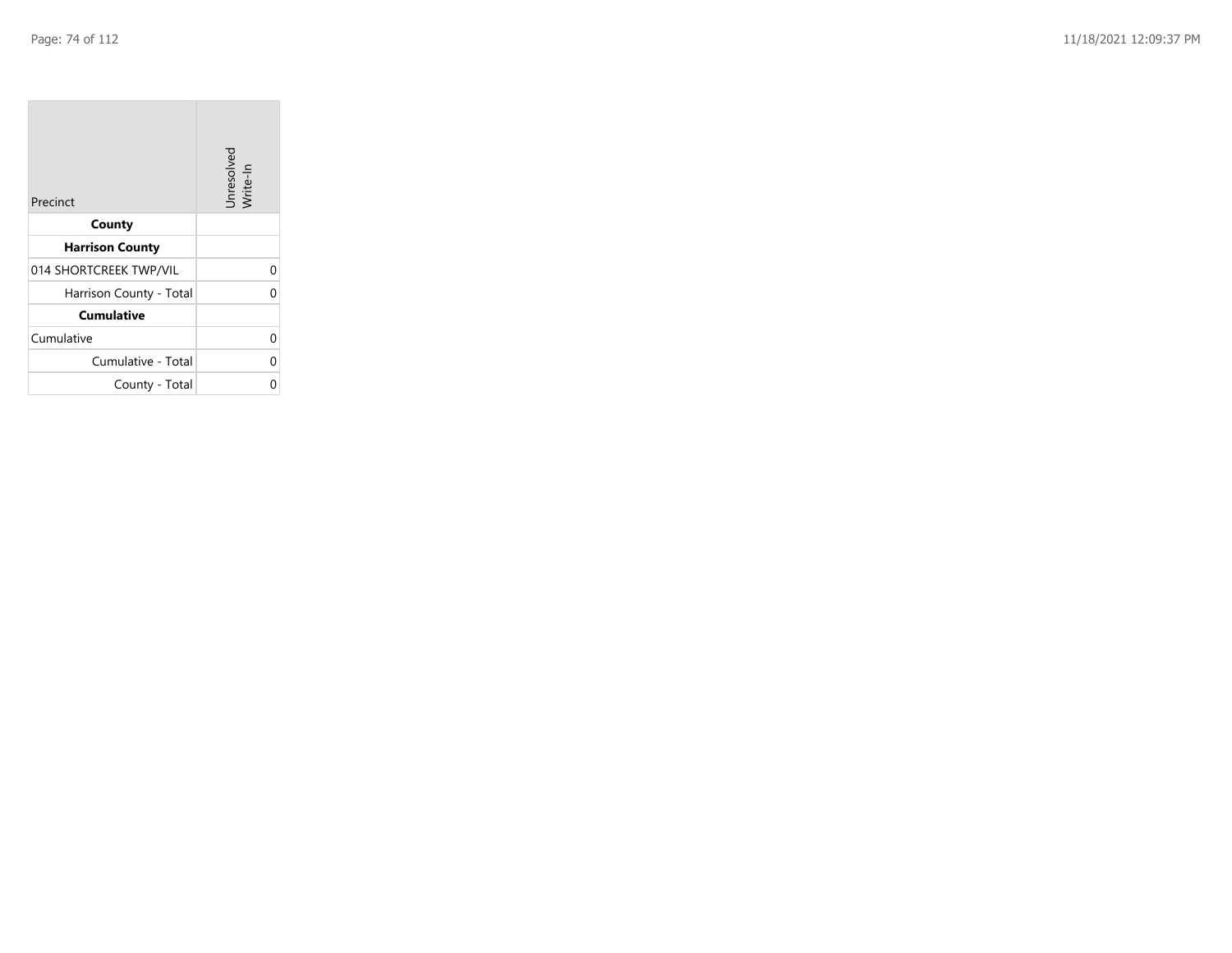## **Adena Village Current Expenses 6 mill (Vote for 1)**

| Precinct                | <b>Times Cast</b> | Registered<br>Voters |
|-------------------------|-------------------|----------------------|
| County                  |                   |                      |
| <b>Harrison County</b>  |                   |                      |
| 014 SHORTCREEK TWP/VIL  | 25                | 108                  |
| Harrison County - Total | 25                | 108                  |
| <b>Cumulative</b>       |                   |                      |
| Cumulative              | 0                 |                      |
| Cumulative - Total      | 0                 |                      |
| County - Total          | 25                | 108                  |

| Precinct                | For the Tax Levy | Against the Tax<br>Levy | <b>Total Votes</b> |
|-------------------------|------------------|-------------------------|--------------------|
| County                  |                  |                         |                    |
| <b>Harrison County</b>  |                  |                         |                    |
| 014 SHORTCREEK TWP/VIL  | 19               | 6                       | 25                 |
| Harrison County - Total | 19               | 6                       | 25                 |
| <b>Cumulative</b>       |                  |                         |                    |
| Cumulative              | $\Omega$         | $\mathbf 0$             | 0                  |
| Cumulative - Total      | $\Omega$         | $\mathbf 0$             | $\mathbf 0$        |
| County - Total          | 19               | 6                       | 25                 |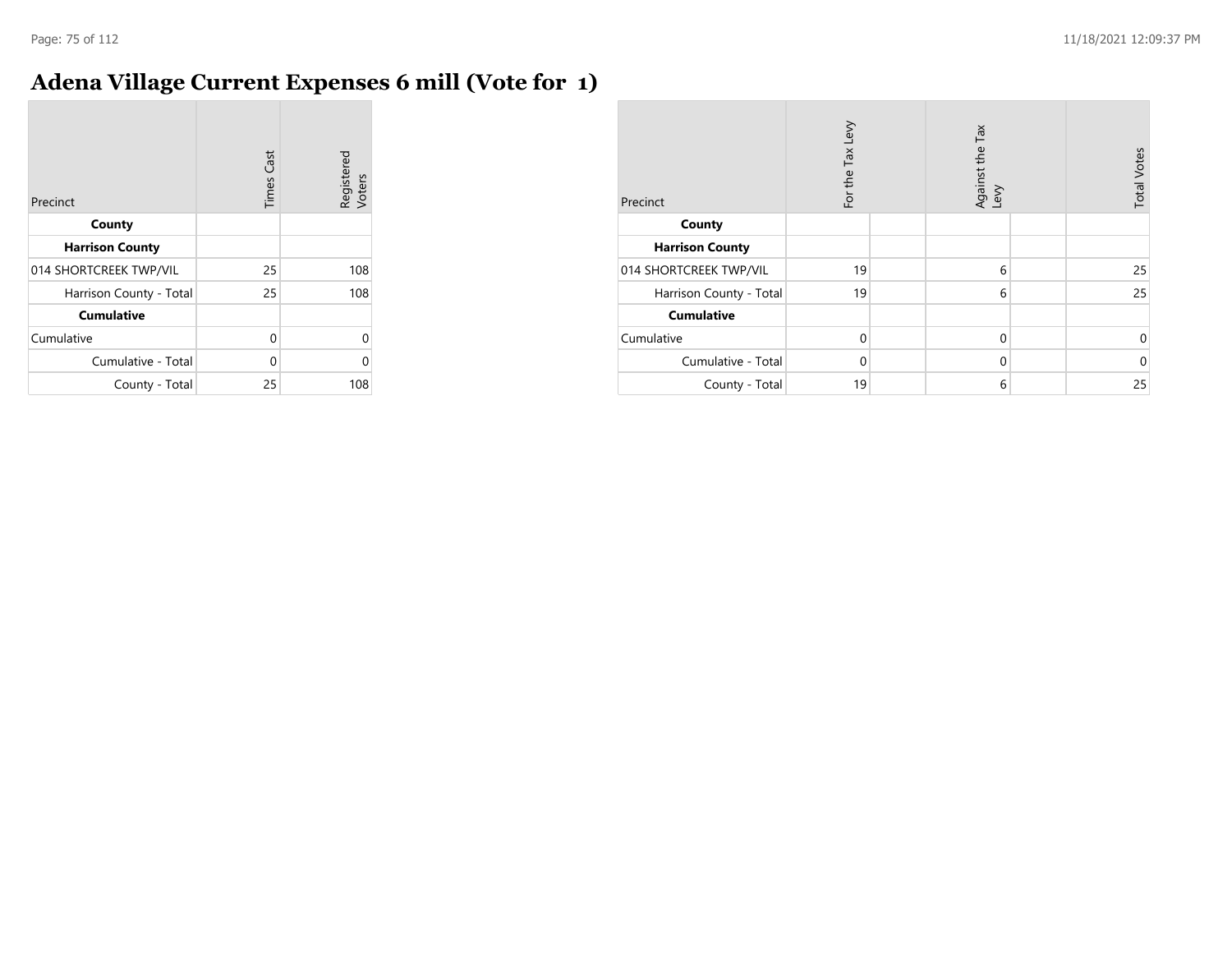**College** 

| Precinct                | Unresolved<br>Write-In |
|-------------------------|------------------------|
| County                  |                        |
| <b>Harrison County</b>  |                        |
| 014 SHORTCREEK TWP/VIL  | 0                      |
| Harrison County - Total | 0                      |
| <b>Cumulative</b>       |                        |
| Cumulative              | 0                      |
| Cumulative - Total      | 0                      |
| County - Total          | ი                      |

the control of the control of the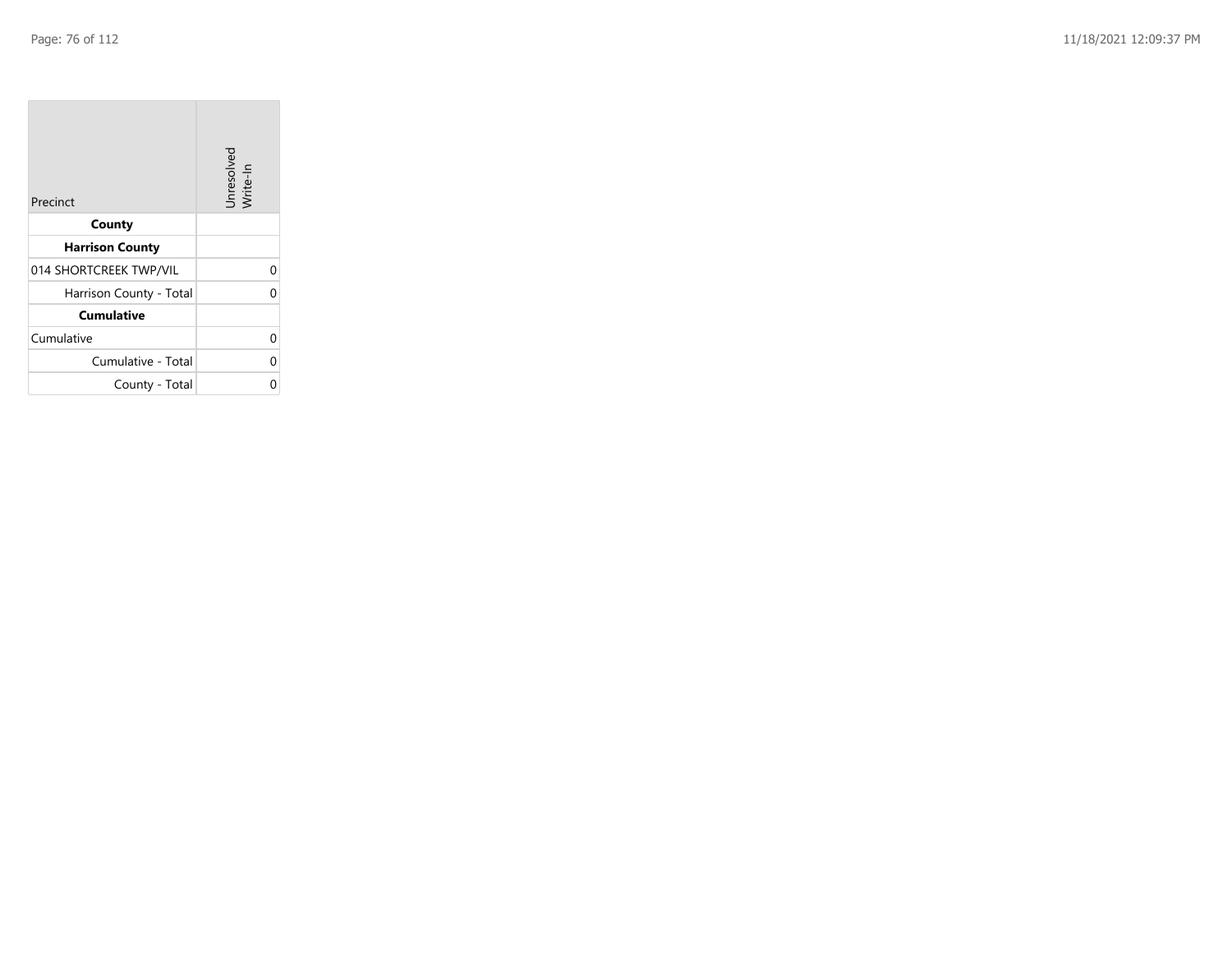## **Bowerston 1 mill Parks (Vote for 1)**

| Precinct                | <b>Times Cast</b> | Registered<br>Voters |
|-------------------------|-------------------|----------------------|
| County                  |                   |                      |
| <b>Harrison County</b>  |                   |                      |
| 009 MONROE TWP/VIL      | 45                | 192                  |
| Harrison County - Total | 45                | 192                  |
| <b>Cumulative</b>       |                   |                      |
| Cumulative              | $\Omega$          | $\Omega$             |
| Cumulative - Total      | $\Omega$          | $\Omega$             |
| County - Total          | 45                | 192                  |

| Precinct                | For the Tax Levy | Against the Tax<br>Levy | <b>Total Votes</b> |
|-------------------------|------------------|-------------------------|--------------------|
| County                  |                  |                         |                    |
| <b>Harrison County</b>  |                  |                         |                    |
| 009 MONROE TWP/VIL      | 28               | 17                      | 45                 |
| Harrison County - Total | 28               | 17                      | 45                 |
| <b>Cumulative</b>       |                  |                         |                    |
| Cumulative              | 0                | $\mathbf 0$             | 0                  |
| Cumulative - Total      | 0                | $\mathbf 0$             | $\mathbf 0$        |
| County - Total          | 28               | 17                      | 45                 |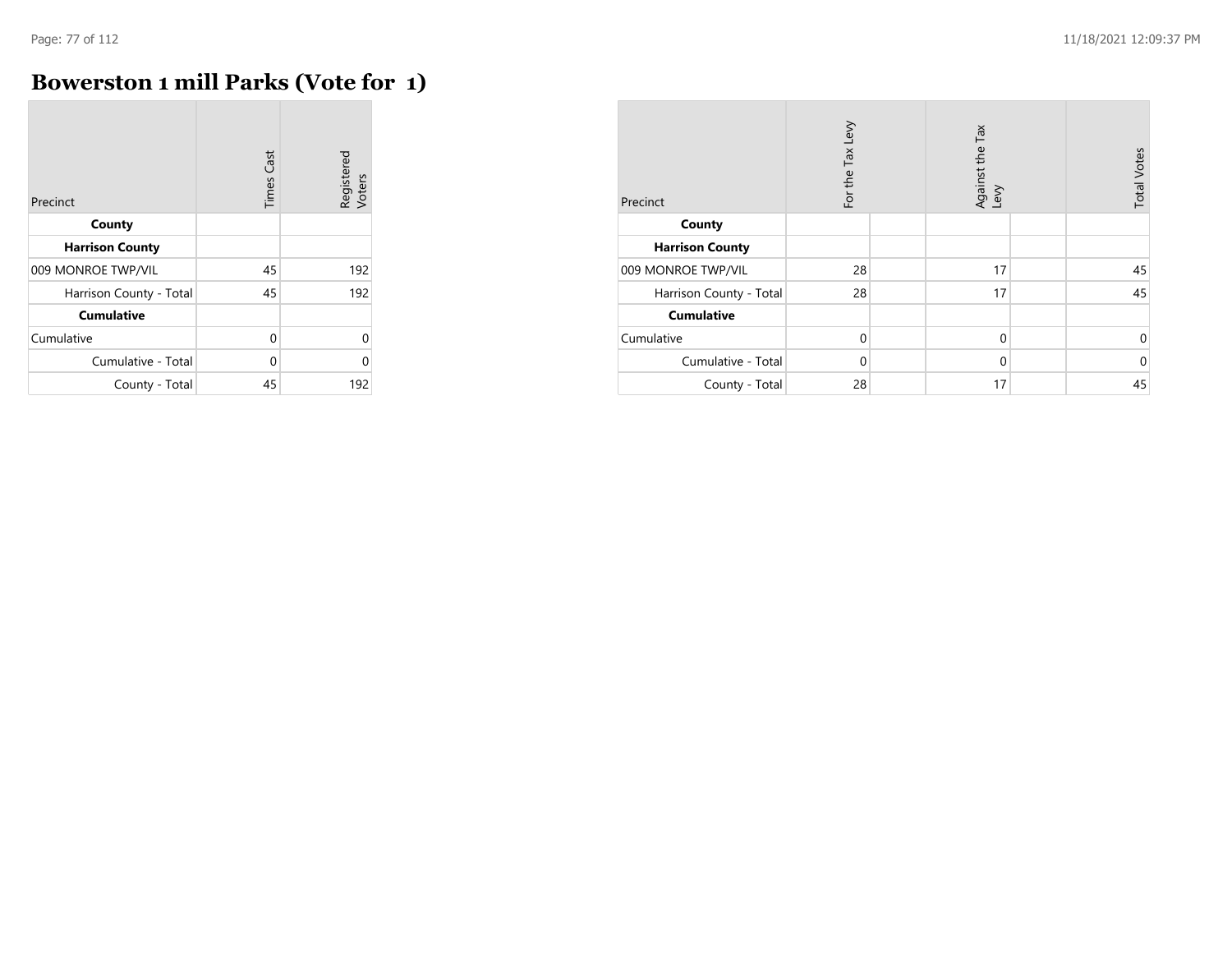**College** 

| Precinct                | Unresolved<br>Write-In |
|-------------------------|------------------------|
| County                  |                        |
| <b>Harrison County</b>  |                        |
| 009 MONROE TWP/VIL      | 0                      |
| Harrison County - Total | $\Omega$               |
| <b>Cumulative</b>       |                        |
| Cumulative              | 0                      |
| Cumulative - Total      | 0                      |
| County - Total          | 0                      |

the control of the control of the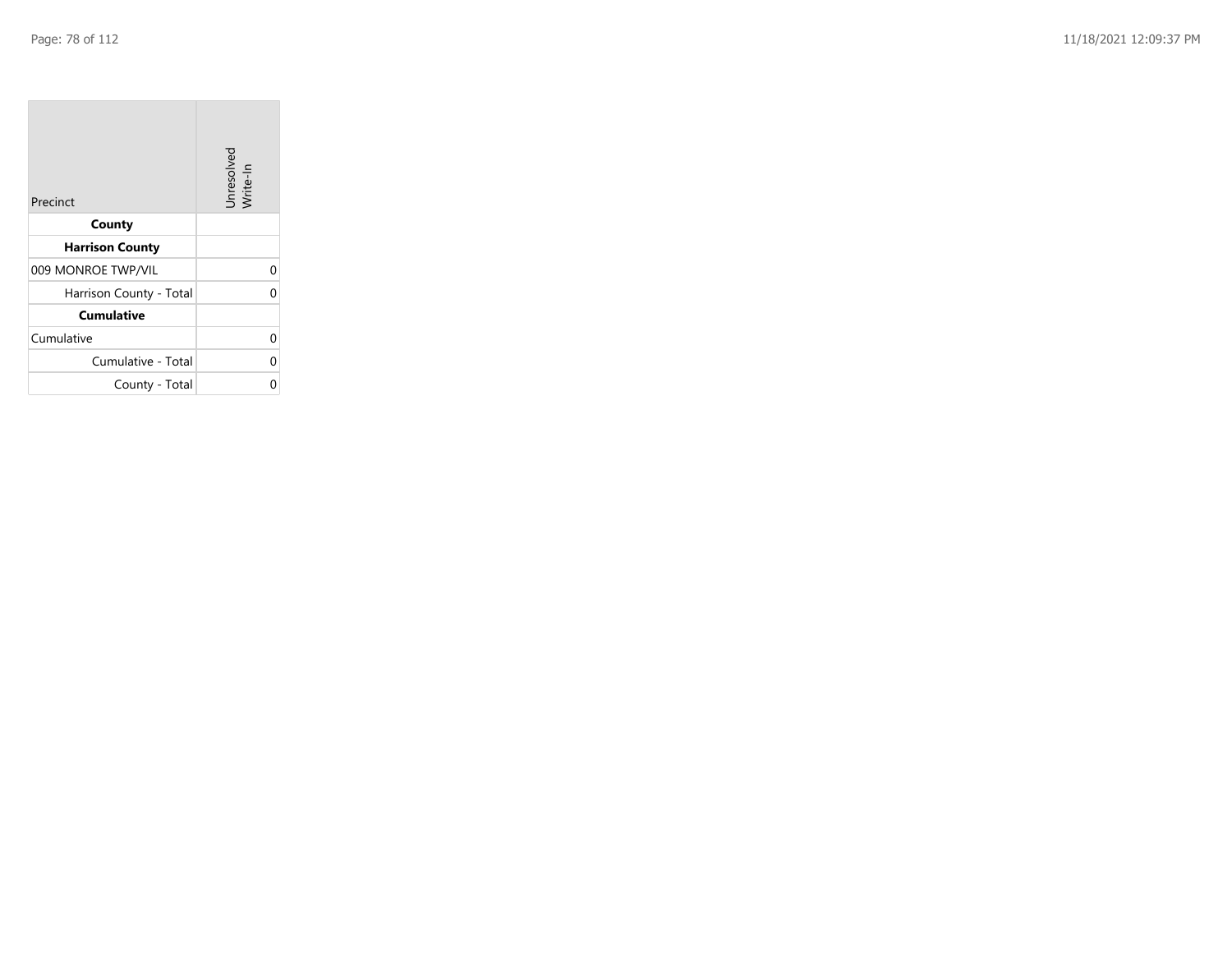## **Freeport Village Current Expense 0.89 mill (Vote for 1)**

| Precinct                | <b>Times Cast</b> | Registered<br>Voters |
|-------------------------|-------------------|----------------------|
| County                  |                   |                      |
| <b>Harrison County</b>  |                   |                      |
| 006 FREEPORT TWP/VIL    | 50                | 206                  |
| Harrison County - Total | 50                | 206                  |
| <b>Cumulative</b>       |                   |                      |
| Cumulative              | 0                 | 0                    |
| Cumulative - Total      | $\Omega$          | U                    |
| County - Total          | 50                | 206                  |

| Precinct                | For the Tax Levy | Against the Tax<br>Levy | <b>Total Votes</b> |
|-------------------------|------------------|-------------------------|--------------------|
| County                  |                  |                         |                    |
| <b>Harrison County</b>  |                  |                         |                    |
| 006 FREEPORT TWP/VIL    | 33               | 17                      | 50                 |
| Harrison County - Total | 33               | 17                      | 50                 |
| <b>Cumulative</b>       |                  |                         |                    |
| Cumulative              | $\Omega$         | $\mathbf 0$             | 0                  |
| Cumulative - Total      | $\Omega$         | $\mathbf 0$             | $\mathbf 0$        |
| County - Total          | 33               | 17                      | 50                 |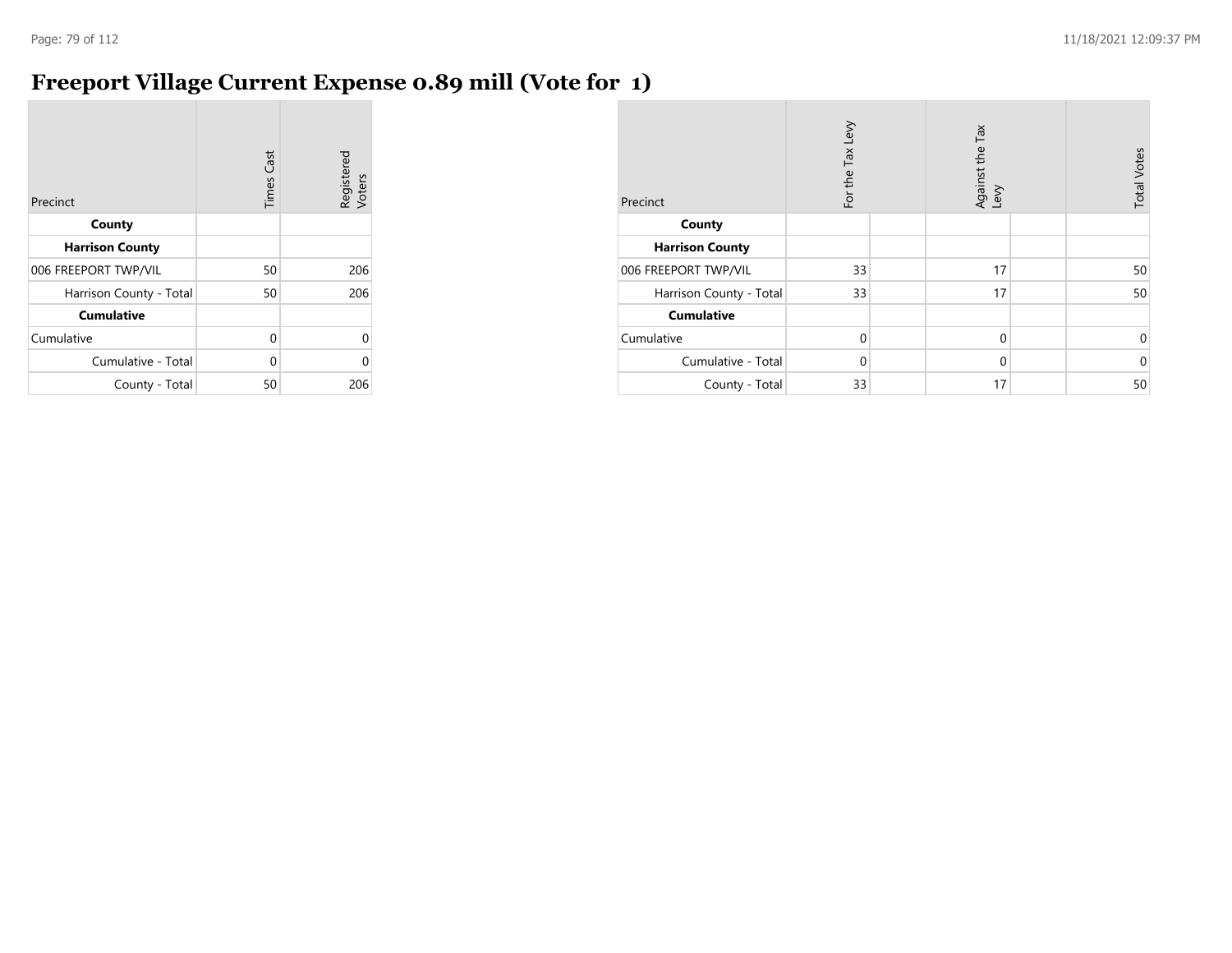| Precinct                | Unresolved<br>Write-In |
|-------------------------|------------------------|
| County                  |                        |
| <b>Harrison County</b>  |                        |
| 006 FREEPORT TWP/VIL    | 0                      |
| Harrison County - Total | 0                      |
| <b>Cumulative</b>       |                        |
| Cumulative              | 0                      |
| Cumulative - Total      | 0                      |
| County - Total          | ი                      |

the property of the con-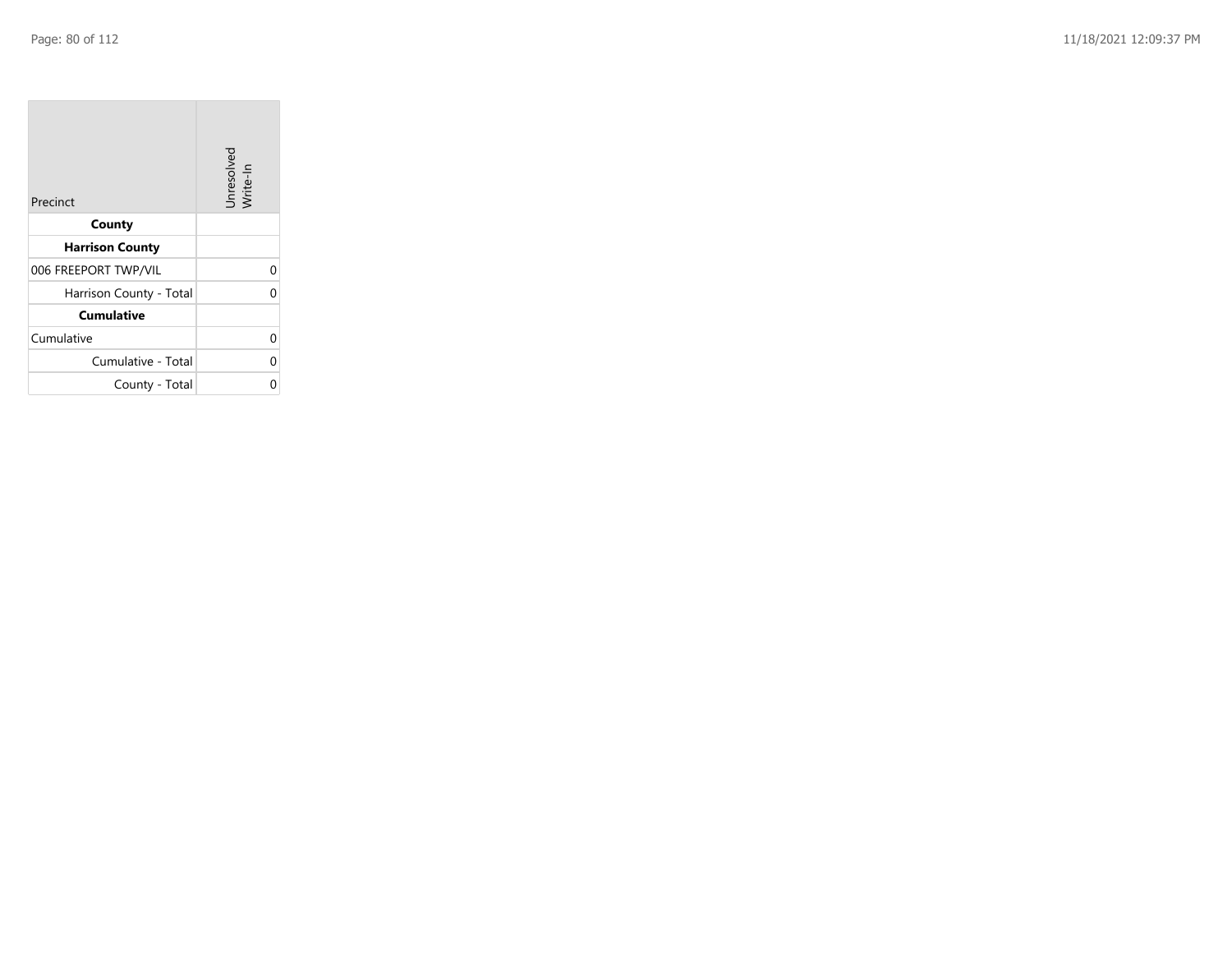## **Freeport Village Current Expense 1 mill (Vote for 1)**

| Precinct                | <b>Times Cast</b> | Registered<br>Voters |
|-------------------------|-------------------|----------------------|
| County                  |                   |                      |
| <b>Harrison County</b>  |                   |                      |
| 006 FREEPORT TWP/VIL    | 50                | 206                  |
| Harrison County - Total | 50                | 206                  |
| <b>Cumulative</b>       |                   |                      |
| Cumulative              | 0                 | n                    |
| Cumulative - Total      | 0                 |                      |
| County - Total          | 50                | 206                  |

| Precinct                | For the Tax Levy | Tax<br>Against the T<br>Levy | <b>Total Votes</b> |
|-------------------------|------------------|------------------------------|--------------------|
| County                  |                  |                              |                    |
| <b>Harrison County</b>  |                  |                              |                    |
| 006 FREEPORT TWP/VIL    | 35               | 15                           | 50                 |
| Harrison County - Total | 35               | 15                           | 50                 |
| <b>Cumulative</b>       |                  |                              |                    |
| Cumulative              | $\Omega$         | $\mathbf 0$                  | $\mathbf 0$        |
| Cumulative - Total      | $\Omega$         | $\mathbf 0$                  | $\mathbf 0$        |
| County - Total          | 35               | 15                           | 50                 |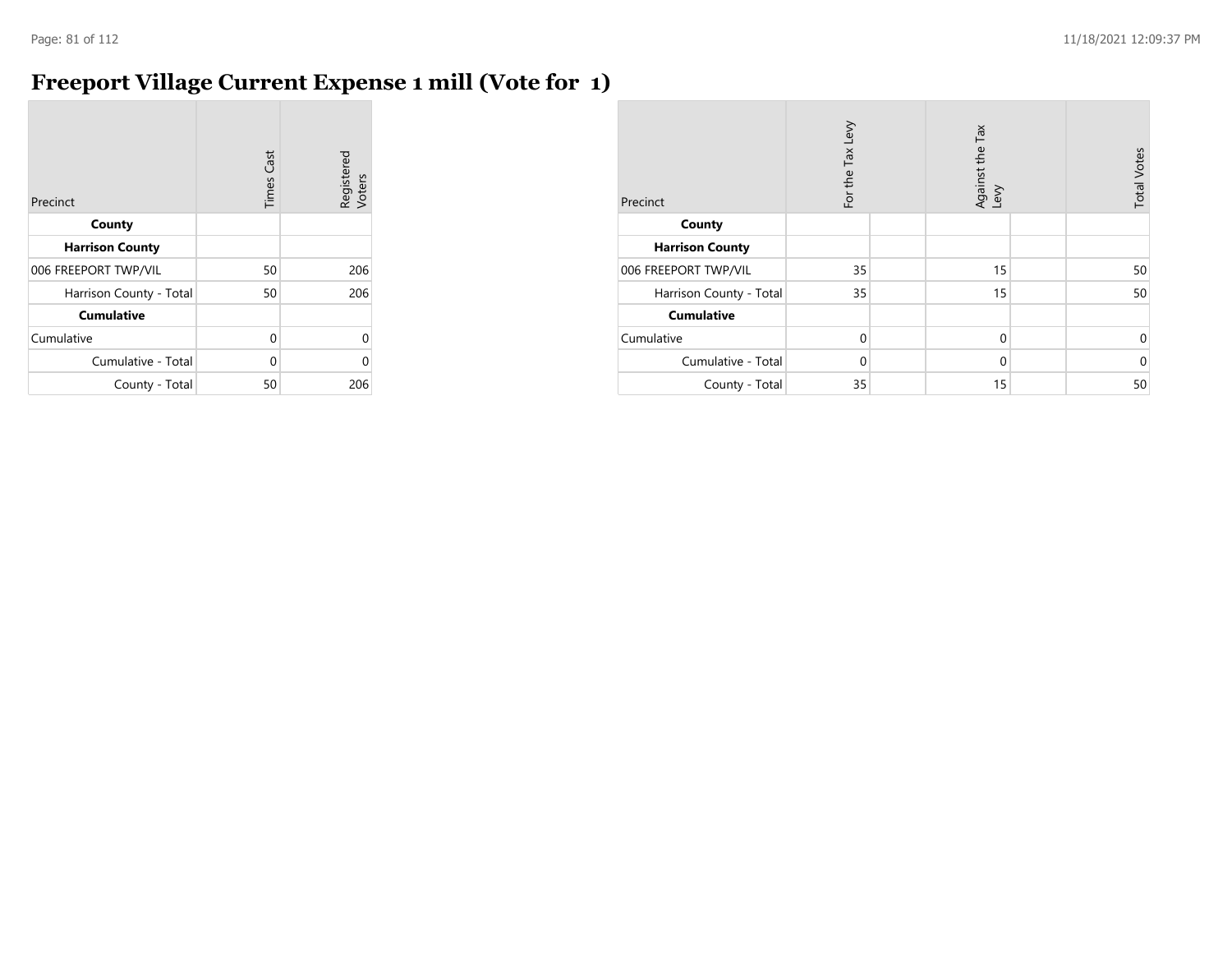| Precinct                | Unresolved<br>Write-In |
|-------------------------|------------------------|
| County                  |                        |
| <b>Harrison County</b>  |                        |
| 006 FREEPORT TWP/VIL    | 0                      |
| Harrison County - Total | 0                      |
| <b>Cumulative</b>       |                        |
| Cumulative              | 0                      |
| Cumulative - Total      | 0                      |
| County - Total          | ი                      |

the control of the control of

 $\mathcal{L}(\mathcal{A})$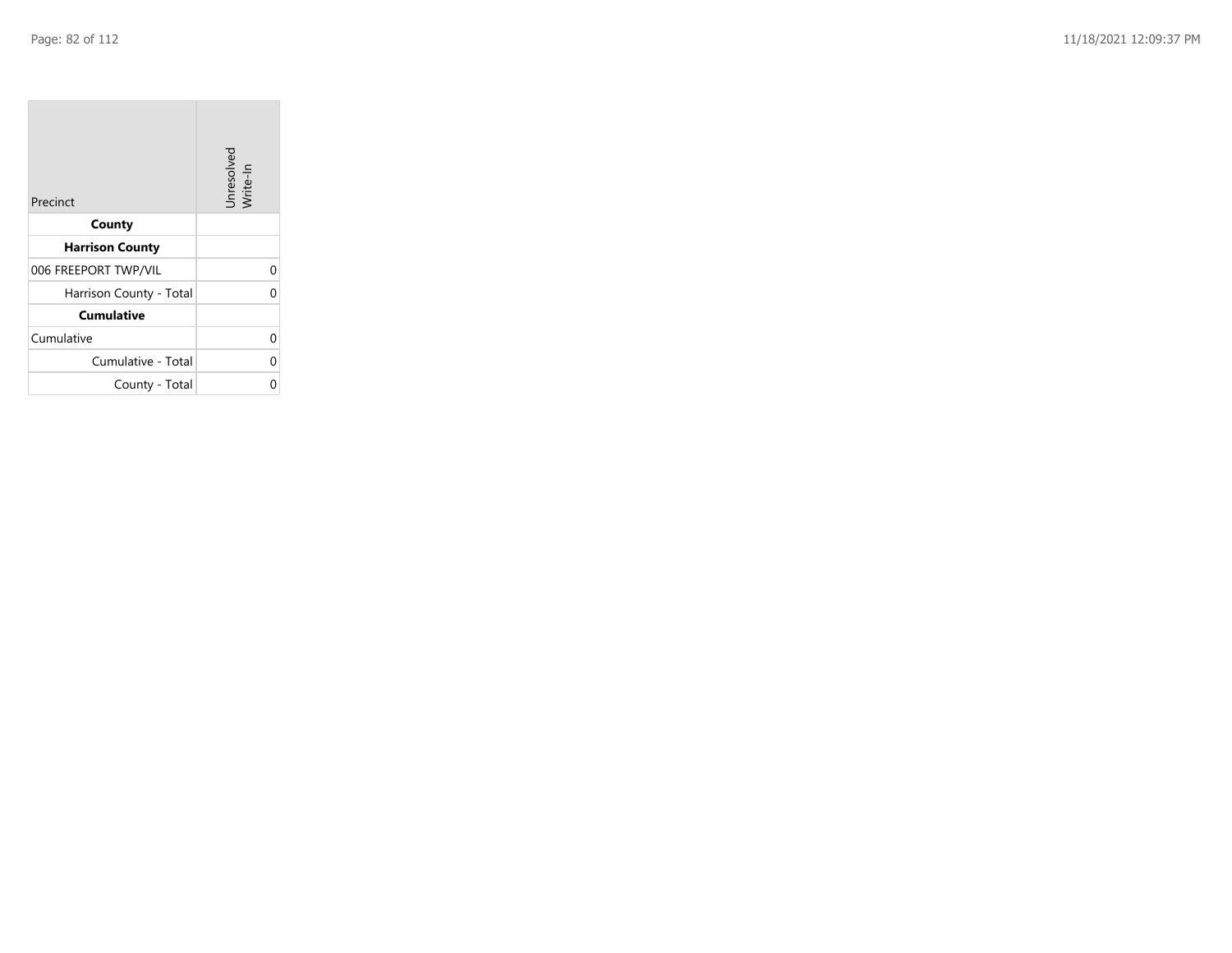## **Freeport Village Current Expense 3.5 mill (Vote for 1)**

| Precinct                | <b>Times Cast</b> | Registered<br>Voters |
|-------------------------|-------------------|----------------------|
| County                  |                   |                      |
| <b>Harrison County</b>  |                   |                      |
| 006 FREEPORT TWP/VIL    | 50                | 206                  |
| Harrison County - Total | 50                | 206                  |
| <b>Cumulative</b>       |                   |                      |
| Cumulative              | 0                 | U                    |
| Cumulative - Total      | 0                 |                      |
| County - Total          | 50                | 206                  |

| Precinct                | For the Tax Levy | Tax<br>Against the T<br>Levy | <b>Total Votes</b> |
|-------------------------|------------------|------------------------------|--------------------|
| County                  |                  |                              |                    |
| <b>Harrison County</b>  |                  |                              |                    |
| 006 FREEPORT TWP/VIL    | 33               | 16                           | 49                 |
| Harrison County - Total | 33               | 16                           | 49                 |
| <b>Cumulative</b>       |                  |                              |                    |
| Cumulative              | $\Omega$         | $\mathbf 0$                  | $\mathbf 0$        |
| Cumulative - Total      | $\Omega$         | $\mathbf 0$                  | $\mathbf 0$        |
| County - Total          | 33               | 16                           | 49                 |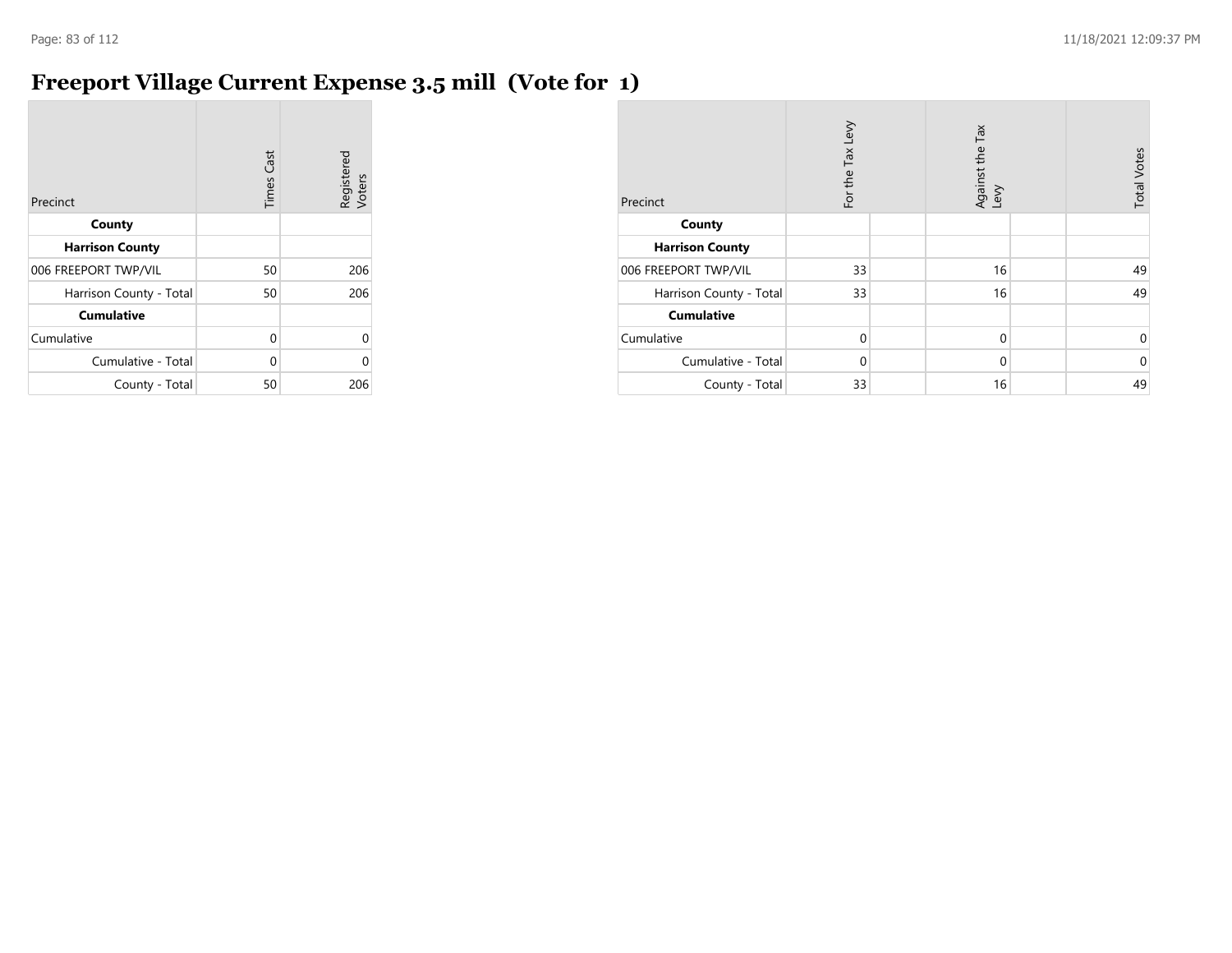**COL** 

| Precinct                | Unresolved<br>Write-In |
|-------------------------|------------------------|
| County                  |                        |
| <b>Harrison County</b>  |                        |
| 006 FREEPORT TWP/VIL    | 0                      |
| Harrison County - Total | U                      |
| <b>Cumulative</b>       |                        |
| Cumulative              | 0                      |
| Cumulative - Total      | 0                      |
| County - Total          |                        |

the control of the control of the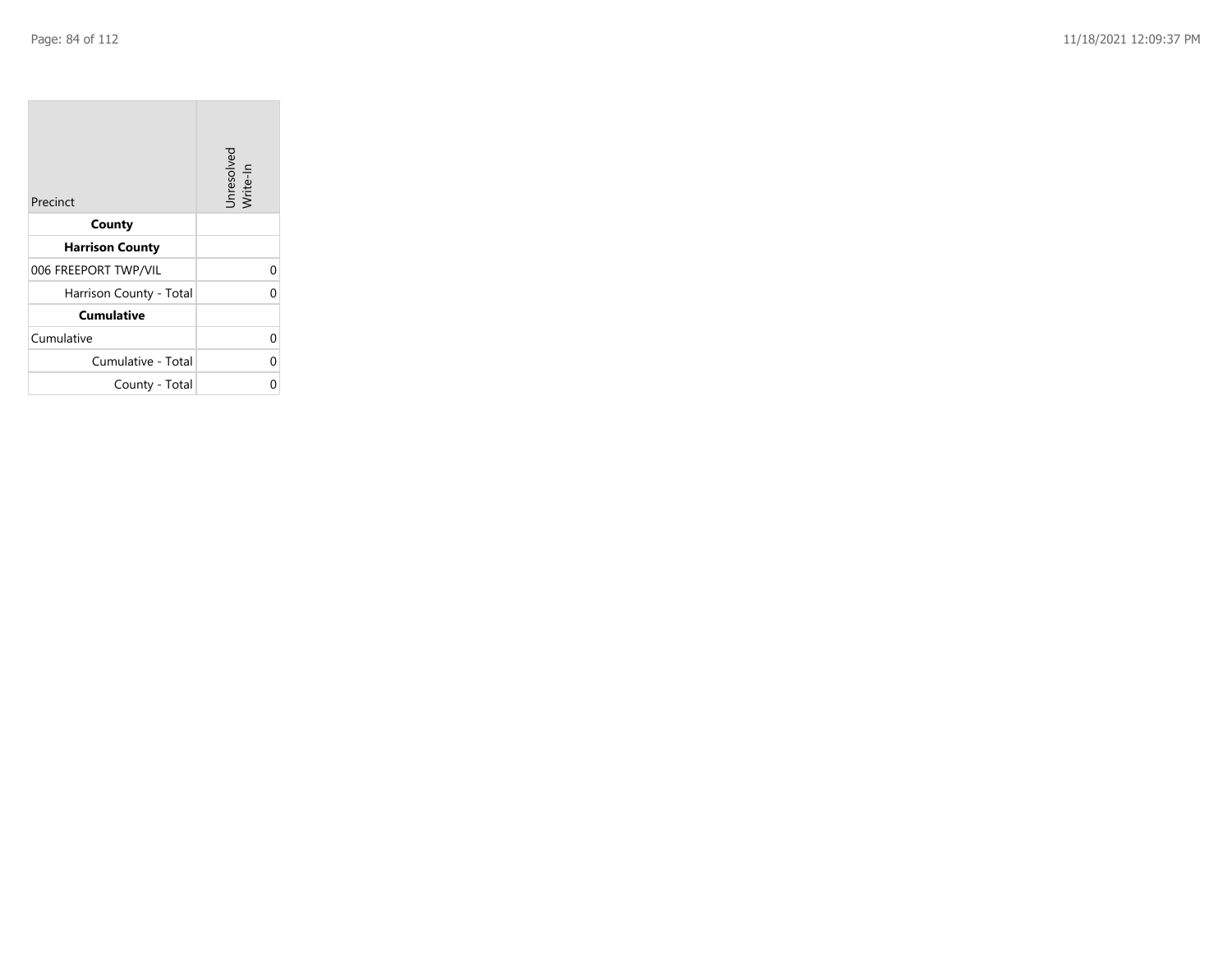## **Freeport Village Fire .89 mill (Vote for 1)**

| Precinct                | <b>Times Cast</b> | Registered<br>Voters |
|-------------------------|-------------------|----------------------|
| County                  |                   |                      |
| <b>Harrison County</b>  |                   |                      |
| 006 FREEPORT TWP/VIL    | 50                | 206                  |
| Harrison County - Total | 50                | 206                  |
| <b>Cumulative</b>       |                   |                      |
| Cumulative              | $\Omega$          | 0                    |
| Cumulative - Total      | U                 | U                    |
| County - Total          | 50                | 206                  |

| Precinct                | For the Tax Levy | Against The Tax<br>Levy | <b>Total Votes</b> |
|-------------------------|------------------|-------------------------|--------------------|
| County                  |                  |                         |                    |
| <b>Harrison County</b>  |                  |                         |                    |
| 006 FREEPORT TWP/VIL    | 36               | 12                      | 48                 |
| Harrison County - Total | 36               | 12                      | 48                 |
| <b>Cumulative</b>       |                  |                         |                    |
| Cumulative              | $\mathbf 0$      | $\mathbf 0$             | 0                  |
| Cumulative - Total      | $\Omega$         | $\Omega$                | $\mathbf 0$        |
| County - Total          | 36               | 12                      | 48                 |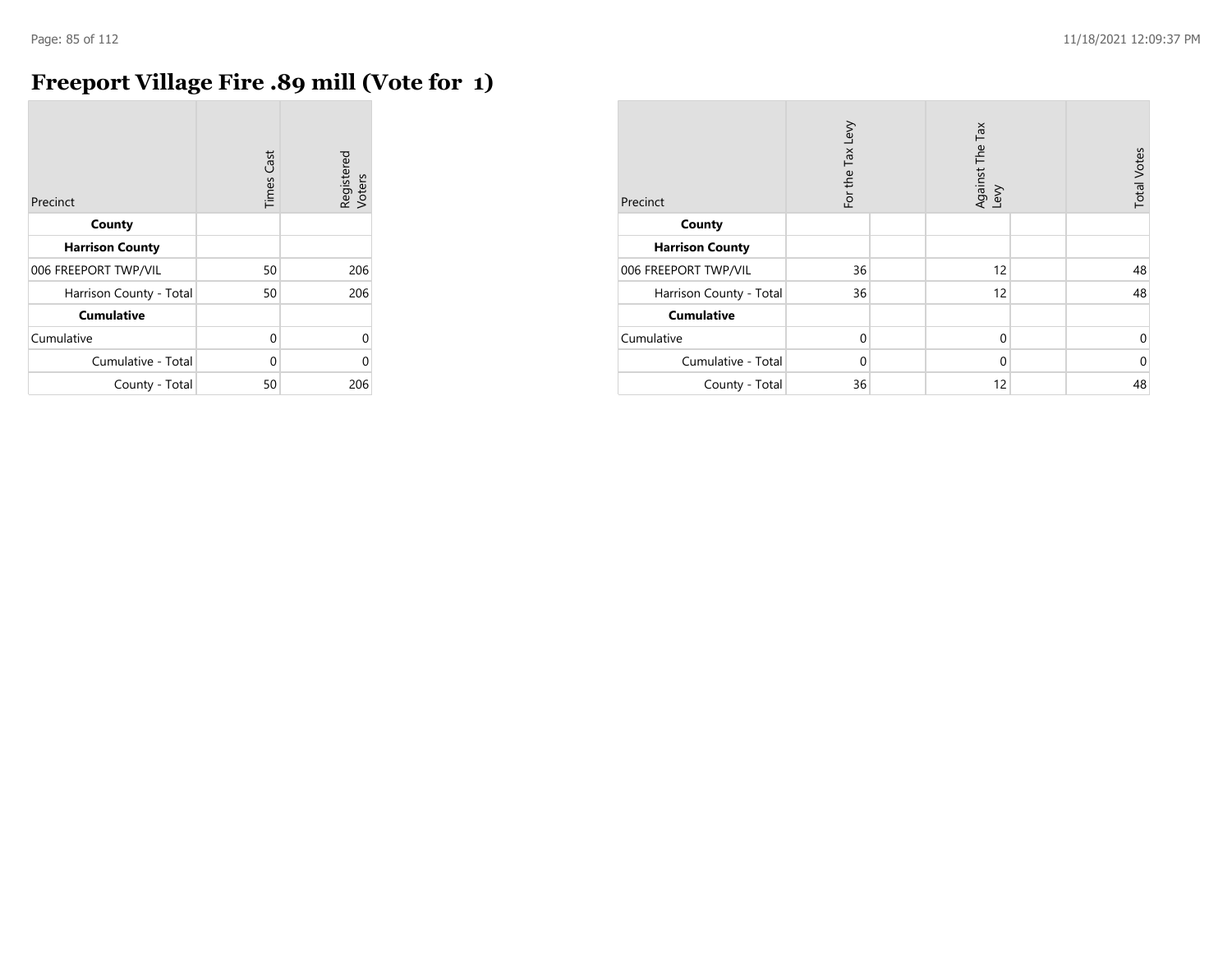| Precinct                | Unresolved<br>Write-In |
|-------------------------|------------------------|
| County                  |                        |
| <b>Harrison County</b>  |                        |
| 006 FREEPORT TWP/VIL    | 0                      |
| Harrison County - Total | 0                      |
| <b>Cumulative</b>       |                        |
| Cumulative              | 0                      |
| Cumulative - Total      | 0                      |
| County - Total          | ი                      |

the property of the con-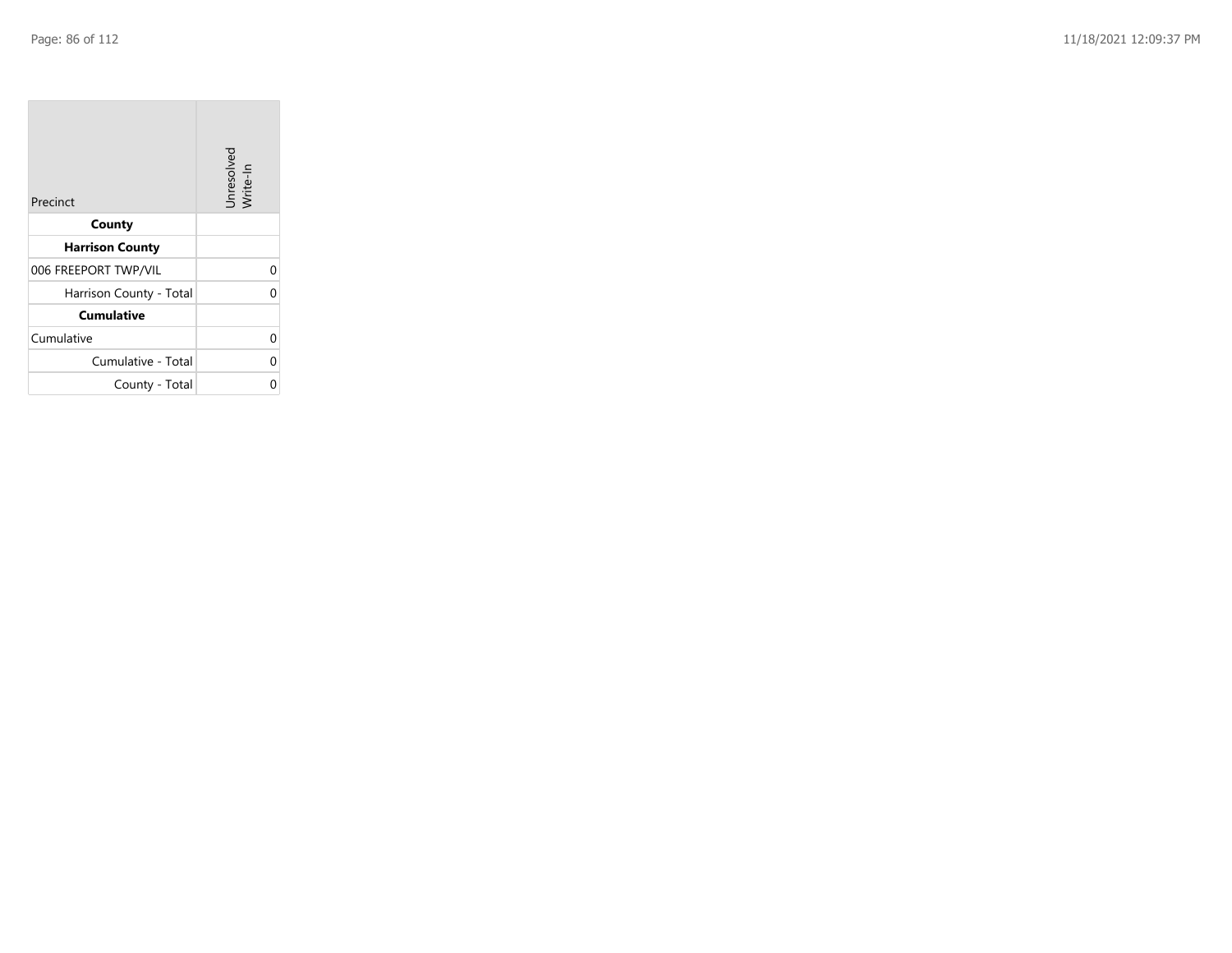## **Freeport Village Streets 2.67 mill (Vote for 1)**

| Precinct                | <b>Times Cast</b> | Registered<br>Voters |
|-------------------------|-------------------|----------------------|
| County                  |                   |                      |
| <b>Harrison County</b>  |                   |                      |
| 006 FREEPORT TWP/VIL    | 50                | 206                  |
| Harrison County - Total | 50                | 206                  |
| <b>Cumulative</b>       |                   |                      |
| Cumulative              | $\Omega$          | 0                    |
| Cumulative - Total      | U                 | ⋂                    |
| County - Total          | 50                | 206                  |

| Precinct                | For the Tax Levy | Tax<br>Against the T<br>Levy | <b>Total Votes</b> |
|-------------------------|------------------|------------------------------|--------------------|
| County                  |                  |                              |                    |
| <b>Harrison County</b>  |                  |                              |                    |
| 006 FREEPORT TWP/VIL    | 32               | 17                           | 49                 |
| Harrison County - Total | 32               | 17                           | 49                 |
| <b>Cumulative</b>       |                  |                              |                    |
| Cumulative              | $\Omega$         | $\mathbf 0$                  | $\mathbf 0$        |
| Cumulative - Total      | $\Omega$         | $\mathbf 0$                  | $\mathbf 0$        |
| County - Total          | 32               | 17                           | 49                 |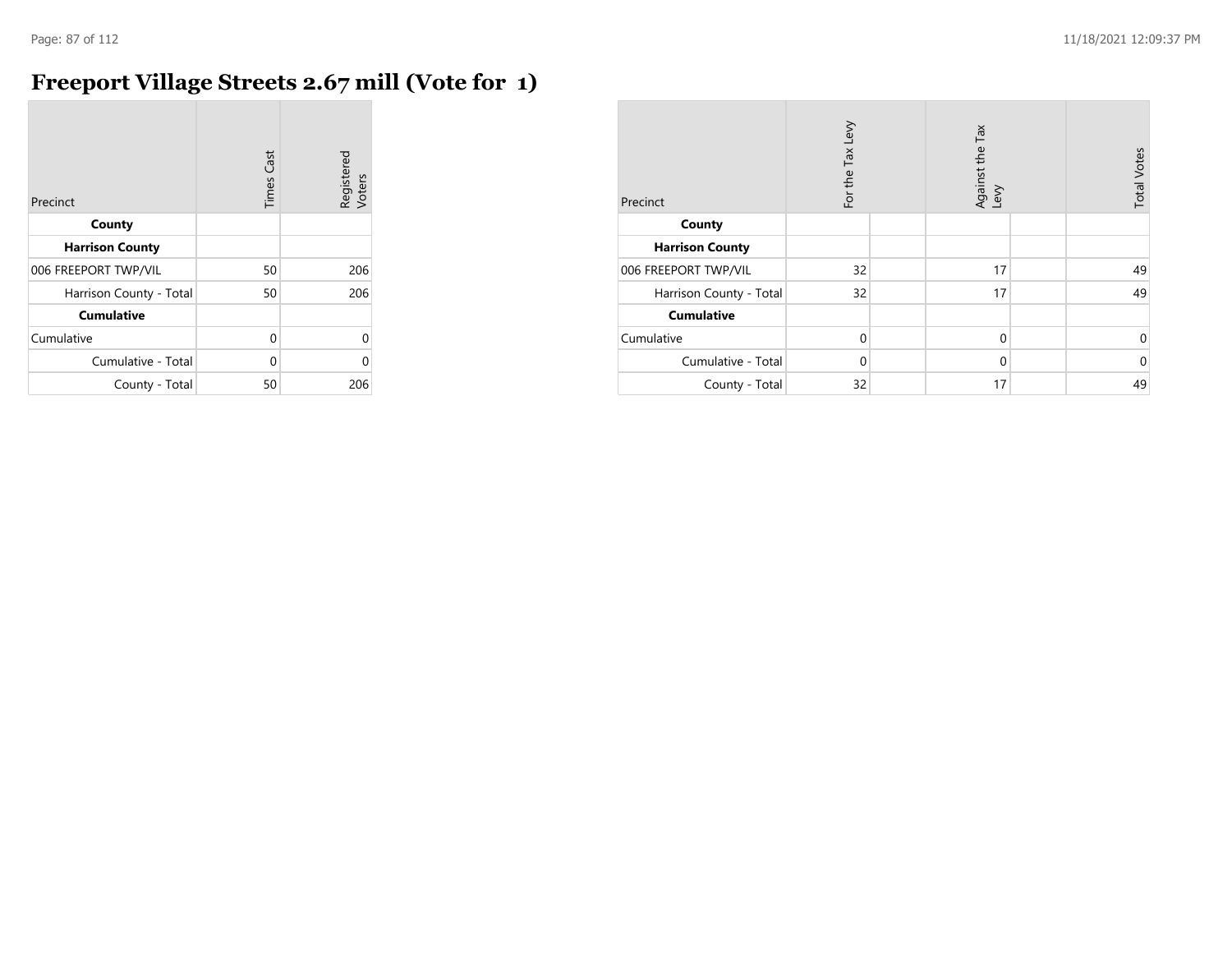| Precinct                | Unresolved<br>Write-In |
|-------------------------|------------------------|
| County                  |                        |
| <b>Harrison County</b>  |                        |
| 006 FREEPORT TWP/VIL    | 0                      |
| Harrison County - Total | 0                      |
| <b>Cumulative</b>       |                        |
| Cumulative              | 0                      |
| Cumulative - Total      | 0                      |
| County - Total          | ი                      |

the property of the con-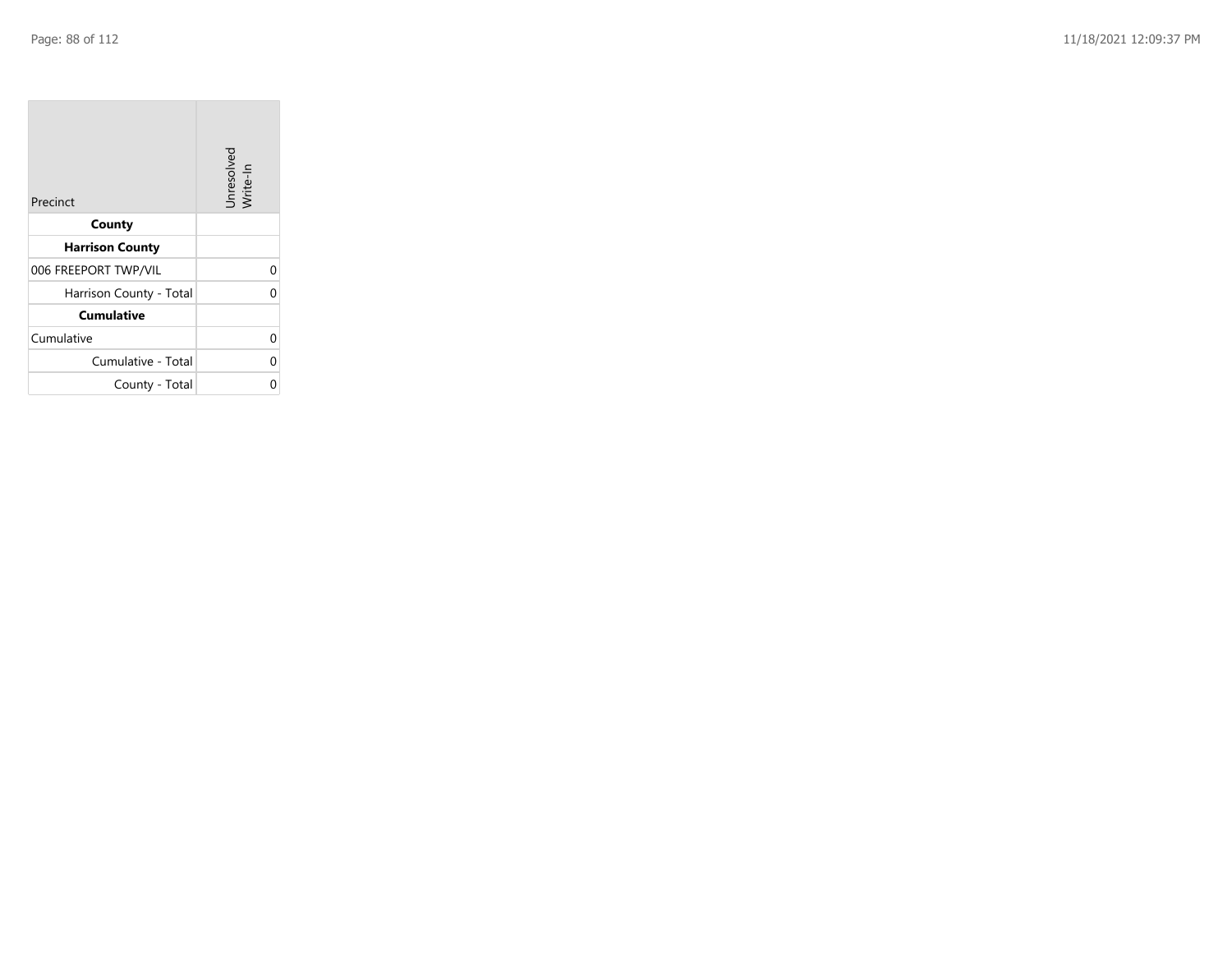#### **New Athens Village Current Expenses 1 mill (Vote for 1)**

| Precinct                | <b>Times Cast</b> | Registered<br>Voters |
|-------------------------|-------------------|----------------------|
| County                  |                   |                      |
| <b>Harrison County</b>  |                   |                      |
| 002 ATHENS TWP/VIL      | 35                | 199                  |
| Harrison County - Total | 35                | 199                  |
| <b>Cumulative</b>       |                   |                      |
| Cumulative              | 0                 | 0                    |
| Cumulative - Total      | 0                 | U                    |
| County - Total          | 35                | 199                  |

| Precinct                | For the Tax Levy | Against the Tax<br>Levy | <b>Total Votes</b> |
|-------------------------|------------------|-------------------------|--------------------|
| County                  |                  |                         |                    |
| <b>Harrison County</b>  |                  |                         |                    |
| 002 ATHENS TWP/VIL      | 33               | $\overline{c}$          | 35                 |
| Harrison County - Total | 33               | $\overline{c}$          | 35                 |
| <b>Cumulative</b>       |                  |                         |                    |
| Cumulative              | $\Omega$         | $\mathbf 0$             | 0                  |
| Cumulative - Total      | $\Omega$         | $\mathbf 0$             | $\Omega$           |
| County - Total          | 33               | $\overline{2}$          | 35                 |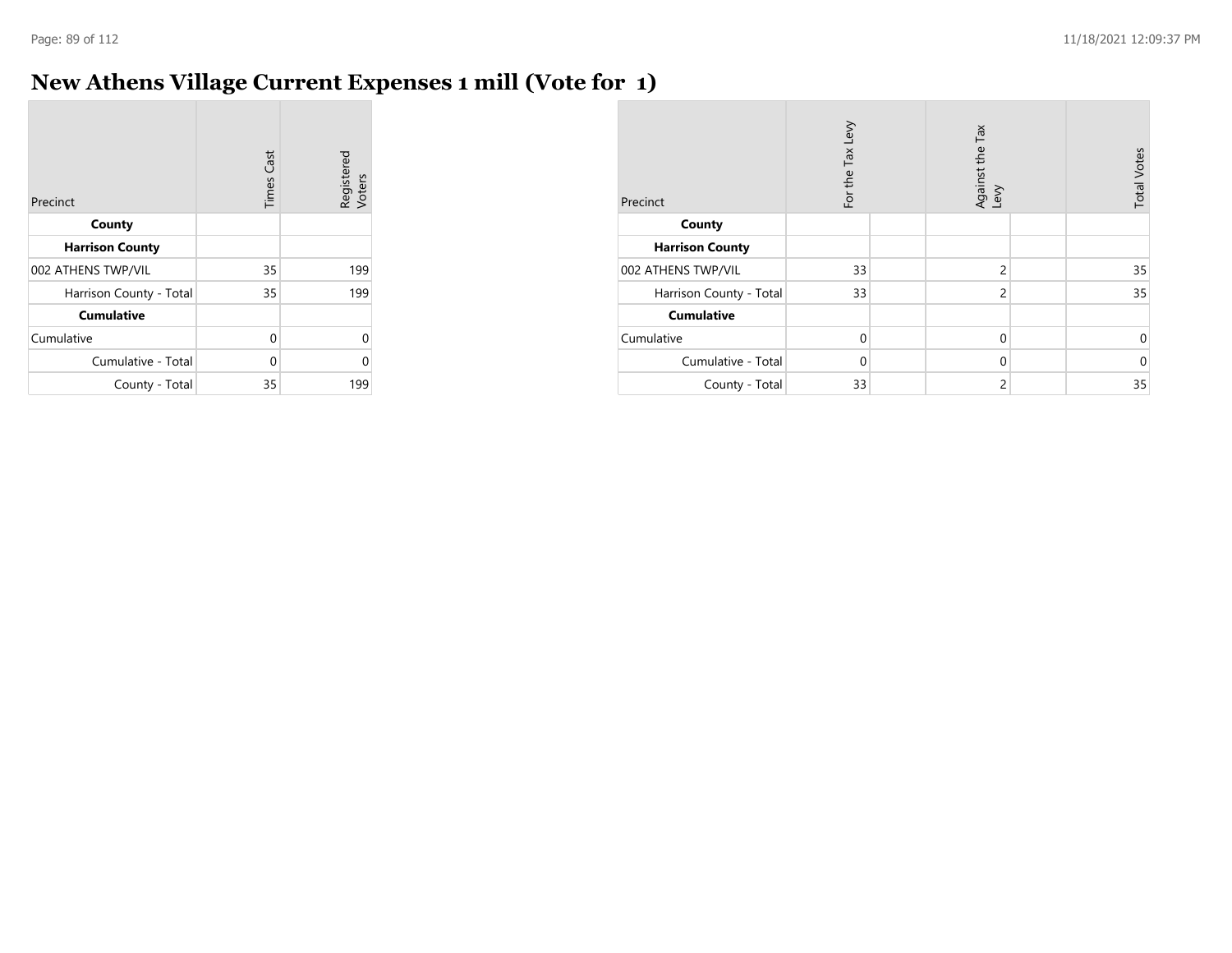| Precinct                | Unresolved<br>Write-In |
|-------------------------|------------------------|
| County                  |                        |
| <b>Harrison County</b>  |                        |
| 002 ATHENS TWP/VIL      | 0                      |
| Harrison County - Total | 0                      |
| <b>Cumulative</b>       |                        |
| Cumulative              | 0                      |
| Cumulative - Total      | 0                      |
| County - Total          | ი                      |

the property of the con-

 $\mathcal{L}(\mathcal{A})$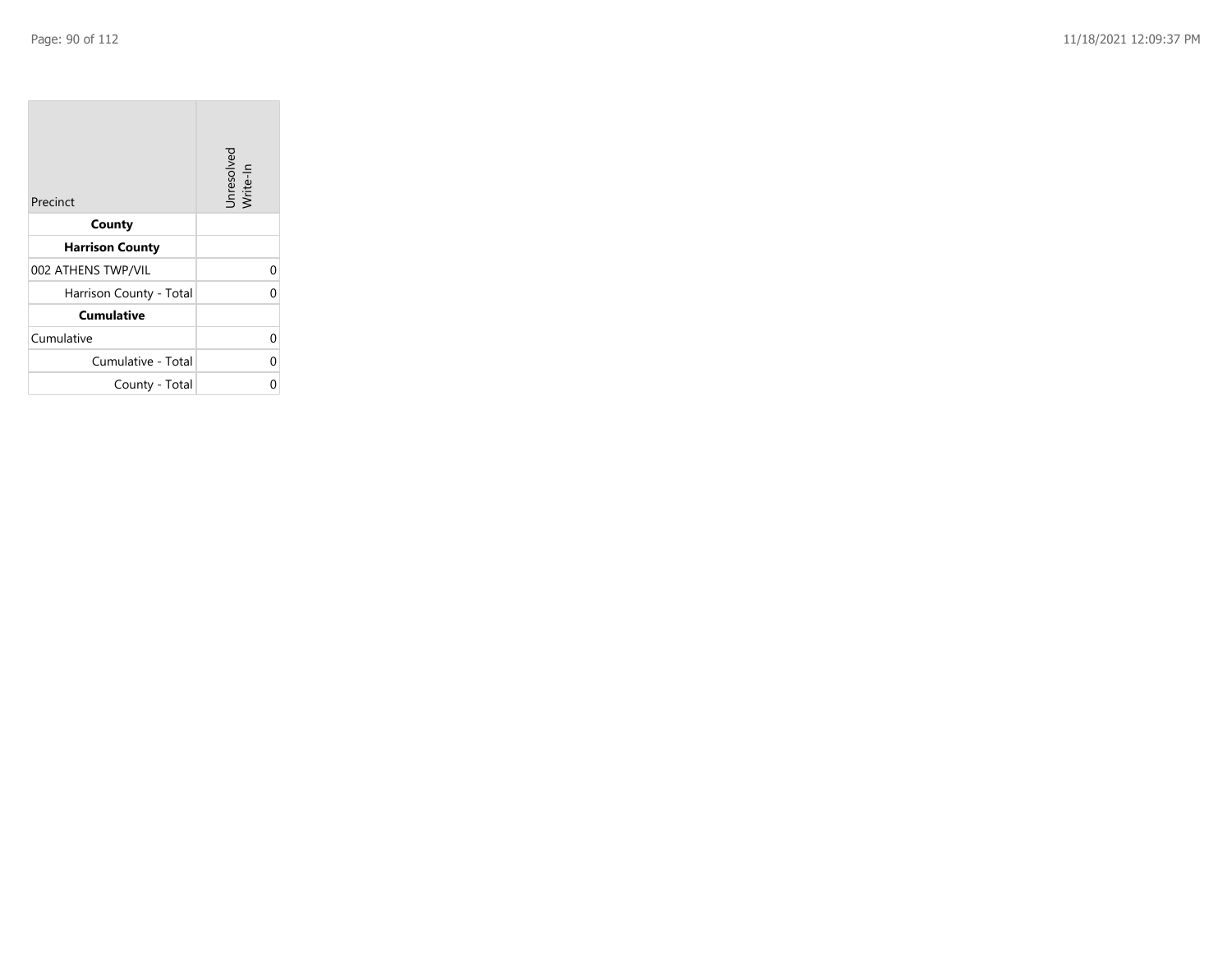#### **New Athens 4.2 mill Current Expenses (Vote for 1)**

| Precinct                | <b>Times Cast</b> | Registered<br>Voters |
|-------------------------|-------------------|----------------------|
| County                  |                   |                      |
| <b>Harrison County</b>  |                   |                      |
| 002 ATHENS TWP/VIL      | 35                | 199                  |
| Harrison County - Total | 35                | 199                  |
| <b>Cumulative</b>       |                   |                      |
| Cumulative              | 0                 | U                    |
| Cumulative - Total      | 0                 | Λ                    |
| County - Total          | 35                | 199                  |

| Precinct                | For the Tax Levy | Against the Tax<br>Levy | <b>Total Votes</b> |
|-------------------------|------------------|-------------------------|--------------------|
| County                  |                  |                         |                    |
| <b>Harrison County</b>  |                  |                         |                    |
| 002 ATHENS TWP/VIL      | 29               | 6                       | 35                 |
| Harrison County - Total | 29               | 6                       | 35                 |
| <b>Cumulative</b>       |                  |                         |                    |
| Cumulative              | $\Omega$         | $\mathbf 0$             | 0                  |
| Cumulative - Total      | $\Omega$         | $\mathbf 0$             | $\Omega$           |
| County - Total          | 29               | 6                       | 35                 |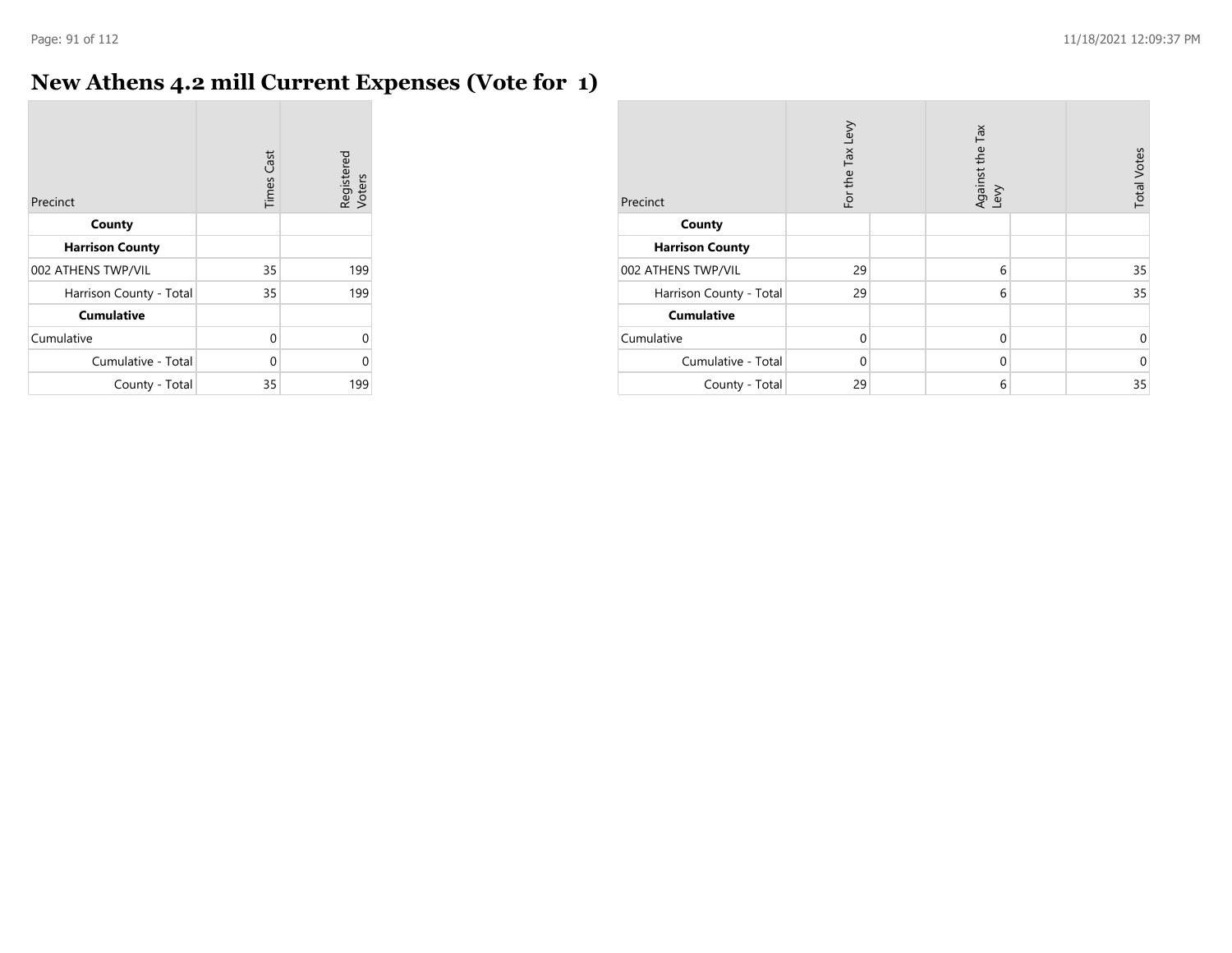| Precinct                | Unresolved<br>Write-In |
|-------------------------|------------------------|
| County                  |                        |
| <b>Harrison County</b>  |                        |
| 002 ATHENS TWP/VIL      | 0                      |
| Harrison County - Total | 0                      |
| <b>Cumulative</b>       |                        |
| Cumulative              | 0                      |
| Cumulative - Total      | 0                      |
| County - Total          | ი                      |

the contract of the contract of

 $\sim$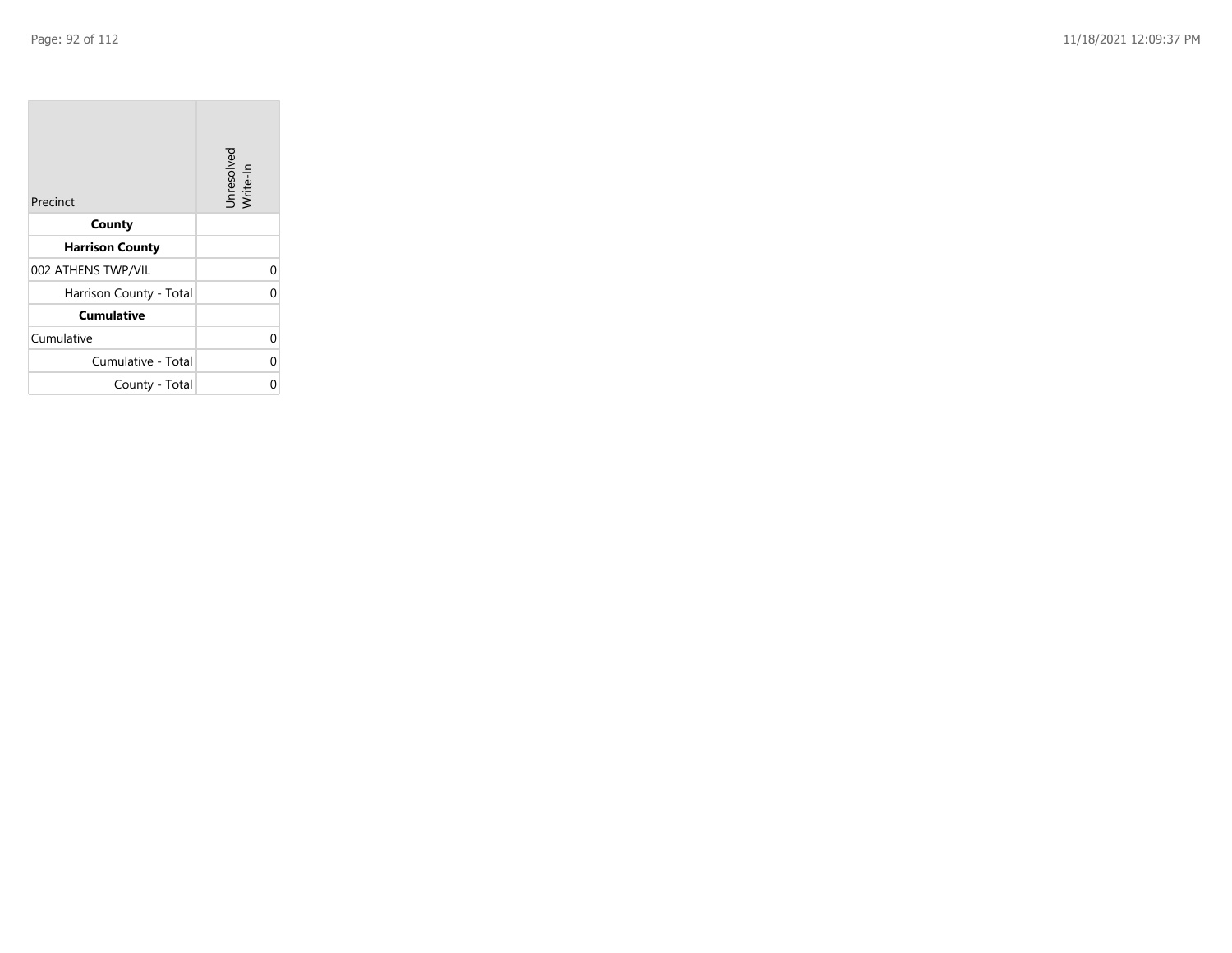$\overline{\phantom{a}}$ 

## **Jewett Village 2 mill Levy Police (Vote for 1)**

| Precinct                | <b>Times Cast</b> | Registered<br>Voters |
|-------------------------|-------------------|----------------------|
| County                  |                   |                      |
| <b>Harrison County</b>  |                   |                      |
| 013 RUMLEY TWP/VIL      | 171               | 387                  |
| Harrison County - Total | 171               | 387                  |
| <b>Cumulative</b>       |                   |                      |
| Cumulative              | $\Omega$          | 0                    |
| Cumulative - Total      | $\Omega$          | C                    |
| County - Total          | 171               | 387                  |

| Precinct                | For the Tax Levy | Against the Tax<br>Levy | <b>Total Votes</b> |
|-------------------------|------------------|-------------------------|--------------------|
| County                  |                  |                         |                    |
| <b>Harrison County</b>  |                  |                         |                    |
| 013 RUMLEY TWP/VIL      | 68               | 101                     | 169                |
| Harrison County - Total | 68               | 101                     | 169                |
| <b>Cumulative</b>       |                  |                         |                    |
| Cumulative              | $\Omega$         | $\mathbf 0$             | $\mathbf 0$        |
| Cumulative - Total      | $\Omega$         | $\mathbf 0$             | $\mathbf 0$        |
| County - Total          | 68               | 101                     | 169                |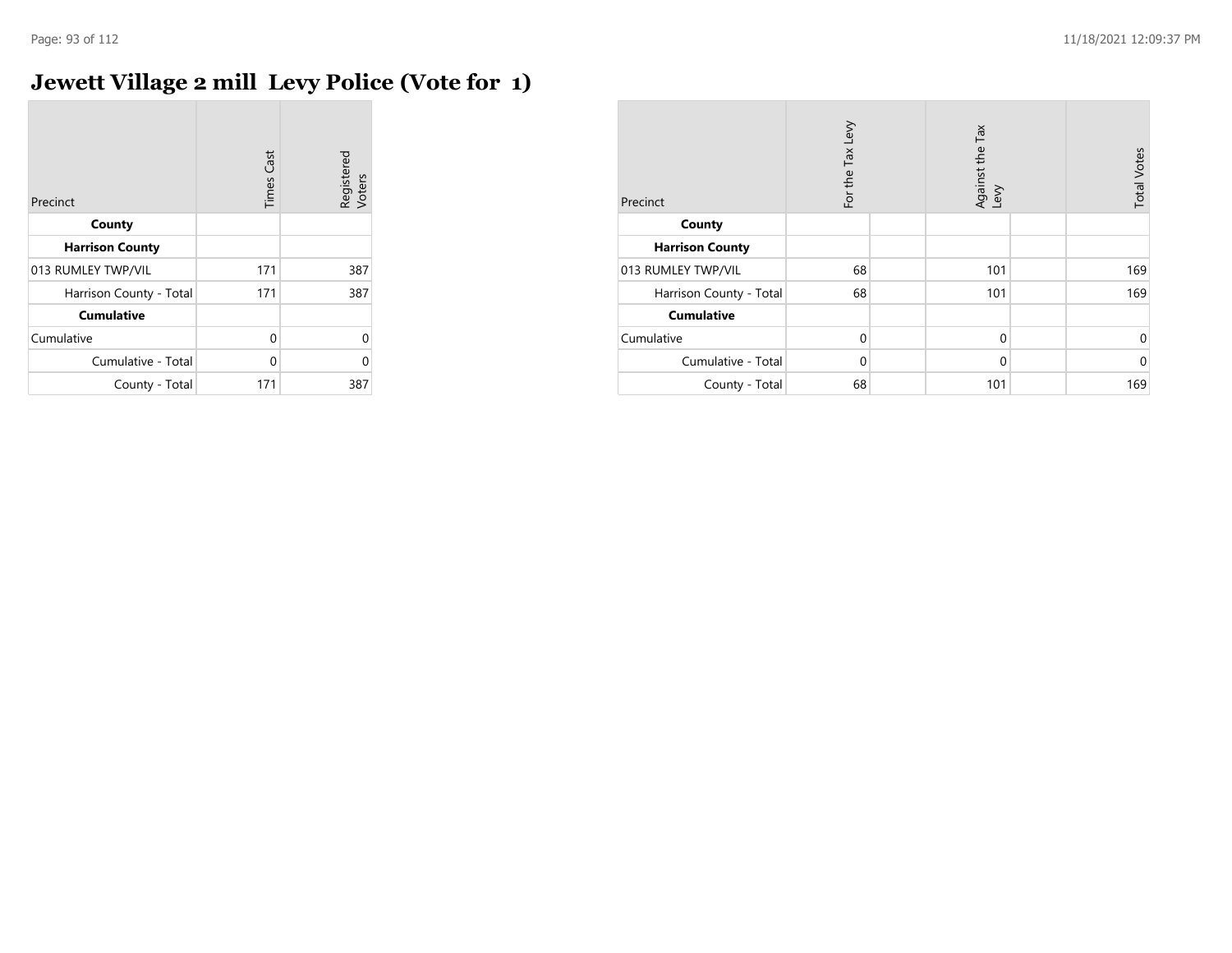| Precinct                | Unresolved<br>Write-In |
|-------------------------|------------------------|
| County                  |                        |
| <b>Harrison County</b>  |                        |
| 013 RUMLEY TWP/VIL      | 0                      |
| Harrison County - Total | 0                      |
| <b>Cumulative</b>       |                        |
| Cumulative              | 0                      |
| Cumulative - Total      | 0                      |
| County - Total          | 0                      |

the contract of the contract of

m.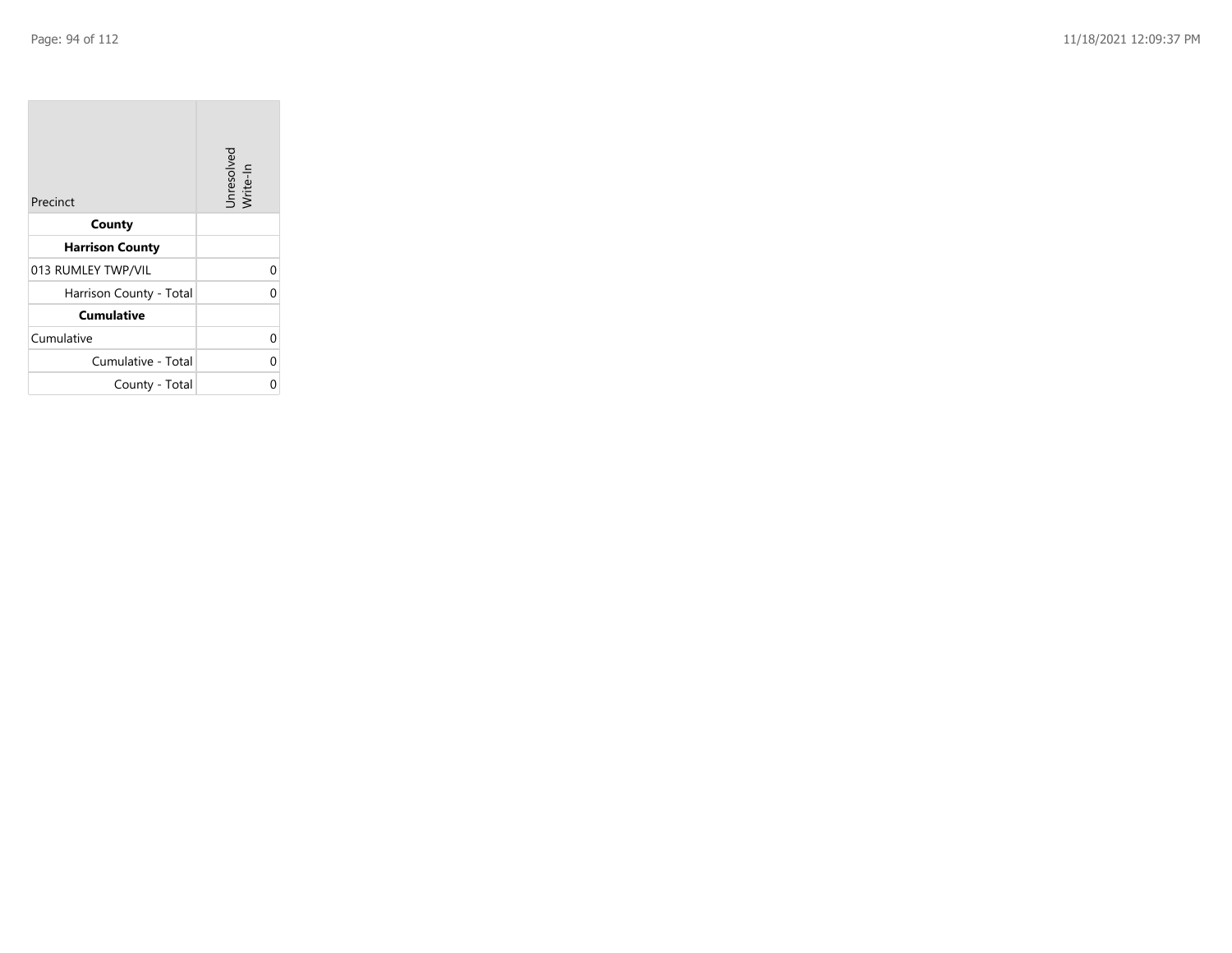# **Jewett Village Ambulance and Emergency Medical 2.25 Mill (Vote for 1)**

| Precinct                | <b>Times Cast</b> | Registered<br>Voters |
|-------------------------|-------------------|----------------------|
| County                  |                   |                      |
| <b>Harrison County</b>  |                   |                      |
| 013 RUMLEY TWP/VIL      | 171               | 387                  |
| Harrison County - Total | 171               | 387                  |
| <b>Cumulative</b>       |                   |                      |
| Cumulative              | $\Omega$          | 0                    |
| Cumulative - Total      | 0                 | ሰ                    |
| County - Total          | 171               | 387                  |

| Precinct                | For the Tax Levy |  | Against the Tax<br>Levy | <b>Total Votes</b> |
|-------------------------|------------------|--|-------------------------|--------------------|
| County                  |                  |  |                         |                    |
| <b>Harrison County</b>  |                  |  |                         |                    |
| 013 RUMLEY TWP/VIL      | 121              |  | 47                      | 168                |
| Harrison County - Total | 121              |  | 47                      | 168                |
| <b>Cumulative</b>       |                  |  |                         |                    |
| Cumulative              | $\Omega$         |  | $\mathbf 0$             | 0                  |
| Cumulative - Total      | $\Omega$         |  | $\mathbf 0$             | $\mathbf 0$        |
| County - Total          | 121              |  | 47                      | 168                |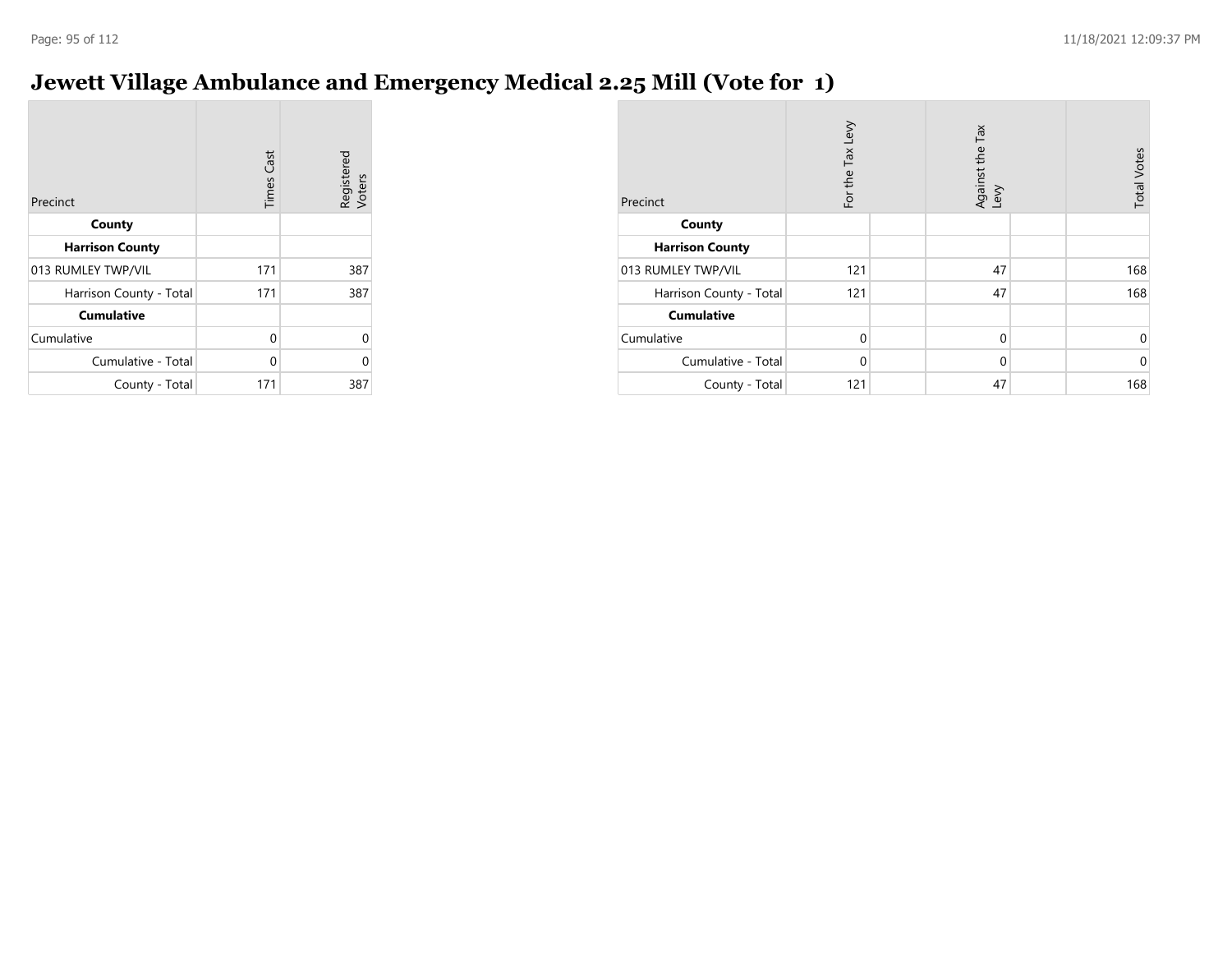**COL** 

| Precinct                | Unresolved<br>Write-In |
|-------------------------|------------------------|
| County                  |                        |
| <b>Harrison County</b>  |                        |
| 013 RUMLEY TWP/VIL      | 0                      |
| Harrison County - Total | 0                      |
| <b>Cumulative</b>       |                        |
| Cumulative              | 0                      |
| Cumulative - Total      | 0                      |
| County - Total          | ი                      |

the control of the control of the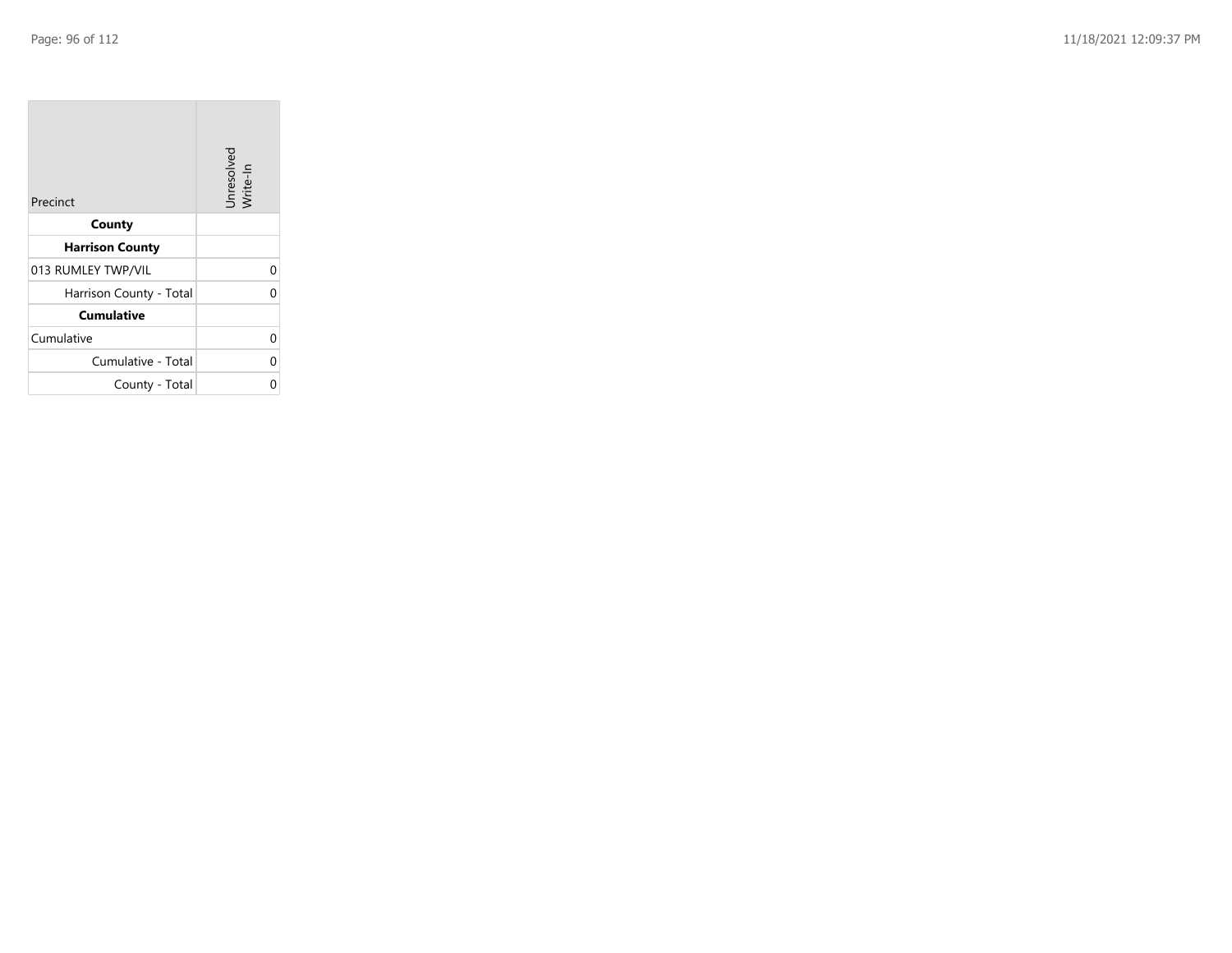## **Jewett Village Local Liquor Option By Petition (Vote for 1)**

| Precinct                | <b>Times Cast</b> | Registered<br>Voters |
|-------------------------|-------------------|----------------------|
| County                  |                   |                      |
| <b>Harrison County</b>  |                   |                      |
| 013 RUMLEY TWP/VIL      | 171               | 387                  |
| Harrison County - Total | 171               | 387                  |
| <b>Cumulative</b>       |                   |                      |
| Cumulative              | 0                 | 0                    |
| Cumulative - Total      | 0                 | ი                    |
| County - Total          | 171               | 387                  |

| Precinct                | Yes         | $\frac{1}{2}$ | <b>Total Votes</b> |
|-------------------------|-------------|---------------|--------------------|
| County                  |             |               |                    |
| <b>Harrison County</b>  |             |               |                    |
| 013 RUMLEY TWP/VIL      | 143         | 24            | 167                |
| Harrison County - Total | 143         | 24            | 167                |
| <b>Cumulative</b>       |             |               |                    |
| Cumulative              | $\mathbf 0$ | $\mathbf 0$   | 0                  |
| Cumulative - Total      | $\Omega$    | $\mathbf 0$   | $\mathbf 0$        |
| County - Total          | 143         | 24            | 167                |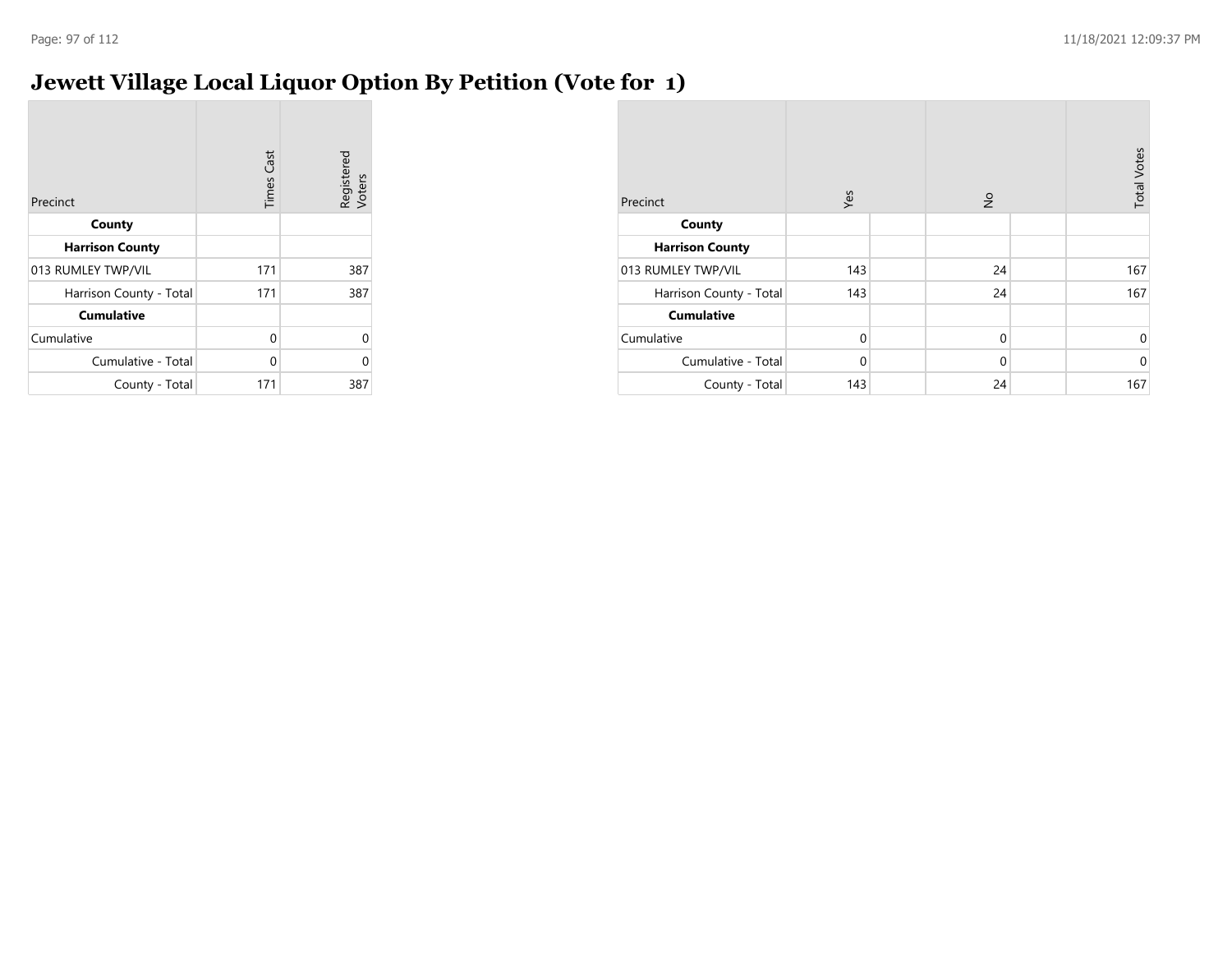| Precinct                | Unresolved<br>Write-In |
|-------------------------|------------------------|
| County                  |                        |
| <b>Harrison County</b>  |                        |
| 013 RUMLEY TWP/VIL      | 0                      |
| Harrison County - Total | 0                      |
| <b>Cumulative</b>       |                        |
| Cumulative              | 0                      |
| Cumulative - Total      | 0                      |
| County - Total          | ი                      |

the property of the con-

 $\overline{\phantom{a}}$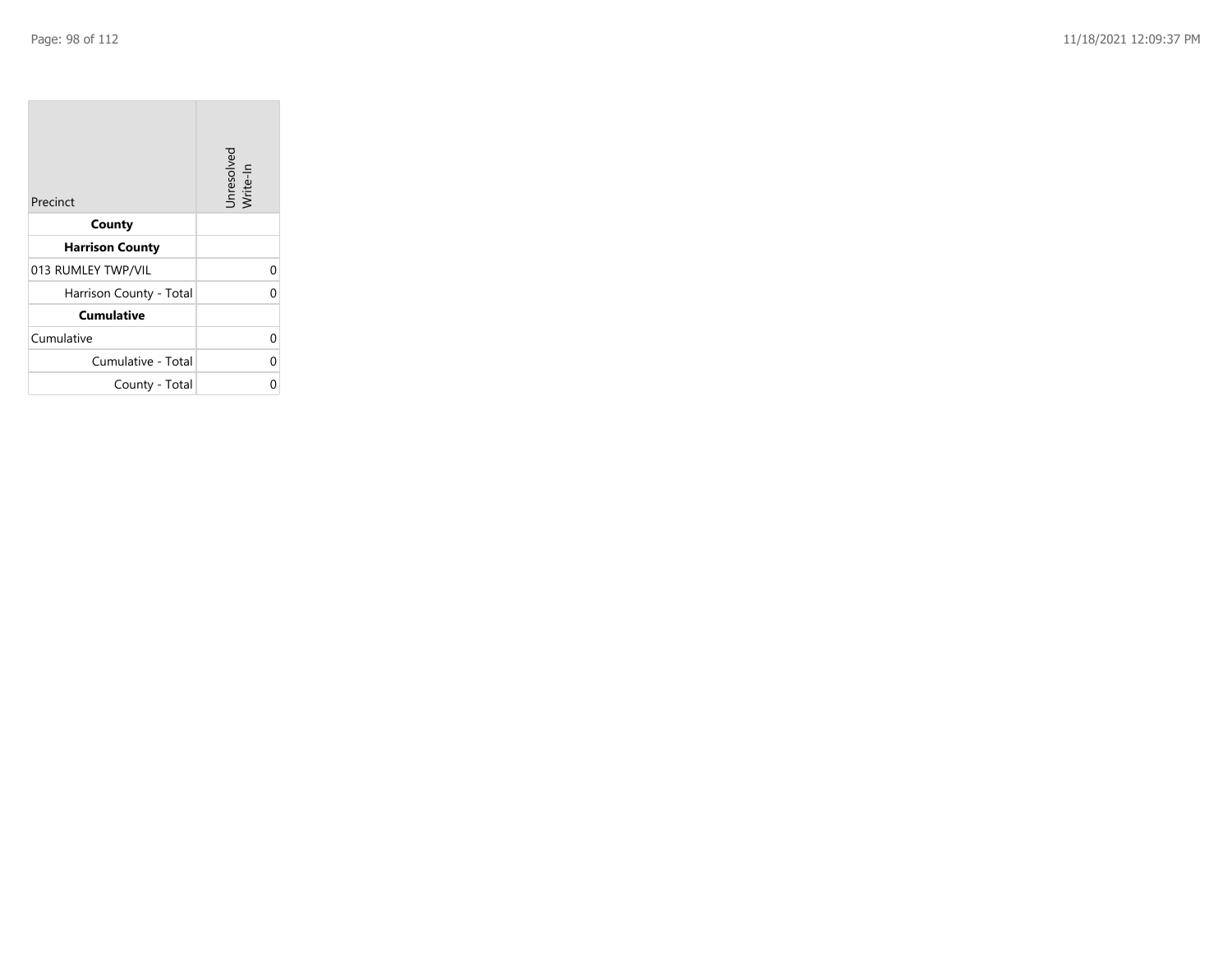## **Jewett Village Local Liquor Option Sunday Sales (Vote for 1)**

| Precinct                | <b>Times Cast</b> | Registered<br>Voters |
|-------------------------|-------------------|----------------------|
| County                  |                   |                      |
| <b>Harrison County</b>  |                   |                      |
| 013 RUMLEY TWP/VIL      | 171               | 387                  |
| Harrison County - Total | 171               | 387                  |
| <b>Cumulative</b>       |                   |                      |
| Cumulative              | 0                 | 0                    |
| Cumulative - Total      | $\Omega$          | 0                    |
| County - Total          | 171               | 387                  |

| Precinct                | Yes         | $\frac{1}{2}$ | <b>Total Votes</b> |
|-------------------------|-------------|---------------|--------------------|
| County                  |             |               |                    |
| <b>Harrison County</b>  |             |               |                    |
| 013 RUMLEY TWP/VIL      | 137         | 30            | 167                |
| Harrison County - Total | 137         | 30            | 167                |
| <b>Cumulative</b>       |             |               |                    |
| Cumulative              | $\mathbf 0$ | $\mathbf 0$   | 0                  |
| Cumulative - Total      | $\Omega$    | $\mathbf 0$   | $\mathbf 0$        |
| County - Total          | 137         | 30            | 167                |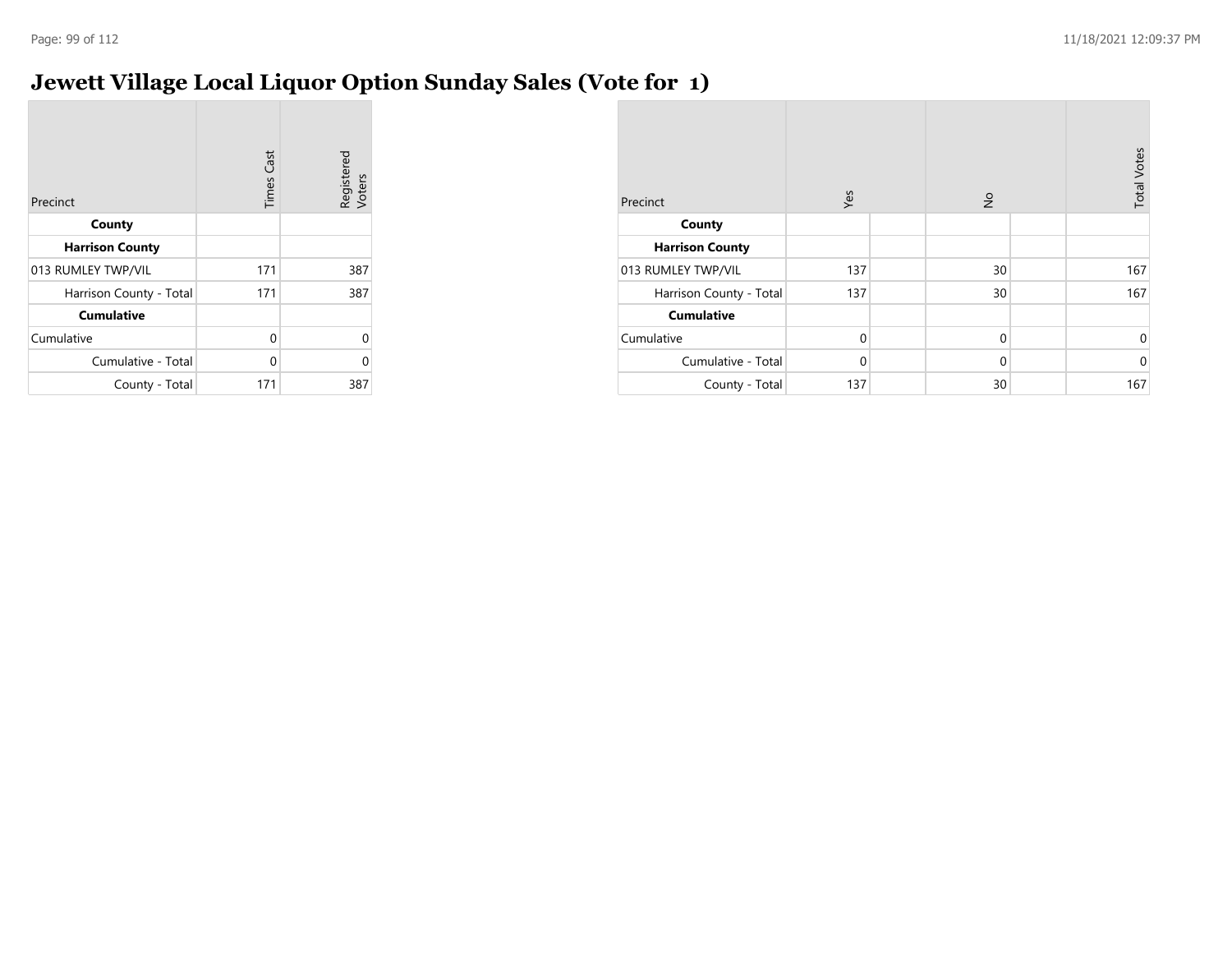| Precinct                | Unresolved<br>Write-In |
|-------------------------|------------------------|
| County                  |                        |
| <b>Harrison County</b>  |                        |
| 013 RUMLEY TWP/VIL      | 0                      |
| Harrison County - Total | 0                      |
| <b>Cumulative</b>       |                        |
| Cumulative              | 0                      |
| Cumulative - Total      | 0                      |
| County - Total          | Ω                      |

the property of the con-

 $\overline{\phantom{a}}$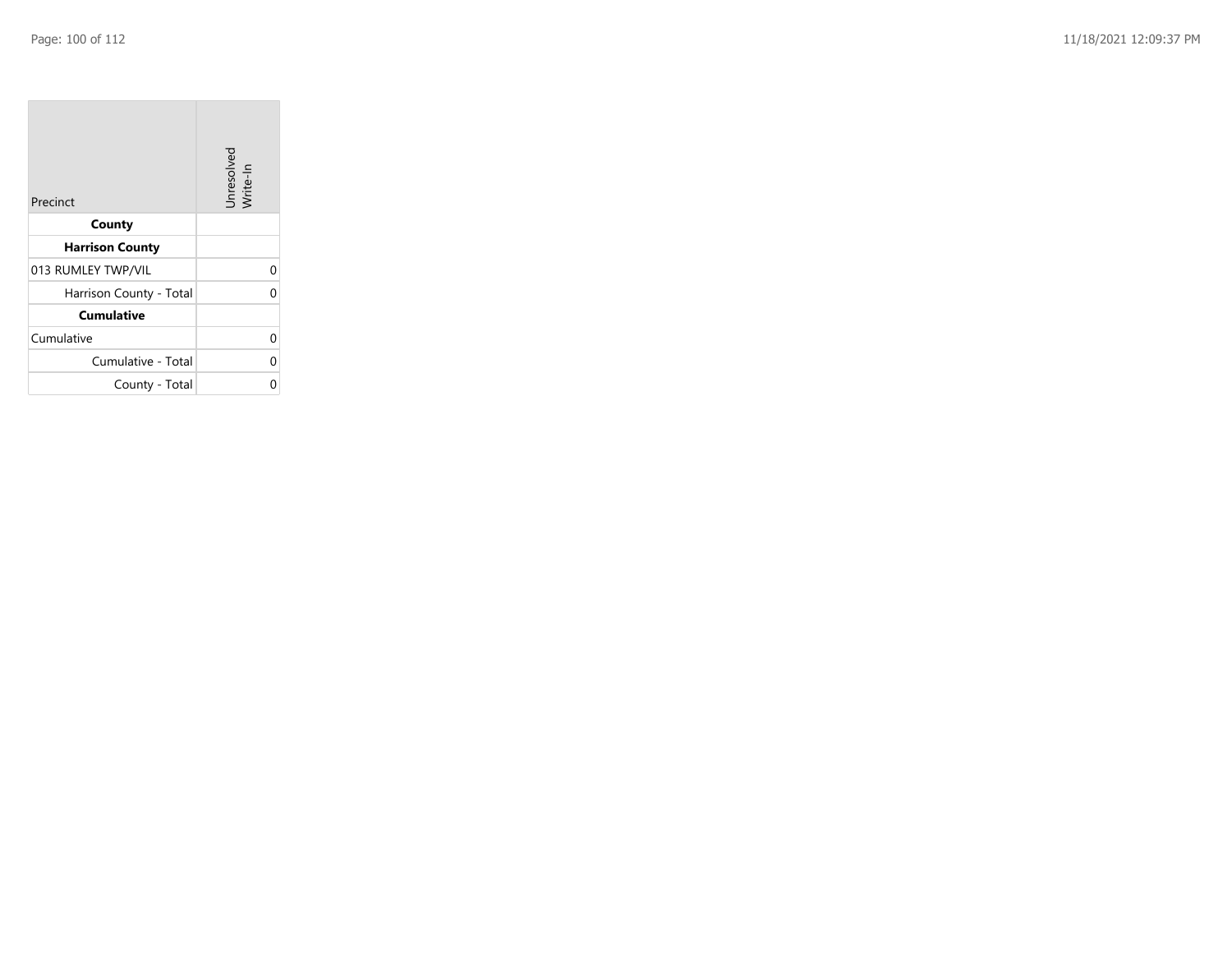## **Cadiz Twp .50 mill Cemetery Renewal (Vote for 1)**

| Precinct                | <b>Times Cast</b> | Registered<br>Voters |
|-------------------------|-------------------|----------------------|
| County                  |                   |                      |
| <b>Harrison County</b>  |                   |                      |
| 003 CADIZ TWP/VIL NE    | 174               | 1,144                |
| 004 CADIZ TWP/VIL SW    | 199               | 1,205                |
| Harrison County - Total | 373               | 2,349                |
| <b>Cumulative</b>       |                   |                      |
| Cumulative              | 0                 | U                    |
| Cumulative - Total      | 0                 | U                    |
| County - Total          | 373               | 2,349                |

| Precinct                | For the Tax Levy | Against the Tax<br>Levy | <b>Total Votes</b> |
|-------------------------|------------------|-------------------------|--------------------|
| County                  |                  |                         |                    |
| <b>Harrison County</b>  |                  |                         |                    |
| 003 CADIZ TWP/VIL NE    | 138              | 34                      | 172                |
| 004 CADIZ TWP/VIL SW    | 143              | 56                      | 199                |
| Harrison County - Total | 281              | 90                      | 371                |
| <b>Cumulative</b>       |                  |                         |                    |
| Cumulative              | $\mathbf 0$      | $\mathbf 0$             | $\Omega$           |
| Cumulative - Total      | $\mathbf 0$      | $\mathbf 0$             | $\mathbf 0$        |
| County - Total          | 281              | 90                      | 371                |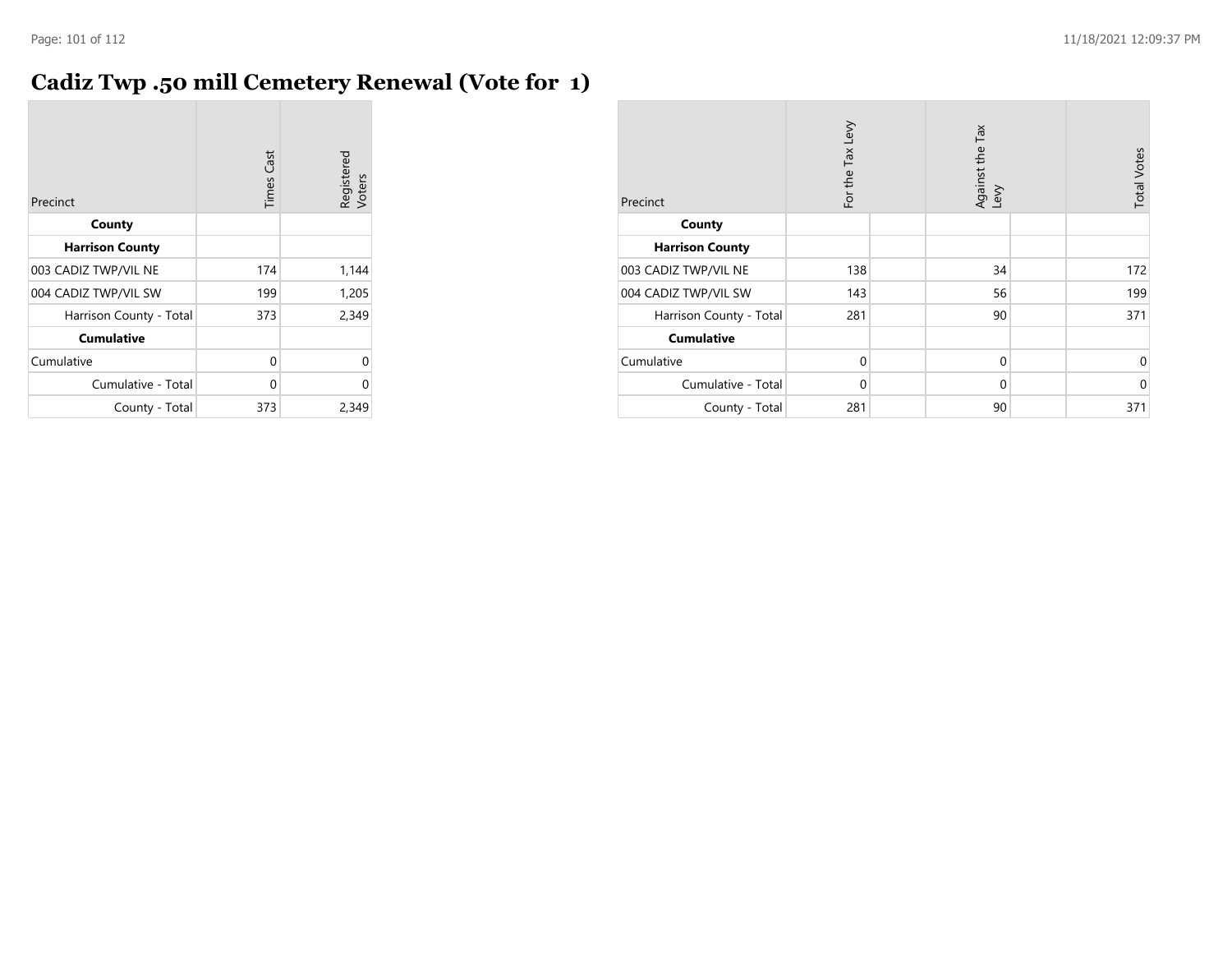| Precinct                | Unresolved<br>Write-In |
|-------------------------|------------------------|
| County                  |                        |
| <b>Harrison County</b>  |                        |
| 003 CADIZ TWP/VIL NE    | 0                      |
| 004 CADIZ TWP/VIL SW    | 0                      |
| Harrison County - Total | U                      |
| <b>Cumulative</b>       |                        |
| Cumulative              | 0                      |
| Cumulative - Total      | 0                      |
| County - Total          | 0                      |

the property of the con-

 $\overline{\phantom{a}}$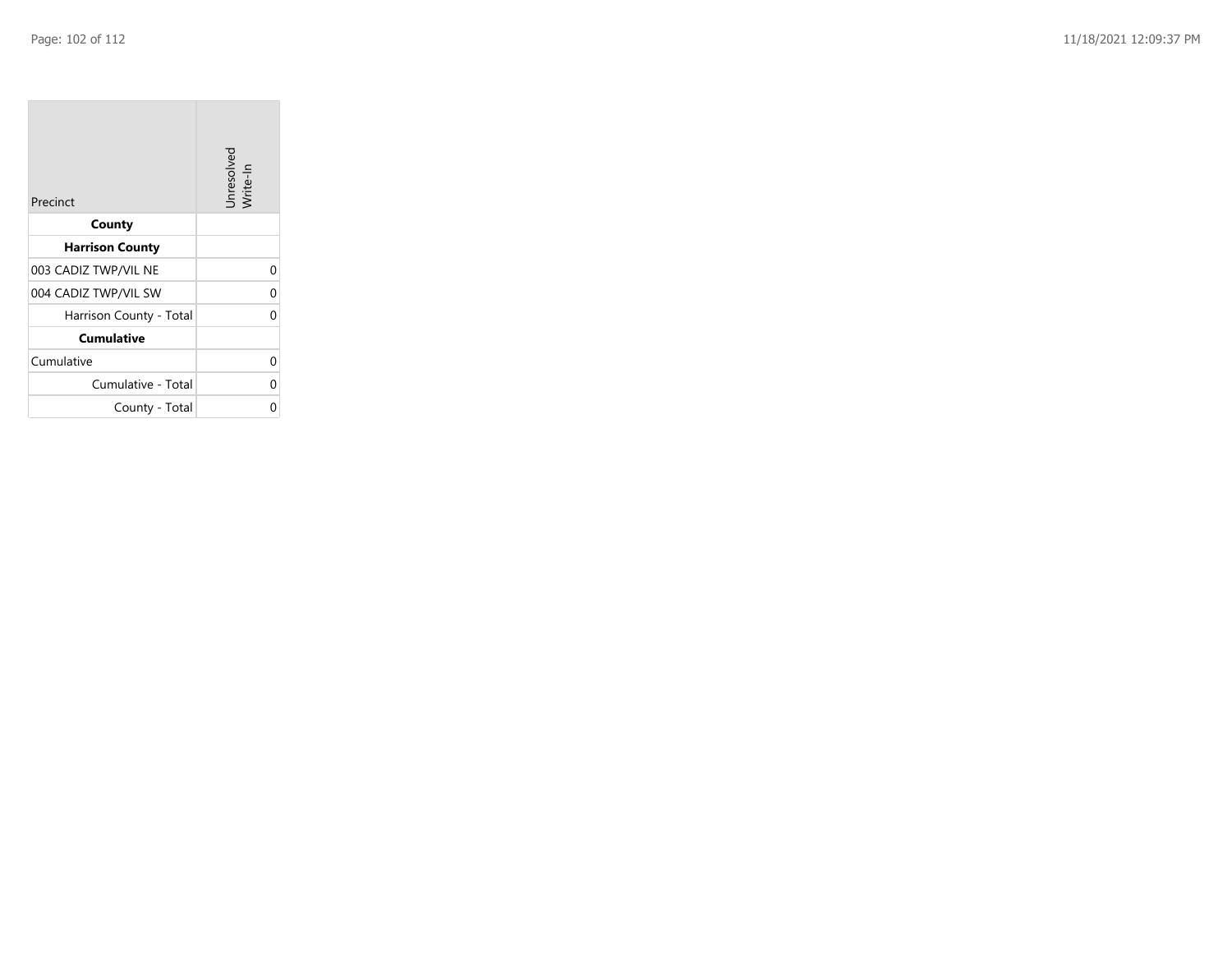$\mathcal{L}$ 

#### **Monroe Twp 1 mill Fire Protection (Vote for 1)**

| Precinct                | Cast<br>Times | Registered<br>Voters |
|-------------------------|---------------|----------------------|
| County                  |               |                      |
| <b>Harrison County</b>  |               |                      |
| 009 MONROE TWP/VIL      | 130           | 691                  |
| Harrison County - Total | 130           | 691                  |
| <b>Cumulative</b>       |               |                      |
| Cumulative              | 0             | $\Omega$             |
| Cumulative - Total      | 0             | U                    |
| County - Total          | 130           | 691                  |

| Precinct                | For the Tax Levy | Against the Tax<br>Levy | <b>Total Votes</b> |
|-------------------------|------------------|-------------------------|--------------------|
| County                  |                  |                         |                    |
| <b>Harrison County</b>  |                  |                         |                    |
| 009 MONROE TWP/VIL      | 111              | 16                      | 127                |
| Harrison County - Total | 111              | 16                      | 127                |
| <b>Cumulative</b>       |                  |                         |                    |
| Cumulative              | $\Omega$         | $\mathbf 0$             | 0                  |
| Cumulative - Total      | $\Omega$         | $\mathbf 0$             | $\mathbf 0$        |
| County - Total          | 111              | 16                      | 127                |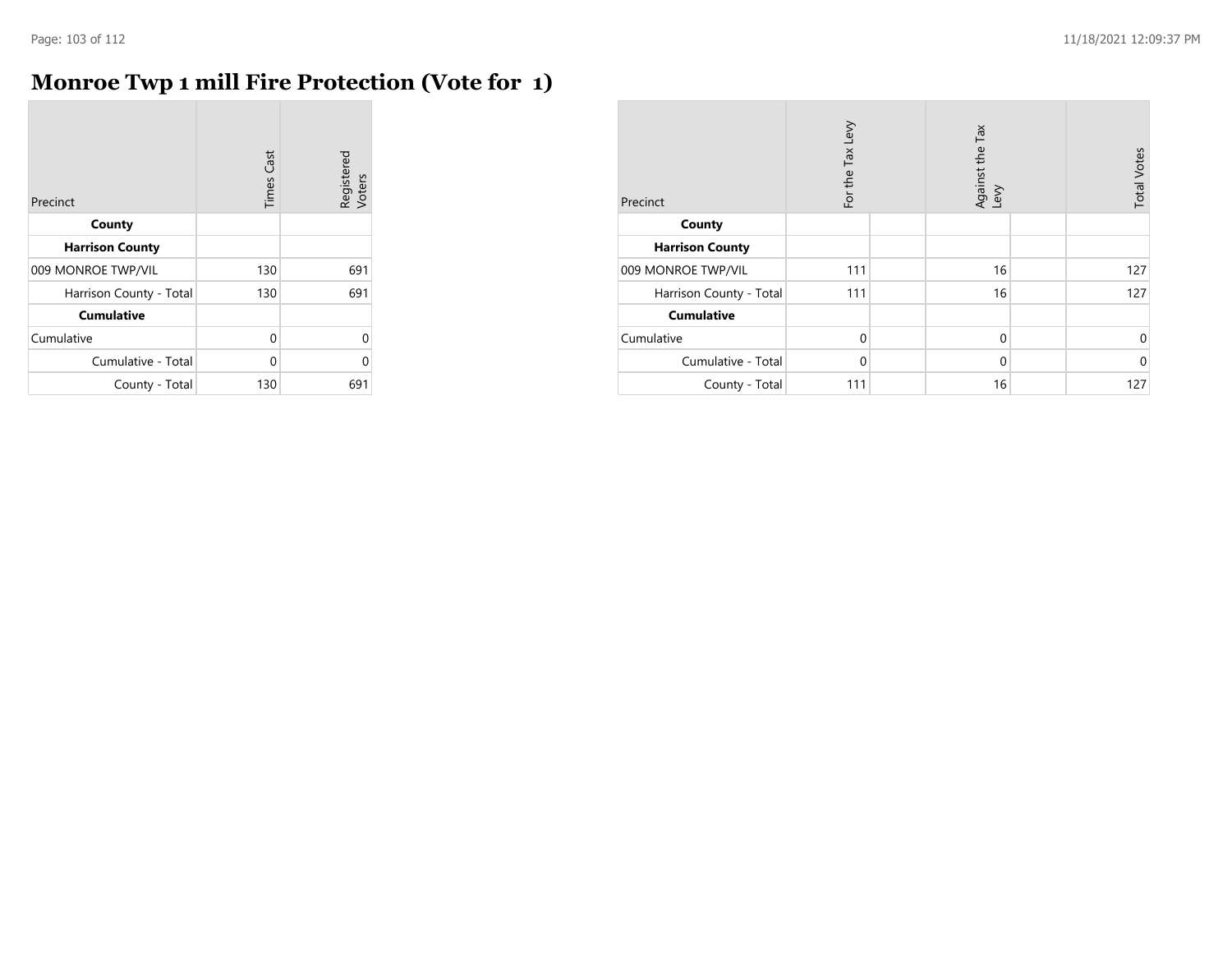| Precinct                | Unresolved<br>Write-In |
|-------------------------|------------------------|
| County                  |                        |
| <b>Harrison County</b>  |                        |
| 009 MONROE TWP/VIL      | 0                      |
| Harrison County - Total | O                      |
| <b>Cumulative</b>       |                        |
| Cumulative              | 0                      |
| Cumulative - Total      | 0                      |
| County - Total          |                        |

the property of the con-

 $\overline{\phantom{a}}$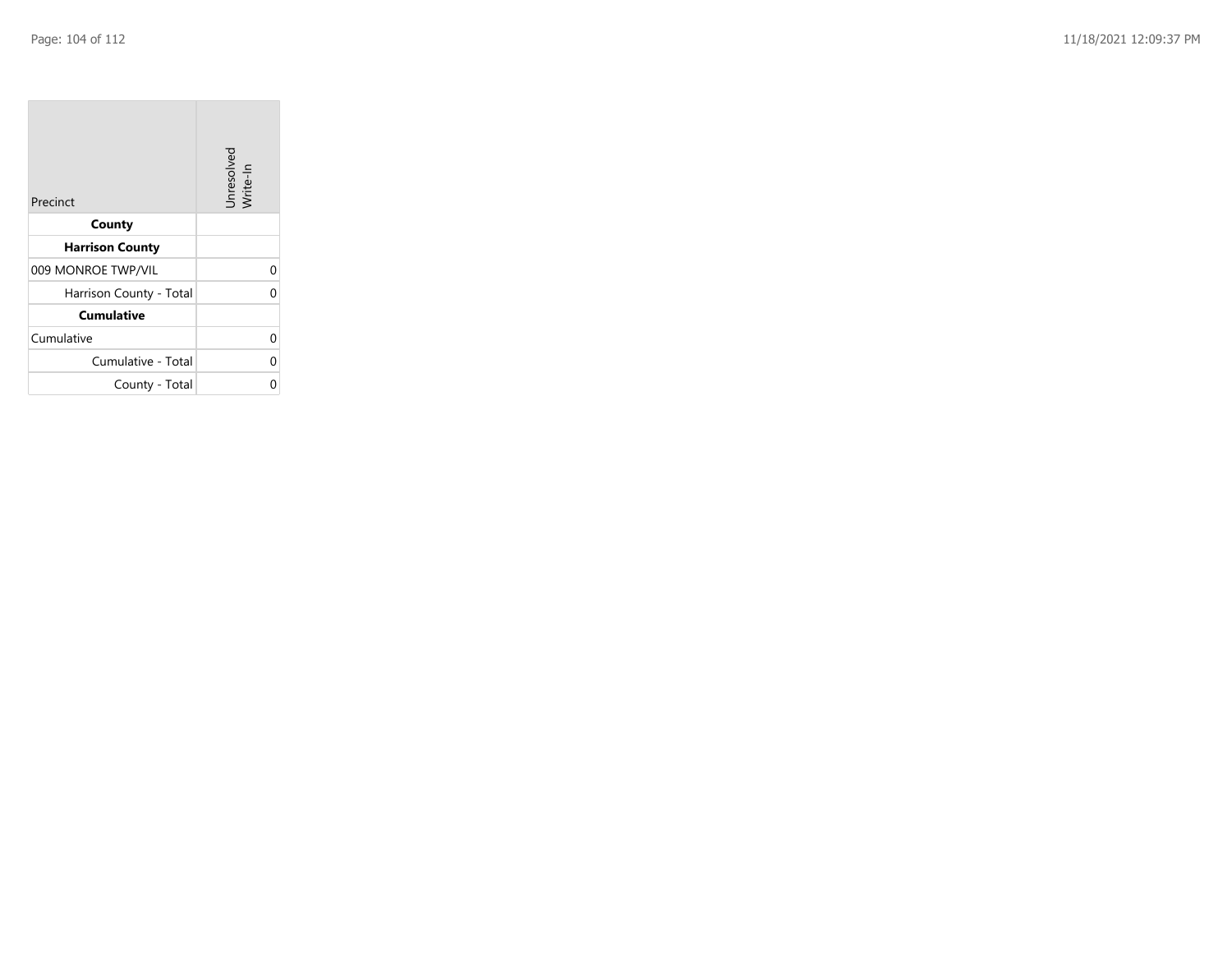÷

## **Monroe Twp 0.5 mills Fire Protection (Vote for 1)**

| Precinct                | <b>Times Cast</b> | Registered<br>Voters |
|-------------------------|-------------------|----------------------|
| County                  |                   |                      |
| <b>Harrison County</b>  |                   |                      |
| 009 MONROE TWP/VIL      | 130               | 691                  |
| Harrison County - Total | 130               | 691                  |
| <b>Cumulative</b>       |                   |                      |
| Cumulative              | 0                 | U                    |
| Cumulative - Total      | 0                 | U                    |
| County - Total          | 130               | 691                  |

| Precinct                | For the Tax Levy | Against the Tax<br>Levy | <b>Total Votes</b> |
|-------------------------|------------------|-------------------------|--------------------|
| County                  |                  |                         |                    |
| <b>Harrison County</b>  |                  |                         |                    |
| 009 MONROE TWP/VIL      | 112              | 16                      | 128                |
| Harrison County - Total | 112              | 16                      | 128                |
| <b>Cumulative</b>       |                  |                         |                    |
| Cumulative              | $\Omega$         | $\mathbf 0$             | 0                  |
| Cumulative - Total      | $\Omega$         | $\mathbf 0$             | $\mathbf 0$        |
| County - Total          | 112              | 16                      | 128                |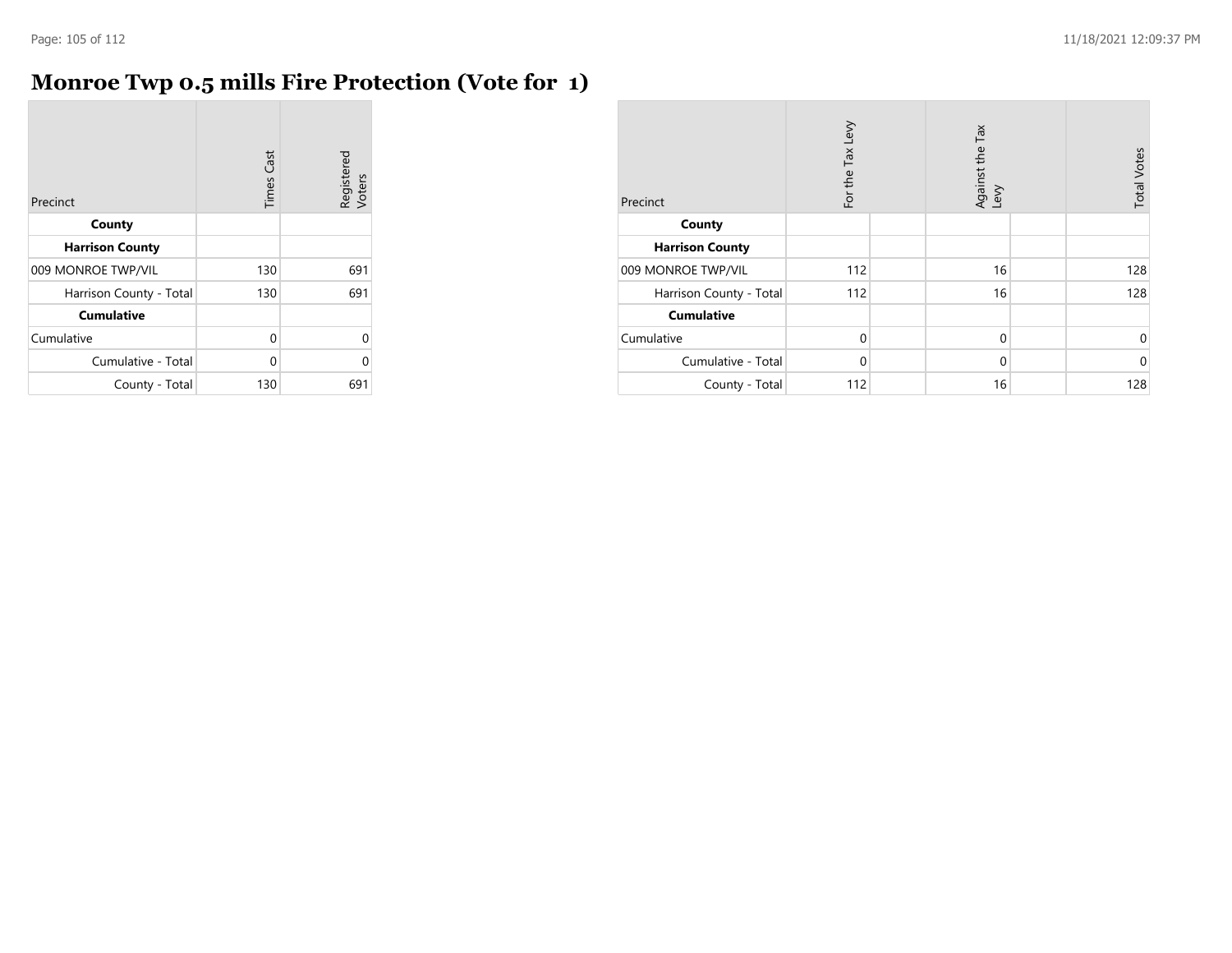| Precinct                | Unresolved<br>Write-In |
|-------------------------|------------------------|
| County                  |                        |
| <b>Harrison County</b>  |                        |
| 009 MONROE TWP/VIL      | 0                      |
| Harrison County - Total | 0                      |
| <b>Cumulative</b>       |                        |
| Cumulative              | 0                      |
| Cumulative - Total      | 0                      |
| County - Total          | Ω                      |

the property of the con-

 $\overline{\phantom{a}}$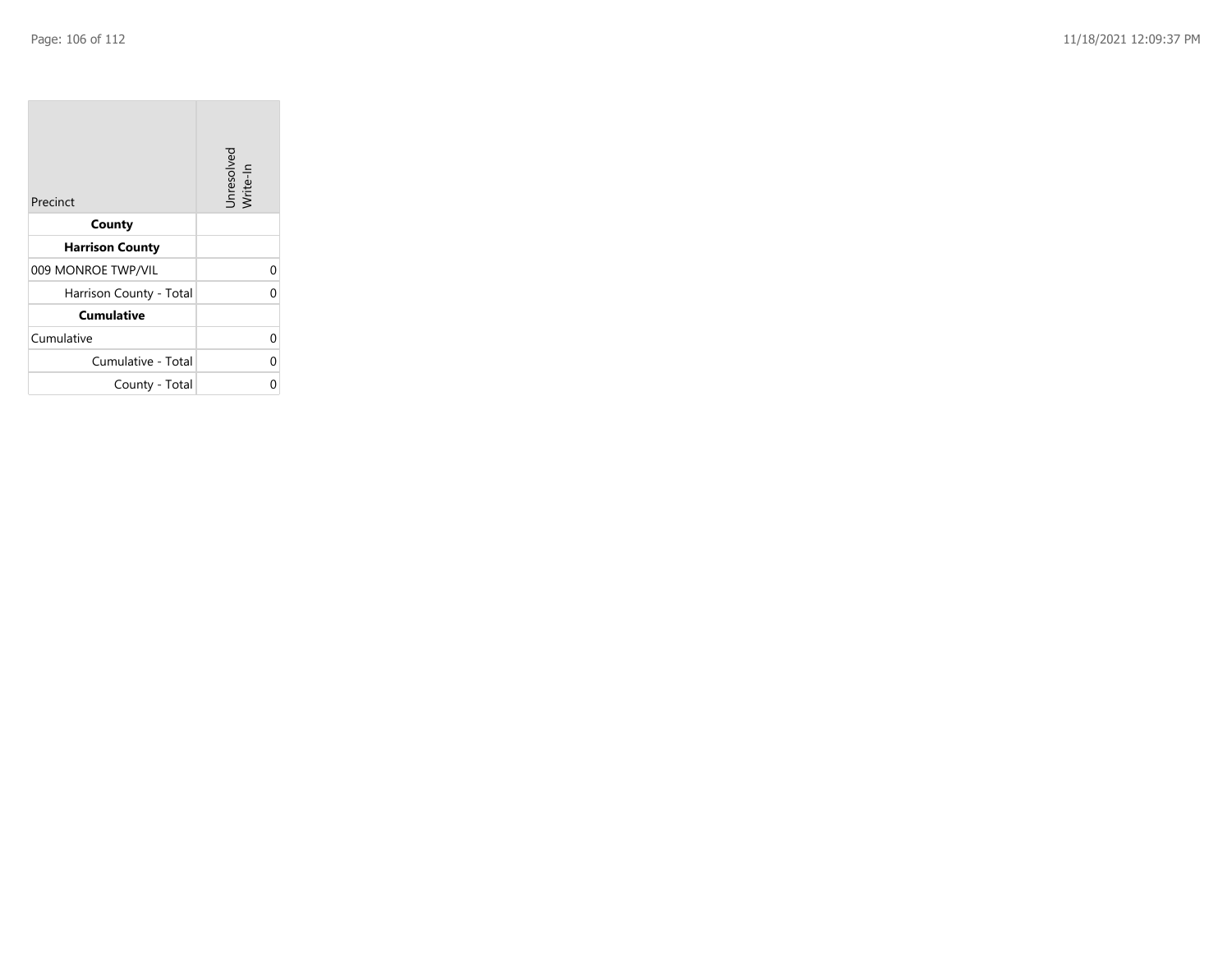## **Monroe Twp 0.5 mills Fire Protection (Vote for 1)**

| Precinct                | <b>Times Cast</b> | Registered<br>Voters |
|-------------------------|-------------------|----------------------|
| County                  |                   |                      |
| <b>Harrison County</b>  |                   |                      |
| 009 MONROE TWP/VIL      | 130               | 691                  |
| Harrison County - Total | 130               | 691                  |
| <b>Cumulative</b>       |                   |                      |
| Cumulative              | 0                 | U                    |
| Cumulative - Total      | 0                 | Λ                    |
| County - Total          | 130               | 691                  |

| Precinct                | For the Tax Levy | Against the Tax<br>Levy | <b>Total Votes</b> |
|-------------------------|------------------|-------------------------|--------------------|
| County                  |                  |                         |                    |
| <b>Harrison County</b>  |                  |                         |                    |
| 009 MONROE TWP/VIL      | 109              | 18                      | 127                |
| Harrison County - Total | 109              | 18                      | 127                |
| <b>Cumulative</b>       |                  |                         |                    |
| Cumulative              | $\Omega$         | $\mathbf 0$             | 0                  |
| Cumulative - Total      | $\Omega$         | $\mathbf 0$             | $\Omega$           |
| County - Total          | 109              | 18                      | 127                |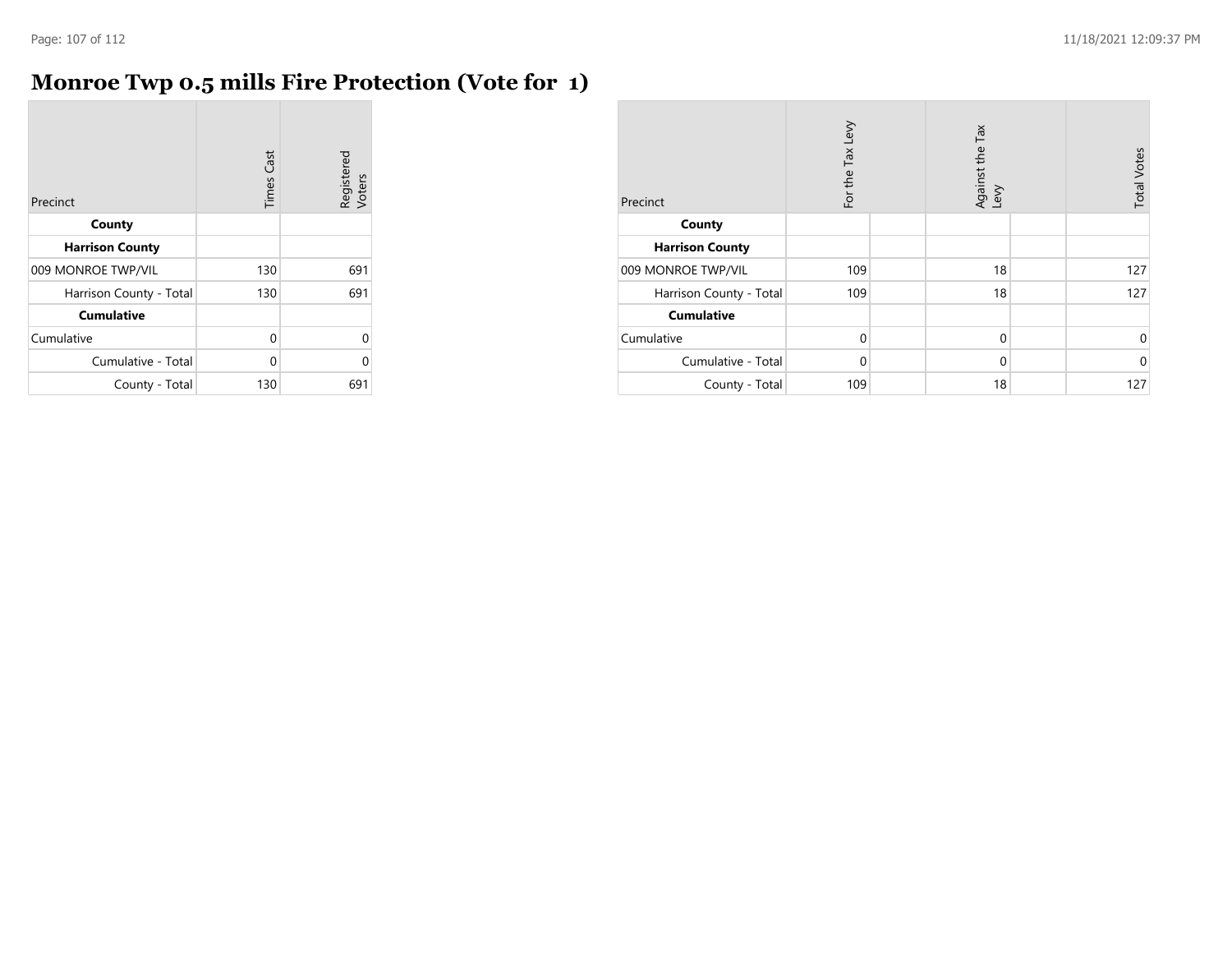| Precinct                | Unresolved<br>Write-In |
|-------------------------|------------------------|
| County                  |                        |
| <b>Harrison County</b>  |                        |
| 009 MONROE TWP/VIL      | 0                      |
| Harrison County - Total | 0                      |
| <b>Cumulative</b>       |                        |
| Cumulative              | 0                      |
| Cumulative - Total      | 0                      |
| County - Total          |                        |

the property of the con-

 $\overline{\phantom{a}}$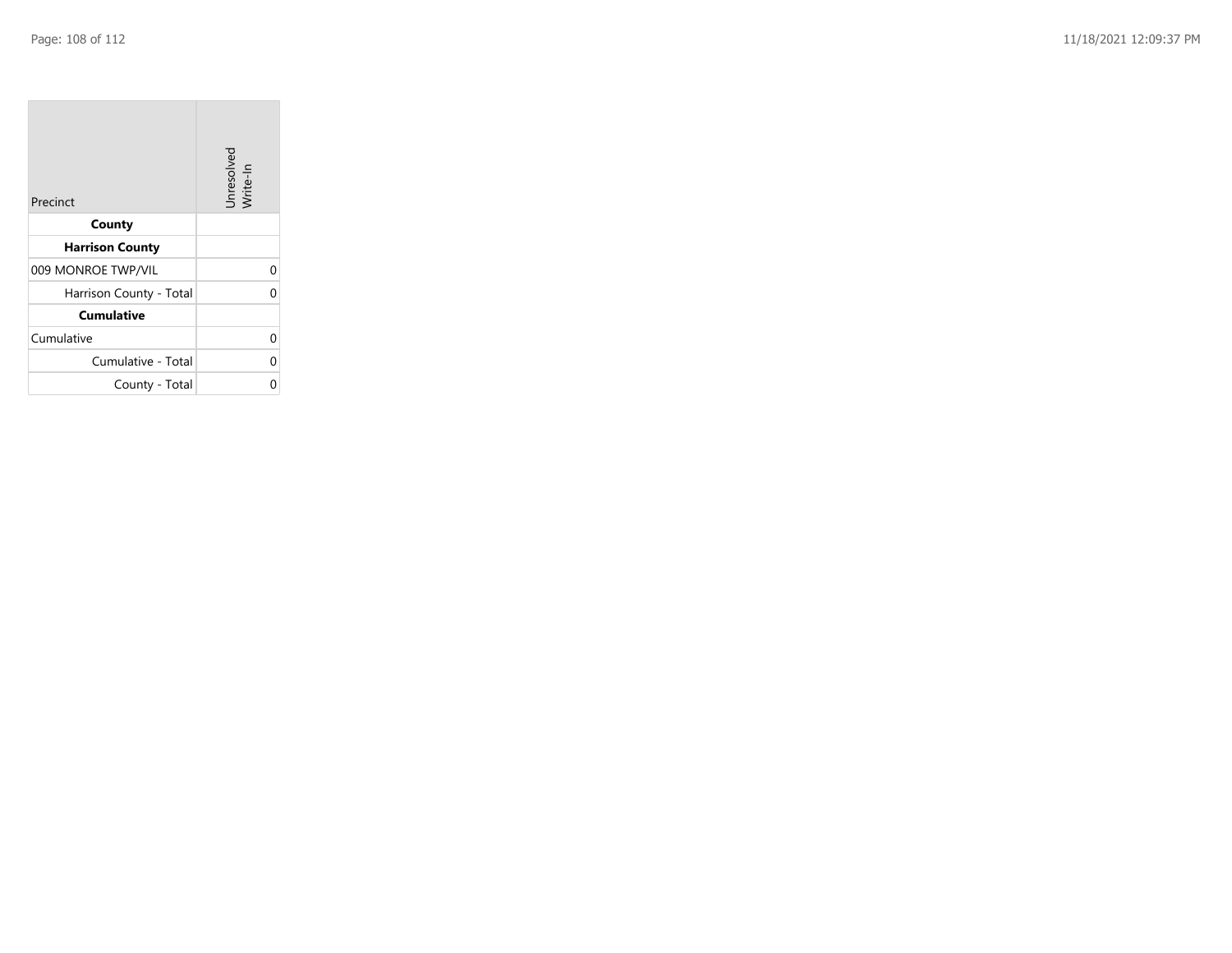r.

## **German Twp. Roads 2 mill (Vote for 1)**

| Precinct                | <b>Times Cast</b> | Registered<br>Voters |
|-------------------------|-------------------|----------------------|
| County                  |                   |                      |
| <b>Harrison County</b>  |                   |                      |
| 007 GERMAN TWP          | 205               | 534                  |
| Harrison County - Total | 205               | 534                  |
| <b>Cumulative</b>       |                   |                      |
| Cumulative              | 0                 | $\Omega$             |
| Cumulative - Total      | 0                 | U                    |
| County - Total          | 205               | 534                  |

| Precinct                | For the Tax Levy | Against the Tax<br>Levy | <b>Total Votes</b> |
|-------------------------|------------------|-------------------------|--------------------|
| County                  |                  |                         |                    |
| <b>Harrison County</b>  |                  |                         |                    |
| 007 GERMAN TWP          | 161              | 41                      | 202                |
| Harrison County - Total | 161              | 41                      | 202                |
| <b>Cumulative</b>       |                  |                         |                    |
| Cumulative              | $\Omega$         | $\mathbf 0$             | 0                  |
| Cumulative - Total      | $\Omega$         | $\mathbf 0$             | $\mathbf 0$        |
| County - Total          | 161              | 41                      | 202                |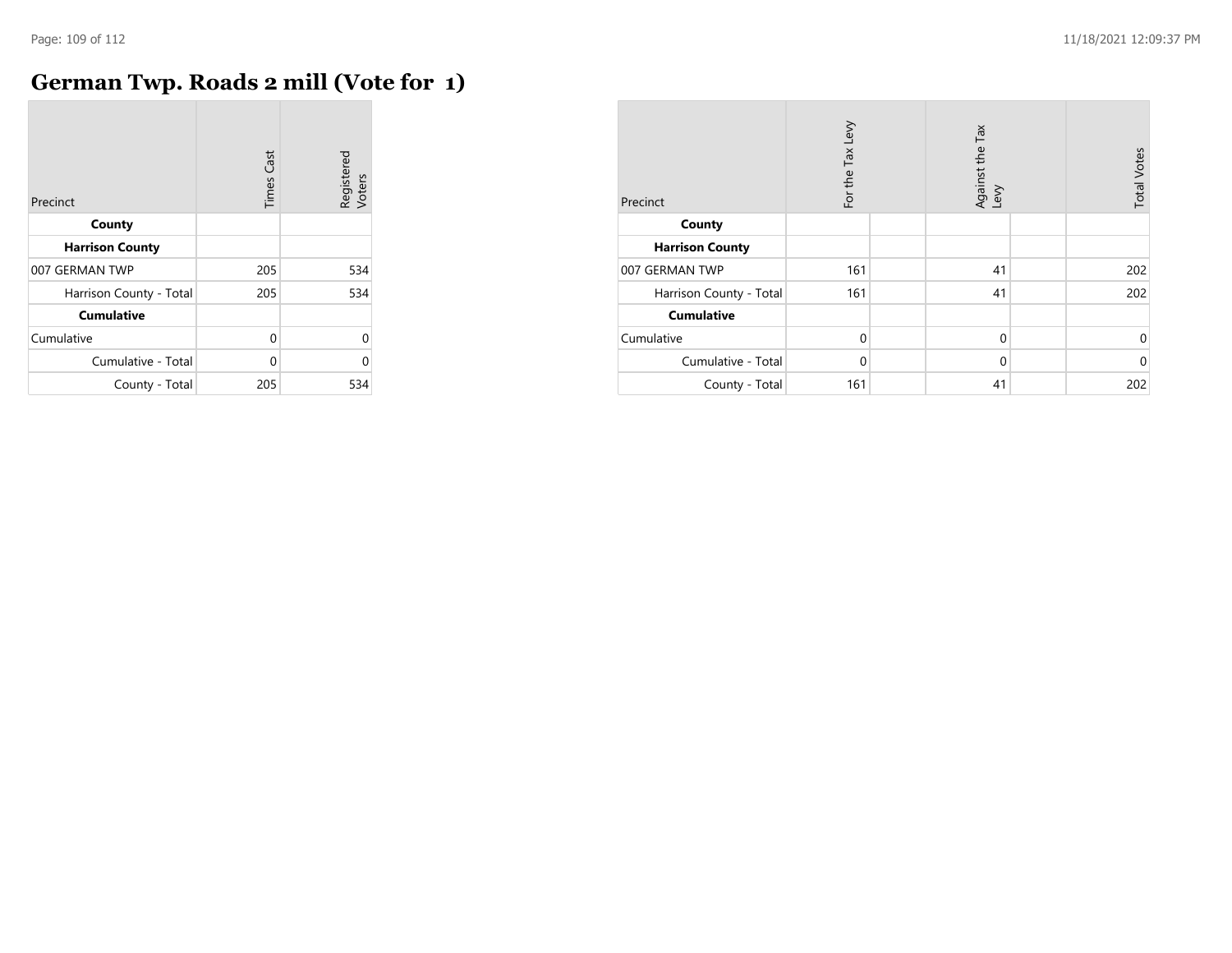$\sim$ 

| Precinct                | Unresolved<br>Write-In |
|-------------------------|------------------------|
| County                  |                        |
| <b>Harrison County</b>  |                        |
| 007 GERMAN TWP          | 0                      |
| Harrison County - Total | በ                      |
| <b>Cumulative</b>       |                        |
| Cumulative              | 0                      |
| Cumulative - Total      | 0                      |
| County - Total          |                        |

the property of the con-

 $\sim$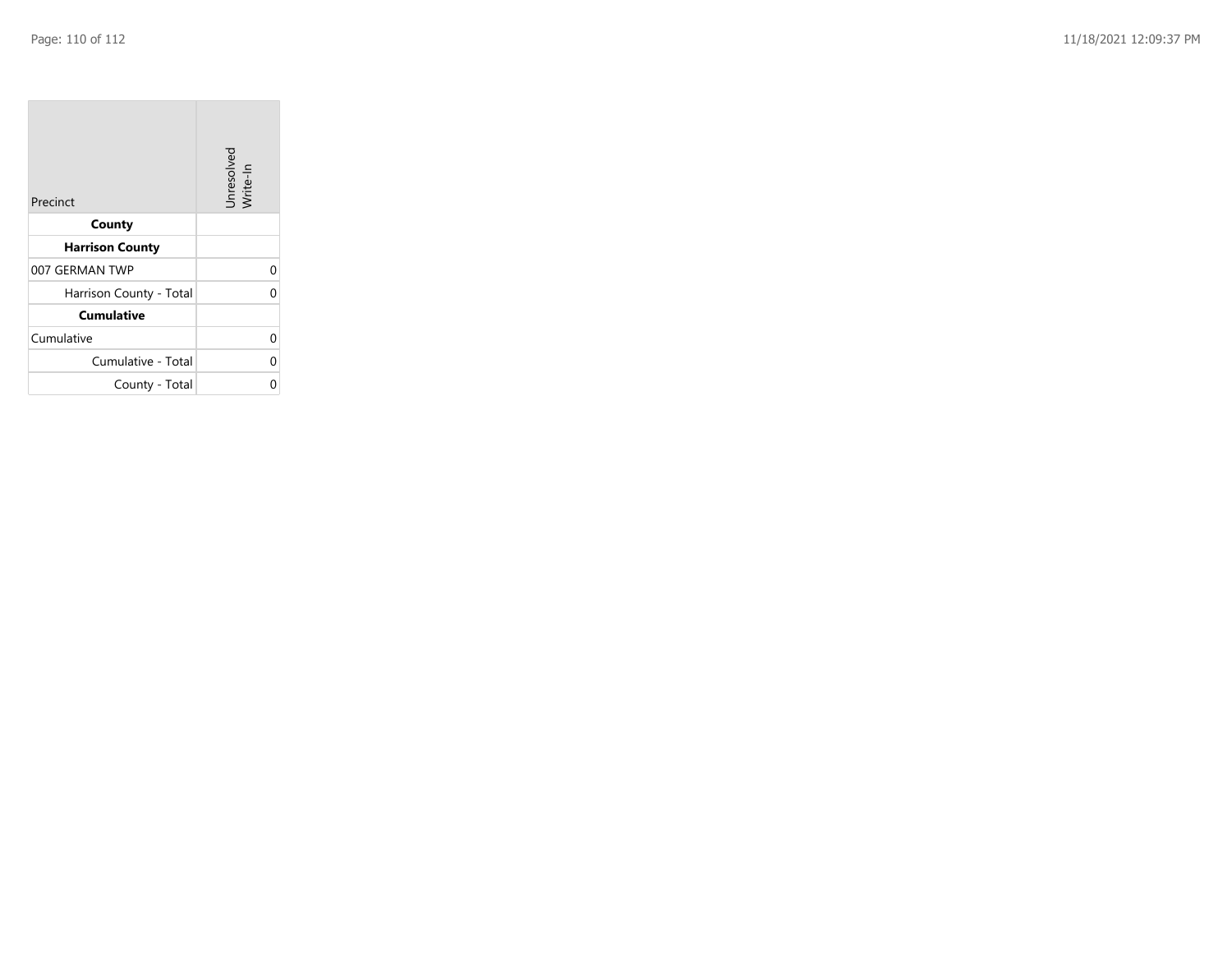## **Rumley Township Ambulance and Emegency Medical 2.25 mill (Vote for 1)**

| Precinct                | <b>Times Cast</b> | Registered<br>Voters |
|-------------------------|-------------------|----------------------|
| County                  |                   |                      |
| <b>Harrison County</b>  |                   |                      |
| 013 RUMLEY TWP/VIL      | 302               | 857                  |
| Harrison County - Total | 302               | 857                  |
| <b>Cumulative</b>       |                   |                      |
| Cumulative              | 0                 | 0                    |
| Cumulative - Total      | $\Omega$          | ი                    |
| County - Total          | 302               | 857                  |

| Precinct                | For the Tax Levy | Against the Tax<br>Levy | <b>Total Votes</b> |
|-------------------------|------------------|-------------------------|--------------------|
| County                  |                  |                         |                    |
| <b>Harrison County</b>  |                  |                         |                    |
| 013 RUMLEY TWP/VIL      | 193              | 101                     | 294                |
| Harrison County - Total | 193              | 101                     | 294                |
| <b>Cumulative</b>       |                  |                         |                    |
| Cumulative              | $\Omega$         | $\mathbf 0$             | 0                  |
| Cumulative - Total      | $\Omega$         | $\mathbf 0$             | $\mathbf 0$        |
| County - Total          | 193              | 101                     | 294                |